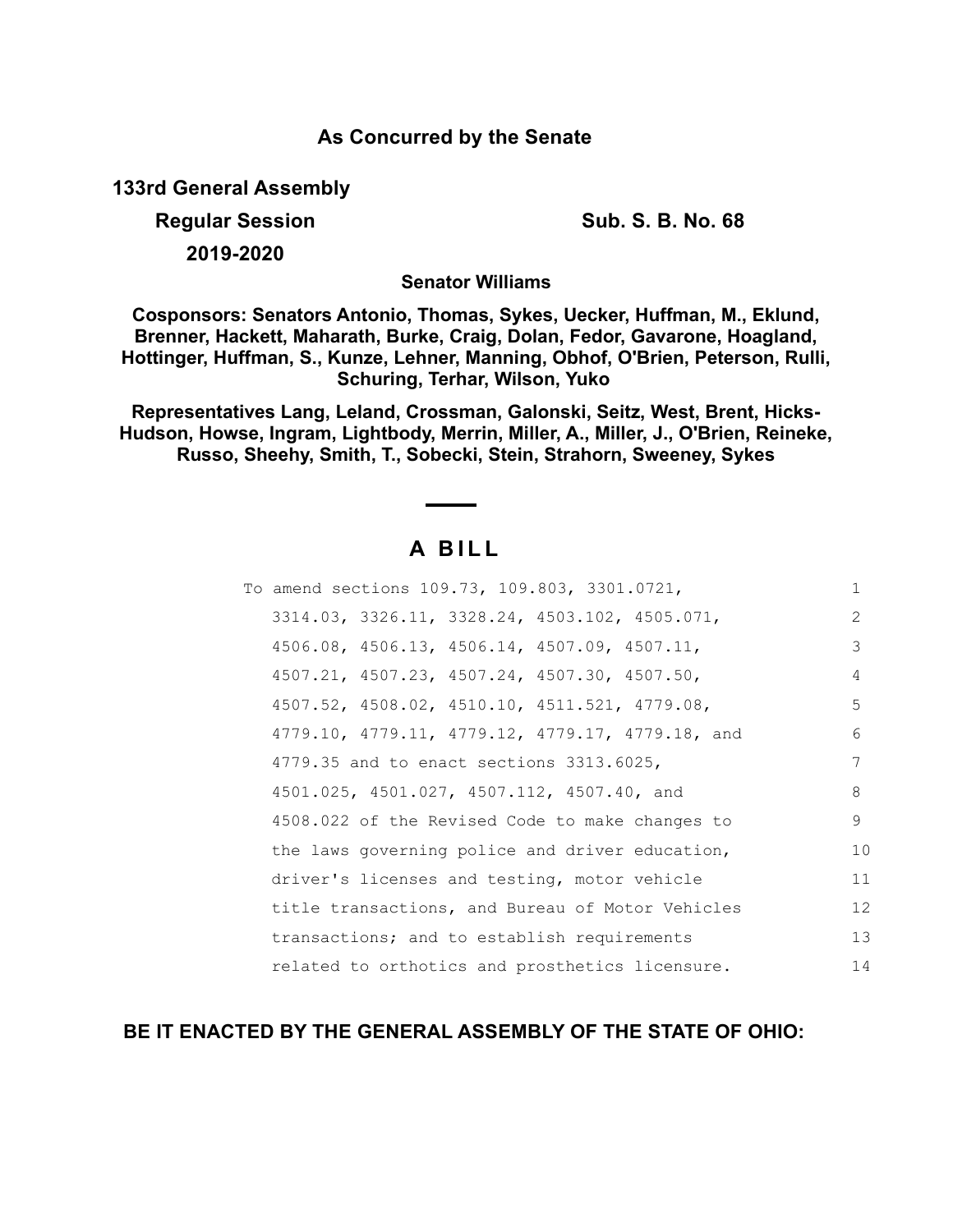3314.03, 3326.11, 3328.24, 4503.102, 4505.071, 4506.08, 4506.13, 4506.14, 4507.09, 4507.11, 4507.21, 4507.23, 4507.24, 4507.30, 4507.50, 4507.52, 4508.02, 4510.10, 4511.521, 4779.08, 4779.10, 4779.11, 4779.12, 4779.17, 4779.18, and 4779.35 be amended and sections 3313.6025, 4501.025, 4501.027, 4507.112, 4507.40, and 4508.022 of the Revised Code be enacted to read as follows: **Sec. 109.73.** (A) The Ohio peace officer training commission shall recommend rules to the attorney general with respect to all of the following: (1) The approval, or revocation of approval, of peace officer training schools administered by the state, counties, municipal corporations, public school districts, technical college districts, and the department of natural resources; (2) Minimum courses of study, attendance requirements, and equipment and facilities to be required at approved state, county, municipal, and department of natural resources peace officer training schools; (3) Minimum qualifications for instructors at approved state, county, municipal, and department of natural resources peace officer training schools; (4) The requirements of minimum basic training that peace officers appointed to probationary terms shall complete before being eligible for permanent appointment, which requirements shall include training in the handling of the offense of domestic violence, other types of domestic violence-related offenses and incidents, and protection orders and consent agreements issued or approved under section 2919.26 or 3113.31 16 17 18 19 20 21 22 23 24 25 26 27 28 29 30 31 32 33 34 35 36 37 38 39 40 41 42

of the Revised Code; crisis intervention training; and training

**Section 1.** That sections 109.73, 109.803, 3301.0721,

15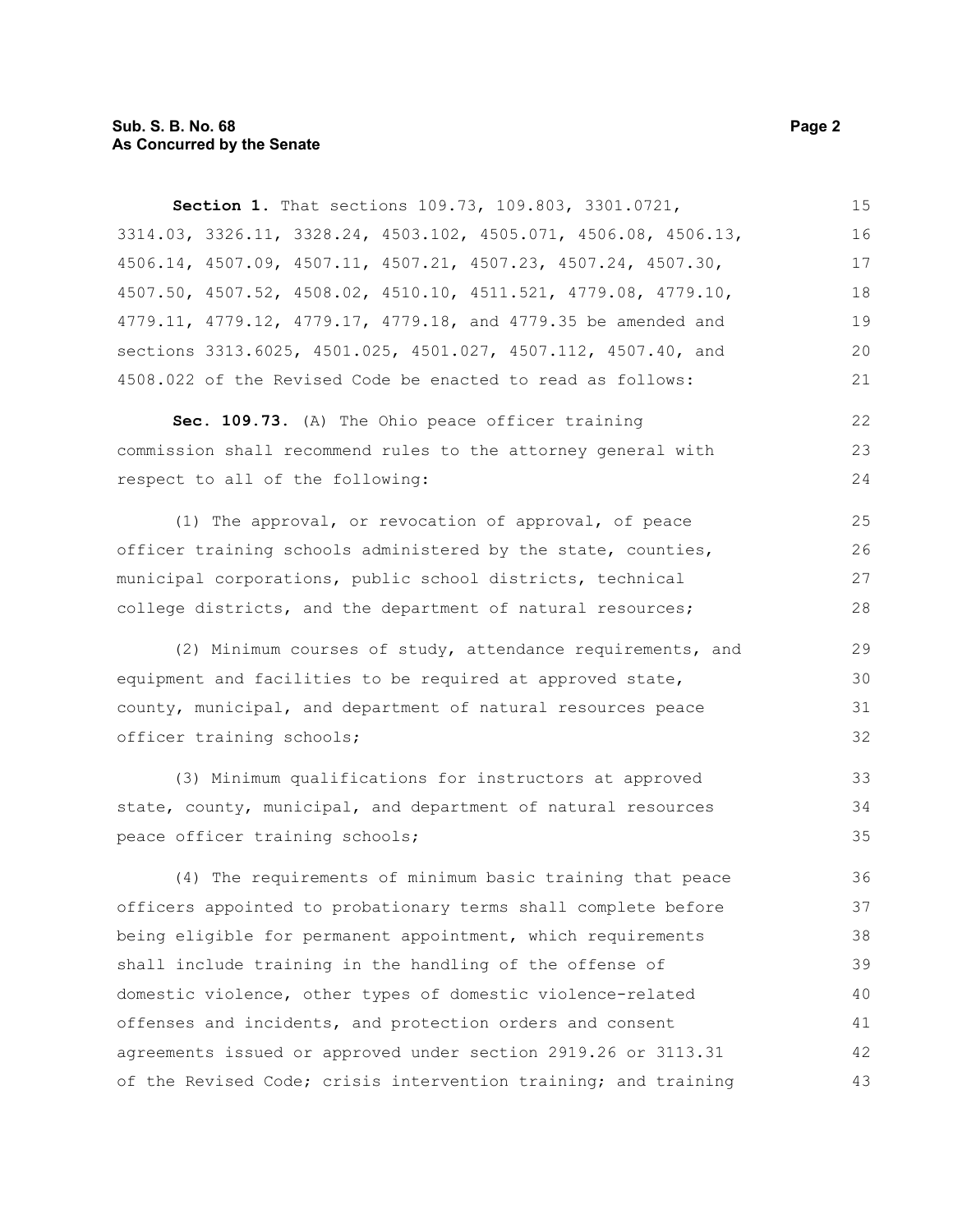#### **Sub. S. B. No. 68 Page 3 Page 3 Page 3 Page 3 Page 3 Page 3 As Concurred by the Senate**

in the handling of missing children and child abuse and neglect cases; and training in handling violations of section 2905.32 of the Revised Code; and the time within which such basic training shall be completed following appointment to a probationary term; 44 45 46 47

(5) The requirements of minimum basic training that peace officers not appointed for probationary terms but appointed on other than a permanent basis shall complete in order to be eligible for continued employment or permanent appointment, which requirements shall include training in the handling of the offense of domestic violence, other types of domestic violencerelated offenses and incidents, and protection orders and consent agreements issued or approved under section 2919.26 or 3113.31 of the Revised Code, crisis intervention training, and training in the handling of missing children and child abuse and neglect cases, and training in handling violations of section 2905.32 of the Revised Code, and the time within which such basic training shall be completed following appointment on other than a permanent basis; 48 49 50 51 52 53 54 55 56 57 58 59 60 61

(6) Categories or classifications of advanced in-service training programs for peace officers, including programs in the handling of the offense of domestic violence, other types of domestic violence-related offenses and incidents, and protection orders and consent agreements issued or approved under section 2919.26 or 3113.31 of the Revised Code, in crisis intervention, and in the handling of missing children and child abuse and neglect cases, and in handling violations of section 2905.32 of the Revised Code, and minimum courses of study and attendance requirements with respect to such categories or classifications;

(7) Permitting persons, who are employed as members of a campus police department appointed under section 1713.50 of the 72 73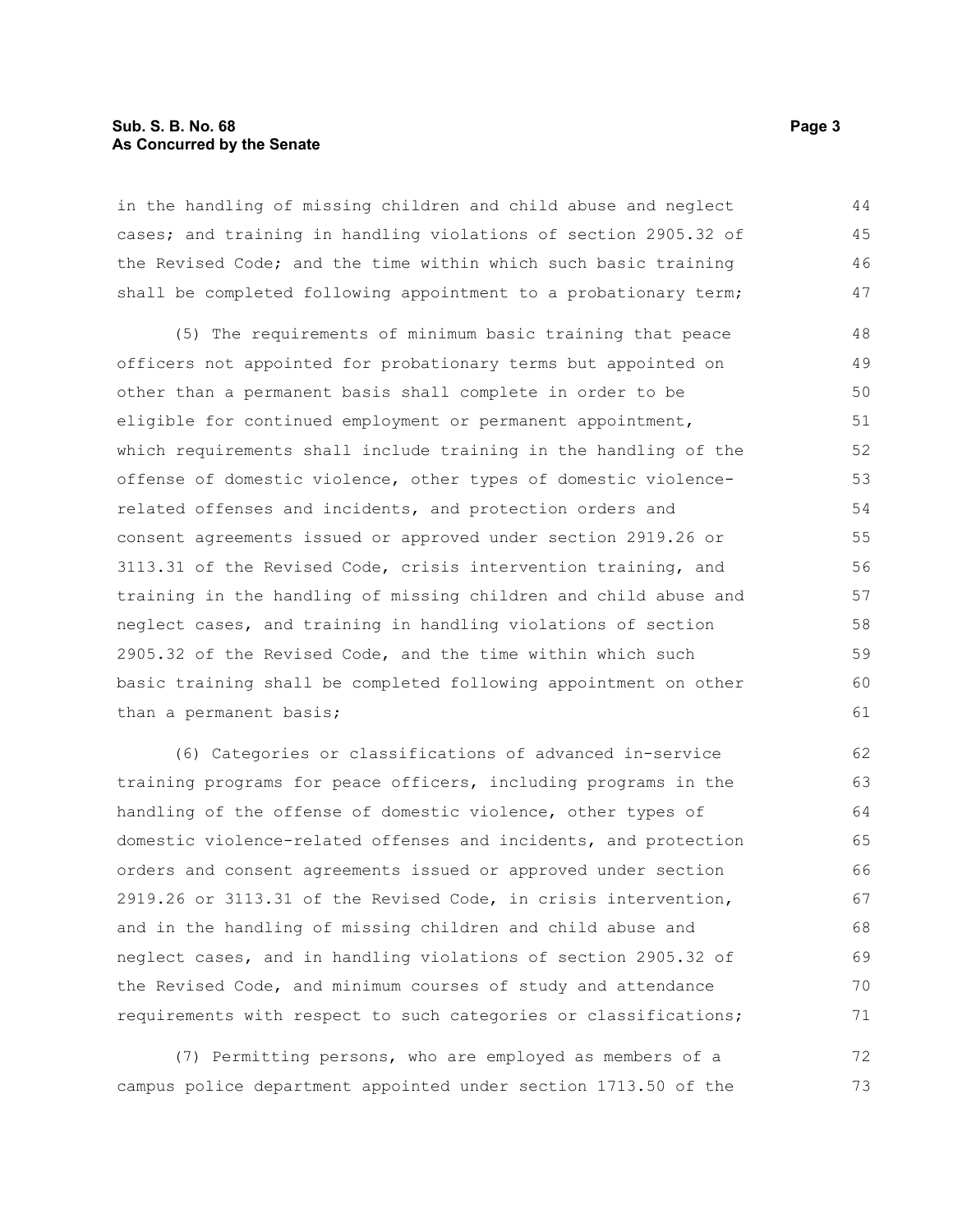#### **Sub. S. B. No. 68 Page 4 Page 4 Page 4 Page 4 Page 4 Page 4 Page 4 Page 4 As Concurred by the Senate**

Revised Code; who are employed as police officers by a qualified nonprofit corporation police department pursuant to section 1702.80 of the Revised Code; who are appointed and commissioned as bank, savings and loan association, savings bank, credit union, or association of banks, savings and loan associations, savings banks, or credit unions police officers, as railroad police officers, or as hospital police officers pursuant to sections 4973.17 to 4973.22 of the Revised Code; or who are appointed and commissioned as amusement park police officers pursuant to section 4973.17 of the Revised Code, to attend approved peace officer training schools, including the Ohio peace officer training academy, and to receive certificates of satisfactory completion of basic training programs, if the private college or university that established the campus police department; qualified nonprofit corporation police department; bank, savings and loan association, savings bank, credit union, or association of banks, savings and loan associations, savings banks, or credit unions; railroad company; hospital; or amusement park sponsoring the police officers pays the entire cost of the training and certification and if trainee vacancies are available; 74 75 76 77 78 79 80 81 82 83 84 85 86 87 88 89 90 91 92 93 94

(8) Permitting undercover drug agents to attend approved peace officer training schools, other than the Ohio peace officer training academy, and to receive certificates of satisfactory completion of basic training programs, if, for each undercover drug agent, the county, township, or municipal corporation that employs that undercover drug agent pays the entire cost of the training and certification; 95 96 97 98 99 100 101

(9)(a) The requirements for basic training programs for bailiffs and deputy bailiffs of courts of record of this state and for criminal investigators employed by the state public 102 103 104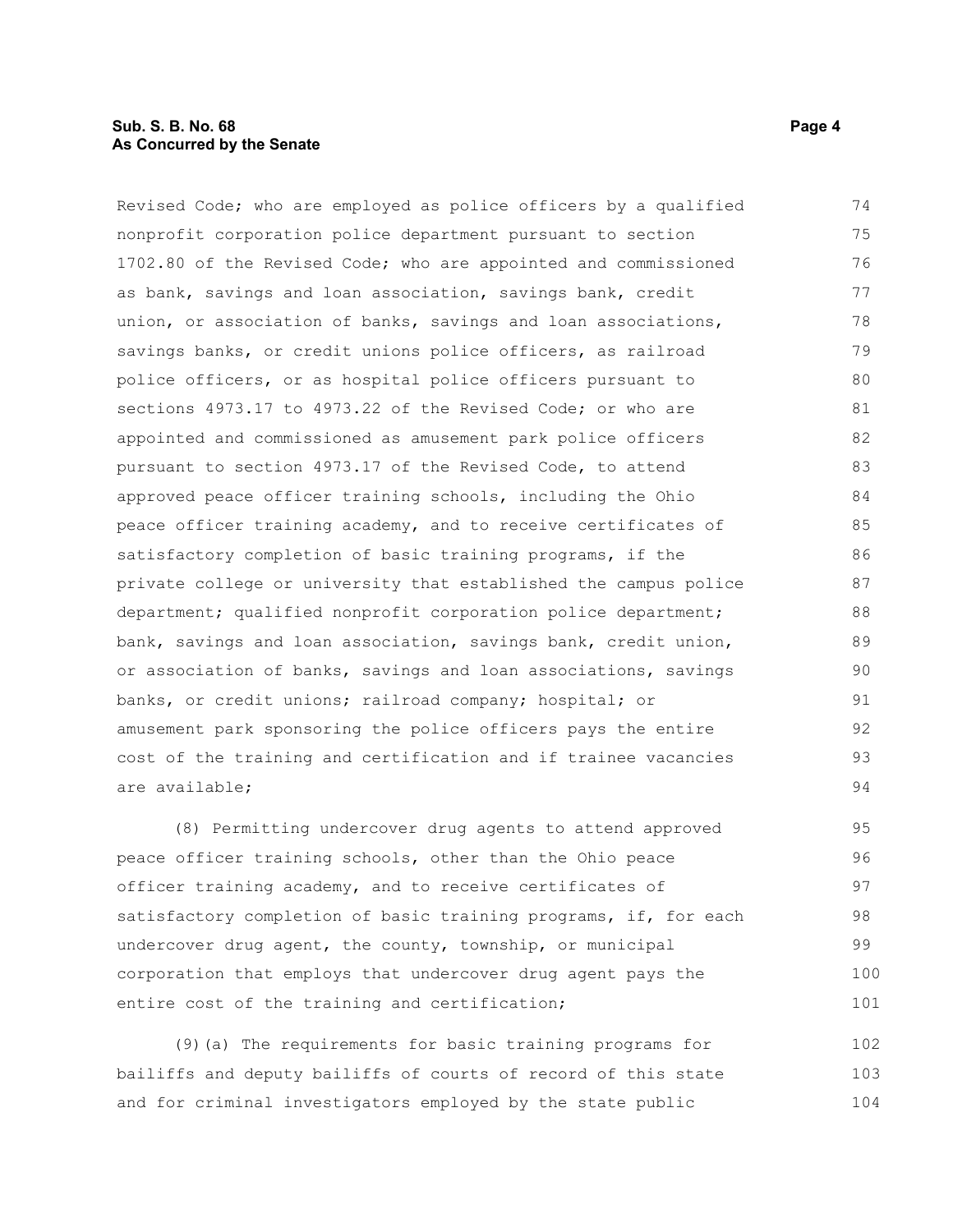defender that those persons shall complete before they may carry a firearm while on duty; (b) The requirements for any training received by a bailiff or deputy bailiff of a court of record of this state or by a criminal investigator employed by the state public defender prior to June 6, 1986, that is to be considered equivalent to the training described in division (A)(9)(a) of this section. (10) Establishing minimum qualifications and requirements for certification for dogs utilized by law enforcement agencies; (11) Establishing minimum requirements for certification of persons who are employed as correction officers in a fullservice jail, five-day facility, or eight-hour holding facility or who provide correction services in such a jail or facility; (12) Establishing requirements for the training of agents of a county humane society under section 1717.06 of the Revised Code, including, without limitation, a requirement that the agents receive instruction on traditional animal husbandry methods and training techniques, including customary ownerperformed practices; 106 107 108 109 110 111 112 113 114 115 116 117 118 119 120 121 122 123

(13) Permitting tactical medical professionals to attend approved peace officer training schools, including the Ohio peace officer training academy, to receive training of the type described in division (A)(14) of this section and to receive certificates of satisfactory completion of training programs described in that division; 124 125 126 127 128 129

(14) The requirements for training programs that tactical medical professionals shall complete to qualify them to carry firearms while on duty under section 109.771 of the Revised Code, which requirements shall include at least the firearms 130 131 132 133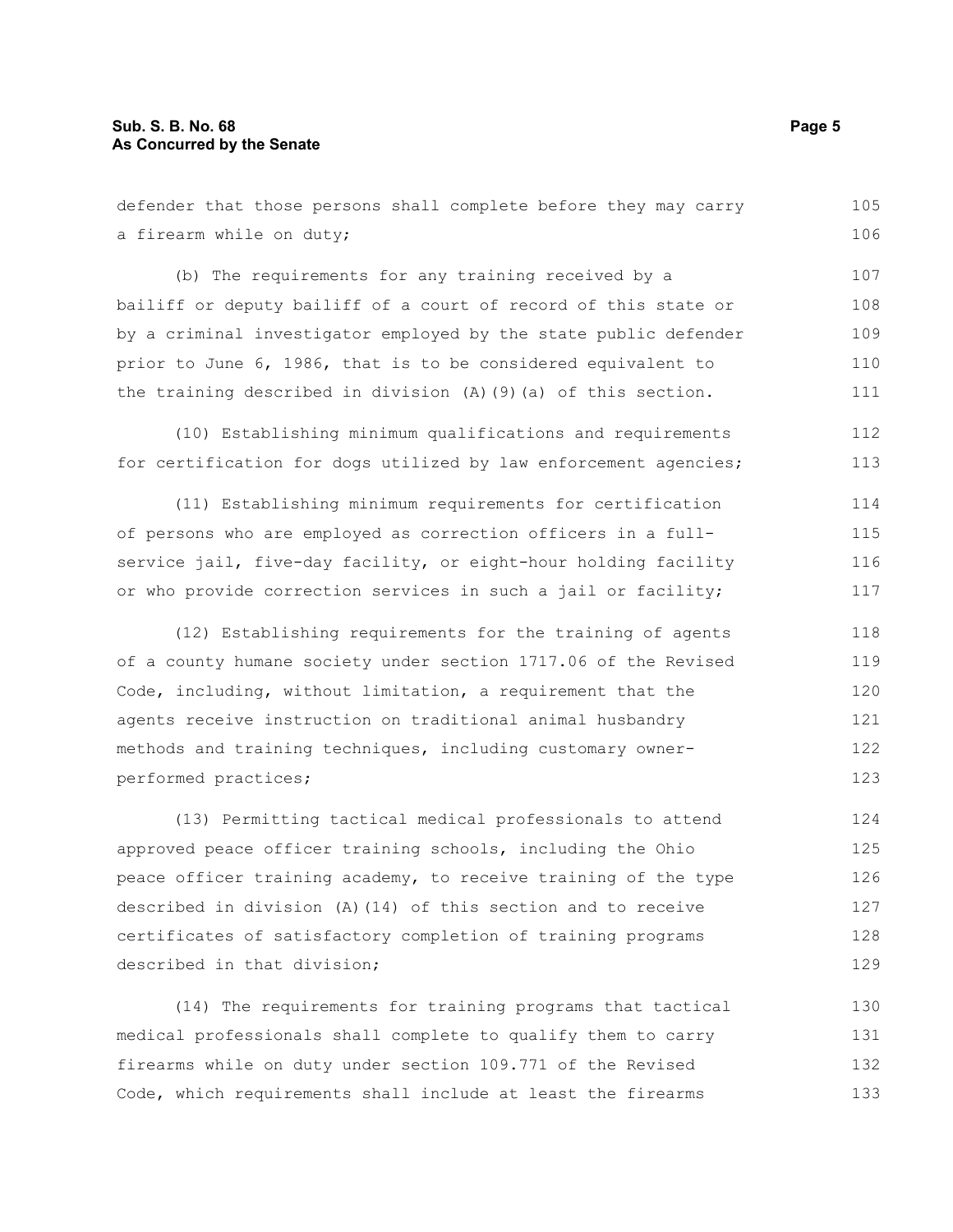| training specified in division (A) of section 109.748 of the      | 134 |
|-------------------------------------------------------------------|-----|
| Revised Code;                                                     | 135 |
|                                                                   |     |
| (15) Procedures and requirements for a portion of basic           | 136 |
| training that peace officers complete in proper interactions      | 137 |
| with civilians during traffic stops and other in-person           | 138 |
| encounters as specified in division (B) (4) of section 109.803 of | 139 |
| the Revised Code and including the topics of instruction listed   | 140 |
| for active duty peace officers under divisions (B) (4) (a) to (d) | 141 |
| of that section.                                                  | 142 |
| (B) The commission shall appoint an executive director,           | 143 |
| with the approval of the attorney general, who shall hold office  | 144 |
| during the pleasure of the commission. The executive director     | 145 |
| shall perform such duties assigned by the commission. The         | 146 |
| executive director shall receive a salary fixed pursuant to       | 147 |
| Chapter 124. of the Revised Code and reimbursement for expenses   | 148 |
| within the amounts available by appropriation. The executive      | 149 |
| director may appoint officers, employees, agents, and             | 150 |
| consultants as the executive director considers necessary,        | 151 |
| prescribe their duties, and provide for reimbursement of their    | 152 |
| expenses within the amounts available for reimbursement by        | 153 |
| appropriation and with the approval of the commission.            | 154 |
| (C) The commission may do all of the following:                   | 155 |
| (1) Recommend studies, surveys, and reports to be made by         | 156 |
| the executive director regarding the carrying out of the          | 157 |
| objectives and purposes of sections 109.71 to 109.77 of the       | 158 |
| Revised Code;                                                     | 159 |
| (2) Visit and inspect any peace officer training school           | 160 |
| that has been approved by the executive director or for which     | 161 |
| application for approval has been made;                           | 162 |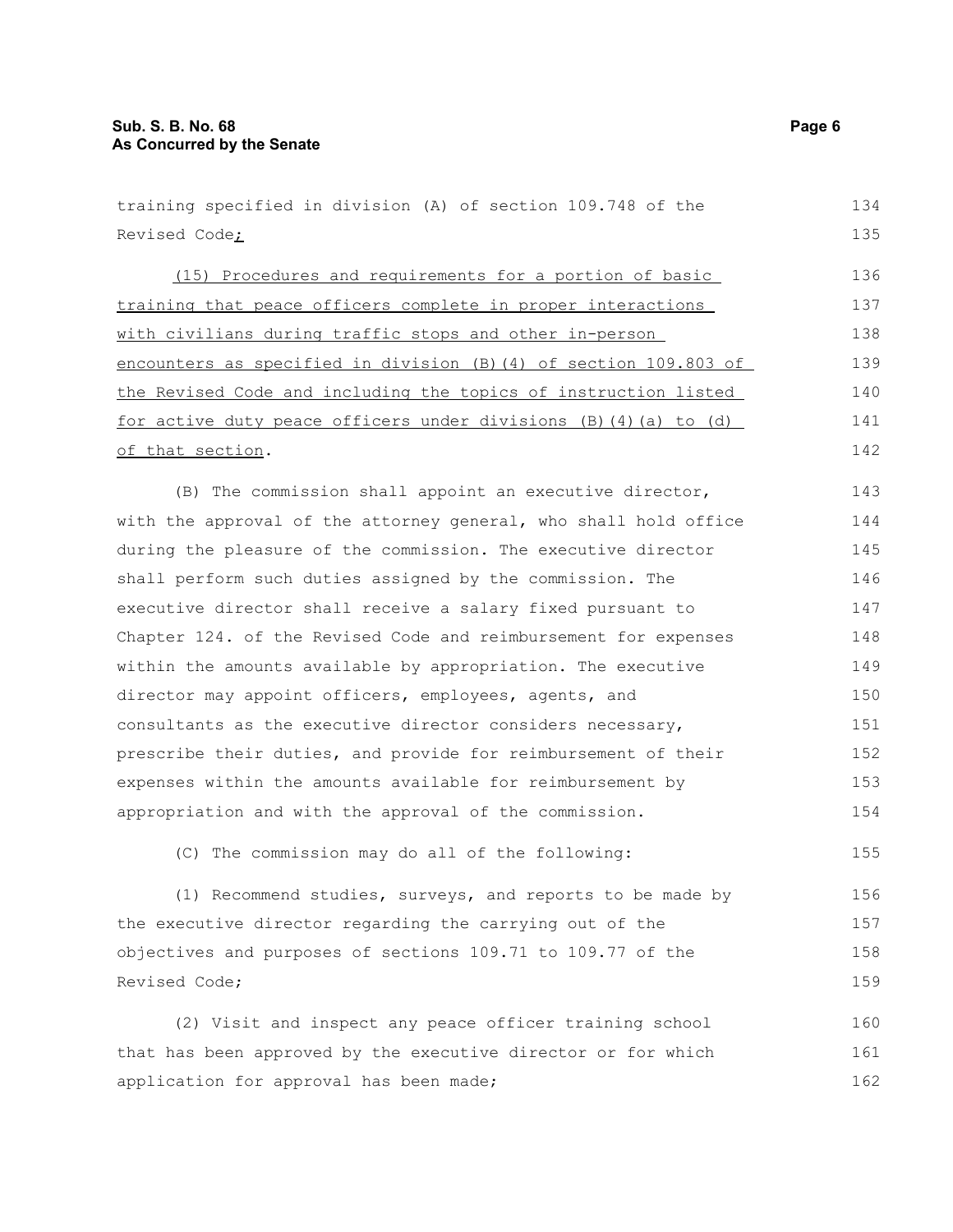### **Sub. S. B. No. 68** Page 7 **As Concurred by the Senate**

| (3) Make recommendations, from time to time, to the               | 163 |
|-------------------------------------------------------------------|-----|
| executive director, the attorney general, and the general         | 164 |
| assembly regarding the carrying out of the purposes of sections   | 165 |
| 109.71 to 109.77 of the Revised Code;                             | 166 |
| (4) Report to the attorney general from time to time, and         | 167 |
| to the governor and the general assembly at least annually,       | 168 |
| concerning the activities of the commission;                      | 169 |
| (5) Establish fees for the services the commission offers         | 170 |
| under sections 109.71 to 109.79 of the Revised Code, including,   | 171 |
| but not limited to, fees for training, certification, and         | 172 |
| testing;                                                          | 173 |
| (6) Perform such other acts as are necessary or                   | 174 |
| appropriate to carry out the powers and duties of the commission  | 175 |
| as set forth in sections 109.71 to 109.77 of the Revised Code.    | 176 |
| (D) In establishing the requirements, under division (A)          | 177 |
| (12) of this section, the commission may consider any portions    | 178 |
| of the curriculum for instruction on the topic of animal          | 179 |
| husbandry practices, if any, of the Ohio state university         | 180 |
| college of veterinary medicine. No person or entity that fails    | 181 |
| to provide instruction on traditional animal husbandry methods    | 182 |
| and training techniques, including customary owner-performed      | 183 |
| practices, shall qualify to train a humane agent for appointment  | 184 |
| under section 1717.06 of the Revised Code.                        | 185 |
| <b>Sec. 109.803.</b> (A) (1) Subject to divisions (A) (2) and (B) | 186 |
| of this section, every appointing authority shall require each    | 187 |
| of its appointed peace officers and troopers to complete up to    | 188 |
| twenty-four hours of continuing professional training each        | 189 |
| calendar year, as directed by the Ohio peace officer training     | 190 |
| commission. The number of hours directed by the commission, up    | 191 |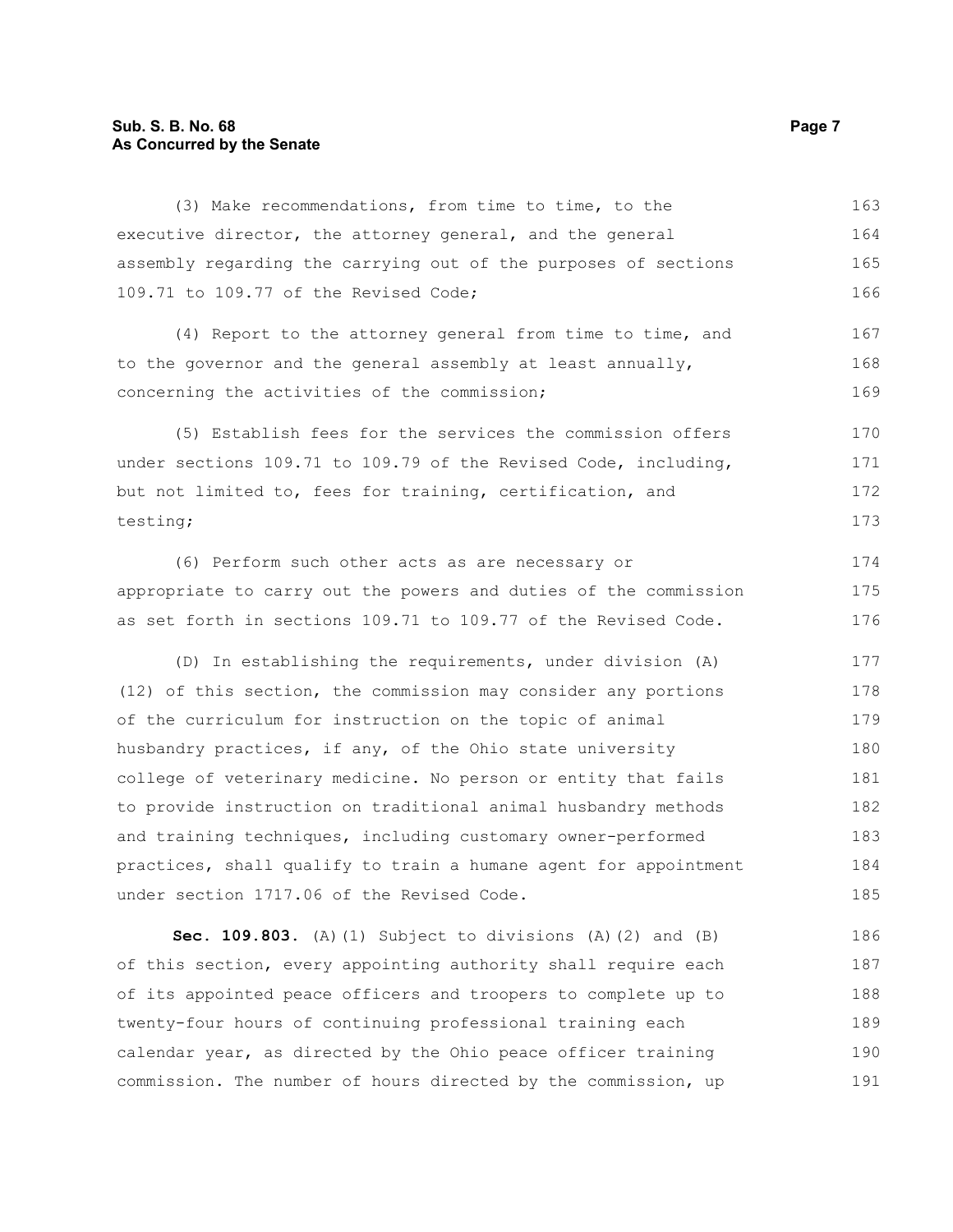#### **Sub. S. B. No. 68 Page 8 Page 8 Page 8 Page 8 Page 8 Page 8 Page 8 Page 8 As Concurred by the Senate**

to twenty-four hours, is intended to be a minimum requirement, and appointing authorities are encouraged to exceed the number of hours the commission directs as the minimum. The commission shall set the required minimum number of hours based upon available funding for reimbursement as described in this division. If no funding for the reimbursement is available, no continuing professional training will be required. 192 193 194 195 196 197 198

(2) An appointing authority may submit a written request to the peace officer training commission that requests for a calendar year because of emergency circumstances an extension of the time within which one or more of its appointed peace officers or troopers must complete the required minimum number of hours of continuing professional training set by the commission, as described in division (A)(1) of this section. A request made under this division shall set forth the name of each of the appointing authority's peace officers or troopers for whom an extension is requested, identify the emergency circumstances related to that peace officer or trooper, include documentation of those emergency circumstances, and set forth the date on which the request is submitted to the commission. A request shall be made under this division not later than the fifteenth day of December in the calendar year for which the extension is requested. 199 200 201 202 203 204 205 206 207 208 209 210 211 212 213 214

Upon receipt of a written request made under this division, the executive director of the commission shall review the request and the submitted documentation. If the executive director of the commission is satisfied that emergency circumstances exist for any peace officer or trooper for whom a request was made under this division, the executive director may approve the request for that peace officer or trooper and grant an extension of the time within which that peace officer or 215 216 217 218 219 220 221 222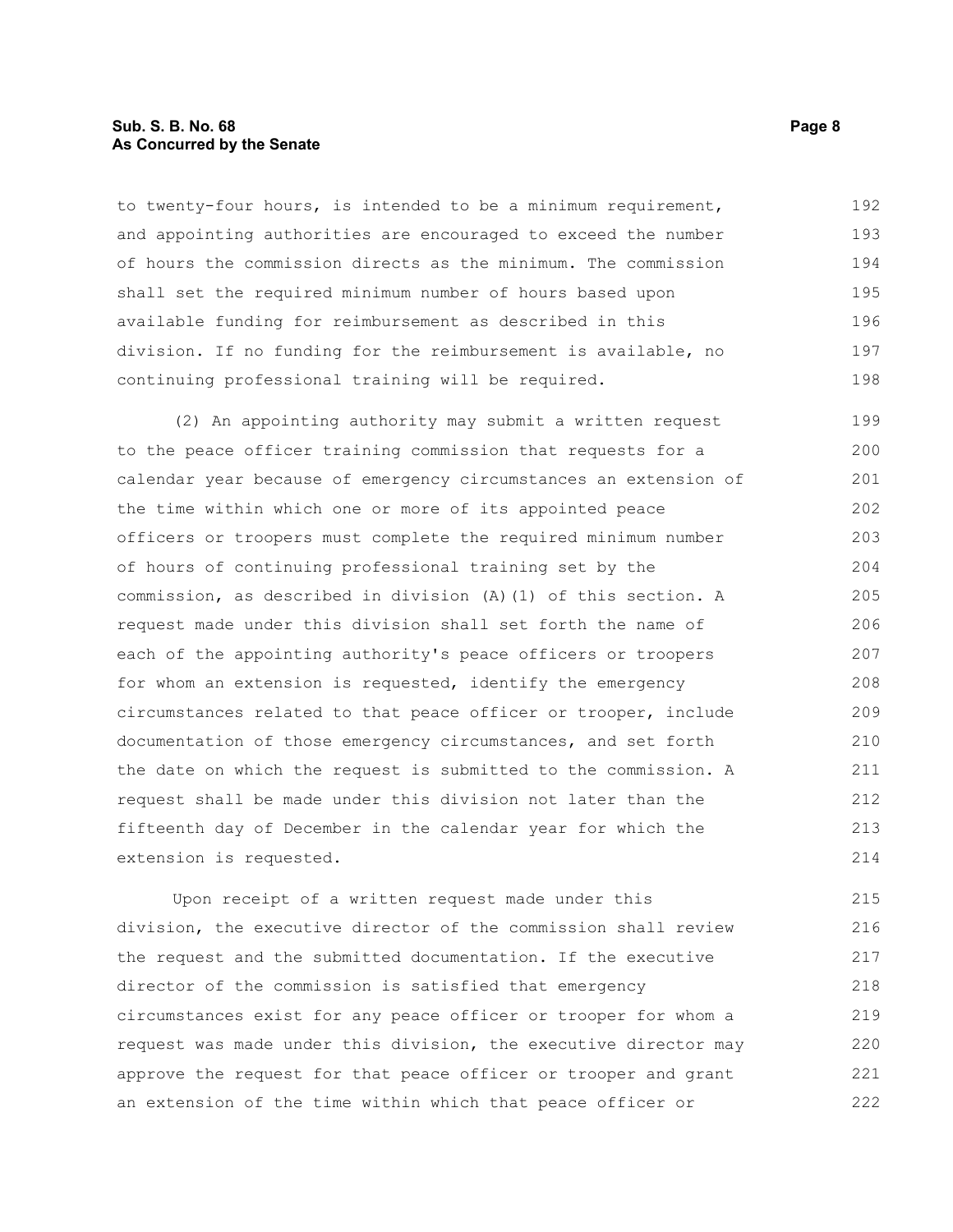#### **Sub. S. B. No. 68 Page 9 Page 9 Page 9 Page 9 Page 9 Page 9 Page 9 Page 9 Page 9 Page 9 Page 9 Page 9 Page 9 Page 9 Page 9 Page 9 Page 9 Page 9 Page 9 Page 9 Page 1 Page 1 Pag As Concurred by the Senate**

trooper must complete the required minimum number of hours of continuing professional training set by the commission. An extension granted under this division may be for any period of time the executive director believes to be appropriate, and the executive director shall specify in the notice granting the extension the date on which the extension ends. Not later than thirty days after the date on which a request is submitted to the commission, for each peace officer and trooper for whom an extension is requested, the executive director either shall approve the request and grant an extension or deny the request and deny an extension and shall send to the appointing authority that submitted the request written notice of the executive director's decision. 223 224 225 226 227 228 229 230 231 232 233 234 235

If the executive director grants an extension of the time within which a particular appointed peace officer or trooper of an appointing authority must complete the required minimum number of hours of continuing professional training set by the commission, the appointing authority shall require that peace officer or trooper to complete the required minimum number of hours of training not later than the date on which the extension ends.

(B) With the advice of the Ohio peace officer training commission, the attorney general shall adopt in accordance with Chapter 119. of the Revised Code rules setting forth minimum standards for continuing professional training for peace officers and troopers and governing the administration of continuing professional training programs for peace officers and troopers. The rules adopted by the attorney general under division (B) of this section shall do all of the following: 244 245 246 247 248 249 250 251

(1) Allow peace officers and troopers to earn credit for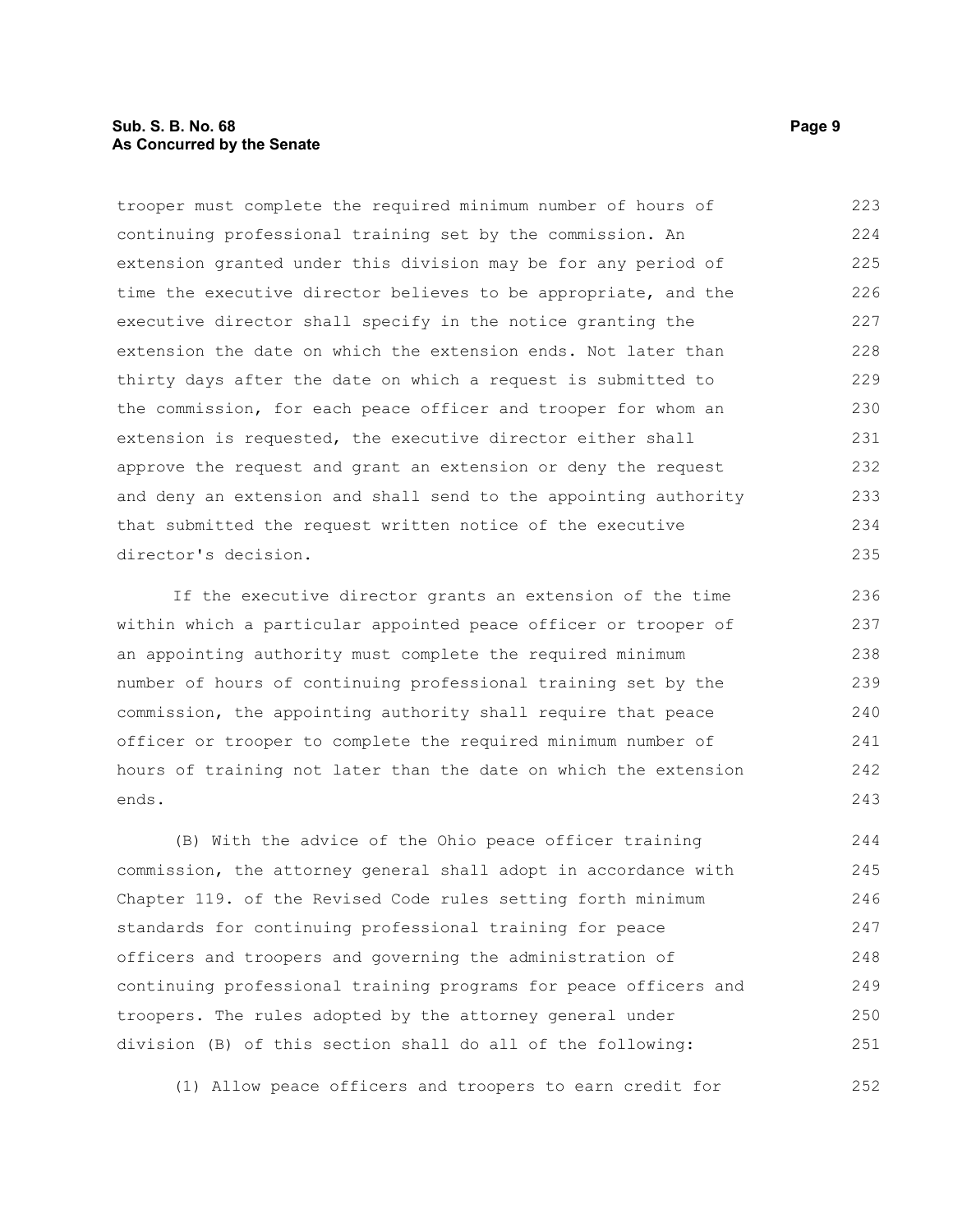#### **Sub. S. B. No. 68 Page 10 As Concurred by the Senate**

up to four hours of continuing professional training for time spent while on duty providing drug use prevention education training that utilizes evidence-based curricula to students in school districts, community schools established under Chapter 3314., STEM schools established under Chapter 3326., and college-preparatory boarding schools established under Chapter 3328. of the Revised Code. 253 254 255 256 257 258 259

(2) Allow a peace officer or trooper appointed by a law enforcement agency to earn hours of continuing professional training for other peace officers or troopers appointed by the law enforcement agency by providing drug use prevention education training under division (B)(1) of this section so that hours earned by the peace officer or trooper providing the training in excess of four hours may be applied to offset the number of continuing professional training hours required of another peace officer or trooper appointed by that law enforcement agency. 260 261 262 263 264 265 266 267 268 269

(3) Prohibit the use of continuing professional training hours earned under division (B)(1) or (2) of this section from being used to offset any mandatory hands-on training requirement. 270 271 272 273

(4) Require a peace officer to complete training on proper interactions with civilians during traffic stops and other inperson encounters, which training shall have an online offering and shall include all of the following topics: 274 275 276 277

(a) A person's rights during an interaction with a peace officer, including all of the following: 278 279

(i) When a peace officer may require a person to exit a vehicle; 280 281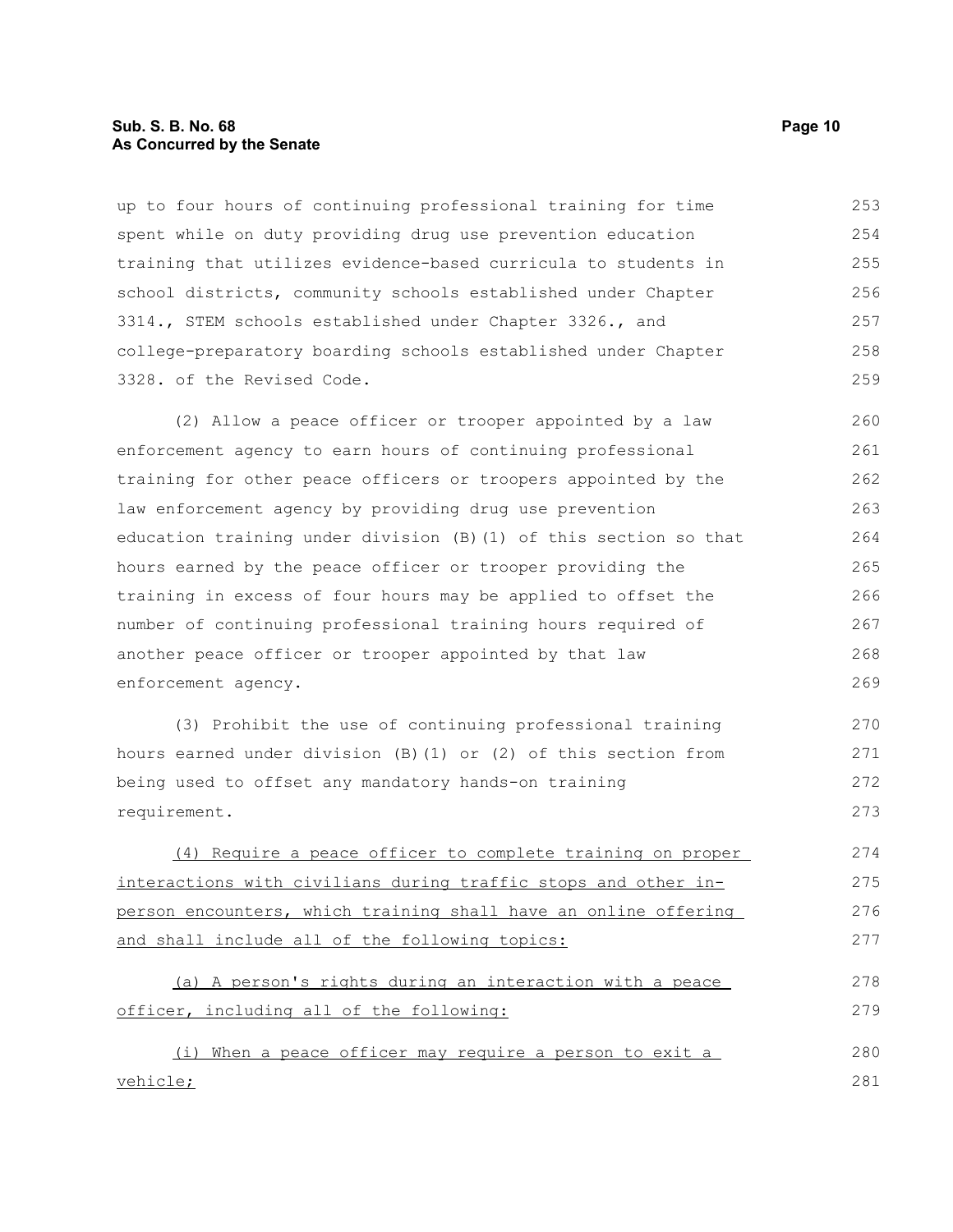| (ii) Constitutional protections from illegal search and          | 282 |
|------------------------------------------------------------------|-----|
| seizure;                                                         | 283 |
| (iii) The rights of a passenger in a vehicle who has been        | 284 |
| pulled over for a traffic stop;                                  | 285 |
| (iv) The right for a citizen to record an encounter with a       | 286 |
| peace officer.                                                   | 287 |
| (b) Proper actions for interacting with a civilian and           | 288 |
| methods for diffusing a stressful encounter with a civilian;     | 289 |
| (c) Laws regarding questioning and detention by peace            | 290 |
| officers, including any law requiring a person to present proof  | 291 |
| of identity to a peace officer, and the consequences for a       | 292 |
| person's or officer's failure to comply with those laws;         | 293 |
| (d) Any other requirements and procedures necessary for          | 294 |
| the proper implementation of this section.                       | 295 |
| (C) The attorney general shall transmit a certified copy         | 296 |
| of any rule adopted under this section to the secretary of       | 297 |
| state.                                                           | 298 |
| Sec. 3301.0721. (A) The superintendent of public                 | 299 |
| instruction shall develop a model curriculum for instruction in  | 300 |
| college and career readiness and financial literacy. The         | 301 |
| curriculum shall focus on grades seven through twelve, but the   | 302 |
| superintendent may include other grade levels. When the model    | 303 |
| curriculum has been developed, the department of education shall | 304 |
| notify all school districts, community schools established under | 305 |
| Chapter 3314. of the Revised Code, and STEM schools established  | 306 |
| under Chapter 3326. of the Revised Code of the content of the    | 307 |
| curriculum. Any district or school may utilize the model         | 308 |
| curriculum.                                                      | 309 |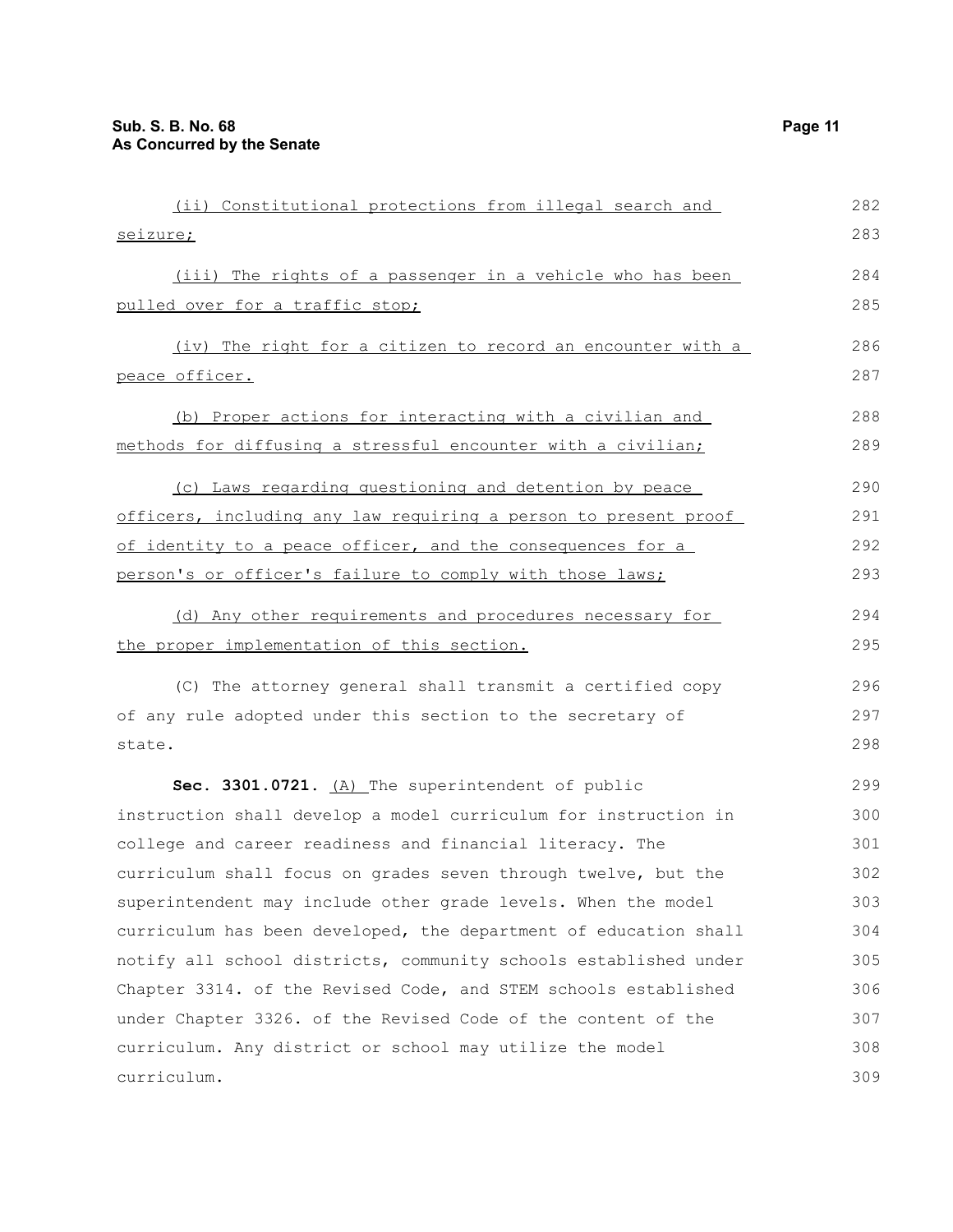| (B) The state board of education, in collaboration with            | 310 |
|--------------------------------------------------------------------|-----|
| the director of public safety, shall develop a model curriculum    | 311 |
| <u>for instruction in grades nine through twelve on proper</u>     | 312 |
| interactions with peace officers during traffic stops and other    | 313 |
| <u>in-person encounters with peace officers. In developing the</u> | 314 |
| curriculum under division (B) of this section, the state board     | 315 |
| and the director may consult with any interested party,            | 316 |
| including a volunteer work group convened for the purpose of       | 317 |
| making recommendations regarding the instruction. Before           | 318 |
| finalizing any curriculum under division (B) of this section,      | 319 |
| the state board and the director shall provide a reasonable        | 320 |
| period for public comment. The curriculum shall include both of    | 321 |
| the following:                                                     | 322 |
| (1) Information regarding all of the following:                    | 323 |
| (a) A person's rights during an interaction with a peace           | 324 |
| officer;                                                           | 325 |
| (b) Proper actions for interacting with a peace officer;           | 326 |
| (c) Which individuals are considered peace officers, and           | 327 |
| their duties and responsibilities;                                 | 328 |
| (d) Laws regarding questioning and detention by peace              | 329 |
| officers, including any law requiring a person to present proof    | 330 |
| of identity to a peace officer, and the consequences for a         | 331 |
| person's or officer's failure to comply with those laws.           | 332 |
| (2) Demonstrations and role-play activities in a classroom         | 333 |
| setting that allow students to better understand how               | 334 |
| interactions between civilians and peace officers can and should   | 335 |
| unfold.                                                            | 336 |
| As used in this section, "peace officer" has the same              | 337 |
| meaning as in section 109.71 of the Revised Code.                  | 338 |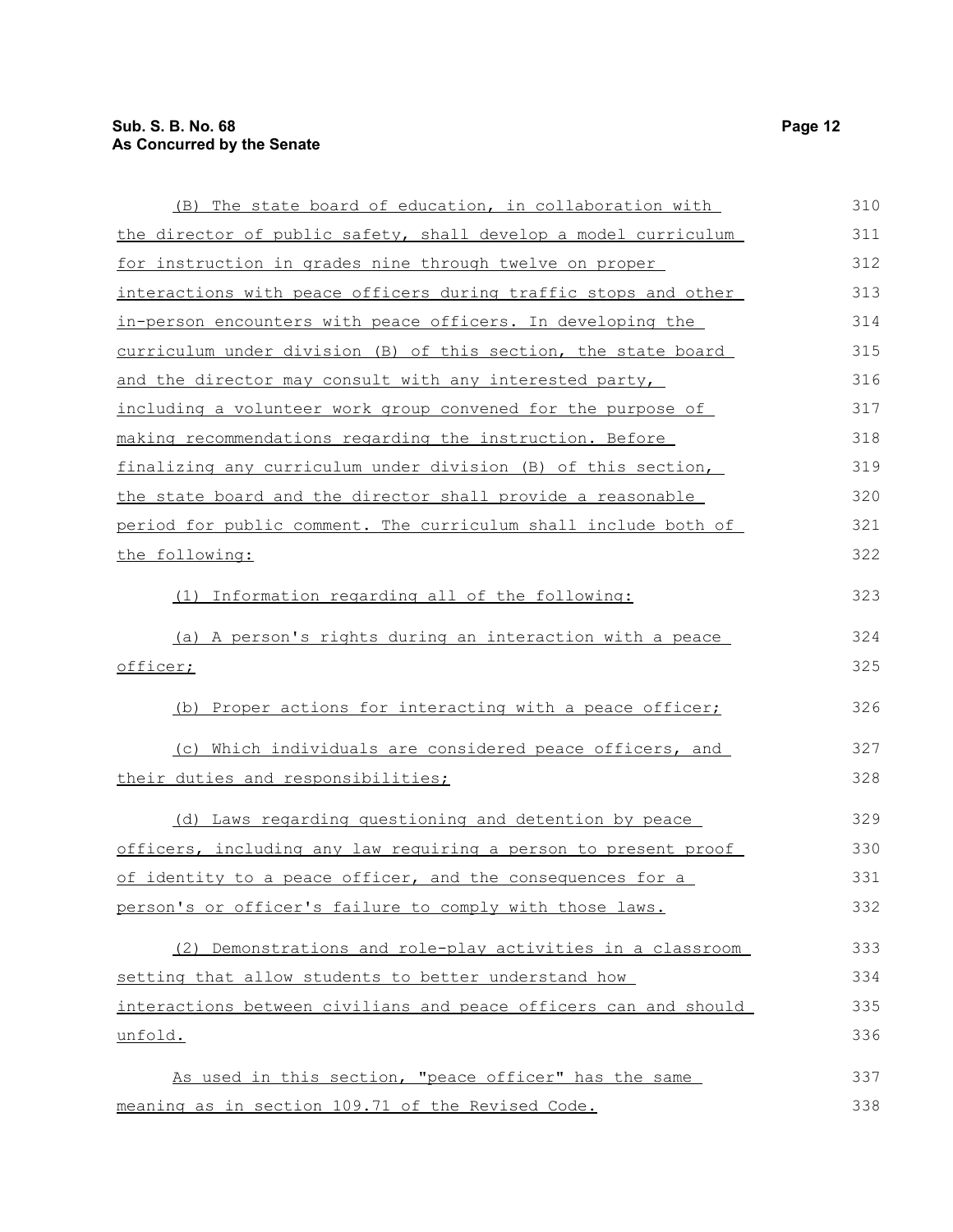| Sec. 3313.6025. The board of education of each city,             | 339 |
|------------------------------------------------------------------|-----|
| local, exempted village, and joint vocational school district    | 340 |
| shall provide instruction on proper interactions with peace      | 341 |
| officers during traffic stops and other in-person encounters     | 342 |
| using the model curriculum developed under division (B) of       | 343 |
| section 3301.0721 of the Revised Code. Each district shall       | 344 |
| include this instruction in one or more courses offered under    | 345 |
| division (C) of section 3313.603 of the Revised Code for         | 346 |
| students in grades nine through twelve. Each district may modify | 347 |
| the instruction in the model curriculum as appropriate for the   | 348 |
| district's community. In modifying the instruction, the district | 349 |
| shall solicit input from local law enforcement agencies, driver  | 350 |
| training schools, as that term is defined in section 4508.01 of  | 351 |
| the Revised Code, and the community.                             | 352 |
| Sec. 3314.03. A copy of every contract entered into under        | 353 |
| this section shall be filed with the superintendent of public    | 354 |
| instruction. The department of education shall make available on | 355 |
| its web site a copy of every approved, executed contract filed   | 356 |
| with the superintendent under this section.                      | 357 |
| (A) Each contract entered into between a sponsor and the         | 358 |
| governing authority of a community school shall specify the      | 359 |
| following:                                                       | 360 |

(1) That the school shall be established as either of the following: 361 362

(a) A nonprofit corporation established under Chapter 1702. of the Revised Code, if established prior to April 8, 2003; 363 364 365

(b) A public benefit corporation established under Chapter 1702. of the Revised Code, if established after April 8, 2003. 366 367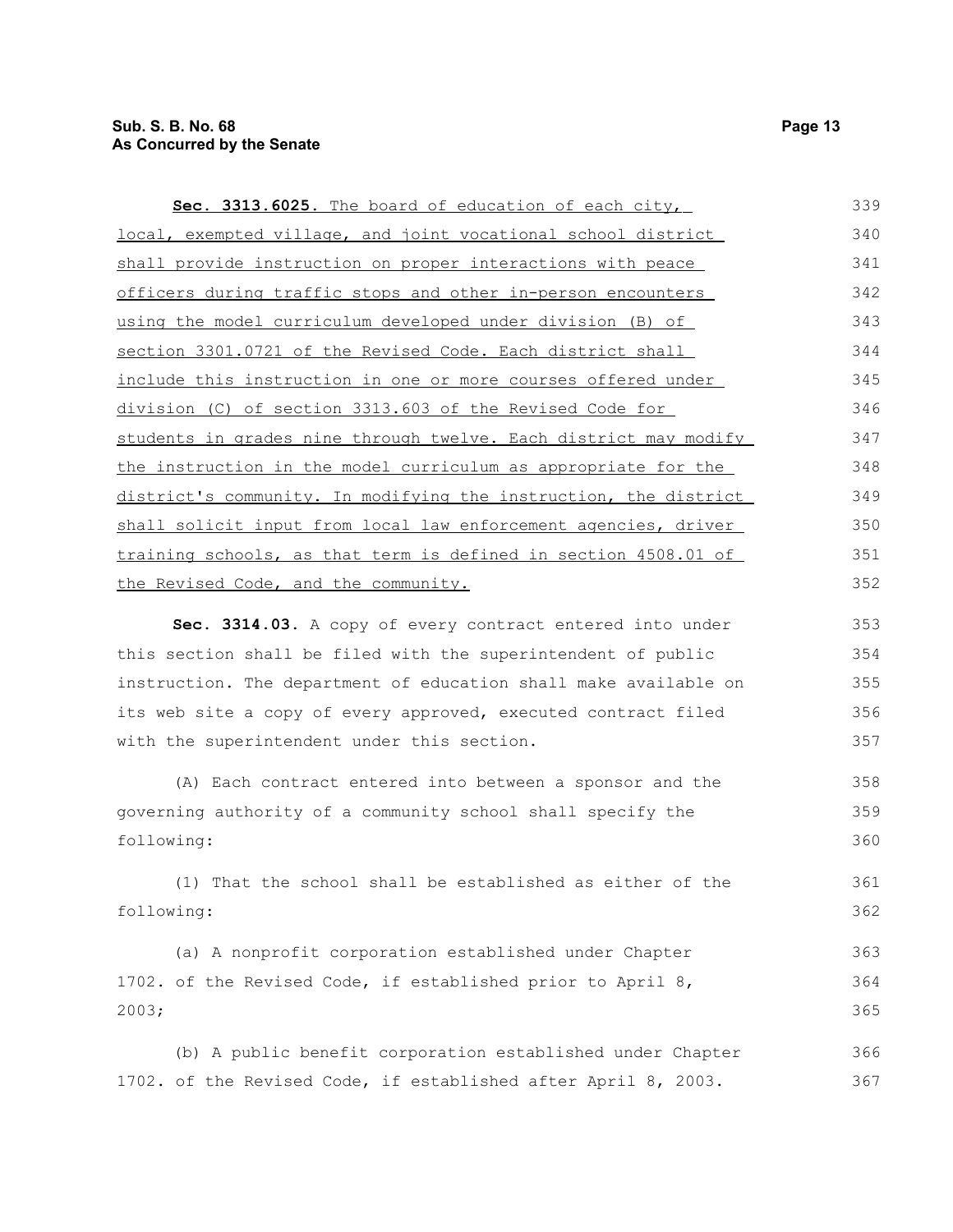#### **Sub. S. B. No. 68 Page 14 As Concurred by the Senate**

(2) The education program of the school, including the school's mission, the characteristics of the students the school is expected to attract, the ages and grades of students, and the focus of the curriculum; 368 369 370 371

(3) The academic goals to be achieved and the method of measurement that will be used to determine progress toward those goals, which shall include the statewide achievement assessments; 372 373 374 375

(4) Performance standards, including but not limited to all applicable report card measures set forth in section 3302.03 or 3314.017 of the Revised Code, by which the success of the school will be evaluated by the sponsor; 376 377 378 379

(5) The admission standards of section 3314.06 of the Revised Code and, if applicable, section 3314.061 of the Revised Code; 380 381 382

(6)(a) Dismissal procedures;

(b) A requirement that the governing authority adopt an attendance policy that includes a procedure for automatically withdrawing a student from the school if the student without a legitimate excuse fails to participate in seventy-two consecutive hours of the learning opportunities offered to the student. 384 385 386 387 388 389

(7) The ways by which the school will achieve racial and ethnic balance reflective of the community it serves; 390 391

(8) Requirements for financial audits by the auditor of state. The contract shall require financial records of the school to be maintained in the same manner as are financial records of school districts, pursuant to rules of the auditor of state. Audits shall be conducted in accordance with section 392 393 394 395 396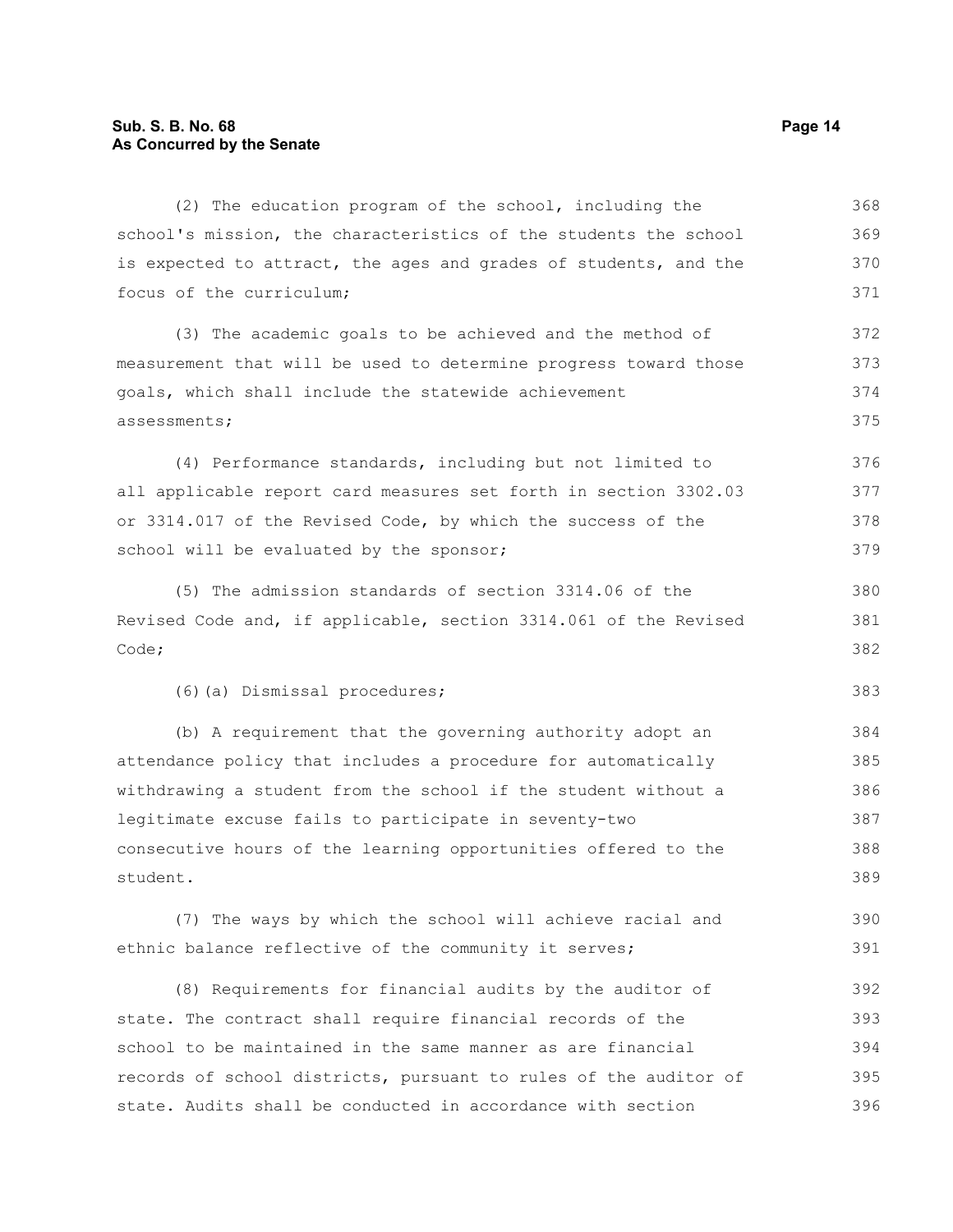117.10 of the Revised Code.

397

(9) An addendum to the contract outlining the facilities to be used that contains at least the following information: (a) A detailed description of each facility used for instructional purposes; (b) The annual costs associated with leasing each facility that are paid by or on behalf of the school; (c) The annual mortgage principal and interest payments that are paid by the school; (d) The name of the lender or landlord, identified as such, and the lender's or landlord's relationship to the operator, if any. (10) Qualifications of teachers, including a requirement that the school's classroom teachers be licensed in accordance with sections 3319.22 to 3319.31 of the Revised Code, except that a community school may engage noncertificated persons to teach up to twelve hours per week pursuant to section 3319.301 of the Revised Code. (11) That the school will comply with the following requirements: (a) The school will provide learning opportunities to a minimum of twenty-five students for a minimum of nine hundred twenty hours per school year. (b) The governing authority will purchase liability insurance, or otherwise provide for the potential liability of the school. (c) The school will be nonsectarian in its programs, 398 399 400 401 402 403 404 405 406 407 408 409 410 411 412 413 414 415 416 417 418 419 420 421 422 423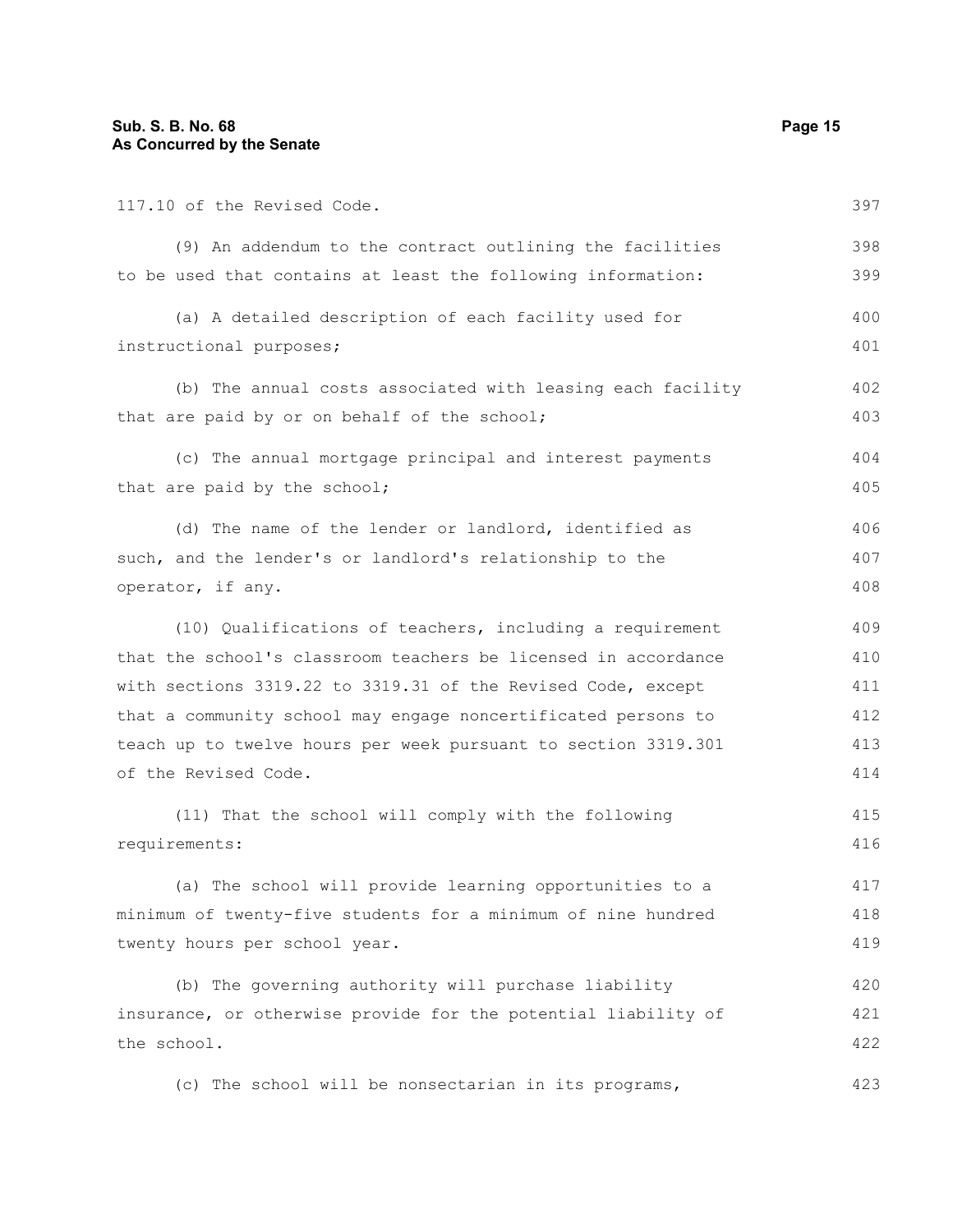| admission policies, employment practices, and all other          | 424 |
|------------------------------------------------------------------|-----|
| operations, and will not be operated by a sectarian school or    | 425 |
| religious institution.                                           | 426 |
| (d) The school will comply with sections 9.90, 9.91,             | 427 |
| 109.65, 121.22, 149.43, 2151.357, 2151.421, 2313.19, 3301.0710,  | 428 |
| 3301.0711, 3301.0712, 3301.0715, 3301.0729, 3301.948, 3313.472,  | 429 |
| 3313.50, 3313.536, 3313.539, 3313.5310, 3313.608, 3313.609,      | 430 |
| 3313.6012, 3313.6013, 3313.6014, 3313.6015, 3313.6020,           | 431 |
| 3313.6024, 3313.6025, 3313.643, 3313.648, 3313.6411, 3313.66,    | 432 |
| 3313.661, 3313.662, 3313.666, 3313.667, 3313.668, 3313.67,       | 433 |
| 3313.671, 3313.672, 3313.673, 3313.69, 3313.71, 3313.716,        | 434 |
| 3313.718, 3313.719, 3313.7112, 3313.721, 3313.80, 3313.814,      | 435 |
| 3313.816, 3313.817, 3313.818, 3313.86, 3313.89, 3313.96,         | 436 |
| 3319.073, 3319.321, 3319.39, 3319.391, 3319.41, 3319.46,         | 437 |
| 3320.01, 3320.02, 3320.03, 3321.01, 3321.041, 3321.13, 3321.14,  | 438 |
| 3321.141, 3321.17, 3321.18, 3321.19, 3321.191, 3327.10, 4111.17, | 439 |
| 4113.52, and 5705.391 and Chapters 117., 1347., 2744., 3365.,    | 440 |
| 3742., 4112., 4123., 4141., and 4167. of the Revised Code as if  | 441 |
| it were a school district and will comply with section 3301.0714 | 442 |
| of the Revised Code in the manner specified in section 3314.17   | 443 |
| of the Revised Code.                                             | 444 |
| (e) The school shall comply with Chapter 102. and section        | 445 |
| 2921.42 of the Revised Code.                                     | 446 |
| (f) The school will comply with sections 3313.61,                | 447 |
| 3313.611, 3313.614, 3313.617, 3313.618, and 3313.6114 of the     | 448 |
| Revised Code, except that for students who enter ninth grade for | 449 |
| the first time before July 1, 2010, the requirement in sections  | 450 |
| 3313.61 and 3313.611 of the Revised Code that a person must      | 451 |
| successfully complete the curriculum in any high school prior to | 452 |
| receiving a high school diploma may be met by completing the     | 453 |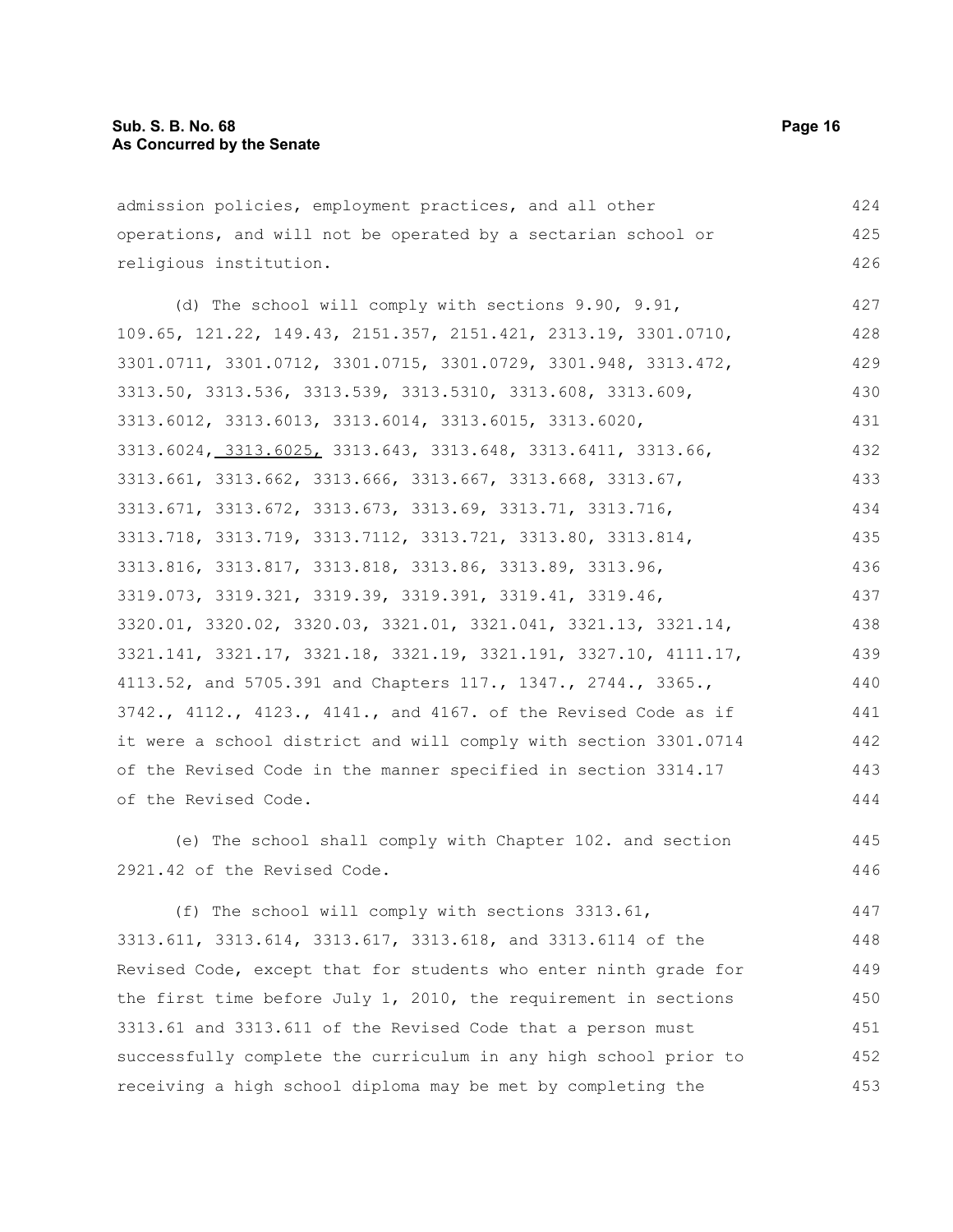#### **Sub. S. B. No. 68 Page 17 As Concurred by the Senate**

curriculum adopted by the governing authority of the community school rather than the curriculum specified in Title XXXIII of the Revised Code or any rules of the state board of education. Beginning with students who enter ninth grade for the first time on or after July 1, 2010, the requirement in sections 3313.61 and 3313.611 of the Revised Code that a person must successfully complete the curriculum of a high school prior to receiving a high school diploma shall be met by completing the requirements prescribed in division (C) of section 3313.603 of the Revised Code, unless the person qualifies under division (D) or (F) of that section. Each school shall comply with the plan for awarding high school credit based on demonstration of subject area competency, and beginning with the 2017-2018 school year, with the updated plan that permits students enrolled in seventh and eighth grade to meet curriculum requirements based on subject area competency adopted by the state board of education under divisions (J)(1) and (2) of section  $3313.603$  of the Revised Code. Beginning with the 2018-2019 school year, the school shall comply with the framework for granting units of high school credit to students who demonstrate subject area competency through work-based learning experiences, internships, or cooperative education developed by the department under division (J)(3) of section 3313.603 of the Revised Code. 454 455 456 457 458 459 460 461 462 463 464 465 466 467 468 469 470 471 472 473 474 475 476

(g) The school governing authority will submit within four months after the end of each school year a report of its activities and progress in meeting the goals and standards of divisions (A)(3) and (4) of this section and its financial status to the sponsor and the parents of all students enrolled in the school. 477 478 479 480 481 482

(h) The school, unless it is an internet- or computerbased community school, will comply with section 3313.801 of the 483 484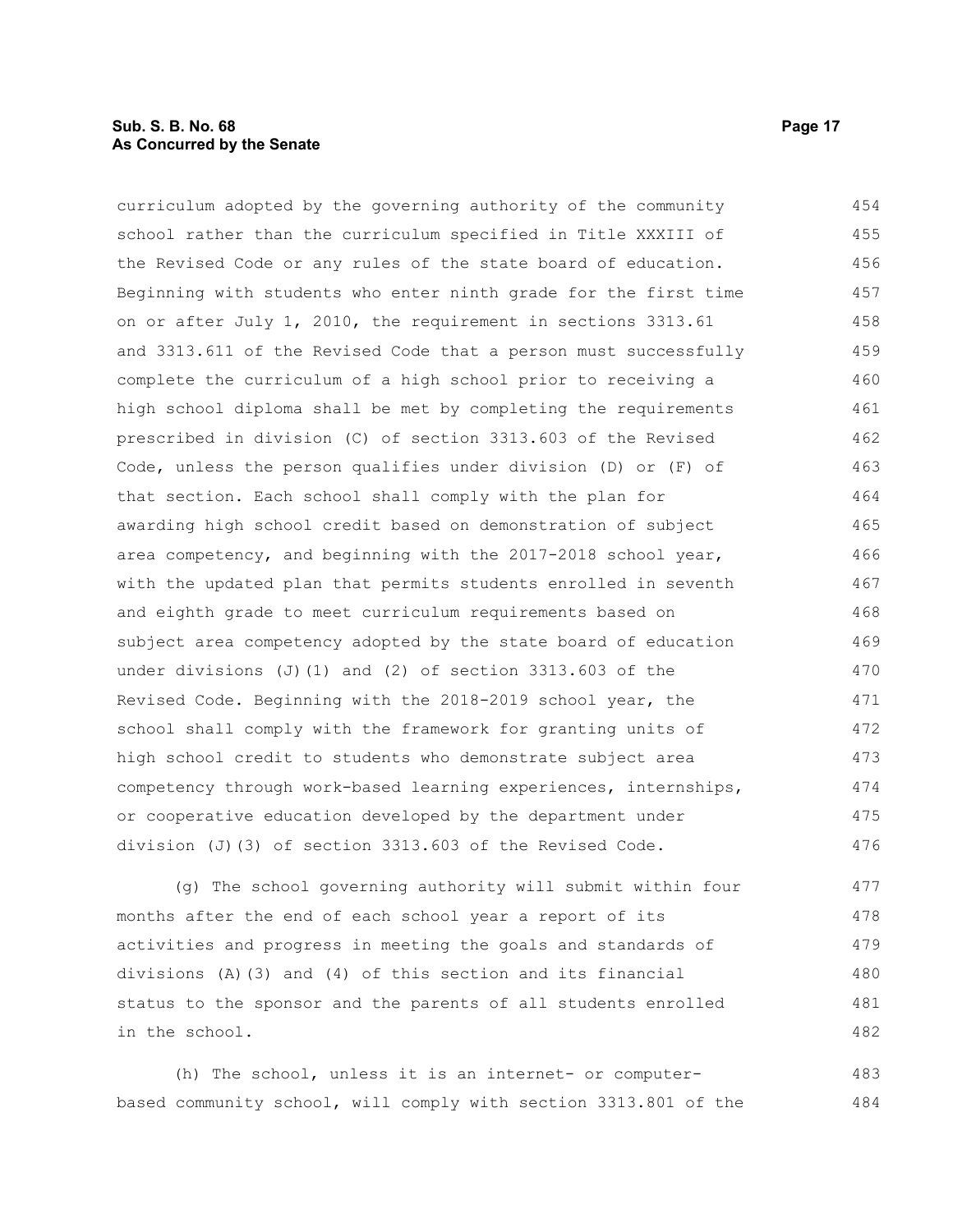Revised Code as if it were a school district.

(i) If the school is the recipient of moneys from a grant awarded under the federal race to the top program, Division (A), Title XIV, Sections 14005 and 14006 of the "American Recovery and Reinvestment Act of 2009," Pub. L. No. 111-5, 123 Stat. 115, the school will pay teachers based upon performance in accordance with section 3317.141 and will comply with section 3319.111 of the Revised Code as if it were a school district. 486 487 488 489 490 491 492

(j) If the school operates a preschool program that is licensed by the department of education under sections 3301.52 to 3301.59 of the Revised Code, the school shall comply with sections 3301.50 to 3301.59 of the Revised Code and the minimum standards for preschool programs prescribed in rules adopted by the state board under section 3301.53 of the Revised Code. 493 494 495 496 497 498

(k) The school will comply with sections 3313.6021 and 3313.6023 of the Revised Code as if it were a school district unless it is either of the following: 499 500 501

(i) An internet- or computer-based community school; 502

(ii) A community school in which a majority of the enrolled students are children with disabilities as described in division (A)(4)(b) of section 3314.35 of the Revised Code. 503 504 505

(12) Arrangements for providing health and other benefits to employees; 506 507

(13) The length of the contract, which shall begin at the beginning of an academic year. No contract shall exceed five years unless such contract has been renewed pursuant to division (E) of this section. 508 509 510 511

(14) The governing authority of the school, which shall be 512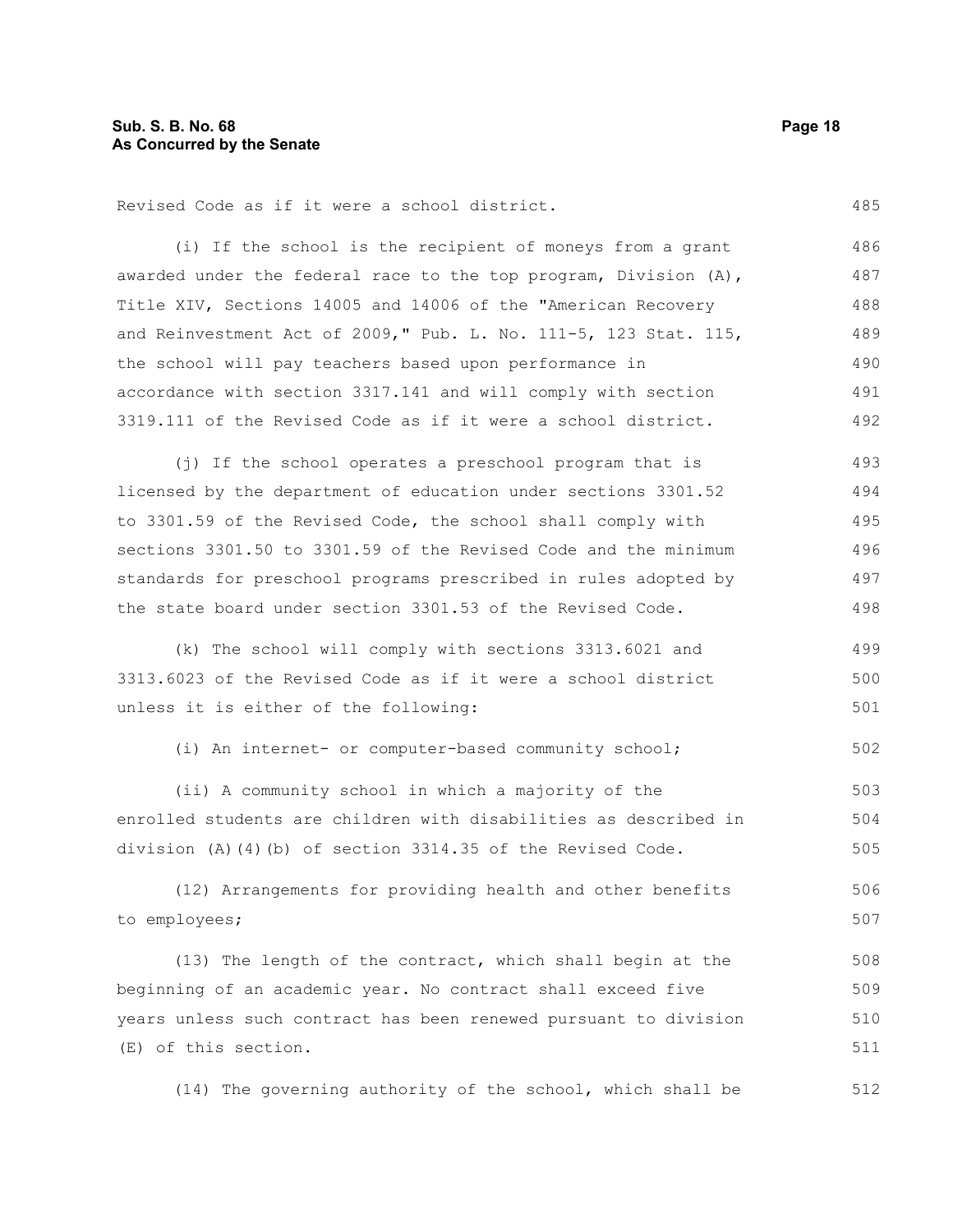| (15) A financial plan detailing an estimated school budget       | 514 |
|------------------------------------------------------------------|-----|
| for each year of the period of the contract and specifying the   | 515 |
| total estimated per pupil expenditure amount for each such year. | 516 |
| (16) Requirements and procedures regarding the disposition       | 517 |
| of employees of the school in the event the contract is          | 518 |
| terminated or not renewed pursuant to section 3314.07 of the     | 519 |
| Revised Code;                                                    | 520 |
| (17) Whether the school is to be created by converting all       | 521 |
| or part of an existing public school or educational service      | 522 |
| center building or is to be a new start-up school, and if it is  | 523 |
| a converted public school or service center building,            | 524 |
| specification of any duties or responsibilities of an employer   | 525 |
| that the board of education or service center governing board    | 526 |
| that operated the school or building before conversion is        | 527 |
| delegating to the governing authority of the community school    | 528 |
| with respect to all or any specified group of employees provided | 529 |
| the delegation is not prohibited by a collective bargaining      | 530 |
| agreement applicable to such employees;                          | 531 |
| (18) Provisions establishing procedures for resolving            | 532 |
| disputes or differences of opinion between the sponsor and the   | 533 |

responsible for carrying out the provisions of the contract;

disputes or differences of opinion between the sponsor and the governing authority of the community school; 533 534

(19) A provision requiring the governing authority to adopt a policy regarding the admission of students who reside outside the district in which the school is located. That policy shall comply with the admissions procedures specified in sections 3314.06 and 3314.061 of the Revised Code and, at the sole discretion of the authority, shall do one of the following: 535 536 537 538 539 540

(a) Prohibit the enrollment of students who reside outside 541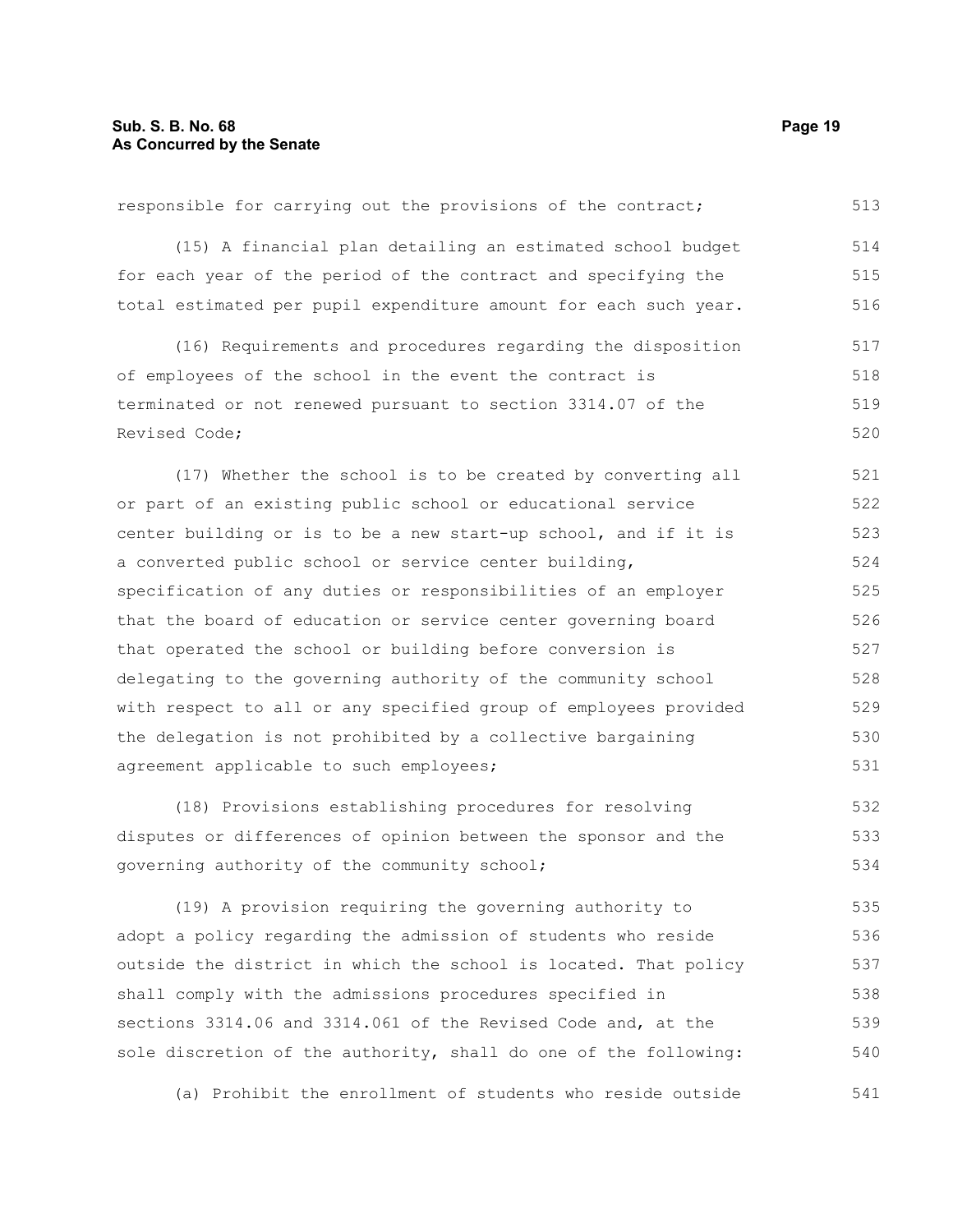| the district in which the school is located;                     | 542 |
|------------------------------------------------------------------|-----|
| (b) Permit the enrollment of students who reside in              | 543 |
| districts adjacent to the district in which the school is        | 544 |
| located;                                                         | 545 |
| (c) Permit the enrollment of students who reside in any          | 546 |
| other district in the state.                                     | 547 |
| (20) A provision recognizing the authority of the                | 548 |
| department of education to take over the sponsorship of the      | 549 |
| school in accordance with the provisions of division (C) of      | 550 |
| section 3314.015 of the Revised Code;                            | 551 |
| (21) A provision recognizing the sponsor's authority to          | 552 |
| assume the operation of a school under the conditions specified  | 553 |
| in division (B) of section 3314.073 of the Revised Code;         | 554 |
| (22) A provision recognizing both of the following:              | 555 |
| (a) The authority of public health and safety officials to       | 556 |
| inspect the facilities of the school and to order the facilities | 557 |
| closed if those officials find that the facilities are not in    | 558 |
| compliance with health and safety laws and regulations;          | 559 |
| (b) The authority of the department of education as the          | 560 |
| community school oversight body to suspend the operation of the  | 561 |
| school under section 3314.072 of the Revised Code if the         | 562 |
| department has evidence of conditions or violations of law at    | 563 |
| the school that pose an imminent danger to the health and safety | 564 |
| of the school's students and employees and the sponsor refuses   | 565 |
| to take such action.                                             | 566 |
| (23) A description of the learning opportunities that will       | 567 |
| be offered to students including both classroom-based and non-   | 568 |

classroom-based learning opportunities that is in compliance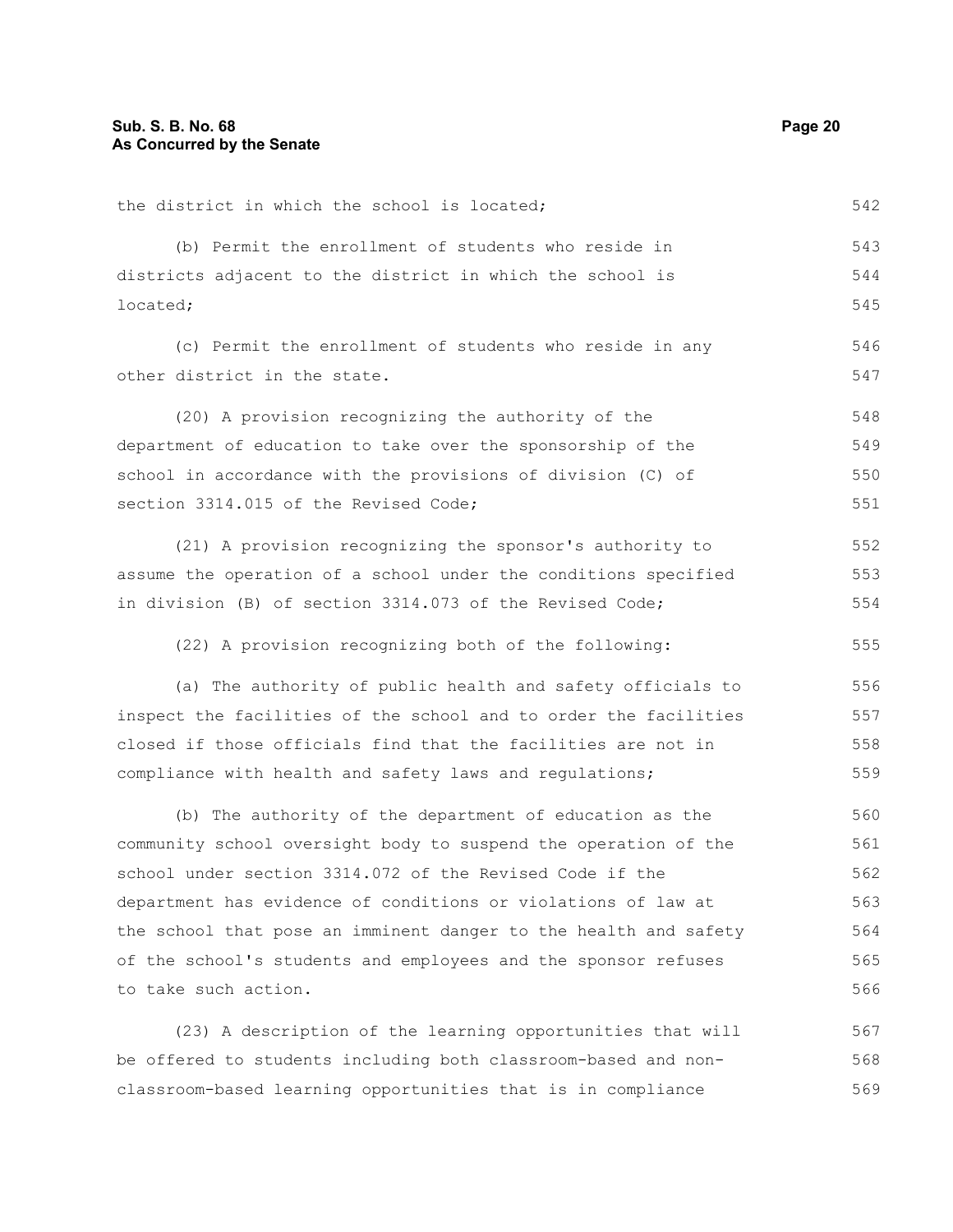with criteria for student participation established by the department under division (H)(2) of section 3314.08 of the Revised Code; 570 571 572

(24) The school will comply with sections 3302.04 and 3302.041 of the Revised Code, except that any action required to be taken by a school district pursuant to those sections shall be taken by the sponsor of the school. However, the sponsor shall not be required to take any action described in division (F) of section 3302.04 of the Revised Code. 573 574 575 576 577 578

(25) Beginning in the 2006-2007 school year, the school will open for operation not later than the thirtieth day of September each school year, unless the mission of the school as specified under division (A)(2) of this section is solely to serve dropouts. In its initial year of operation, if the school fails to open by the thirtieth day of September, or within one year after the adoption of the contract pursuant to division (D) of section 3314.02 of the Revised Code if the mission of the school is solely to serve dropouts, the contract shall be void. 579 580 581 582 583 584 585 586 587

(26) Whether the school's governing authority is planning to seek designation for the school as a STEM school equivalent under section 3326.032 of the Revised Code;

(27) That the school's attendance and participation policies will be available for public inspection; 591 592

(28) That the school's attendance and participation records shall be made available to the department of education, auditor of state, and school's sponsor to the extent permitted under and in accordance with the "Family Educational Rights and Privacy Act of 1974," 88 Stat. 571, 20 U.S.C. 1232g, as amended, and any regulations promulgated under that act, and section 593 594 595 596 597 598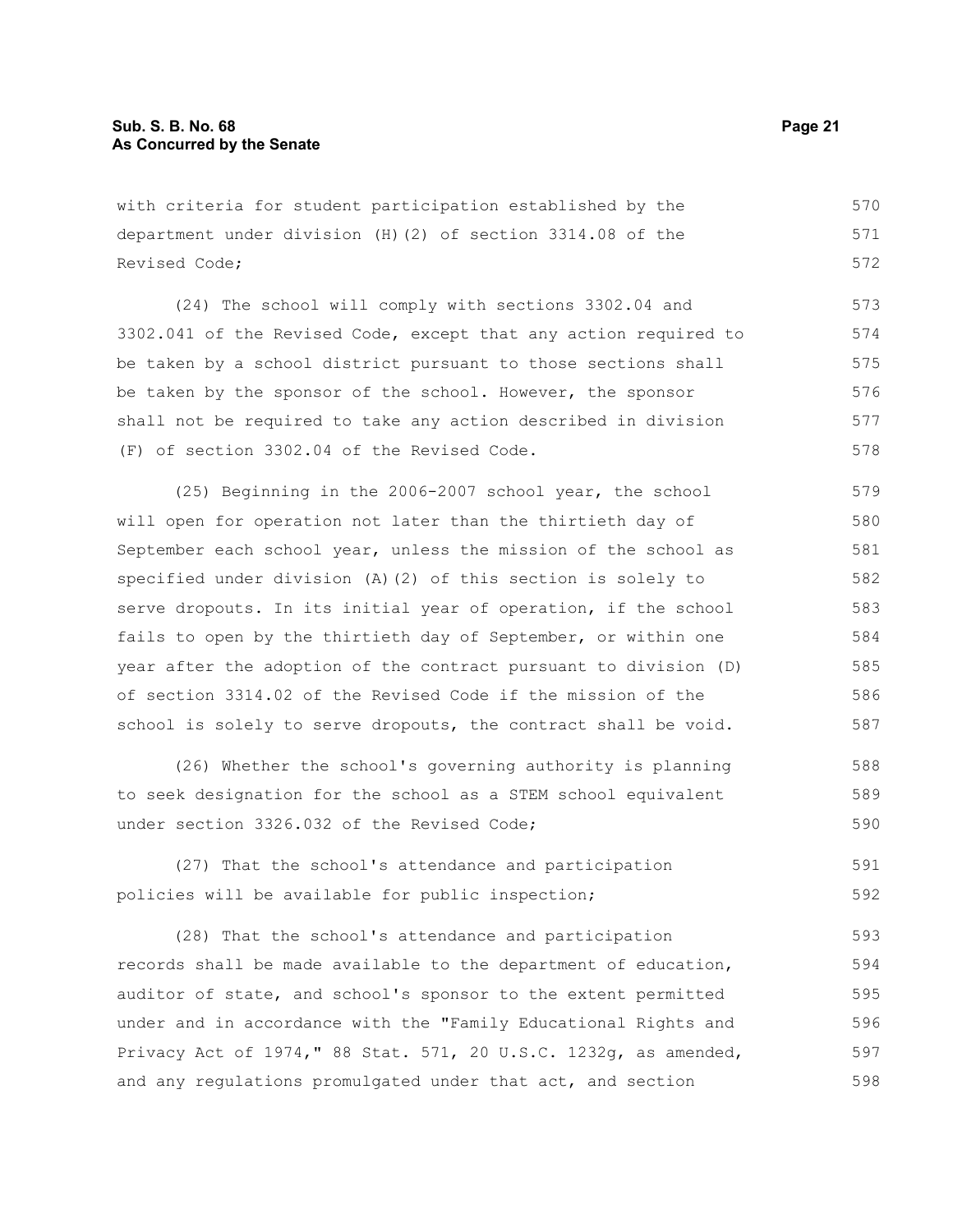will be used;

3319.321 of the Revised Code; (29) If a school operates using the blended learning model, as defined in section 3301.079 of the Revised Code, all of the following information: (a) An indication of what blended learning model or models

(b) A description of how student instructional needs will be determined and documented; 605 606

(c) The method to be used for determining competency, granting credit, and promoting students to a higher grade level; 607 608

(d) The school's attendance requirements, including how the school will document participation in learning opportunities; 609 610 611

(e) A statement describing how student progress will be monitored; 612 613

(f) A statement describing how private student data will be protected; 614 615

(g) A description of the professional development activities that will be offered to teachers. 616 617

(30) A provision requiring that all moneys the school's operator loans to the school, including facilities loans or cash flow assistance, must be accounted for, documented, and bear interest at a fair market rate; 618 619 620 621

(31) A provision requiring that, if the governing authority contracts with an attorney, accountant, or entity specializing in audits, the attorney, accountant, or entity shall be independent from the operator with which the school has 622 623 624 625

599

600 601 602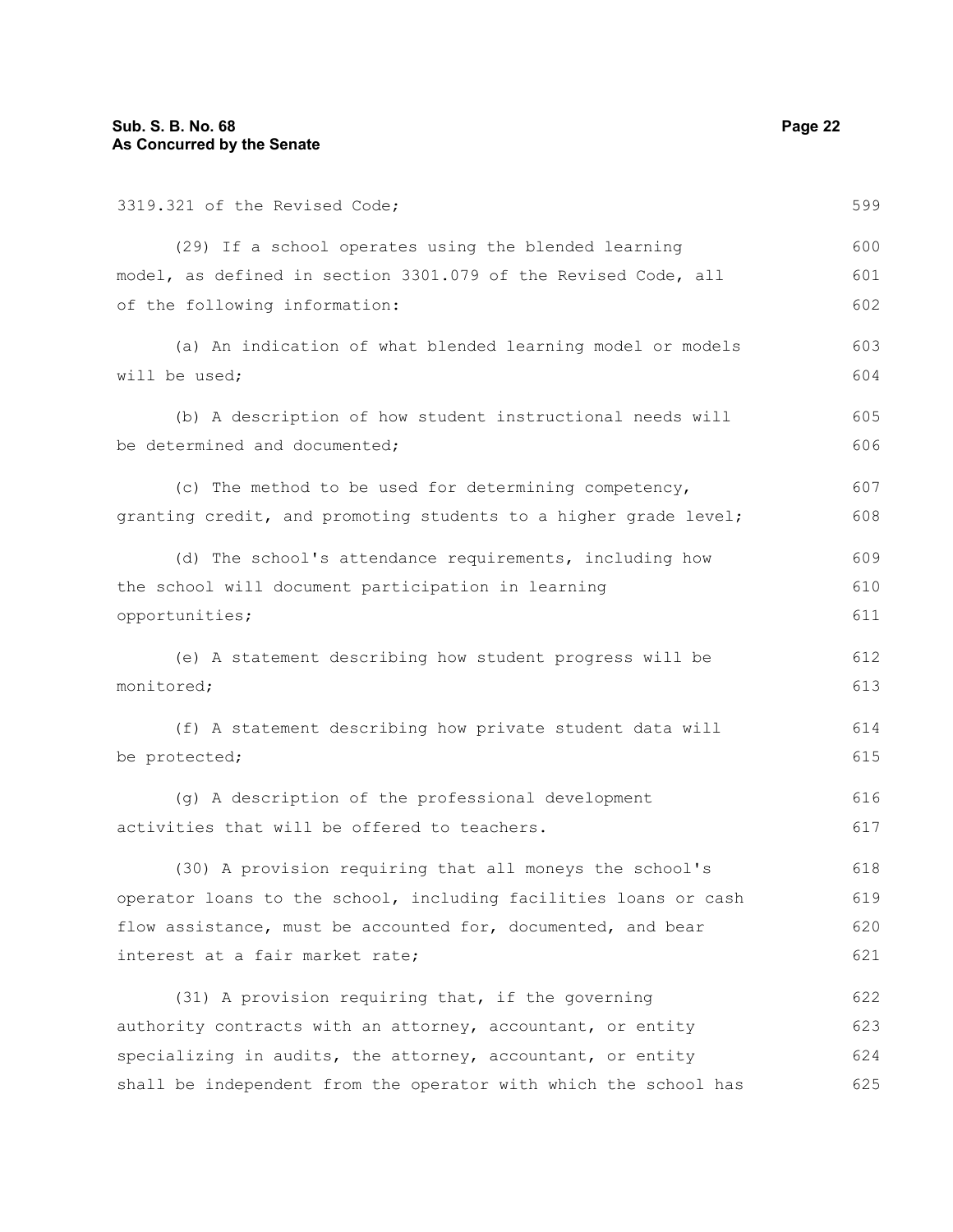authority of the school.

contracted. (32) A provision requiring the governing authority to adopt an enrollment and attendance policy that requires a student's parent to notify the community school in which the student is enrolled when there is a change in the location of the parent's or student's primary residence. (33) A provision requiring the governing authority to adopt a student residence and address verification policy for students enrolling in or attending the school. (B) The community school shall also submit to the sponsor a comprehensive plan for the school. The plan shall specify the following: (1) The process by which the governing authority of the school will be selected in the future; (2) The management and administration of the school; (3) If the community school is a currently existing public school or educational service center building, alternative arrangements for current public school students who choose not to attend the converted school and for teachers who choose not to teach in the school or building after conversion; (4) The instructional program and educational philosophy of the school; (5) Internal financial controls. When submitting the plan under this division, the school shall also submit copies of all policies and procedures regarding internal financial controls adopted by the governing 626 627 628 629 630 631 632 633 634 635 636 637 638 639 640 641 642 643 644 645 646 647 648 649 650 651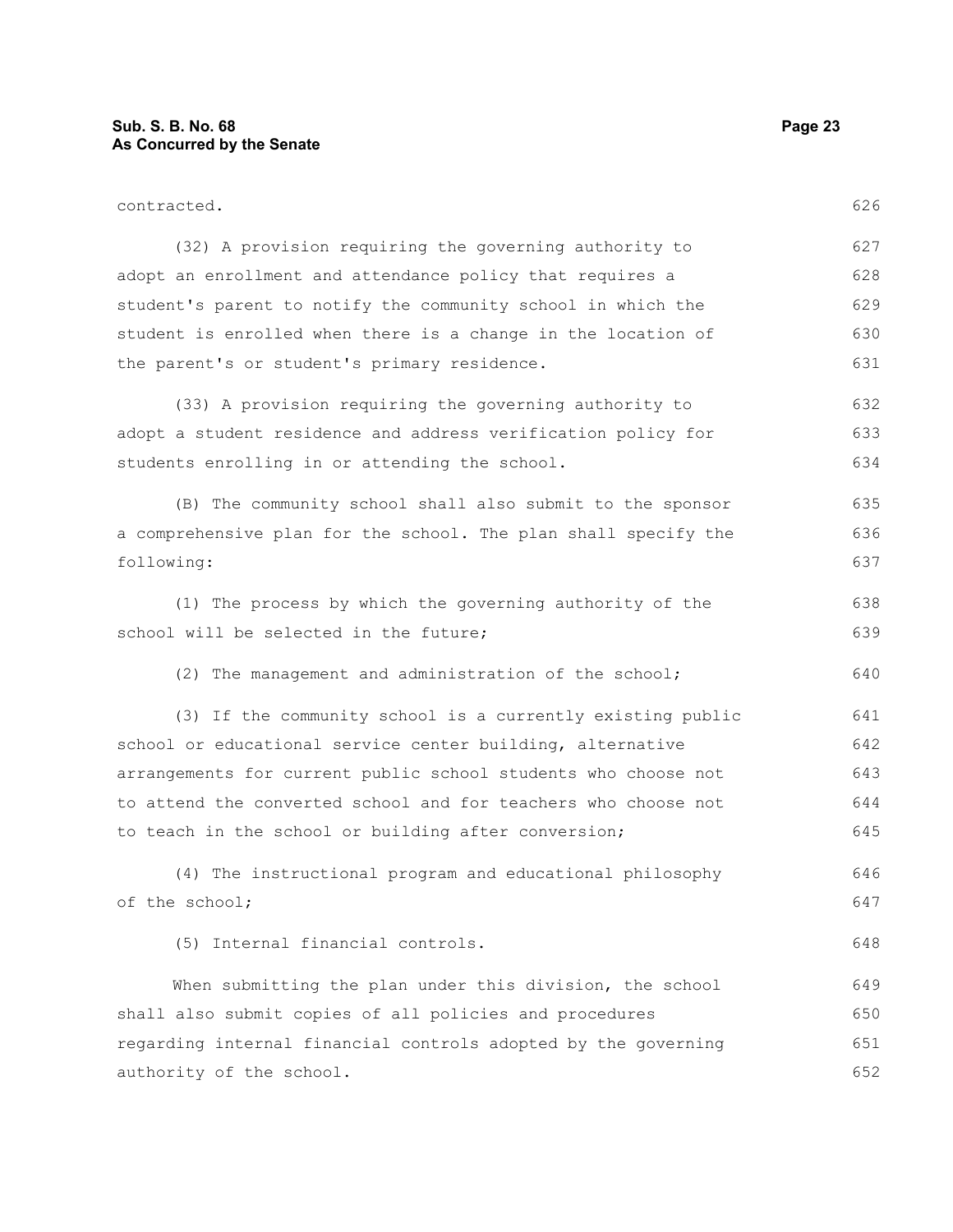#### **Sub. S. B. No. 68 Page 24 As Concurred by the Senate**

(C) A contract entered into under section 3314.02 of the Revised Code between a sponsor and the governing authority of a community school may provide for the community school governing authority to make payments to the sponsor, which is hereby authorized to receive such payments as set forth in the contract between the governing authority and the sponsor. The total amount of such payments for monitoring, oversight, and technical assistance of the school shall not exceed three per cent of the total amount of payments for operating expenses that the school receives from the state. 653 654 655 656 657 658 659 660 661 662

(D) The contract shall specify the duties of the sponsor which shall be in accordance with the written agreement entered into with the department of education under division (B) of section 3314.015 of the Revised Code and shall include the following: 663 664 665 666 667

(1) Monitor the community school's compliance with all laws applicable to the school and with the terms of the contract; 668 669 670

(2) Monitor and evaluate the academic and fiscal performance and the organization and operation of the community school on at least an annual basis;

(3) Report on an annual basis the results of the evaluation conducted under division (D)(2) of this section to the department of education and to the parents of students enrolled in the community school; 674 675 676 677

(4) Provide technical assistance to the community school in complying with laws applicable to the school and terms of the contract; 678 679 680

(5) Take steps to intervene in the school's operation to 681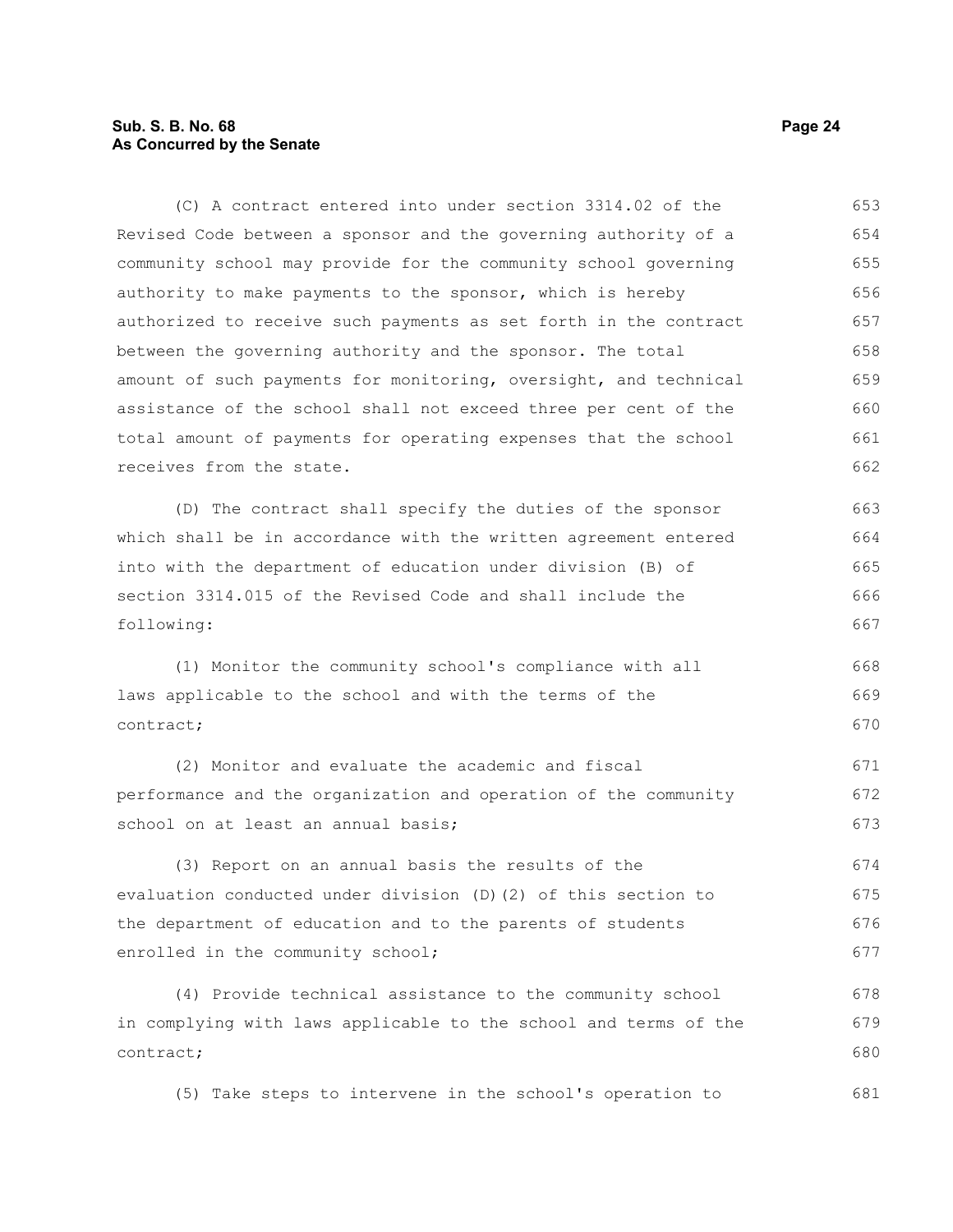#### **Sub. S. B. No. 68 Page 25 As Concurred by the Senate**

correct problems in the school's overall performance, declare the school to be on probationary status pursuant to section 3314.073 of the Revised Code, suspend the operation of the school pursuant to section 3314.072 of the Revised Code, or terminate the contract of the school pursuant to section 3314.07 of the Revised Code as determined necessary by the sponsor; 682 683 684 685 686 687

(6) Have in place a plan of action to be undertaken in the event the community school experiences financial difficulties or closes prior to the end of a school year. 688 689 690

(E) Upon the expiration of a contract entered into under this section, the sponsor of a community school may, with the approval of the governing authority of the school, renew that contract for a period of time determined by the sponsor, but not ending earlier than the end of any school year, if the sponsor finds that the school's compliance with applicable laws and terms of the contract and the school's progress in meeting the academic goals prescribed in the contract have been satisfactory. Any contract that is renewed under this division remains subject to the provisions of sections 3314.07, 3314.072, and 3314.073 of the Revised Code. 691 692 693 694 695 696 697 698 699 700 701

(F) If a community school fails to open for operation within one year after the contract entered into under this section is adopted pursuant to division (D) of section 3314.02 of the Revised Code or permanently closes prior to the expiration of the contract, the contract shall be void and the school shall not enter into a contract with any other sponsor. A school shall not be considered permanently closed because the operations of the school have been suspended pursuant to section 3314.072 of the Revised Code. 702 703 704 705 706 707 708 709 710

**Sec. 3326.11.** Each science, technology, engineering, and 711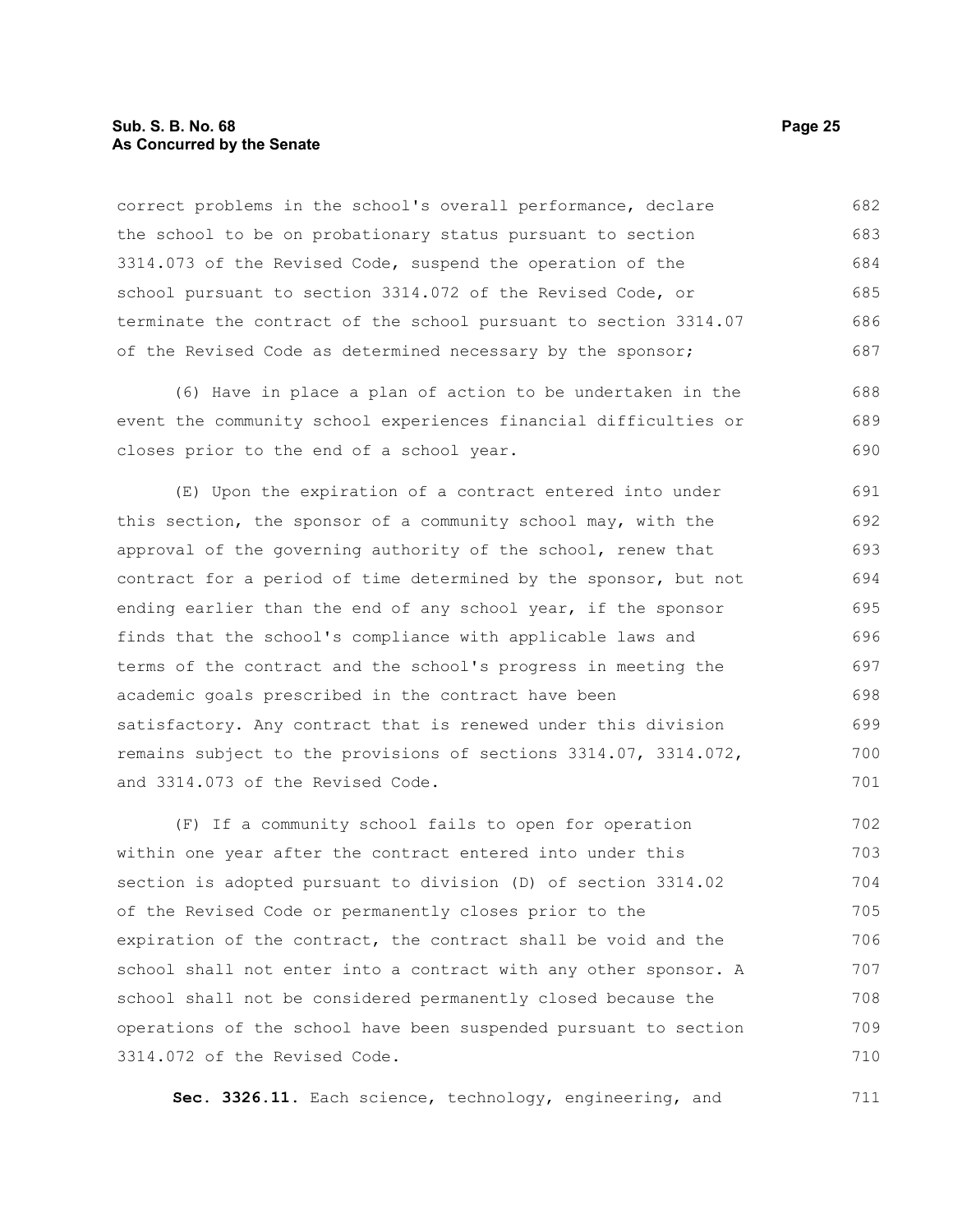| mathematics school established under this chapter and its        | 712 |
|------------------------------------------------------------------|-----|
| governing body shall comply with sections 9.90, 9.91, 109.65,    | 713 |
| 121.22, 149.43, 2151.357, 2151.421, 2313.19, 2921.42, 2921.43,   | 714 |
| 3301.0714, 3301.0715, 3301.0729, 3301.948, 3313.14, 3313.15,     | 715 |
| 3313.16, 3313.18, 3313.201, 3313.26, 3313.472, 3313.48,          | 716 |
| 3313.481, 3313.482, 3313.50, 3313.536, 3313.539, 3313.5310,      | 717 |
| 3313.608, 3313.6012, 3313.6013, 3313.6014, 3313.6015, 3313.6020, | 718 |
| 3313.6021, 3313.6024, 3313.6025, 3313.61, 3313.611, 3313.614,    | 719 |
| 3313.615, 3313.617, 3313.618, 3313.6114, 3313.643, 3313.648,     | 720 |
| 3313.6411, 3313.66, 3313.661, 3313.662, 3313.666, 3313.667,      | 721 |
| 3313.668, 3313.67, 3313.671, 3313.672, 3313.673, 3313.69,        | 722 |
| 3313.71, 3313.716, 3313.718, 3313.719, 3313.7112, 3313.721,      | 723 |
| 3313.80, 3313.801, 3313.814, 3313.816, 3313.817, 3313.818,       | 724 |
| 3313.86, 3313.89, 3313.96, 3319.073, 3319.21, 3319.32, 3319.321, | 725 |
| 3319.35, 3319.39, 3319.391, 3319.41, 3319.45, 3319.46, 3320.01,  | 726 |
| 3320.02, 3320.03, 3321.01, 3321.041, 3321.05, 3321.13, 3321.14,  | 727 |
| 3321.141, 3321.17, 3321.18, 3321.19, 3321.191, 3327.10, 4111.17, | 728 |
| 4113.52, and 5705.391 and Chapters 102., 117., 1347., 2744.,     | 729 |
| 3307., 3309., 3365., 3742., 4112., 4123., 4141., and 4167. of    | 730 |
| the Revised Code as if it were a school district.                | 731 |
| Sec. 3328.24. A college-preparatory boarding school              | 732 |
|                                                                  |     |

established under this chapter and its board of trustees shall comply with sections 102.02, 3301.0710, 3301.0711, 3301.0712, 3301.0714, 3301.0729, 3301.948, 3313.536, 3313.6013, 3313.6021, 3313.6024, 3313.6025, 3313.617, 3313.618, 3313.6114, 3313.6411, 3313.668, 3313.7112, 3313.721, 3313.89, 3319.39, 3319.391, 3319.46, 3320.01, 3320.02, and 3320.03 and Chapter 3365. of the Revised Code as if the school were a school district and the school's board of trustees were a district board of education. 733 734 735 736 737 738 739 740

 **Sec. 4501.025.** (A) The registrar may develop and implement, or may permit a deputy registrar to implement, one or 741 742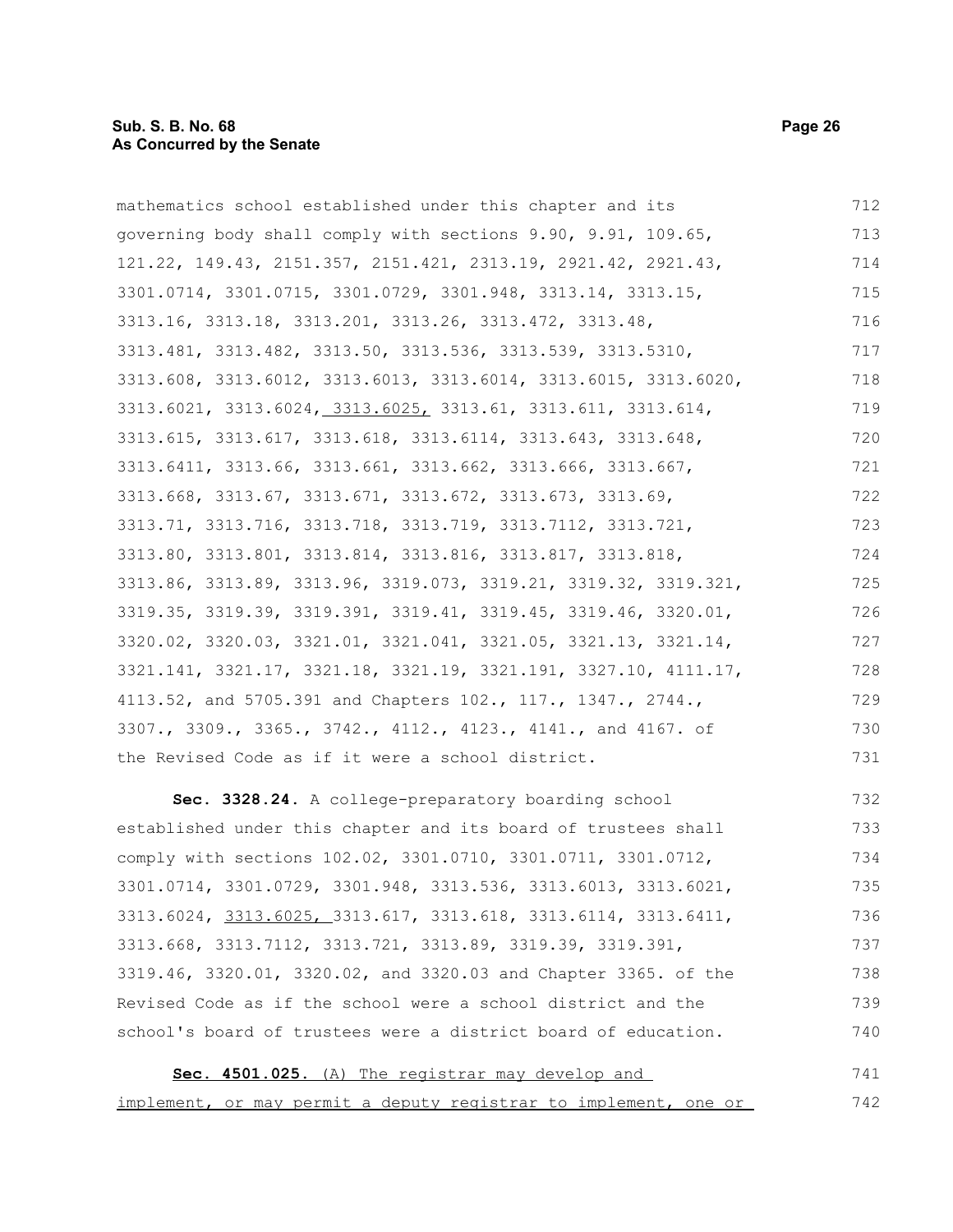| more programs that enhance the convenience and availability of   | 743 |
|------------------------------------------------------------------|-----|
| services using electronic or other means. The registrar shall    | 744 |
| establish the amount of any fee or fees to be paid by the user   | 745 |
| for the convenience or service provided.                         | 746 |
| (B) The registrar or deputy registrar may accept payment         | 747 |
| for the services offered under this section by a financial       | 748 |
| transaction device. The registrar or deputy registrar is not     | 749 |
| required to pay any costs that result from accepting payment by  | 750 |
| a financial transaction device. The registrar or deputy          | 751 |
| registrar may charge a person who tenders payment by a financial | 752 |
| transaction device any cost incurred from accepting payment by   | 753 |
| the financial transaction device, but shall not charge any other | 754 |
| fee for the person's use of the device.                          | 755 |
| <u>(C) Any fee or fees established under this section are in</u> | 756 |
| addition to any other fee or tax required by law.                | 757 |
| Sec. 4501.027. Notwithstanding any provision of law to the       | 758 |
| contrary, the registrar of motor vehicles may conduct or         | 759 |
| authorize a deputy registrar to conduct any service or           | 760 |
| transaction authorized or required by law in an electronic or    | 761 |
| online format rather than in person. The registrar or deputy     | 762 |
| registrar shall charge the same amount for the electronic or     | 763 |
| online service or transaction as the registrar or deputy         | 764 |
| registrar charges for the associated in-person transaction. The  | 765 |
| registrar or deputy registrar may accept payment for any such    | 766 |
| service or transaction by a financial transaction device. The    | 767 |
| registrar or deputy registrar may charge a person who tenders    | 768 |
| payment for an online service or transaction by means of a       | 769 |
| financial transaction device any costs the registrar or deputy   | 770 |
| registrar incurs from accepting payment by the financial         | 771 |
| transaction device.                                              | 772 |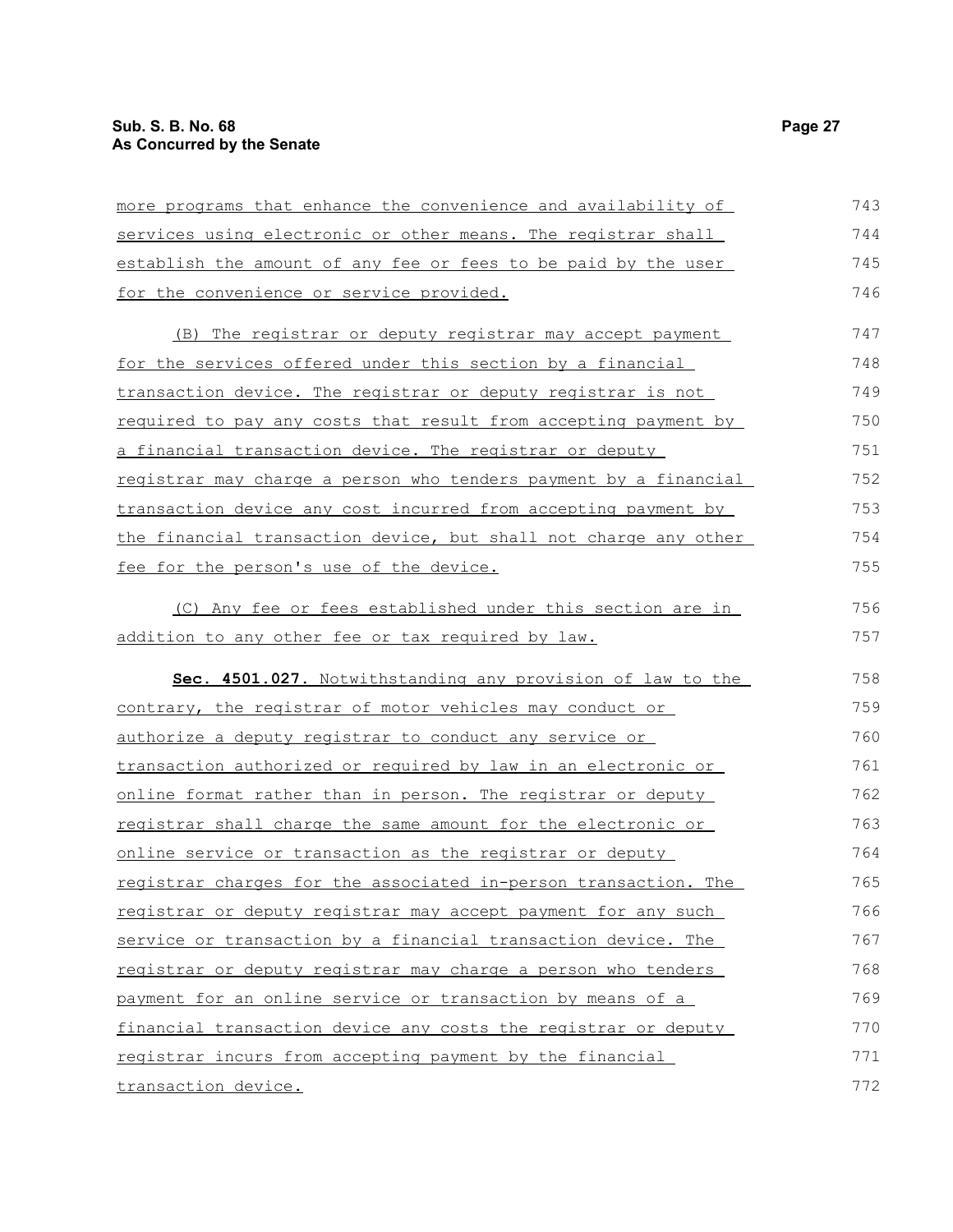#### **Sub. S. B. No. 68 Page 28 As Concurred by the Senate**

**Sec. 4503.102.** (A) The registrar of motor vehicles shall adopt rules to establish a centralized system of motor vehicle registration renewal by mail or by electronic means. Any person owning a motor vehicle that was registered in the person's name during the preceding registration year shall renew the registration of the motor vehicle not more than ninety days prior to the expiration date of the registration either by mail or by electronic means through the centralized system of registration established under this section, or in person at any office of the registrar or at a deputy registrar's office. 773 774 775 776 777 778 779 780 781 782

(B)(1) Except as provided in division (B)(2) of this section, no less than forty-five days prior to the expiration date of any motor vehicle registration, the registrar shall mail a renewal notice to the person in whose name the motor vehicle is registered. The renewal notice shall clearly state that the registration of the motor vehicle may be renewed by mail or electronic means through the centralized system of registration or in person at any office of the registrar or at a deputy registrar's office and shall be preprinted with information including, but not limited to, the owner's name and residence address as shown in the records of the bureau of motor vehicles, a brief description of the motor vehicle to be registered, notice of the license taxes and fees due on the motor vehicle, the toll-free telephone number of the registrar as required under division (D)(1) of section 4503.031 of the Revised Code, a statement that payment for a renewal may be made by financial transaction device using the toll-free telephone number, and any additional information the registrar may require by rule. The renewal notice shall not include the social security number of either the owner of the motor vehicle or the person in whose name the motor vehicle is registered. The renewal notice shall 783 784 785 786 787 788 789 790 791 792 793 794 795 796 797 798 799 800 801 802 803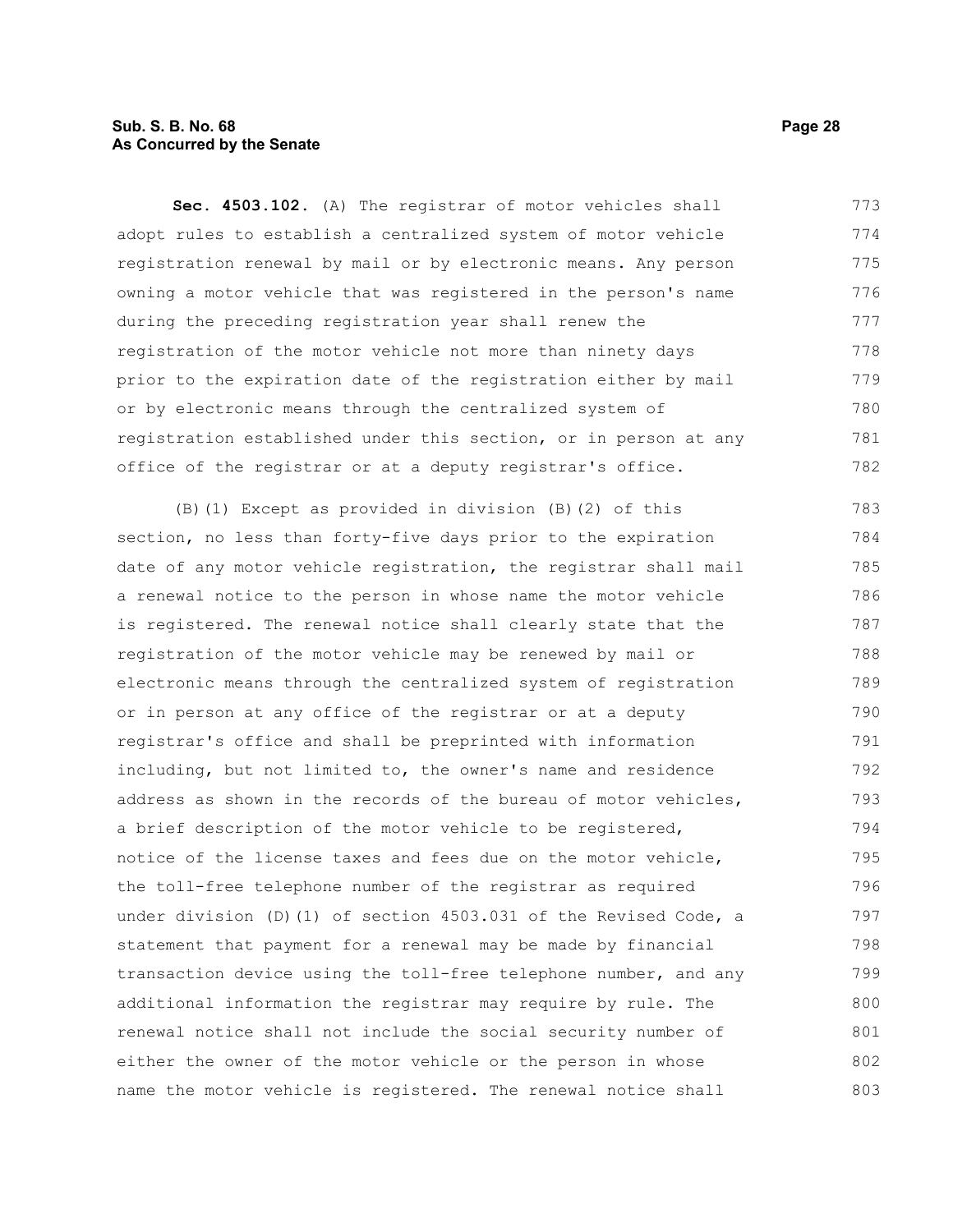be sent by regular mail to the owner's last known address as shown in the records of the bureau of motor vehicles. (2) The registrar is not required to mail a renewal notice if either of the following applies: (a) The owner of the vehicle has consented to receiving the renewal notice by electronic means only. (b) The application for renewal of the registration of a motor vehicle is prohibited from being accepted by the registrar or a deputy registrar by division (D) of section 2935.27, division (A) of section 2937.221, division (A) of section 4503.13, division (B) of section 4510.22, or division (B)(1) of section 4521.10 of the Revised Code. (3) If the owner of a motor vehicle has consented to receiving a renewal notice by electronic means only, the registrar shall send an electronic renewal notice to the owner that contains the information specified in division (B)(1) of this section at the time specified under that division. (C) The owner of the motor vehicle shall verify the information contained in the notice, sign it either manually or by electronic means, and return it, either by mail or electronic means, or the owner may take it in person to any office of the registrar or of a deputy registrar. The owner shall include with the notice a financial transaction device number when renewing in person or by electronic means but not by mail, check, or money order in the amount of the registration taxes and fees payable on the motor vehicle and a service fee equal to the amount established under section 4503.038 of the Revised Code, plus postage as indicated on the notice if the registration is renewed or fulfilled by mail, and an inspection certificate for 804 805 806 807 808 809 810 811 812 813 814 815 816 817 818 819 820 821 822 823 824 825 826 827 828 829 830 831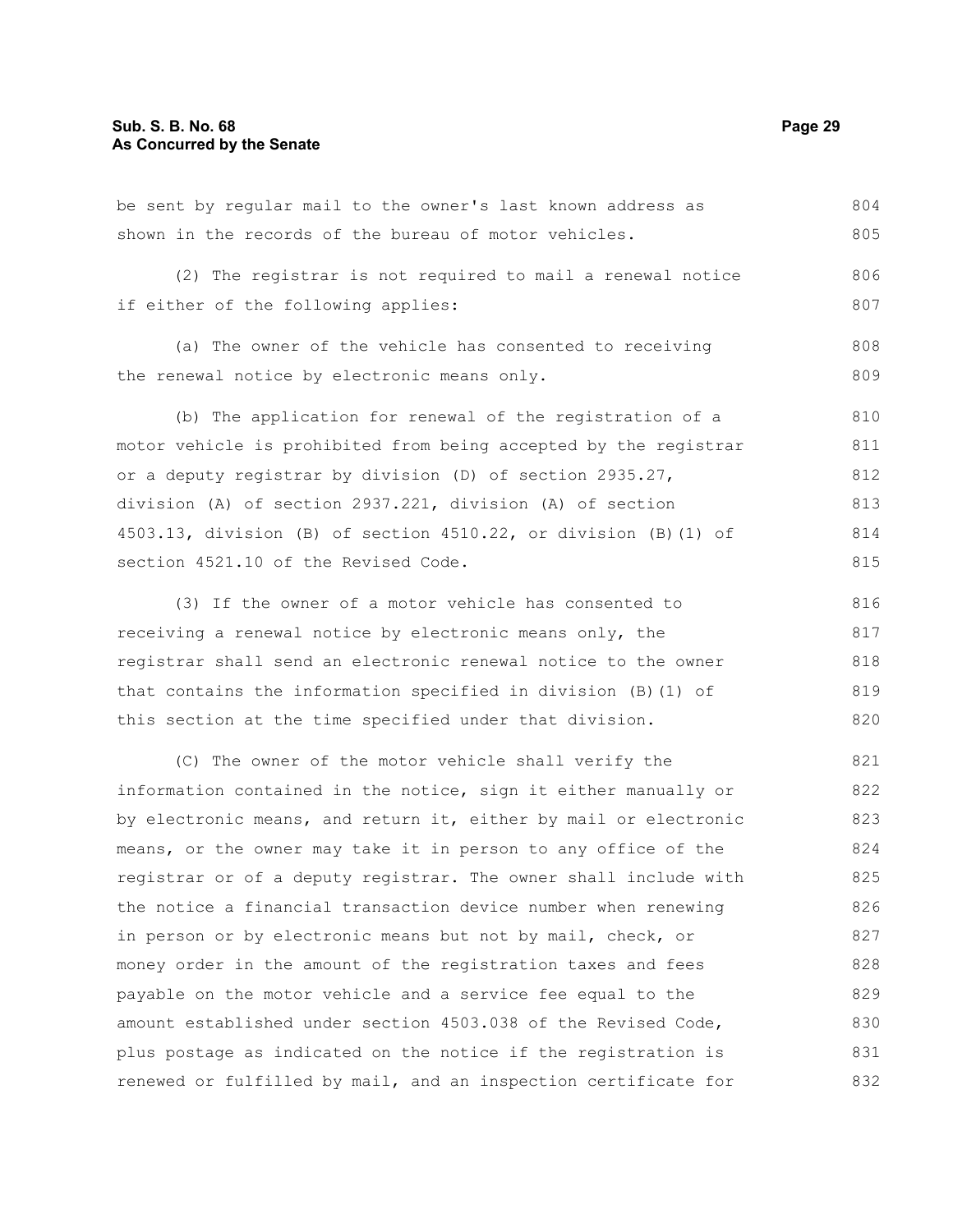#### **Sub. S. B. No. 68 Page 30 As Concurred by the Senate**

the motor vehicle as provided in section 3704.14 of the Revised Code. For purposes of the centralized system of motor vehicle registration, the registrar shall accept payments via the tollfree telephone number established under division (D)(1) of section 4503.031 of the Revised Code for renewals made by mail. If the motor vehicle owner chooses to renew the motor vehicle registration by electronic means, the owner shall proceed in accordance with the rules the registrar adopts. 833 834 835 836 837 838 839 840

(D) If all registration and transfer fees for the motor vehicle for the preceding year or the preceding period of the current registration year have not been paid, if division (D) of section 2935.27, division (A) of section 2937.221, division (A) of section 4503.13, division (B) of section 4510.22, or division (B)(1) of section 4521.10 of the Revised Code prohibits acceptance of the renewal notice, or if the owner or lessee does not have an inspection certificate for the motor vehicle as provided in section 3704.14 of the Revised Code, if that section is applicable, the license shall be refused, and the registrar or deputy registrar shall so notify the owner. This section does not require the payment of license or registration taxes on a motor vehicle for any preceding year, or for any preceding period of a year, if the motor vehicle was not taxable for that preceding year or period under section 4503.02, 4503.04, 4503.11, 4503.12, or 4503.16 or Chapter 4504. of the Revised Code. 841 842 843 844 845 846 847 848 849 850 851 852 853 854 855 856 857

(E)(1) Failure to receive a renewal notice does not relieve a motor vehicle owner from the responsibility to renew the registration for the motor vehicle. Any person who has a motor vehicle registered in this state and who does not receive a renewal notice as provided in division (B) of this section prior to the expiration date of the registration shall request 858 859 860 861 862 863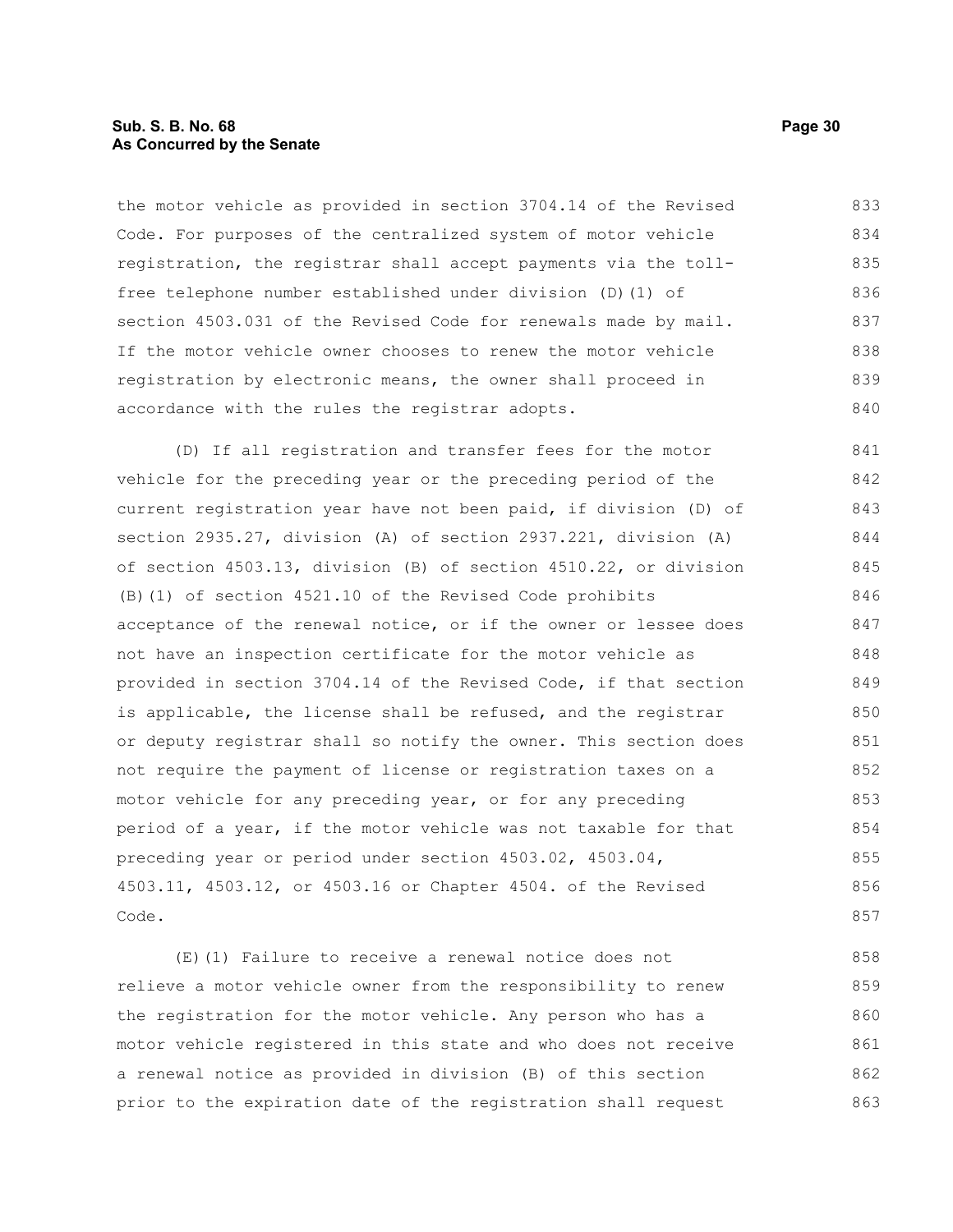#### **Sub. S. B. No. 68 Page 31 As Concurred by the Senate**

an application for registration from the registrar or a deputy registrar and sign the application manually or by electronic means and submit the application and pay any applicable license taxes and fees to the registrar or deputy registrar. 864 865 866 867

(2) If the owner of a motor vehicle submits an application for registration and the registrar is prohibited by division (D) of section 2935.27, division (A) of section 2937.221, division (A) of section 4503.13, division (B) of section 4510.22, or division (B)(1) of section 4521.10 of the Revised Code from accepting the application, the registrar shall return the application and the payment to the owner. If the owner of a motor vehicle submits a registration renewal application to the registrar by electronic means and the registrar is prohibited from accepting the application as provided in this division, the registrar shall notify the owner of this fact and deny the application and return the payment or give a credit on the financial transaction device account of the owner in the manner the registrar prescribes by rule adopted pursuant to division (A) of this section. 868 869 870 871 872 873 874 875 876 877 878 879 880 881 882

(F) Every deputy registrar shall post in a prominent place at the deputy's office a notice informing the public of the mail registration system required by this section and also shall post a notice that every owner of a motor vehicle and every chauffeur holding a certificate of registration is required to notify the registrar in writing of any change of residence within ten days after the change occurs. The notice shall be in such form as the registrar prescribes by rule.

(G) The service fee equal to the amount established under section 4503.038 of the Revised Code that is collected from a person who renews a motor vehicle registration by electronic 891 892 893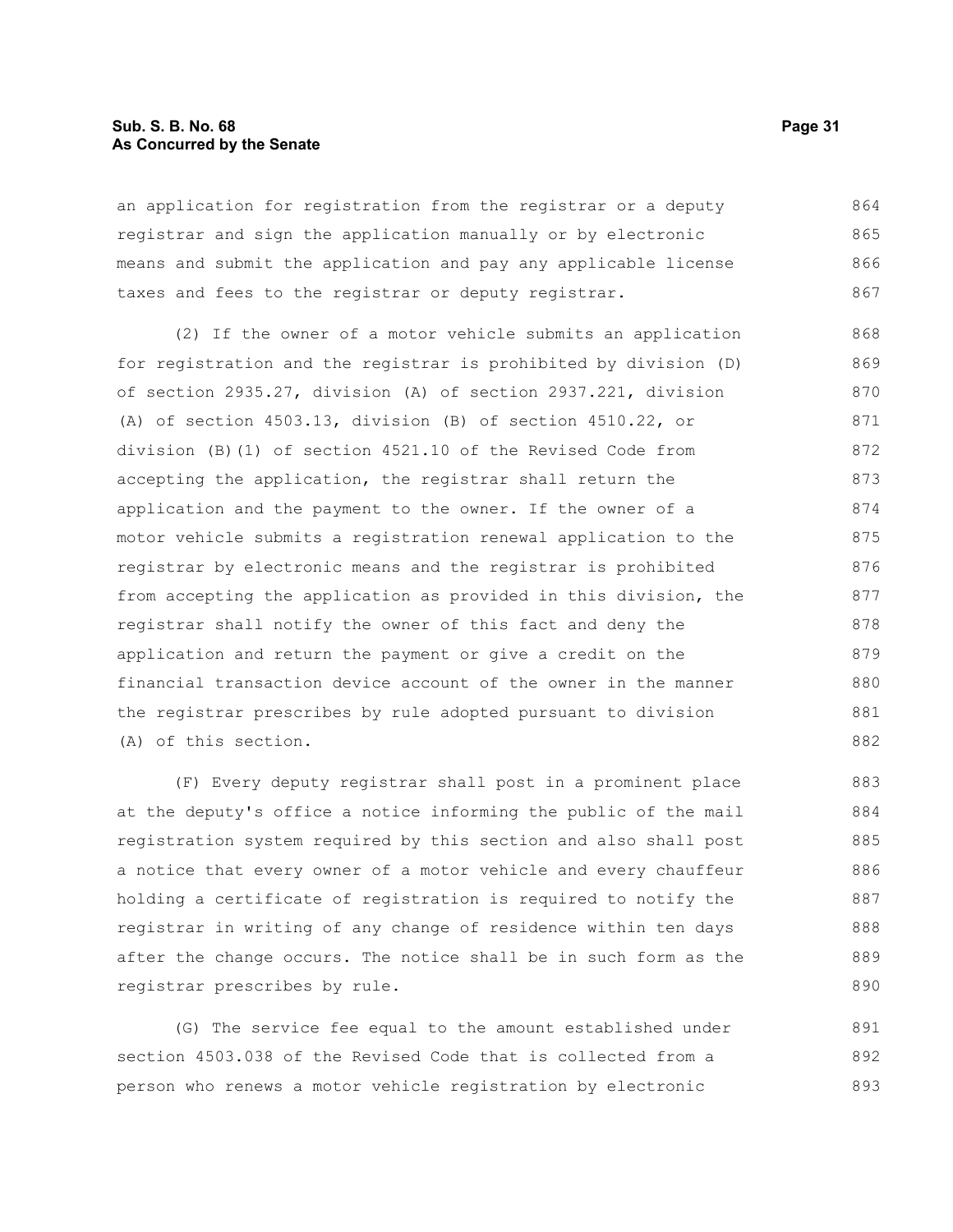#### **Sub. S. B. No. 68 Page 32 As Concurred by the Senate**

means or by mail, plus postage collected by the registrar and any financial transaction device surcharge collected by the registrar, shall be paid to the credit of the public safety highway purposes fund established by section 4501.06 of the Revised Code. 894 895 896 897 898

(H)(1) Pursuant to section 113.40 of the Revised Code, the registrar shall implement a program permitting payment of motor vehicle registration taxes and fees, driver's license and commercial driver's license fees, and any other taxes, fees, penalties, or charges imposed or levied by the state by means of a financial transaction device for transactions occurring online, at any office of the registrar, and at all deputy registrar locations. The program shall take effect not later than July 1, 2016. The registrar shall adopt rules as necessary for this purpose, but all such rules are subject to any action, policy, or procedure of the board of deposit or treasurer of state taken or adopted under section 113.40 of the Revised Code. 899 900 901 902 903 904 905 906 907 908 909 910

(2) The rules adopted under division (H)(1) of this section shall require a deputy registrar to accept payments by means of a financial transaction device beginning on the effective date of the rules unless the deputy registrar contract entered into by the deputy registrar prohibits the acceptance of such payments by financial transaction device. However, commencing with deputy registrar contract awards that have a start date of July 1, 2016, and for all contract awards thereafter, the registrar shall require that the proposer accept payment by means of a financial transaction device, including credit cards and debit cards, for all department of public safety transactions conducted at that deputy registrar location. 911 912 913 914 915 916 917 918 919 920 921 922

The bureau and deputy registrars are not required to pay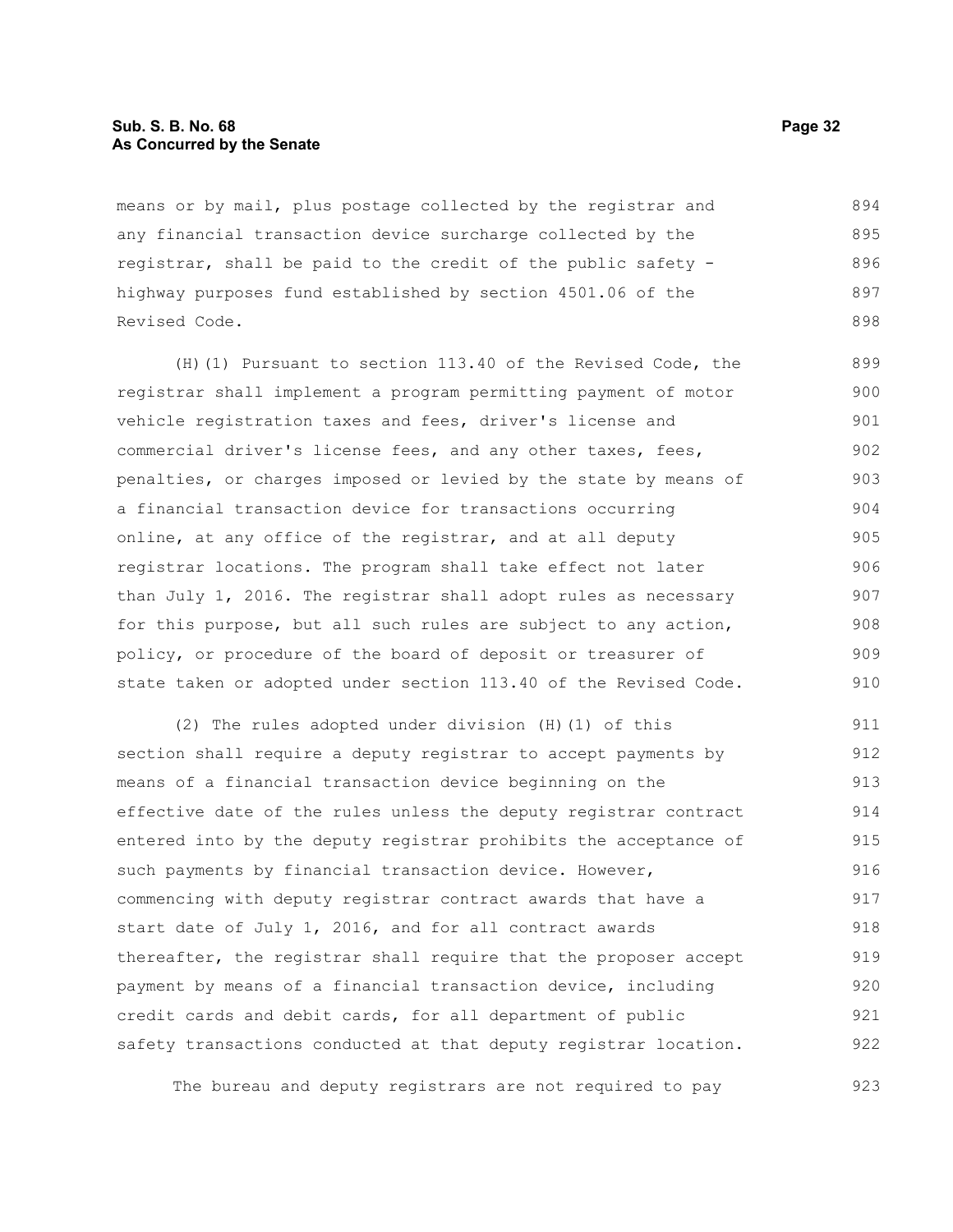#### **Sub. S. B. No. 68 Page 33 As Concurred by the Senate**

any costs that result from accepting payment by means of a financial transaction device. A deputy registrar may charge a person who tenders payment for a department transaction by means of a financial transaction device any cost the deputy registrar incurs from accepting payment by the financial transaction device, but the deputy registrar shall not require the person to pay any additional fee of any kind in connection with the use by the person of the financial transaction device. 924 925 926 927 928 929 930 931

(3) In accordance with division (H)(1) of this section and rules adopted by the registrar under that division, a county auditor or clerk of a court of common pleas that is designated a deputy registrar shall accept payment by means of a financial transaction device, including credit cards and debit cards, for all department transactions conducted at the office of the county auditor or clerk in the county auditor's or clerk's capacity as deputy registrar. The bureau is not required to pay any costs incurred by a county auditor or clerk that result from accepting payment by means of a financial transaction device for any department transaction. 932 933 934 935 936 937 938 939 940 941 942

(I) The registrar may develop and implement, or may permita deputy registrar to implement, one or more programs thatenhance the convenience and availability of motor vehicle registration services using electronic or other means. The registrar shall adopt rules in accordance with Chapter 119. of the Revised Code establishing the amount of any fee or fees to be paid by the user for the convenience or service provided. Any fee or fees established under this division are in addition to any other vehicle registration fee or tax required by law. 943 944 945 946 947 948 949 950 951

(J) For persons who reside in counties where tailpipe emissions inspections are required under the motor vehicle 952 953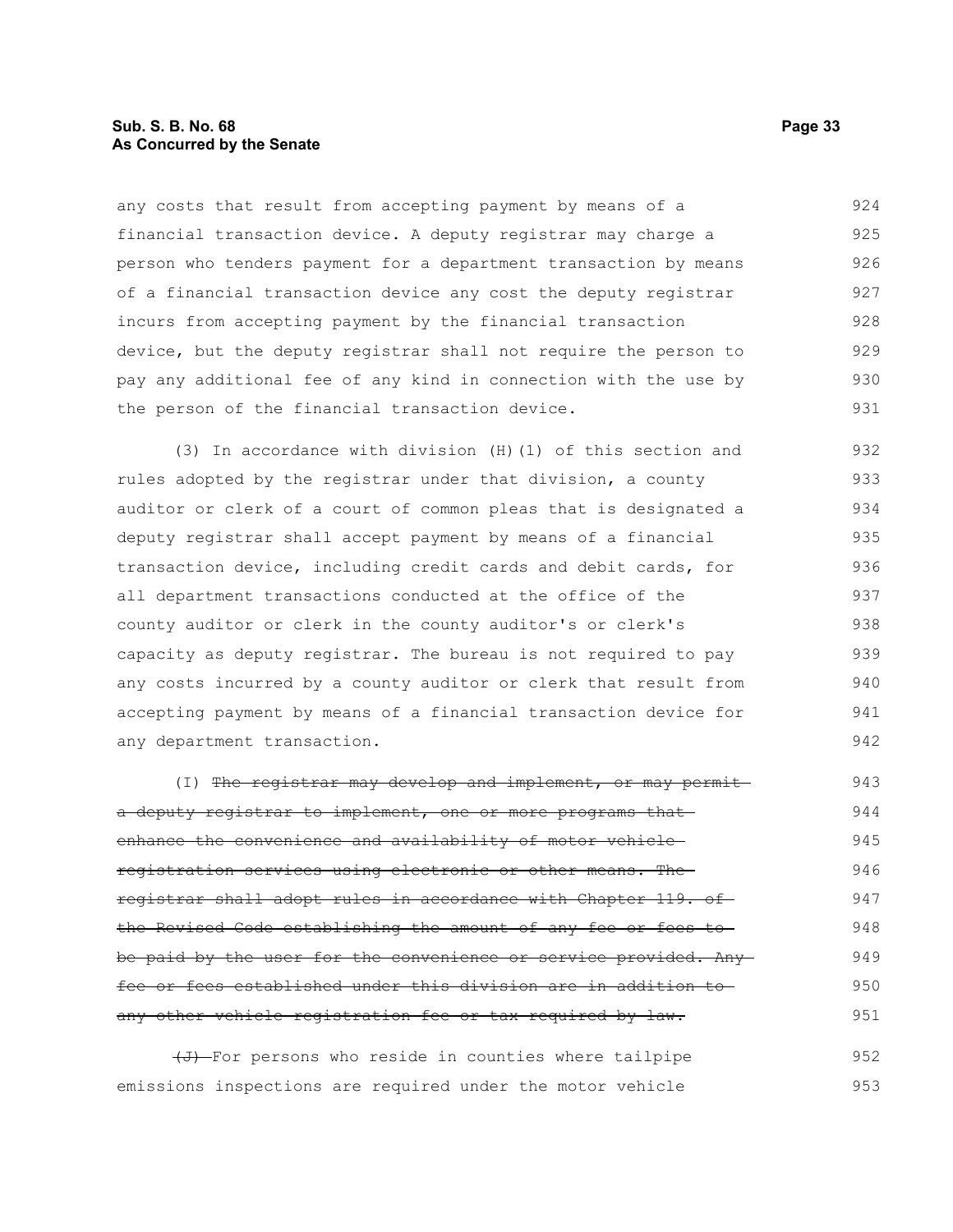#### **Sub. S. B. No. 68 Page 34 As Concurred by the Senate**

inspection and maintenance program, the notice required by division (B) of this section shall also include the toll-free telephone number maintained by the Ohio environmental protection agency to provide information concerning the locations of emissions testing centers. 954 955 956 957 958

**Sec. 4505.071.** Notwithstanding section 1337.06 of the Revised Code, a licensed motor vehicle dealer involved in a title transfer, or  $a$ -the employee or agent of the licensed motor vehicle salesman employed by such a dealer, may act as a witness to the signature of a principal designating another as the principal's attorney in fact, and after the principal signs in the dealer's or salesman's, employee's, or agent's presence shall swear before a notary public that the principal signed in the dealer's, employee's, or salesman's agent's presence. As witness, the dealer, employee, or salesman agent shall sign in the place provided, inserting the dealer's or salesman's license number. The notary public, in such cases, shall administer anoath of the witness. This manner of signing<sub>r</sub> and witnessing, and acknowledging a power of attorney may be used only when the granting instrument limits the power of the attorney in fact to act on the principal's behalf in making an assignment of a certificate of title, excluding the odometer statement that the motor vehicle owner must provide as required by federal law, or completing an application for a certificate of title, excluding the odometer acknowledgement statement that the applicant must acknowledge as required by federal law, and such instrument shall state the make, body type, model, and manufacturer's vehicle identification number of the motor vehicle to which the grant of power applies. This power of attorney shall be presented to the clerk of the court of common pleas when used to transfer title to a motor vehicle and shall be retained by the 959 960 961 962 963 964 965 966 967 968 969 970 971 972 973 974 975 976 977 978 979 980 981 982 983 984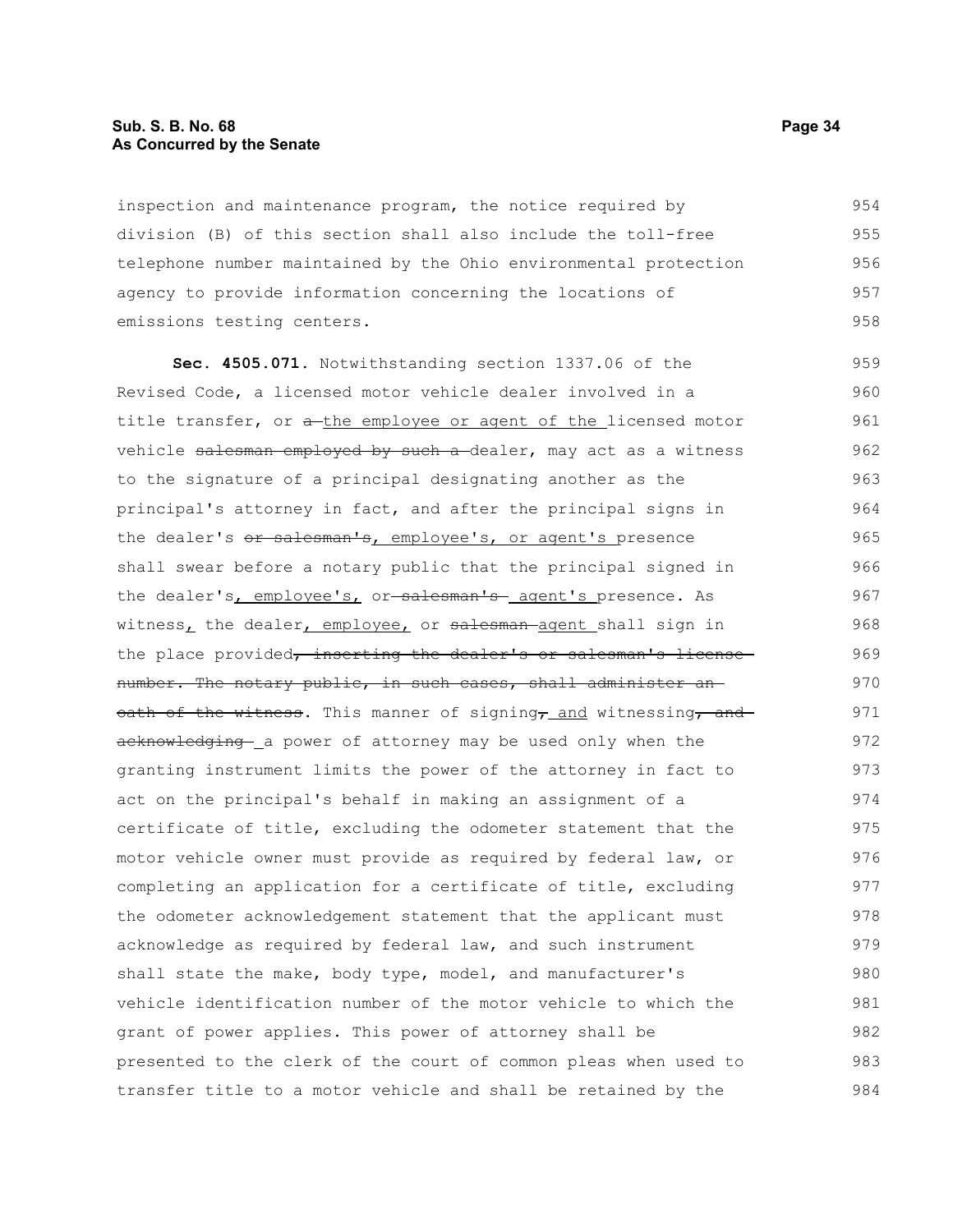| clerk in the same manner that a certificate of title is                         | 985  |
|---------------------------------------------------------------------------------|------|
| retained.                                                                       | 986  |
| As used in this section, "presence" includes witnessing a                       | 987  |
| signature via audio-visual conference technology.                               | 988  |
| Sec. 4506.08. (A) (1) Each application for a commercial                         | 989  |
| driver's license temporary instruction permit shall be                          | 990  |
| accompanied by a fee of ten dollars. <del>Each</del>                            | 991  |
| (2) Each application for a waiver for farm-related service                      | 992  |
| industries shall be accompanied by a fee of twenty-five dollars.                | 993  |
| (3) Except as provided in division (A) (4) of this section,                     | 994  |
| each application for a commercial driver's license, restricted                  | 995  |
| commercial driver's license, or renewal of such a license <del>, or</del>       | 996  |
| waiver for farm-related service industries shall be accompanied                 | 997  |
| by <del>a fee of twenty-five dollars, except that an <u>the following</u></del> | 998  |
| fee, as applicable:                                                             | 999  |
| (a) A fee of twenty-five dollars if the license will                            | 1000 |
| expire on the licensee's twenty-first birthday;                                 | 1001 |
| (b) A fee of twenty-five dollars if the license will                            | 1002 |
| expire on the licensee's birthday four years after the date of                  | 1003 |
| <u>issuance;</u>                                                                | 1004 |
| (c) A fee of forty-nine dollars and fifty cents if the                          | 1005 |
| license will expire on the licensee's birthday eight years after                | 1006 |
| the date of issuance.                                                           | 1007 |
| (4) Each application for a commercial driver's license or                       | 1008 |
| restricted commercial driver's license received pursuant to                     | 1009 |
| division (A)(3) of section 4506.14 of the Revised Code shall be                 | 1010 |
| accompanied by a the following fee, as applicable:                              | 1011 |
| (a) A fee of eighteen dollars and seventy-five cents if                         | 1012 |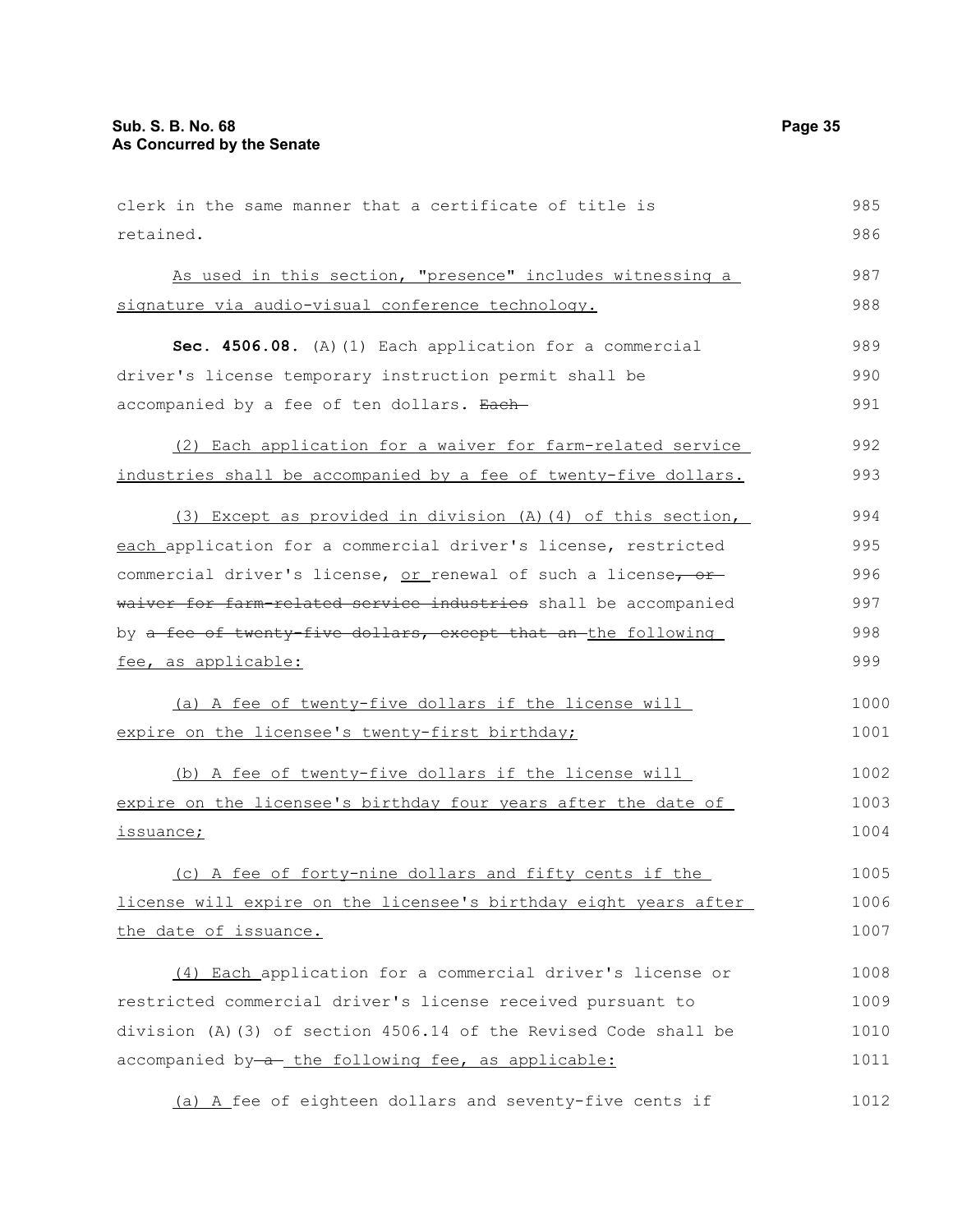the license will expire on the licensee's birthday three years after the date of issuance $\frac{\partial f}{\partial x}$ (b) A fee of twelve dollars and fifty cents if the license will expire on the licensee's birthday two years after the date of issuance, and al (c) A fee of six dollars and twenty-five cents if the license will expire on the licensee's birthday one year after the date of issuance. (5) Each application for a duplicate or reprint commercial driver's license shall be accompanied by a fee of ten dollars. (2) In addition, the (B)(1) The registrar of motor vehicles or deputy registrar may collect and retain an additional fee of no more than equal to the amount established under section 4503.038 of the Revised Code for each application received by the registrar or deputy registrar for  $a$ -any of the following: (a) A commercial driver's license temporary instruction  $permit$ (b) A commercial driver's license, renewal of or a restricted commercial driver's license<del>, or</del> that will expire on the licensee's twenty-first birthday; (c) A commercial driver's license, a restricted commercial driver's license, or a renewal of such a license that will expire on the licensee's birthday four years after the date of issuance; (d) A commercial driver's license or restricted commercial driver's license issued pursuant to division (A)(3) of section 4506.14 of the Revised Code; 1013 1014 1015 1016 1017 1018 1019 1020 1021 1022 1023 1024 1025 1026 1027 1028 1029 1030 1031 1032 1033 1034 1035 1036 1037 1038 1039 1040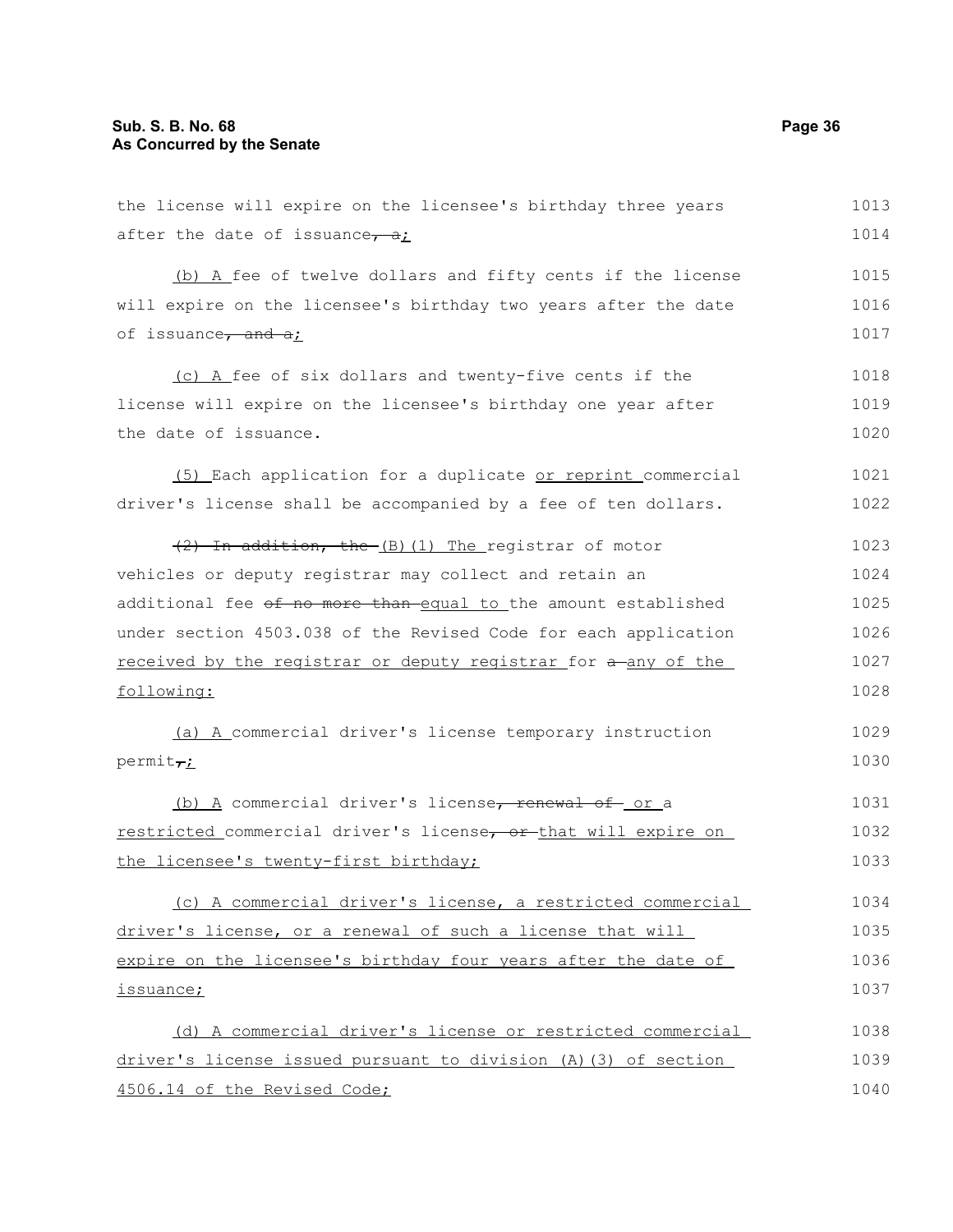| (e) A duplicate or reprint commercial driver's license          | 1041 |
|-----------------------------------------------------------------|------|
| received by the registrar or deputy.                            | 1042 |
| (B) (2) The registrar or deputy registrar may collect and       | 1043 |
| retain an additional fee equal to twice the amount established  | 1044 |
| under section 4503.038 of the Revised Code for each application | 1045 |
| received by the registrar or deputy registrar for a commercial  | 1046 |
| driver's license, restricted commercial driver's license, or    | 1047 |
| renewal of such a license that will expire on the licensee's    | 1048 |
| birthday eight years after the date of issuance.                | 1049 |
| (C)(1) In addition to the fees imposed under division           | 1050 |
| divisions (A) and (B) of this section, the registrar of motor   | 1051 |
| vehicles or deputy registrar shall collect a fee of twelve      | 1052 |
| dollars-the following fee for each application, as applicable:  | 1053 |
| (a) Twelve dollars for a commercial driver's license            | 1054 |
| temporary instruction permit $\tau_L$                           | 1055 |
| (b) Twelve dollars for a commercial driver's license $\tau$ or  | 1056 |
| restricted commercial driver's license that will expire on the  | 1057 |
| licensee's twenty-first birthday;                               | 1058 |
| (c) Twelve dollars for a commercial driver's license,           | 1059 |
| restricted commercial driver's license, or renewal of such a    | 1060 |
| license that will expire on the licensee's birthday four years  | 1061 |
| after the date of issuance;                                     | 1062 |
| (d) Twelve dollars for a commercial driver's license or         | 1063 |
| restricted commercial driver's license issued pursuant to       | 1064 |
| division (A) (3) of section 4506.14 of the Revised Code;        | 1065 |
| (e) Twelve dollars for a duplicate or reprint commercial        | 1066 |
| driver's license and for each application for renewal of;       | 1067 |
| Twenty-three dollars and fifty cents for a commercial<br>(f)    | 1068 |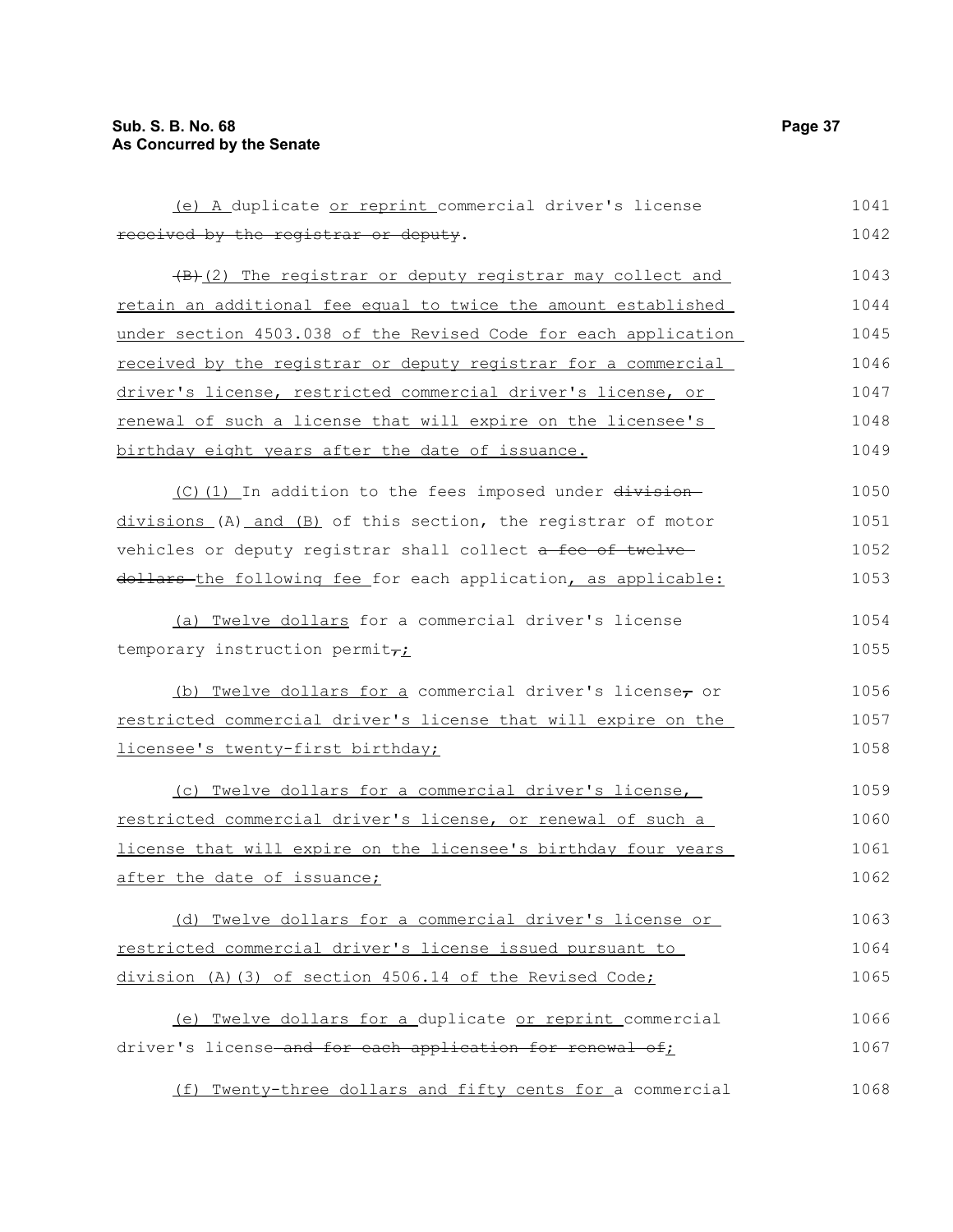such a person and to any insurer.

| driver's license, restricted commercial driver's license, or                | 1069 |
|-----------------------------------------------------------------------------|------|
| renewal of such a license that will expire on the licensee's                | 1070 |
| birthday eight years after the date of issuance.                            | 1071 |
| (2) The additional fee is for the purpose of defraying the                  | 1072 |
| department of public safety's costs associated with the                     | 1073 |
| administration and enforcement of the motor vehicle and traffic             | 1074 |
| laws of Ohio.                                                               | 1075 |
| (C) (D) Each deputy registrar shall transmit the fees                       | 1076 |
| collected under divisions $(A)$ $(1)$ $(A)$ and $(B)$ $(C)$ of this section | 1077 |
| in the time and manner prescribed by the registrar. The                     | 1078 |
| reqistrar shall deposit all moneys collected under divisions $(A)$          | 1079 |
| $(1)$ (A) and $(B)$ (C) of this section into the public safety -            | 1080 |
| highway purposes fund established in section 4501.06 of the                 | 1081 |
| Revised Code.                                                               | 1082 |
| $(D)$ (E) Upon request and payment of a fee of five dollars,                | 1083 |
| the registrar shall furnish information regarding the driving               | 1084 |
| record of any person holding a commercial driver's license                  | 1085 |
| issued by this state to the employer or prospective employer of             | 1086 |

The registrar shall pay each five-dollar fee the registrar collects under this division into the state treasury to the credit of the public safety - highway purposes fund established in section 4501.06 of the Revised Code. 1088 1089 1090 1091

**Sec. 4506.13.** (A) The registrar of motor vehicles may authorize the highway patrol or any other employee of the department of public safety to issue an examiner's commercial examinations passed form to an applicant who has passed the required examinations. The examiner's commercial examinations passed form shall be used to indicate the examinations taken and 1092 1093 1094 1095 1096 1097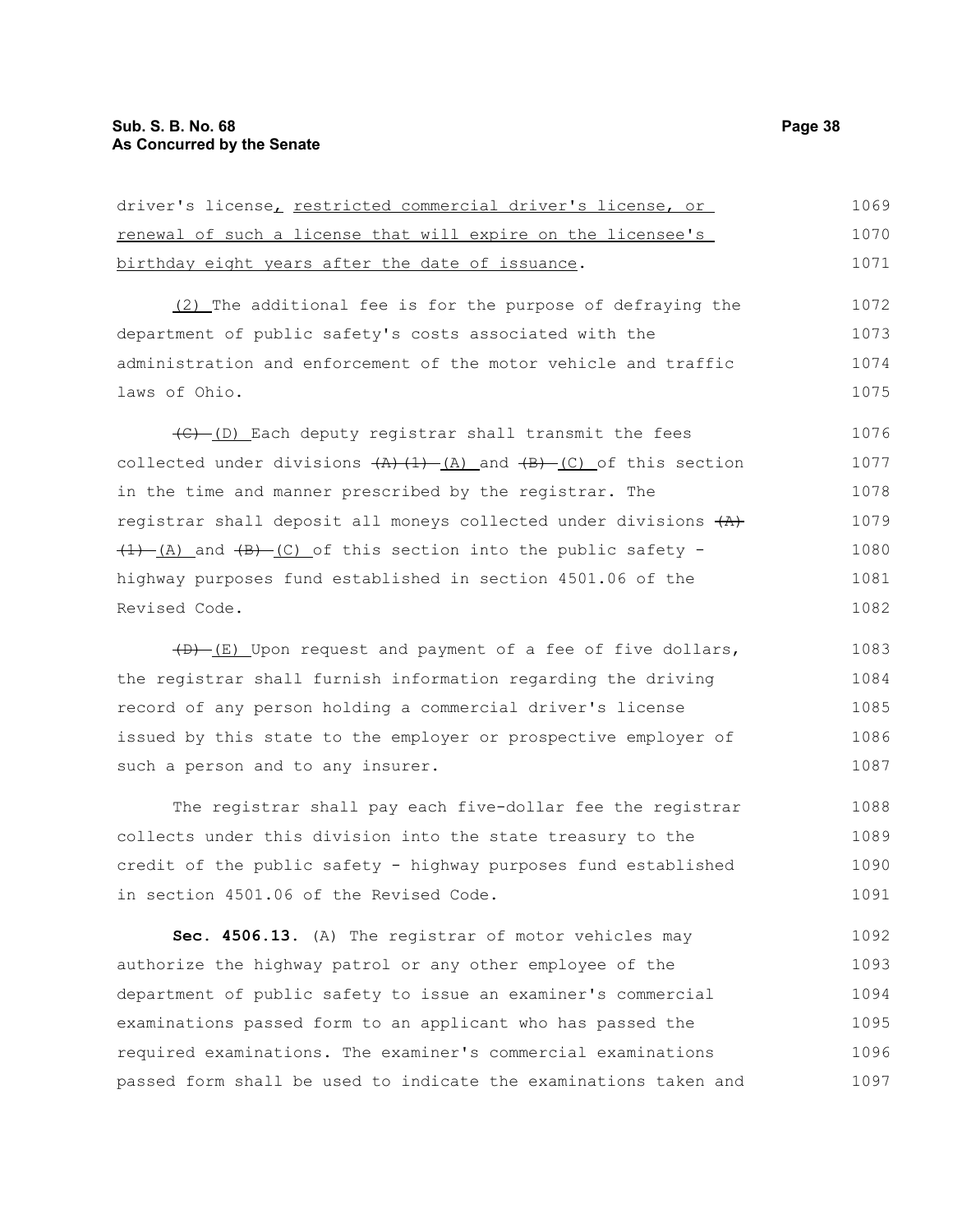passed by the commercial driver's license applicant.

(B)(1) Before issuing, renewing, transferring, or upgrading a commercial driver's license, the registrar of motor vehicles shall obtain information about the applicant's driving record through the commercial driver's license information system, the applicant's state of licensure, and when available, the national driver register. In addition, the registrar shall check the applicant's driver record to ensure that an applicant who self-certified under division (A)(1)(a)(i) of section 4506.10 of the Revised Code that the applicant's operation of a commercial motor vehicle is non-excepted interstate, is medically certified. 1099 1100 1101 1102 1103 1104 1105 1106 1107 1108 1109

(2) The registrar shall not issue, renew, upgrade, or transfer the applicant's commercial driver's license if any of the following apply:

(a) The registrar obtains adverse information regarding the applicant's driving record.

(b) There is no information regarding the driver's selfcertification type as required by division (A)(1) of section 4506.10 of the Revised Code. 1115 1116 1117

(c) The applicant's medical status is not certified, when required to be certified under division  $(A)$   $(1)$   $(a)$   $(i)$  of section 4506.10 of the Revised Code. 1118 1119 1120

(3) If the record check reveals information that the applicant claims is outdated, contested, or invalid, the registrar shall deny the application until the applicant can resolve the conflict. 1121 1122 1123 1124

(C) The registrar shall do all of the following: 1125

1098

1110 1111 1112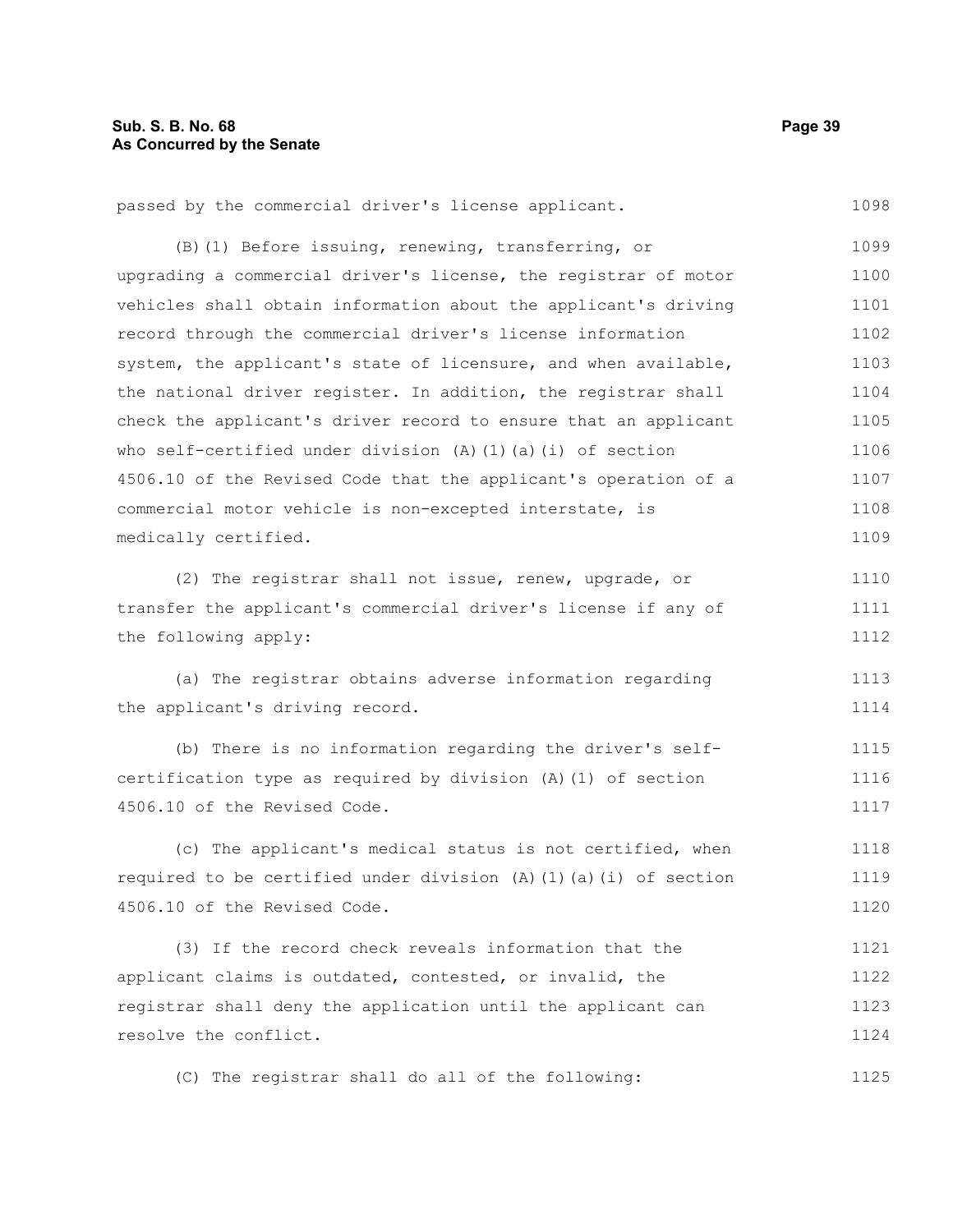# **Sub. S. B. No. 68 Page 40 As Concurred by the Senate**

(1) Within ten days after issuing a commercial driver's license, notify the commercial driver's license information system, when available, of that fact and provide all information required to ensure identification of the licensee. If the registrar is notified that driver has been issued a medical variance, the registrar shall indicate the existence of the medical variance on the commercial driver's license holder's commercial driver's license information system driver record. 1126 1127 1128 1129 1130 1131 1132 1133

(2) For those drivers self-certifying under division (A) (1)(a)(i) of section 4506.10 of the Revised Code as non-excepted interstate, post the applicant's medical status as certified or non-certified on the applicant's commercial driver's license information system driver record upon receiving a valid original or copy of the medical examiner's certificate; 1134 1135 1136 1137 1138 1139

(3) Post the driver's self-certification type as set forth in division (A)(1) of section 4506.10 of the Revised Code; 1140 1141

(4) Post information from the medical examiner's certificate, if applicable, on the commercial driver's license holder's commercial driver's license information system driver record within ten business calendar days of issuing receipt of the commercial driver's licensemedical examiner's certificate; 1142 1143 1144 1145 1146

(5) Retain the original or a copy of the commercial driver's license holder's medical certificate for a minimum of three years after the date the certificate was issued; 1147 1148 1149

(6) Post and maintain as part of the commercial driver's license information system driver record all convictions, disqualifications, and other licensing actions for violations of any state or municipal ordinances related to motor vehicle traffic control, other than parking violations for all persons 1150 1151 1152 1153 1154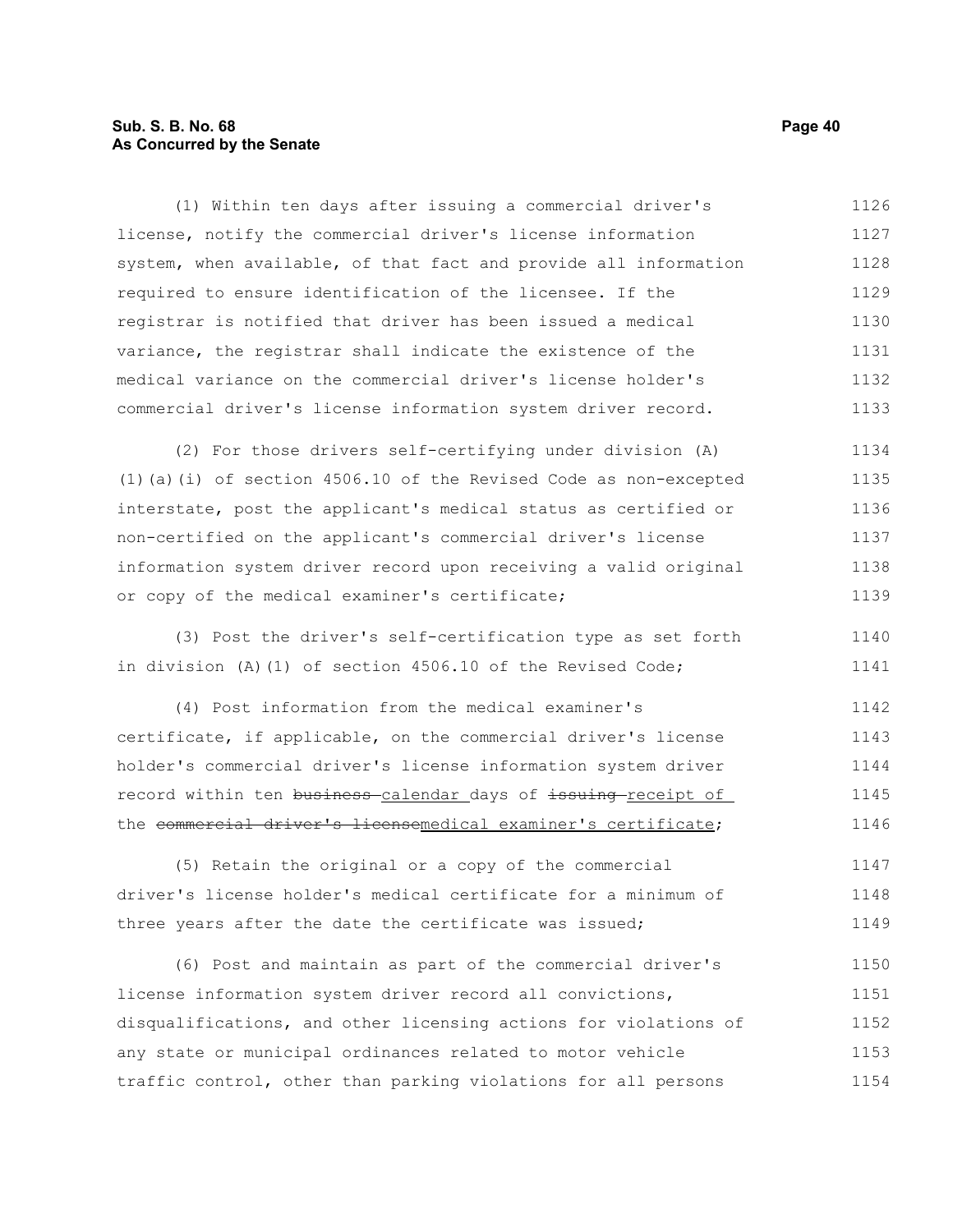## **Sub. S. B. No. 68 Page 41 As Concurred by the Senate**

who hold a commercial driver's license or operate a motor vehicle for which a commercial driver's license is required; 1155 1156

(7) Post an applicant's status of medically non-certified on the applicant's commercial driver's license information system driver record and downgrade the applicant's commercial driver's license in accordance with division (D) of this section if either of the following applies: 1157 1158 1159 1160 1161

(a) The commercial driver's license holder fails to provide the driver's self-certification type as required by division (A)(1) of section 4506.10 of the Revised Code. 1162 1163 1164

(b) The commercial driver's license holder self-certifying under division (A)(1)(a)(i) of section 4506.10 of the Revised Code as non-excepted interstate fails to provide the registrar with a current medical examiner's certificate. 1165 1166 1167 1168

(8) Mark the commercial driver's license information system driver record as non-certified for any commercial driver's license holder who has not self-certified under division (A)(1) of section 4506.10 of the Revised Code by January 30, 2014 and initiate the commercial driver's license commercial driver's license downgrade procedures described in division (D) of this section; 1169 1170 1171 1172 1173 1174 1175

(9) Within ten days after a commercial driver's license holder's medical certification status expires or a medical variance expires or is rescinded, update the person's medical certification status to non-certified; 1176 1177 1178 1179

(10) Within ten calendar days after receiving information from the federal motor carrier safety administration regarding issuance or renewal of a medical variance for a driver, update the driver's commercial driver's license information system 1180 1181 1182 1183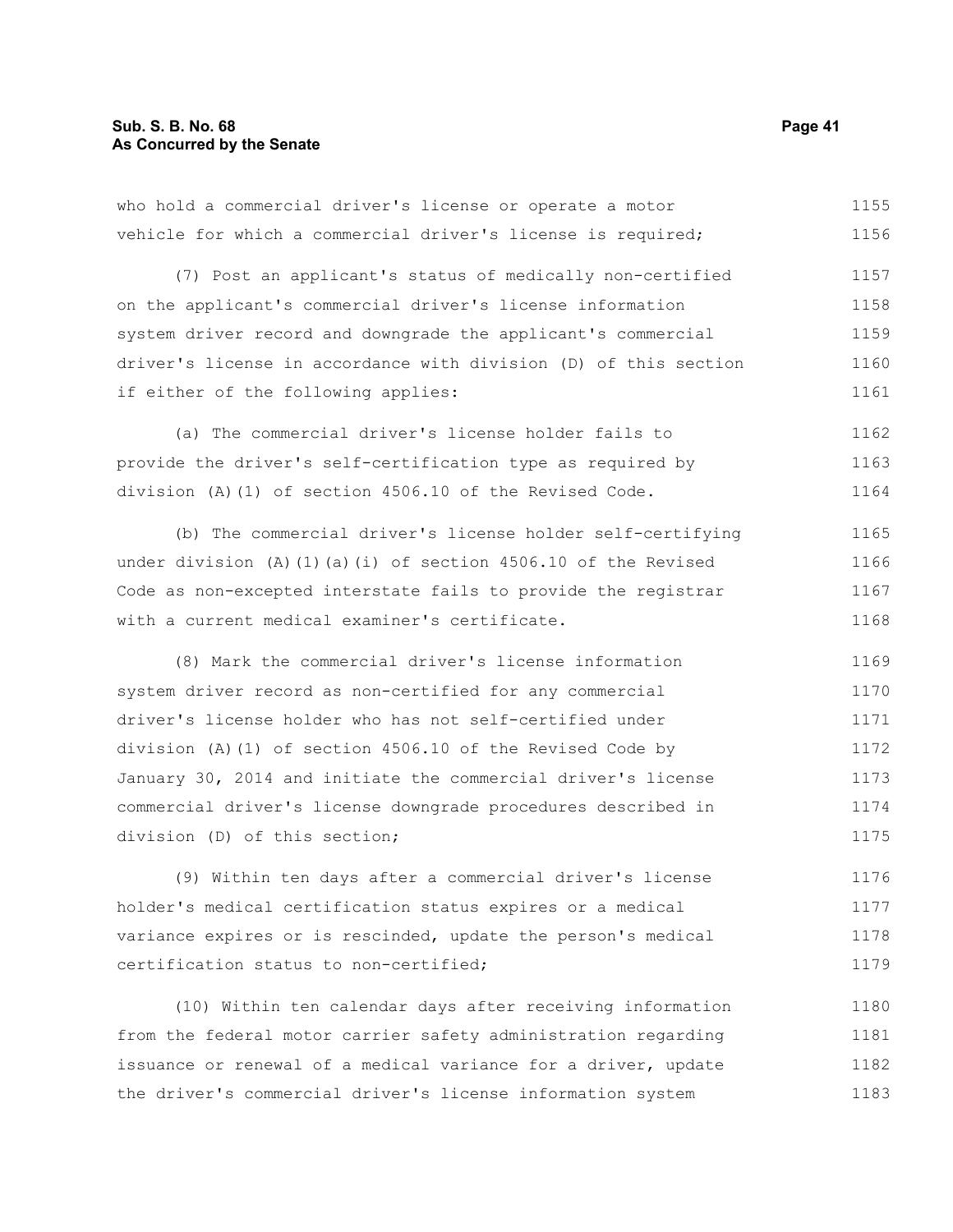driver record to include the medical variance information provided by the federal motor carrier safety administration. 1184 1185

(D) If a driver's medical certification or medical variance expires or the federal motor carrier safety administration notifies the registrar that a medical variance was removed or rescinded, the registrar shall do the following: 1186 1187 1188 1189

(1) Send notice to the commercial driver's license holder of the holder's medically not certified status. The notice shall inform the driver that the driver's commercial driver's license privileges will be removed unless the driver resolves the medical certification or medical variance defect by submitting a current medical certificate or medical variance, as applicable, or changing the driver's self-certification under division (A) (1) of section 4506.10 of the Revised Code to driving only in excepted interstate or excepted intrastate commerce within sixty days. 1190 1191 1192 1193 1194 1195 1196 1197 1198 1199

(2) Sixty days after the change to a medically not certified status, if the commercial driver's license holder has not resolved the medical certification or medical variance defect as described in division (D)(1) of this section, the registrar shall change the person's commercial driver's license status to reflect no commercial driver's license privileges and shall send the person a second notice informing the person that the commercial driver's license privilege has been removed from the driver's license. 1200 1201 1202 1203 1204 1205 1206 1207 1208

(E) To the extent permitted by federal and state law, the registrar shall provide records from the commercial driver's license information system regarding a commercial driver's license holder or commercial motor vehicle operator to the following individuals and entities or their authorized agents 1209 1210 1211 1212 1213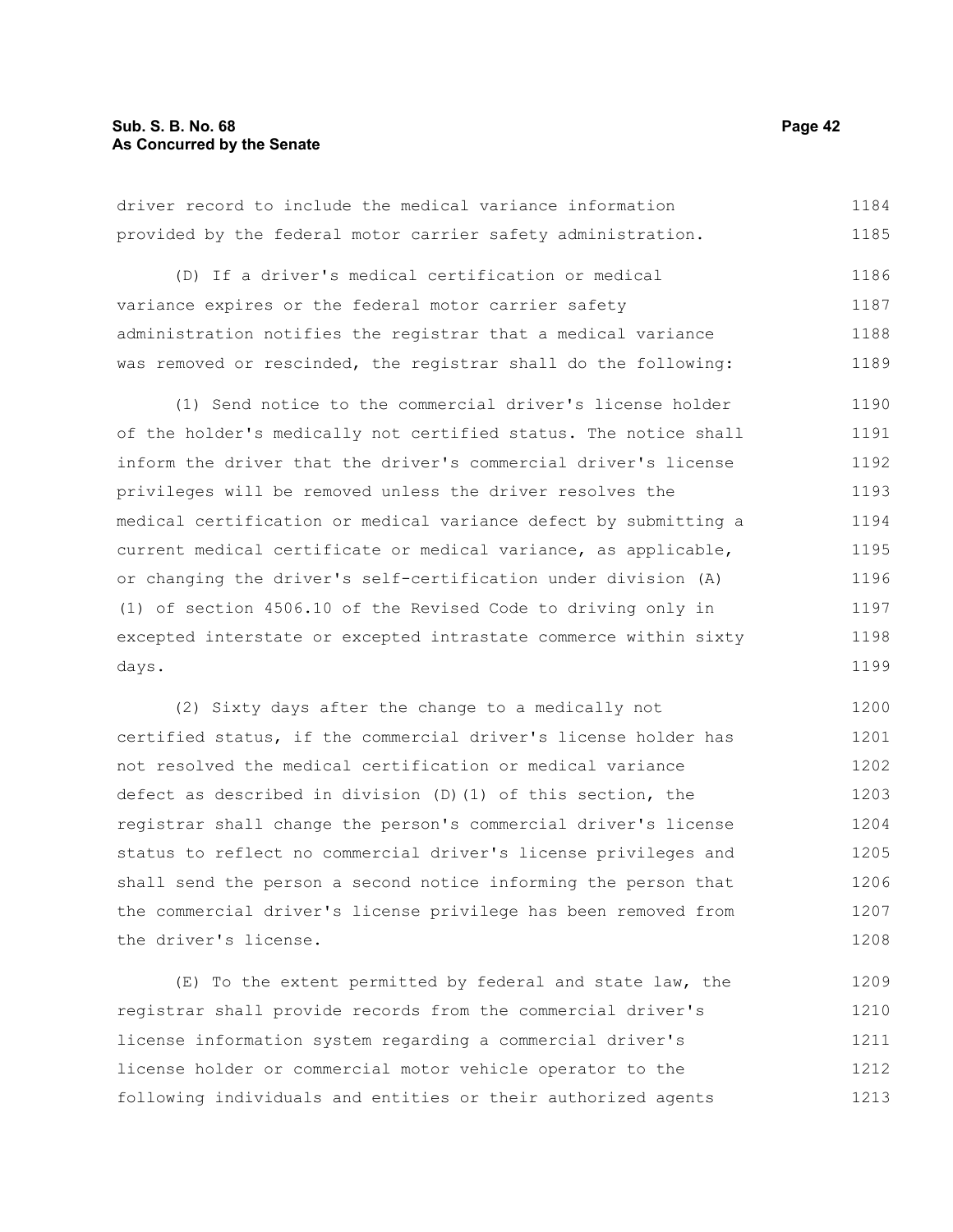within ten days of the receipt of conviction or disqualification information concerning the holder or operator from another state or within ten days of the date of conviction or disqualification of the holder or operator if it occurred in this state, as applicable: 1214 1215 1216 1217 1218

(1) Other states;

(2) The secretary of the United States department of transportation; 1220 1221

(3) The commercial driver's license holder or commercial motor vehicle operator referenced in the records; 1222 1223

(4) A motor carrier that is a current or prospective employer of the commercial driver's license holder or commercial motor vehicle operator referenced in the records. 1224 1225 1226

**Sec. 4506.14.** (A) Commercial driver's licenses shall expire as follows: 1227 1228

(1) Except as provided in division (A)(3) or (4) of this section, each such license issued to replace an operator's or chauffeur's license shall expire on the original expiration date of the operator's or chauffeur's license and, upon renewal, shall expire on the licensee's birthday in the fourth or eighth year after the date of issuance, based on the period of renewal requested by the applicant. A person who is sixty-five years of age or older may only apply for a commercial driver's license that expires on the birthday of the applicant in the fourth year after the date it is issued. 1229 1230 1231 1232 1233 1234 1235 1236 1237 1238

(2)(a) Except as provided in division (A)(3) or (4) of this section, each such license issued as an original license to a person whose residence is in this state shall expire on the licensee's birthday in the fourth or eighth year after the date 1239 1240 1241 1242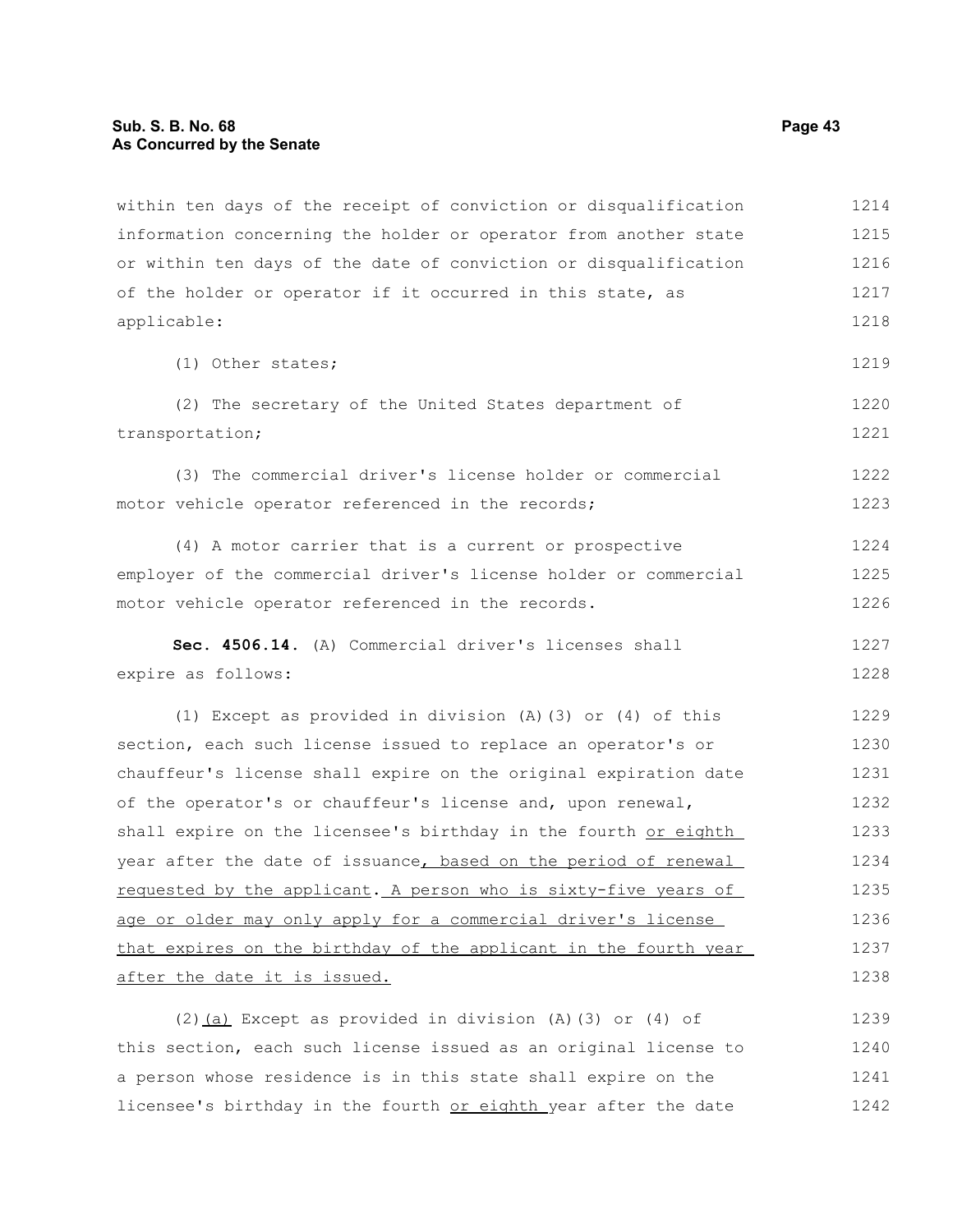| of issuance, and each based on the period of renewal requested   | 1243 |
|------------------------------------------------------------------|------|
| by the applicant. A person who is sixty-five years of age or     | 1244 |
| older may only apply for a commercial driver's license that      | 1245 |
| expires on the birthday of the applicant in the fourth year      | 1246 |
| after the date it is issued.                                     | 1247 |
| (b) Each such license issued to a person whose temporary         | 1248 |
| residence is in this state shall expire in accordance with rules | 1249 |
| adopted by the registrar of motor vehicles. A license issued to  | 1250 |
| a person with a temporary residence in this state is             | 1251 |
| nonrenewable, but may be replaced with a new license within      | 1252 |
| ninety days prior to its expiration upon the applicant's         | 1253 |
| compliance with all applicable requirements.                     | 1254 |
| (3) The registrar or a deputy registrar may issue a              | 1255 |
| license that expires on a date earlier than the licensee's       | 1256 |
| birthday in the fourth year after the date of issuance if the    | 1257 |
| licensee has undergone a security threat assessment required by  | 1258 |
| federal law to obtain a hazardous materials endorsement and the  | 1259 |
| assessment will expire before that date. No commercial driver's  | 1260 |
| license shall be issued under division (A) (3) of this section   | 1261 |
| for a period longer than four years and one hundred eighty days. | 1262 |

(4) Each such license issued to replace the operator's or chauffeur's license of a person who is less than twenty-one years of age, and each such license issued as an original license to a person who is less than twenty-one years of age, shall expire on the licensee's twenty-first birthday. 1263 1264 1265 1266 1267

(B) No commercial driver's license shall be issued for a period longer than four eight years and one hundred eighty days. Except as provided in section 4507.12 of the Revised Code, the registrar may waive the examination of any person applying for the renewal of a commercial driver's license issued under this 1268 1269 1270 1271 1272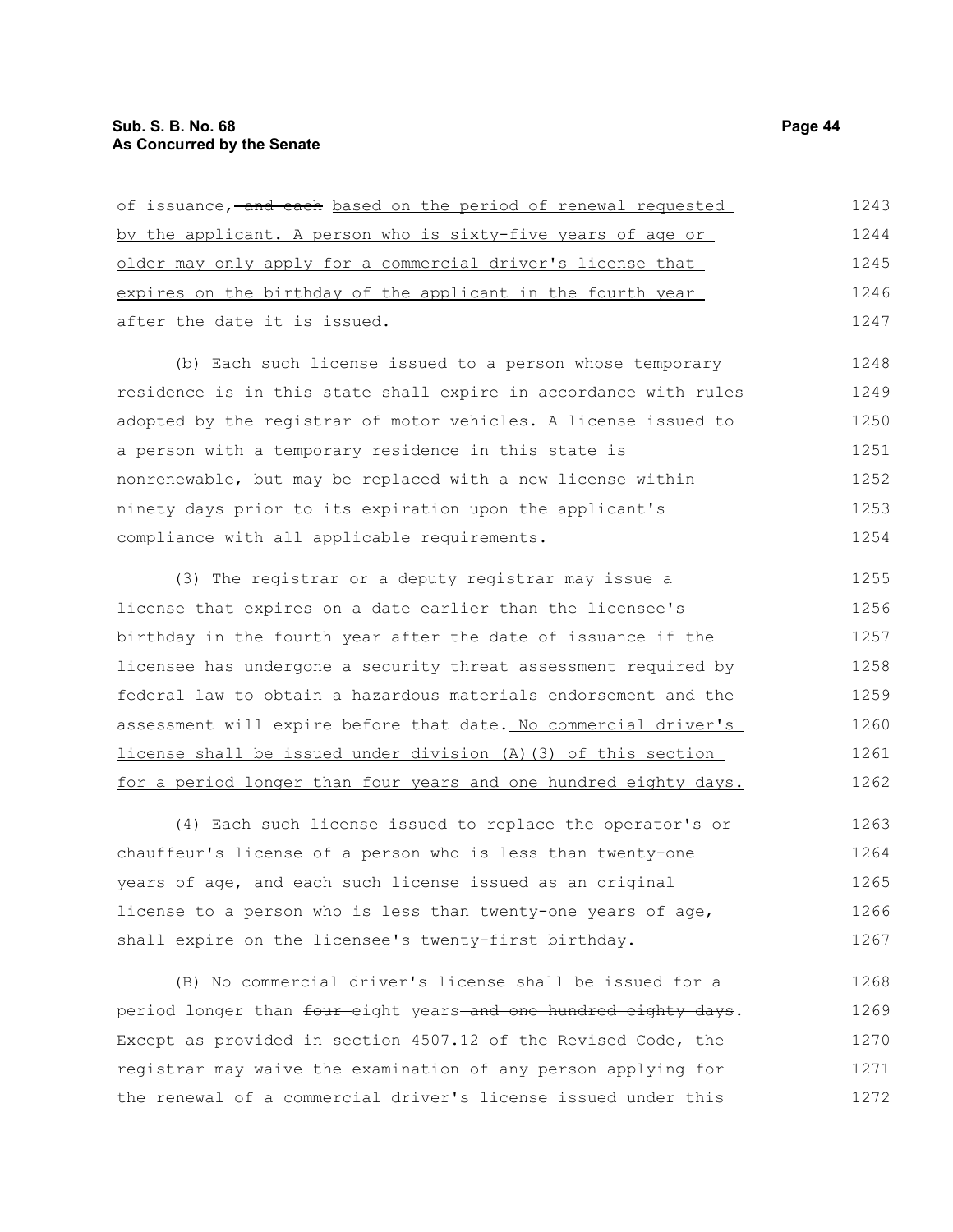chapter, provided that the applicant presents either an unexpired commercial driver's license or a commercial driver's license that has expired not more than six months prior to the date of application. 1273 1274 1275 1276

(C) Subject to the requirements of this chapter and except as provided in division (A)(2) of this section in regard to a person whose temporary residence is in this state, every commercial driver's license shall be renewable one hundred eighty days before its expiration upon payment of the fees required by section 4506.08 of the Revised Code. Each person applying for renewal or transfer of a commercial driver's license shall complete the application form prescribed by section 4506.07 of the Revised Code and shall provide all certifications required. 1277 1278 1279 1280 1281 1282 1283 1284 1285 1286

Beginning on January 30, 2012, prior Prior to applying for renewal of a commercial driver's license, each applicant shall submit a new copy or original medical examiner's certificate required by section 4506.10 of the Revised Code; if the person's medical status has changed, the registrar shall take the appropriate action to address the change in medical status. If the person wishes to retain an endorsement authorizing the person to transport hazardous materials, the person shall take and successfully complete the written test for the endorsement and shall submit to any background check required by federal law. 1287 1288 1289 1290 1291 1292 1293 1294 1295 1296 1297

(D) Each person licensed as a driver under this chapter shall notify the registrar of any change in the person's address within ten days following that change. The notification shall be in writing on a form provided by the registrar and shall include the full name, date of birth, license number, county of 1298 1299 1300 1301 1302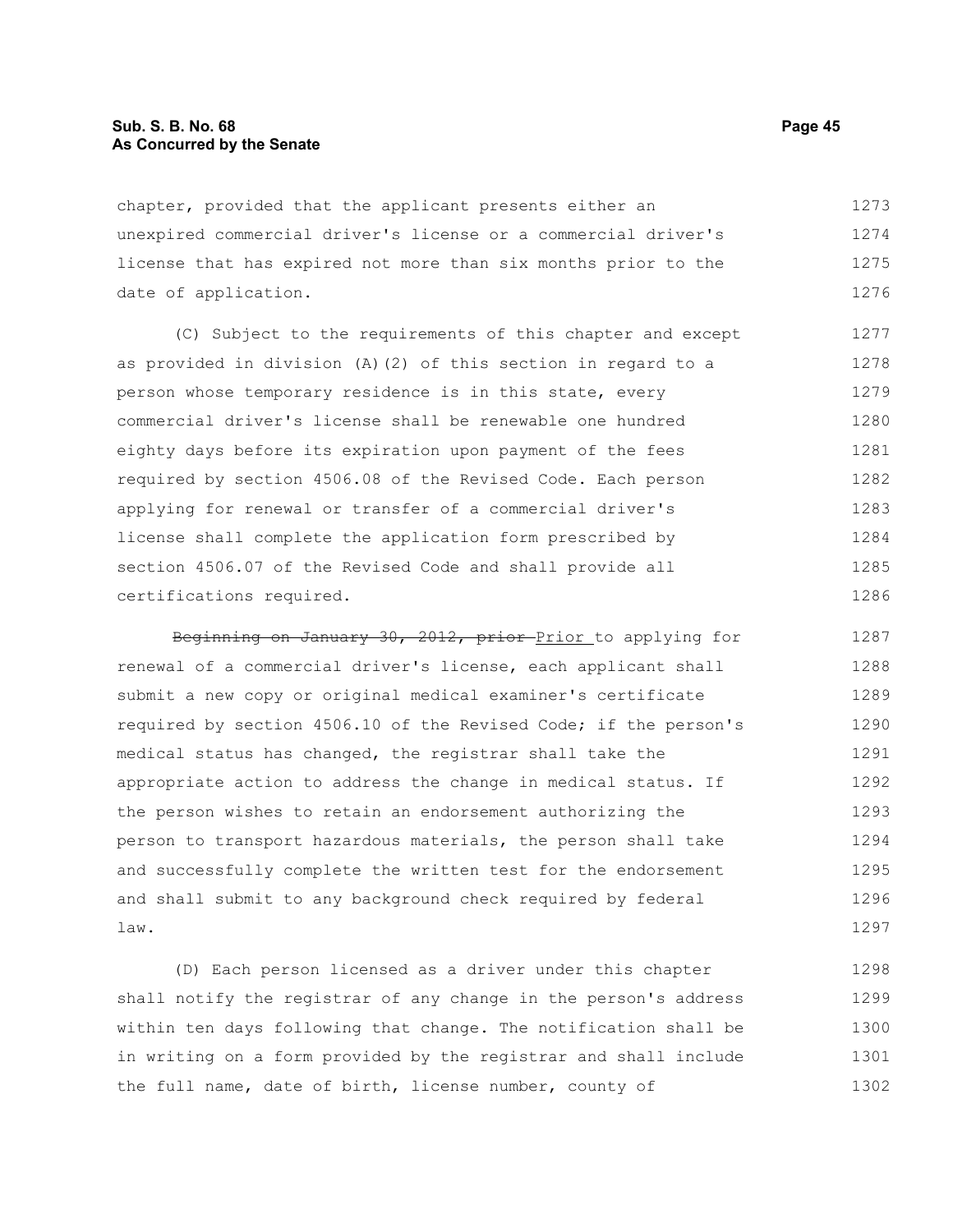residence, social security number, and new address of the person. (E) Whoever violates division (D) of this section is guilty of a minor misdemeanor. **Sec. 4507.09.** (A) Except as provided in division (B) of this section, every driver's license issued to a resident of this state expires on the birthday of the applicant in the fourth <u>or eighth year after</u> the date it is issued and every, based on the period of renewal requested by the applicant. A person who is sixty-five years of age or older may only apply for a driver's license that expires on the birthday of the applicant in the fourth year after the date it is issued. Every driver's license issued to a temporary resident expires in accordance with rules adopted by the registrar of motor vehicles. In no event shall any license be issued for a period longer than four-eight years and ninety days. Subject to the requirements of section 4507.12 of the 1303 1304 1305 1306 1307 1308 1309 1310 1311 1312 1313 1314 1315 1316 1317 1318 1319

Revised Code, every driver's license issued to a resident is renewable at any time prior to its expiration and any license of a temporary resident is nonrenewable. A nonrenewable license may be replaced with a new license within ninety days prior to its expiration in accordance with division (E) of this section. No refund shall be made or credit given for the unexpired portion of the driver's license that is renewed. The registrar of motor vehicles shall notify each person whose driver's license has expired within forty-five days after the date of expiration. Notification shall be made by regular mail sent to the person's last known address as shown in the records of the bureau of motor vehicles. Failure to provide such notification shall not be construed as a renewal or extension of any license. For the 1320 1321 1322 1323 1324 1325 1326 1327 1328 1329 1330 1331 1332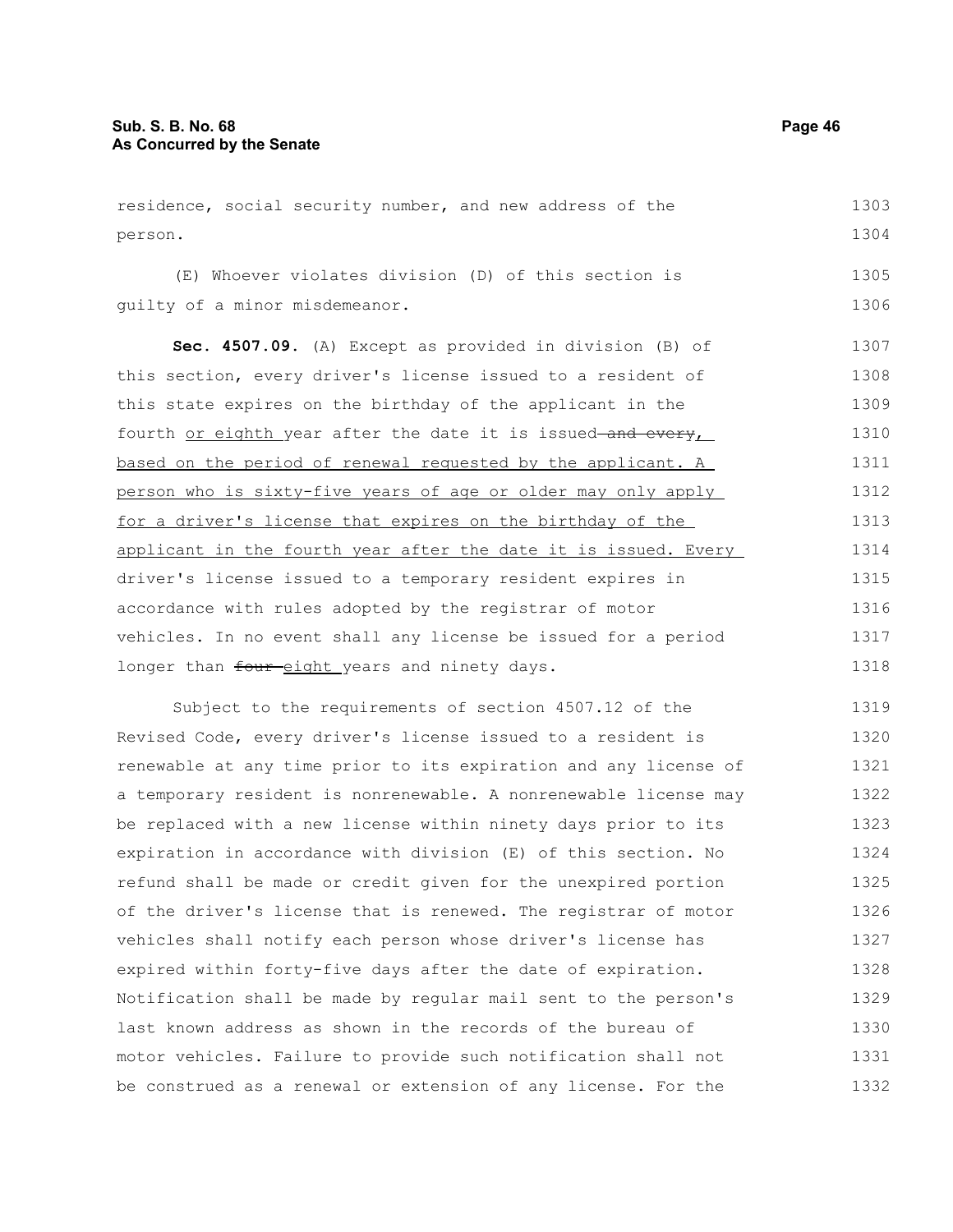purposes of this section, the date of birth of any applicant born on the twenty-ninth day of February shall be deemed to be the first day of March in any year in which there is no twentyninth day of February. 1333 1334 1335 1336

(B) Every driver's license or renewal of a driver's license issued to an applicant who is sixteen years of age or older, but less than twenty-one years of age, expires on the twenty-first birthday of the applicant, except that an applicant who applies no more than thirty days before the applicant's twenty-first birthday shall be issued a license in accordance with division (A) of this section. 1337 1338 1339 1340 1341 1342 1343

(C) Each person licensed as a driver under this chapter shall notify the registrar of any change in the person's address within ten days following that change. The notification shall be in writing on a form provided by the registrar and shall include the full name, date of birth, license number, county of residence, social security number, and new address of the person. 1344 1345 1346 1347 1348 1349 1350

(D) No driver's license shall be renewed when renewal is prohibited by division (A) of section 4507.091 of the Revised Code. 1351 1352 1353

(E) A nonrenewable license may be replaced with a new license within ninety days prior to its expiration upon the applicant's presentation of documentation verifying the applicant's legal presence in the United States. A nonrenewable license expires on the same date listed on the legal presence documentation, or on the same date in the fourth year after the date the nonrenewable license is issued, whichever comes first. A nonrenewable license is not transferable, and the applicant may not rely on it to obtain a driver's license in another 1354 1355 1356 1357 1358 1359 1360 1361 1362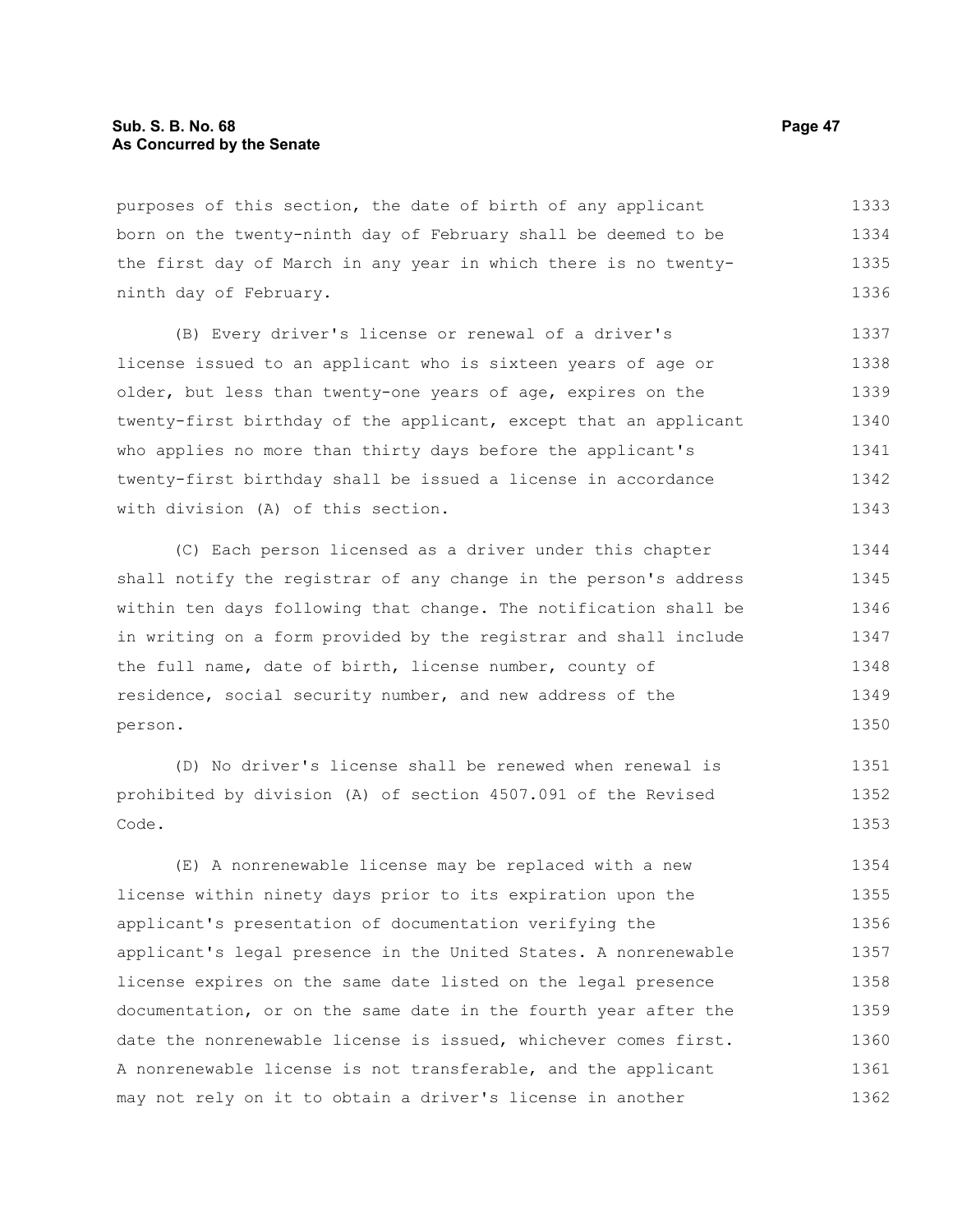1389 1390 1391

| state.                                                           | 1363 |
|------------------------------------------------------------------|------|
| In accordance with Chapter 119. of the Revised Code, the         | 1364 |
| registrar of motor vehicles shall adopt rules governing          | 1365 |
| nonrenewable licenses for temporary residents. At a minimum, the | 1366 |
| rules shall include provisions specifying all of the following:  | 1367 |
| (1) That no nonrenewable license may extend beyond the           | 1368 |
| duration of the applicant's temporary residence in this state;   | 1369 |
| (2) That no nonrenewable license may be replaced by a new        | 1370 |
| license unless the applicant provides acceptable documentation   | 1371 |
| of the person's identity and of the applicant's continued        | 1372 |
| temporary residence in this state;                               | 1373 |
| (3) That no nonrenewable license is valid to apply for a         | 1374 |
| driver's license in any other state;                             | 1375 |
| (4) That every nonrenewable license may contain any              | 1376 |
| security features that the registrar prescribes.                 | 1377 |
| Sec. 4507.11. (A) (1) The Except as provided in section          | 1378 |
| 4507.112 of the Revised Code, the registrar of motor vehicles    | 1379 |
| shall conduct all necessary examinations of applicants for       | 1380 |
| temporary instruction permits, drivers' licenses, motorcycle     | 1381 |
| operators' endorsements, or motor-driven cycle or motor scooter  | 1382 |
| endorsements. The examination shall include a test of the        | 1383 |
| applicant's knowledge of motor vehicle laws, including the laws  | 1384 |
| governing stopping for school buses, a test of the applicant's   | 1385 |
| physical fitness to drive, and a test of the applicant's ability | 1386 |
| to understand highway traffic control devices. The registrar may | 1387 |
| conduct the examination in such a manner that applicants who are | 1388 |

illiterate or limited in their knowledge of the English language

officer that the applicant has a reasonable knowledge of motor

are tested by methods that would indicate to the examining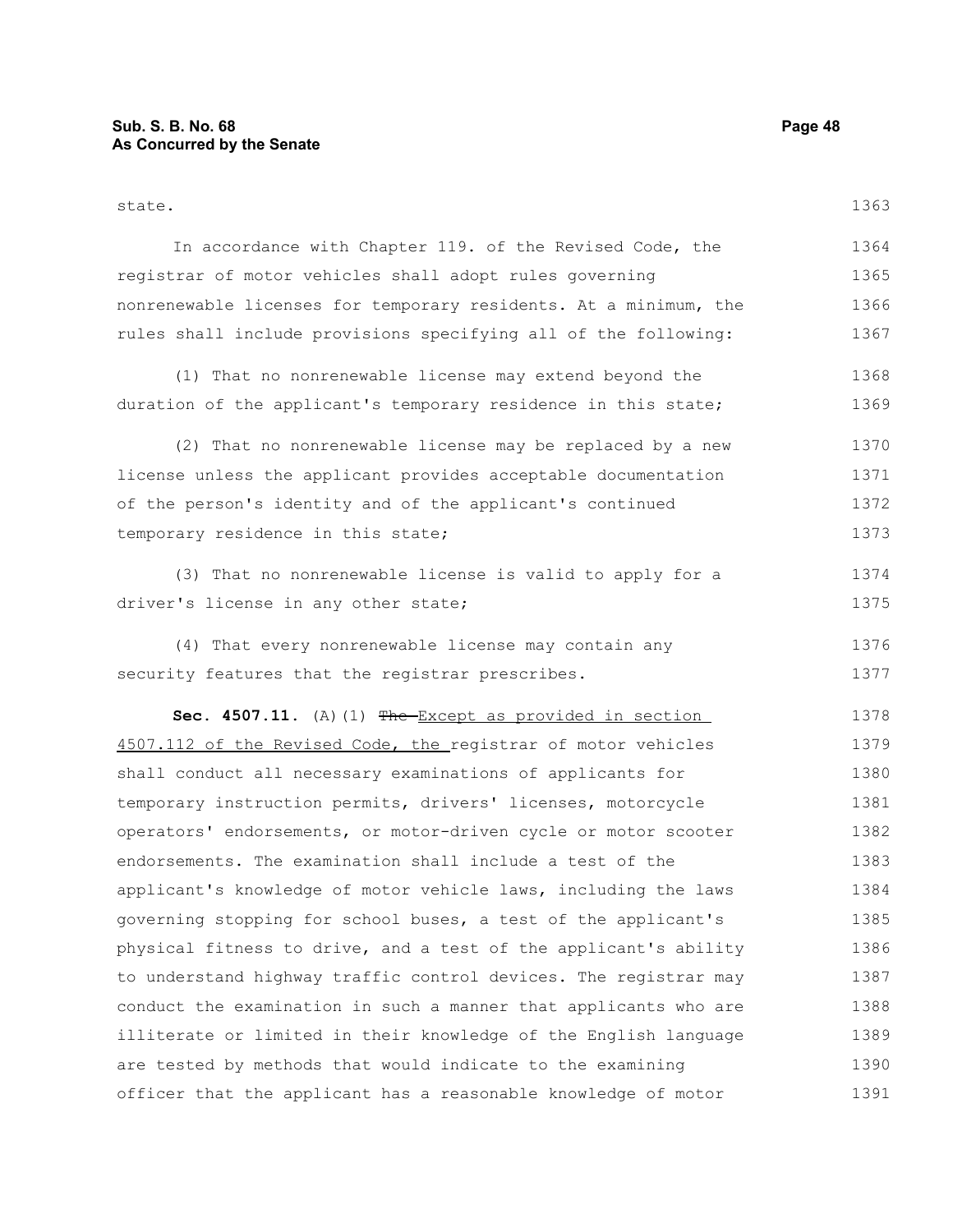vehicle laws and understands highway traffic control devices. 1392

(2) An applicant for a driver's license shall give an actual demonstration of the ability to exercise ordinary and reasonable control in the operation of a motor vehicle by driving a motor vehicle under the supervision of an examining officer; however, no applicant for a driver's license shall use a low-speed or under-speed vehicle or a mini-truck for the purpose of demonstrating ability to exercise ordinary and reasonable control over a vehicle. The demonstration shall consist of a maneuverability test and a road test. The director of public safety shall determine the formats of the tests. 1393 1394 1395 1396 1397 1398 1399 1400 1401 1402

(3) Except as provided in division (B) of this section, an applicant for a motorcycle operator's endorsement or a restricted license that permits only the operation of a motorcycle shall give an actual demonstration of the ability to exercise ordinary and reasonable control in the operation of a motorcycle by driving a motorcycle under the supervision of an examining officer. However, no applicant for such an endorsement or restricted license shall use a motor-driven cycle or motor scooter for the purpose of demonstrating ability to exercise ordinary and reasonable control in the operation of a motorcycle. 1403 1404 1405 1406 1407 1408 1409 1410 1411 1412 1413

(4) Except as provided in division (B) of this section, an applicant for a motor-driven cycle or motor scooter operator's endorsement or a restricted license that permits only the operation of a motor-driven cycle or motor scooter shall give an actual demonstration of the ability to exercise ordinary and reasonable control in the operation of a motor-driven cycle or motor scooter by driving a motor-driven cycle or motor scooter under the supervision of an examining officer. 1414 1415 1416 1417 1418 1419 1420 1421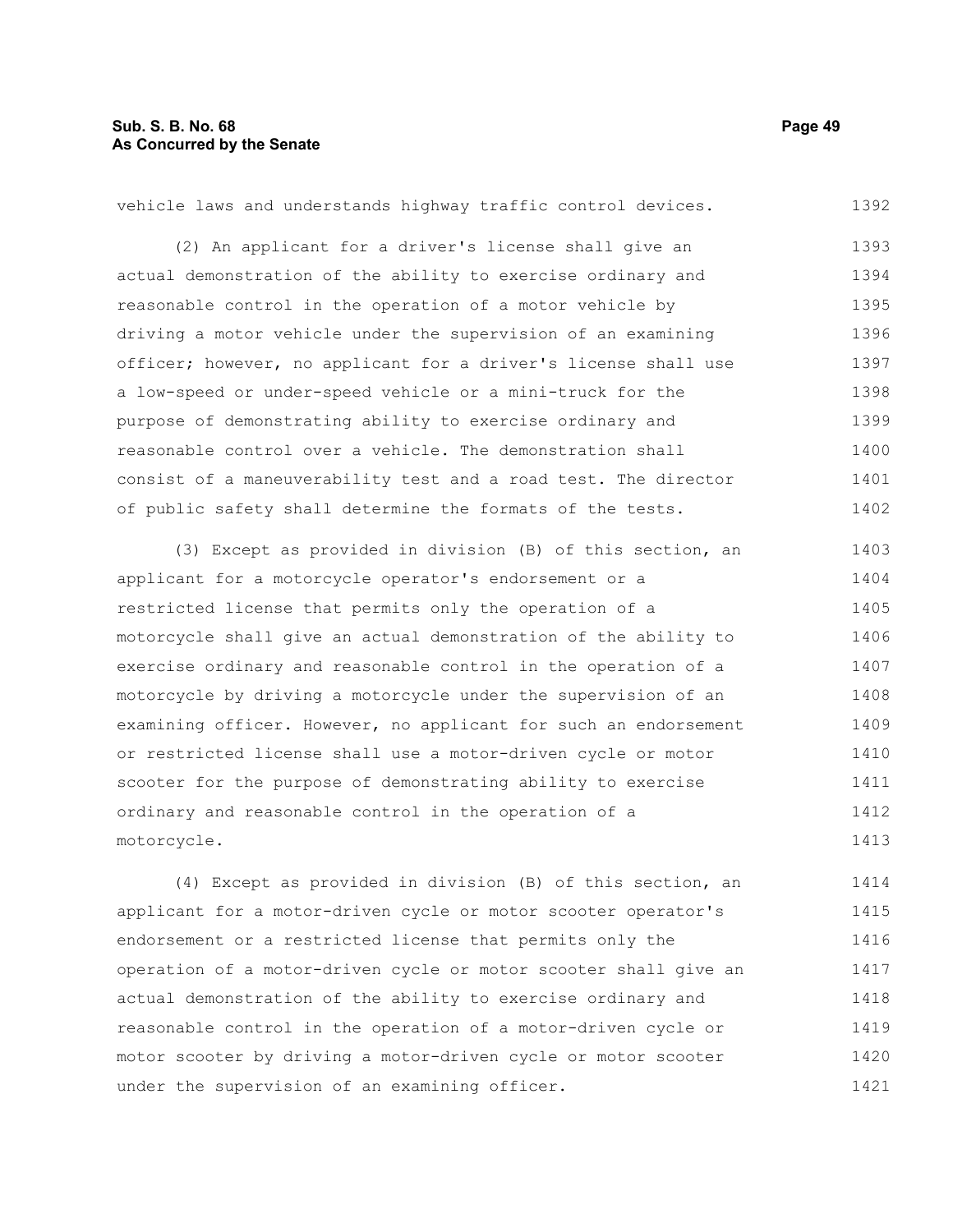# **Sub. S. B. No. 68 Page 50 As Concurred by the Senate**

(5) Except as provided in section-sections 4507.112 and 4507.12 of the Revised Code, the registrar shall designate the highway patrol, any law enforcement body, or any other employee of the department of public safety to supervise and conduct examinations for temporary instruction permits, drivers' licenses, and motorcycle operators' endorsements and shall provide the necessary rules and forms to properly conduct the examinations. A deputy registrar shall forward to the registrar the records of the examinations, together with the application for a temporary instruction permit, driver's license, or motorcycle operator's endorsement. If in the opinion of the registrar the applicant is qualified to operate a motor vehicle, the registrar shall issue the permit, license, or endorsement. 1422 1423 1424 1425 1426 1427 1428 1429 1430 1431 1432 1433 1434

(6) The registrar may authorize the highway patrol, other designated law enforcement body, or other designated employee of the department of public safety to issue an examiner's driving permit to an applicant who has passed the required examination, authorizing that applicant to operate a motor vehicle while the registrar is completing an investigation relative to that applicant's qualifications to receive a temporary instruction permit, driver's license, or motorcycle operator's endorsement. The applicant shall keep the examiner's driving permit in the applicant's immediate possession while operating a motor vehicle. The examiner's driving permit is effective until final action and notification has been given by the registrar, but in no event longer than sixty days from its date of issuance. 1435 1436 1437 1438 1439 1440 1441 1442 1443 1444 1445 1446 1447

(B)(1) An applicant for a motorcycle operator's endorsement or a restricted license that permits only the operation of a motorcycle who presents to the registrar of motor vehicles or a deputy registrar a form approved by the director of public safety attesting to the applicant's successful 1448 1449 1450 1451 1452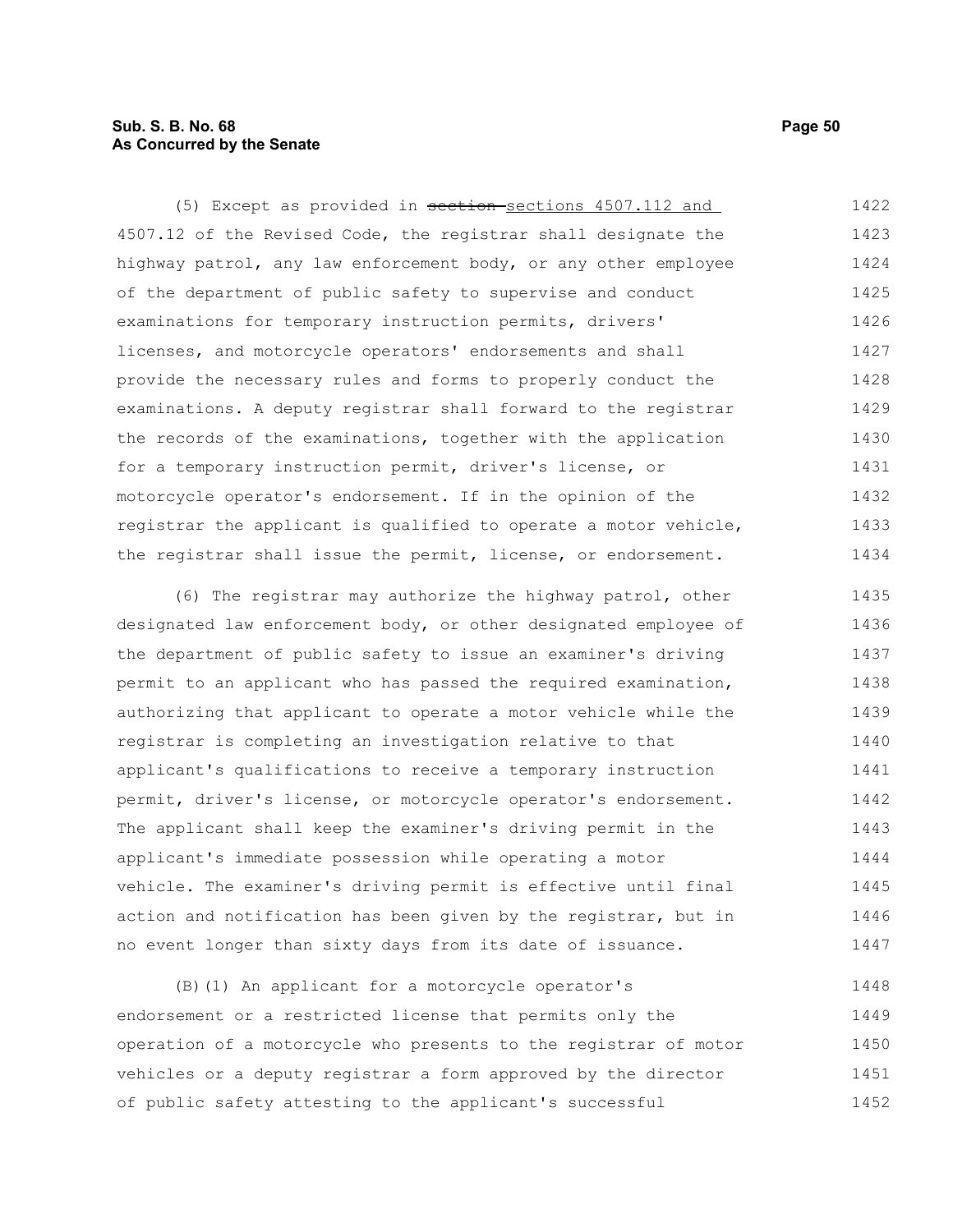# **Sub. S. B. No. 68 Page 51 As Concurred by the Senate**

completion within the preceding sixty days of a course of basic instruction provided by the motorcycle safety and education program approved by the director pursuant to section 4508.08 of the Revised Code shall not be required to give an actual demonstration of the ability to operate a motorcycle by driving a motorcycle under the supervision of an examining officer, as described in division (A) of this section. An applicant for a motor-driven cycle or motor scooter operator's endorsement or a restricted license that permits only the operation of a motordriven cycle or motor scooter who presents to the registrar of motor vehicles or a deputy registrar a form approved by the director of public safety attesting to the applicant's successful completion within the preceding sixty days of a course of basic instruction provided by the motorcycle safety and education program approved by the director pursuant to section 4508.08 of the Revised Code shall not be required to give an actual demonstration of the ability to operate a motordriven cycle or motor scooter by driving a motor-driven cycle or motor scooter under the supervision of an examining officer, as described in division (A) of this section. Upon presentation of the form described in division (B)(1) of this section and compliance with all other requirements relating to the issuance of a motorcycle operator's endorsement or a restricted license that permits only the operation of a motorcycle, the registrar or deputy registrar shall issue to the applicant the endorsement or restricted license, as the case may be. (2) A person who has not attained eighteen years of age 1453 1454 1455 1456 1457 1458 1459 1460 1461 1462 1463 1464 1465 1466 1467 1468 1469 1470 1471 1472 1473 1474 1475 1476 1477 1478 1479

and presents an application for a motorcycle operator's endorsement or a restricted license under division (B)(1) of this section also shall comply with the requirements of section 4507.21 of the Revised Code. 1480 1481 1482 1483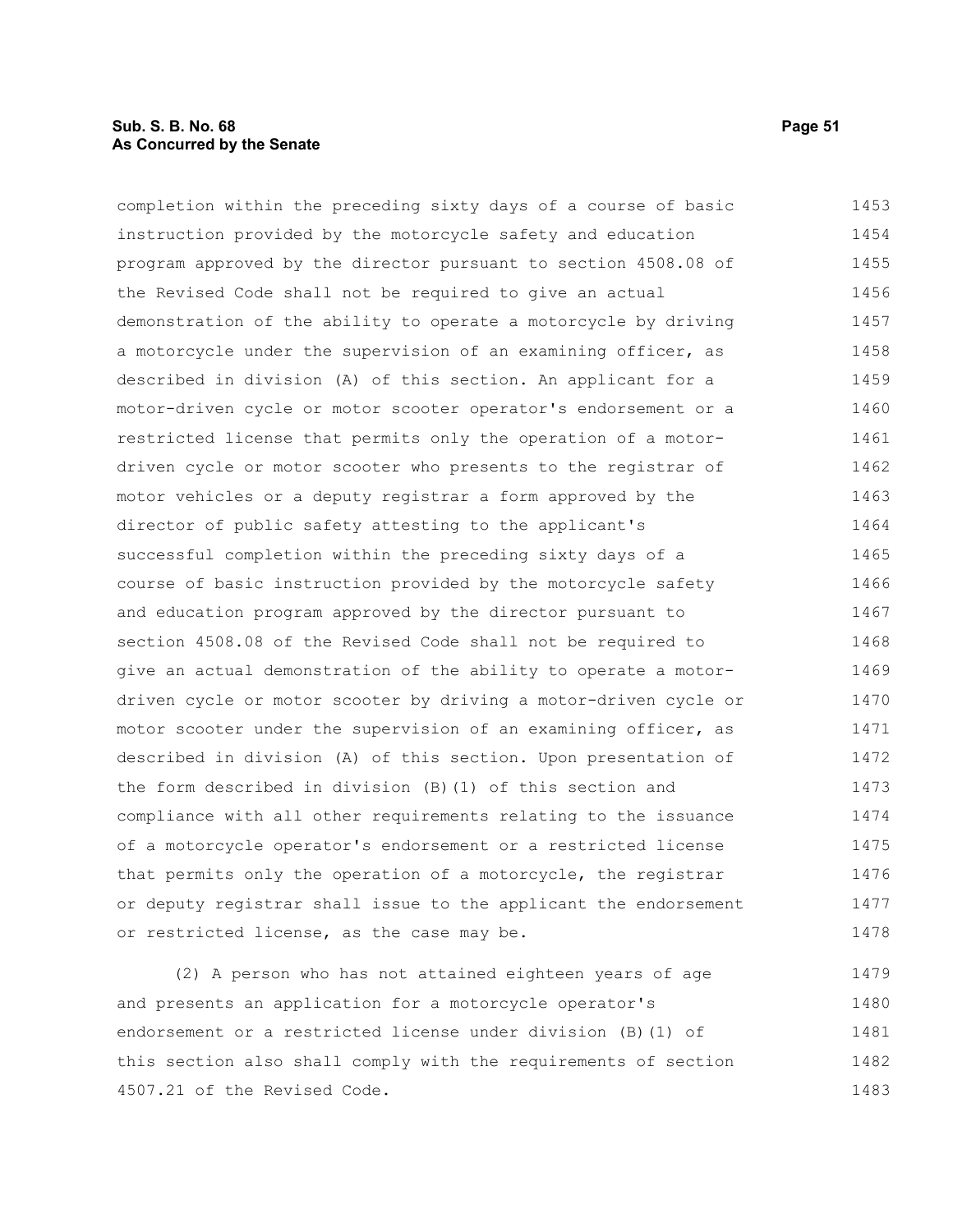| (C) A person who holds a valid motorcycle endorsement or       | 1484 |
|----------------------------------------------------------------|------|
| restricted license that permits only the operation of a        | 1485 |
| motorcycle may operate a motor-driven cycle or motor scooter   | 1486 |
| with that endorsement or restricted license.                   | 1487 |
|                                                                |      |
| Sec. 4507.112. (A) The director of public safety may           | 1488 |
| authorize a third party to administer the motor vehicle skills | 1489 |
| test specified in division (A)(2) of section 4507.11 of the    | 1490 |
| Revised Code. The third party shall administer the same skills | 1491 |
| test as otherwise would be administered by the bureau of motor | 1492 |
| vehicles.                                                      | 1493 |
| (B) For purposes of authorizing a third party to               | 1494 |
| administer the motor vehicle skills test, the director and the | 1495 |
| third party shall enter into an agreement that does all of the | 1496 |
| following:                                                     | 1497 |
| (1) Allows the director or the director's representative       | 1498 |
| to conduct random examinations, inspections, and audits of the | 1499 |
| third party, whether covert or overt, without prior notice;    | 1500 |
| (2) Requires all examiners of the third party to meet the      | 1501 |
| same qualification and training standards as examiners of the  | 1502 |
| department of public safety;                                   | 1503 |
| (3) Requires the third party to use designated road test       | 1504 |
| routes that have been approved by the director;                | 1505 |
| (4) If the third party also is a driver training school,       | 1506 |
| prohibits a skills test examiner employed by the school from   | 1507 |
| administering a skills test to an applicant that the examiner  | 1508 |
| personally trained;                                            | 1509 |
|                                                                |      |
| (5) Establishes appropriate documentation and                  | 1510 |
| communication between the third party and the department       | 1511 |
| indicating who has attempted the skills test with the third    | 1512 |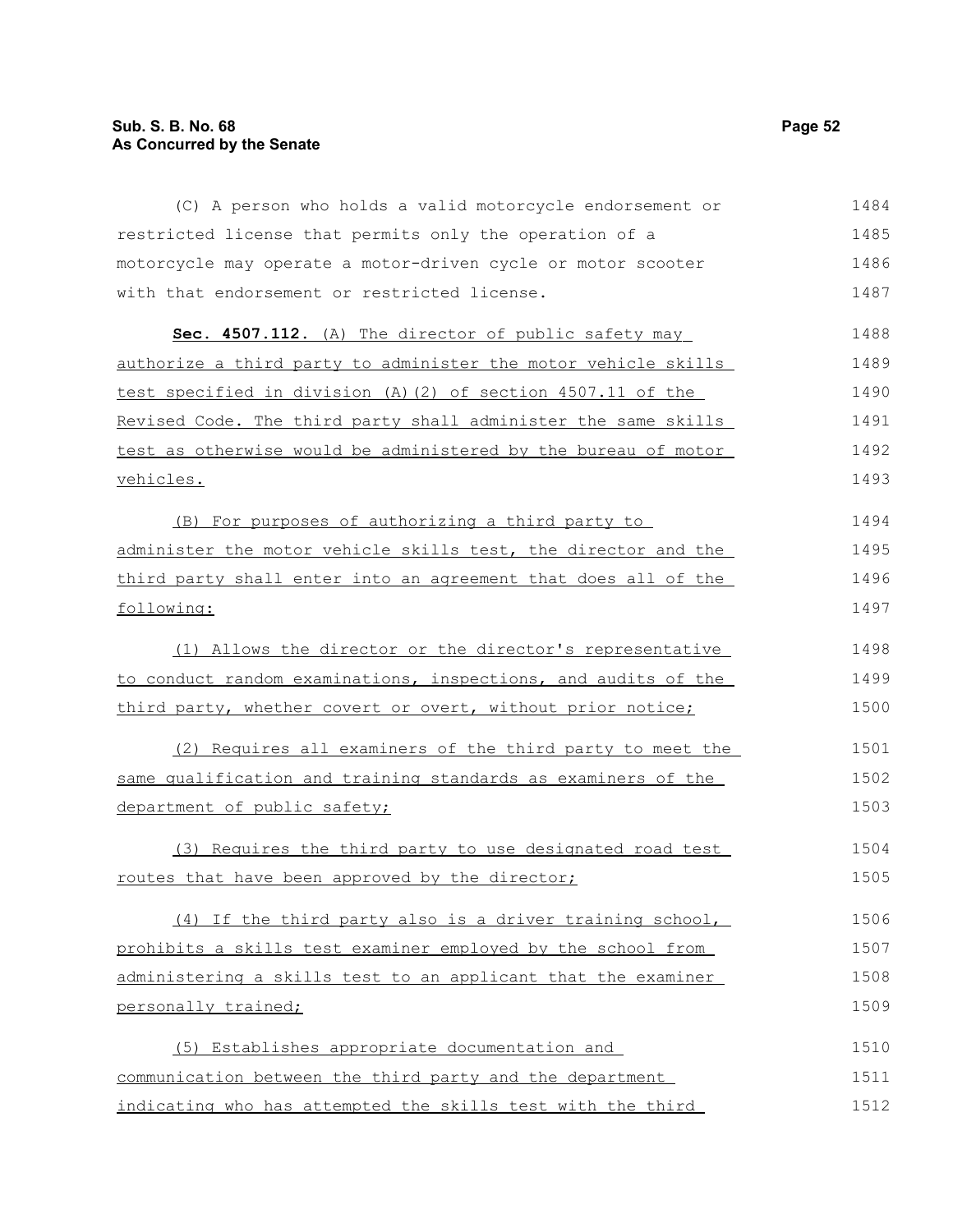| party and whether the person completed the test successfully;     | 1513 |
|-------------------------------------------------------------------|------|
| (6) Reserves to the department the right to take prompt           | 1514 |
| and appropriate remedial action against the third party and its   | 1515 |
| skills test examiners if the third party or its skills test       | 1516 |
| examiners fail to comply with state standards for the testing     | 1517 |
| program or with any other terms of the agreement.                 | 1518 |
| Sec. 4507.21. (A) Each applicant for a driver's license           | 1519 |
| shall file an application in the office of the registrar of       | 1520 |
| motor vehicles or of a deputy registrar.                          | 1521 |
| (B) (1) Each person under eighteen years of age applying          | 1522 |
| for a driver's license issued in this state shall present         | 1523 |
| satisfactory evidence of having successfully completed any one    | 1524 |
| of the following:                                                 | 1525 |
| (a) A driver education course approved by the state               | 1526 |
| department of education prior to December 31, 2003.               | 1527 |
| (b) A driver training course approved by the director of          | 1528 |
| public safety.                                                    | 1529 |
| (c) A driver training course comparable to a driver               | 1530 |
| education or driver training course described in division (B) (1) | 1531 |
| (a) or (b) of this section and administered by a branch of the    | 1532 |
| armed forces of the United States and completed by the applicant  | 1533 |
| while residing outside this state for the purpose of being with   | 1534 |
| or near any person serving in the armed forces of the United      | 1535 |
| States.                                                           | 1536 |
| (2) Each person under eighteen years of age applying for a        | 1537 |
| driver's license also shall present, on a form prescribed by the  | 1538 |
| registrar, an affidavit signed by an eligible adult attesting     | 1539 |
| that the person has acquired at least fifty hours of actual       | 1540 |
| driving experience, with at least ten of those hours being at     | 1541 |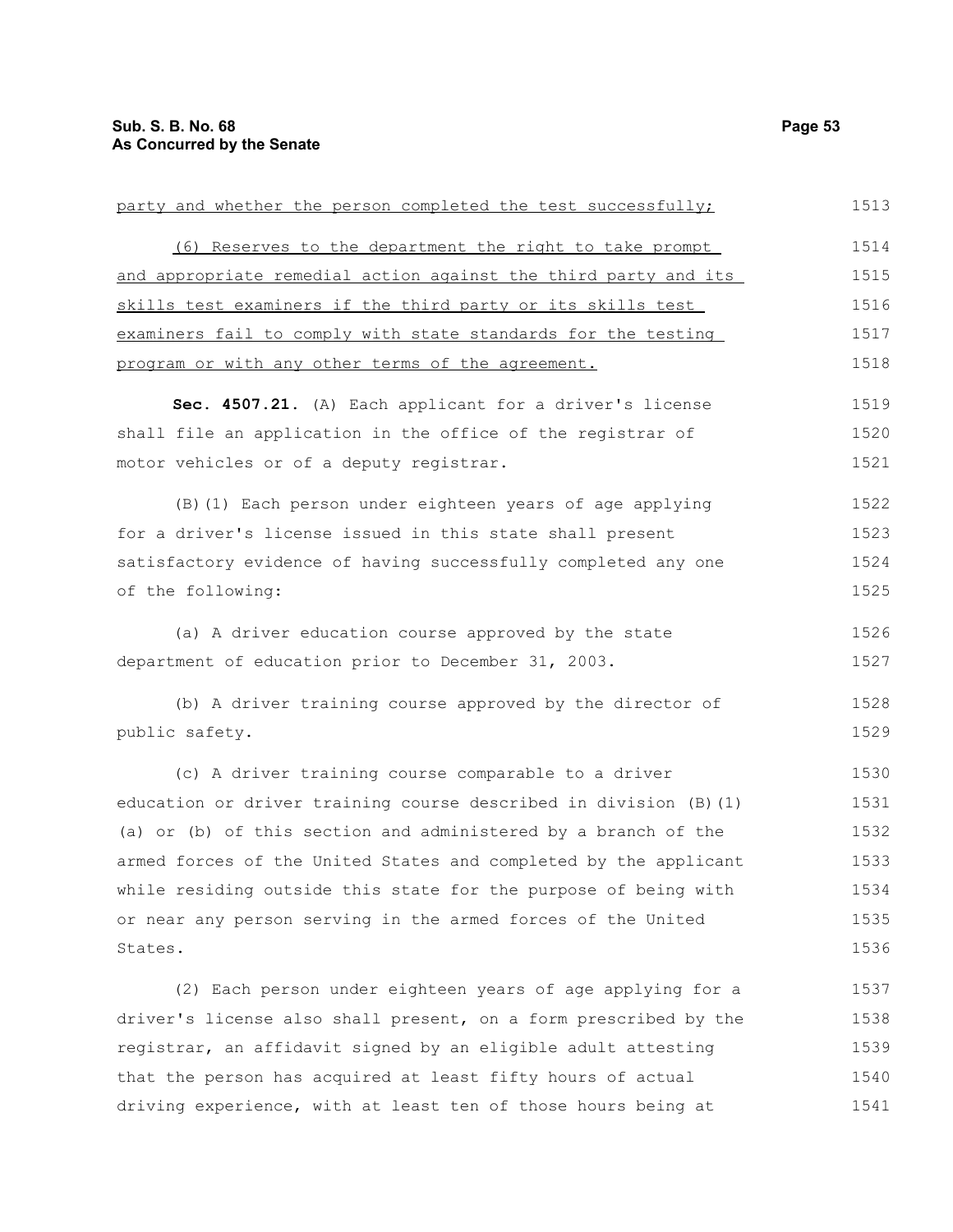night.

| (C)-Commencing one year after the effective date of the-         | 1543 |
|------------------------------------------------------------------|------|
| rules adopted pursuant to division (F) of section 4508.02 of the | 1544 |
| Revised Code that govern the abbreviated driver training course, | 1545 |
| each (1) An applicant for an initial driver's license who shall  | 1546 |
| present satisfactory evidence of successful completion of the    | 1547 |
| abbreviated driver training course for adults, approved by the   | 1548 |
| director of public safety under section 4508.02 of the Revised   | 1549 |
| Code, if all of the following apply:                             | 1550 |
| (a) The applicant is eighteen years of age or older-and          | 1551 |
| $w$ ho $-$ .                                                     | 1552 |
| (b) The applicant failed the road or maneuverability test        | 1553 |
| required under division (A)(2) of section 4507.11 of the Revised | 1554 |
| Code shall present satisfactory evidence of having successfully  | 1555 |
| completed the abbreviated driver training course for adults,     | 1556 |
| approved by the director of public safety,.                      | 1557 |
|                                                                  |      |
| (c) In the twelve months immediately preceding the date of       | 1558 |
| application, the applicant has not successfully completed a      | 1559 |
| driver training course.                                          | 1560 |
| (2) An applicant shall present satisfactory evidence as          | 1561 |
| required under division (C) (1) of this section prior to         | 1562 |
| attempting the test a second or subsequent time.                 | 1563 |
| (D) If the registrar or deputy registrar determines that         | 1564 |
| the applicant is entitled to the driver's license, it shall be   | 1565 |
| issued. If the application shows that the applicant's license    | 1566 |
| has been previously canceled or suspended, the deputy registrar  | 1567 |
| shall forward the application to the registrar, who shall        | 1568 |

(E) An applicant shall file an application in duplicate, 1570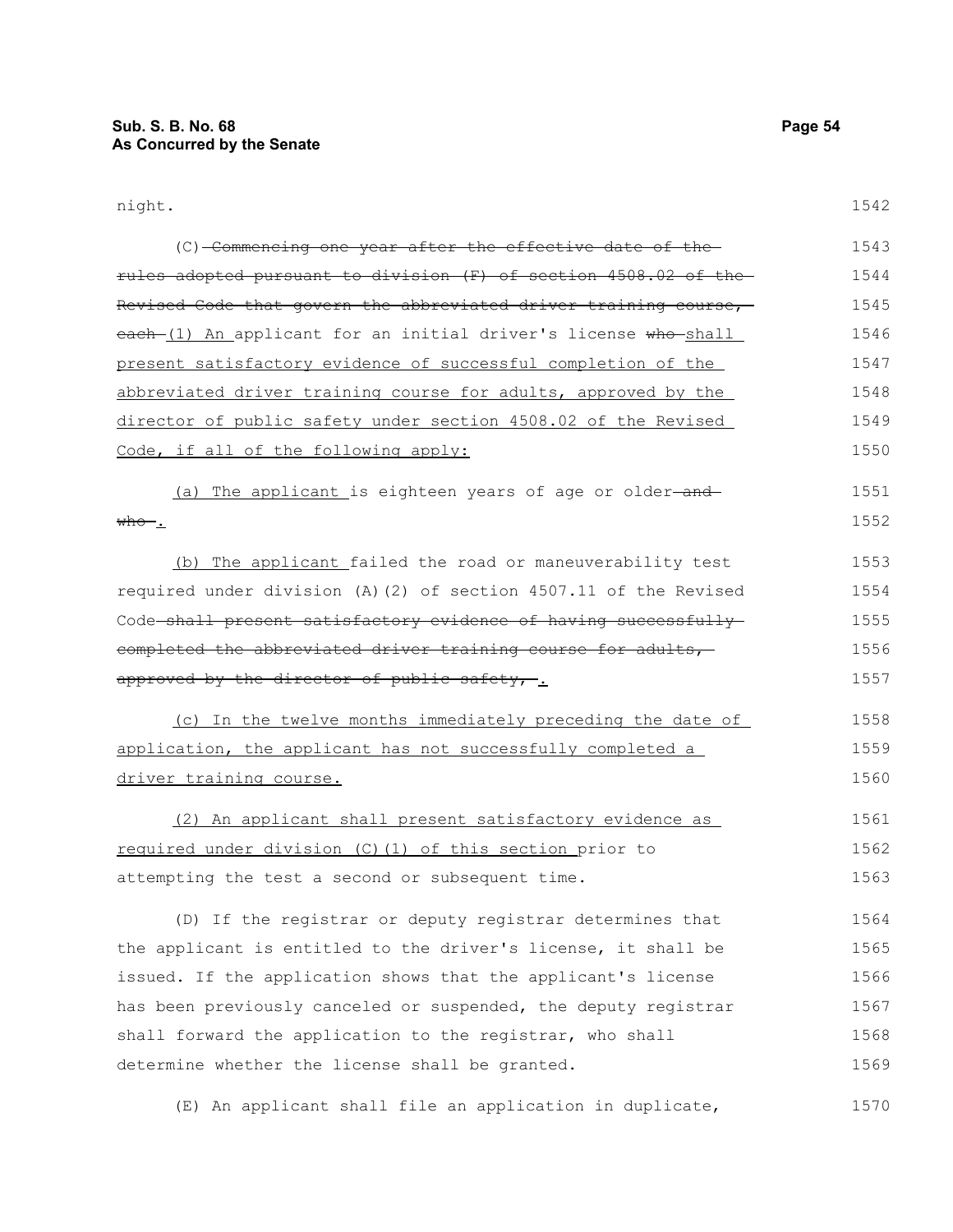# **Sub. S. B. No. 68 Page 55 As Concurred by the Senate**

and the deputy registrar issuing the license shall immediately forward to the office of the registrar the original copy of the application, together with the duplicate copy of any certificate of completion if issued for purposes of division (B) of this section. The registrar shall prescribe rules as to the manner in which the deputy registrar files and maintains the applications and other records. The registrar shall file every application for a driver's or commercial driver's license and index them by name and number, and shall maintain a suitable record of all licenses issued, all convictions and bond forfeitures, all applications for licenses denied, and all licenses that have been suspended or canceled. 1571 1572 1573 1574 1575 1576 1577 1578 1579 1580 1581 1582

(F) For purposes of section 2313.06 of the Revised Code, the registrar shall maintain accurate and current lists of the residents of each county who are eighteen years of age or older, have been issued, on and after January 1, 1984, driver's or commercial driver's licenses that are valid and current, and would be electors if they were registered to vote, regardless of whether they actually are registered to vote. The lists shall contain the names, addresses, dates of birth, duration of residence in this state, citizenship status, and social security numbers, if the numbers are available, of the licensees, and may contain any other information that the registrar considers suitable. 1583 1584 1585 1586 1587 1588 1589 1590 1591 1592 1593 1594

(G) Each person under eighteen years of age applying for a motorcycle operator's endorsement or a restricted license enabling the applicant to operate a motorcycle shall present satisfactory evidence of having completed the courses of instruction in the motorcycle safety and education program described in section 4508.08 of the Revised Code or a comparable course of instruction administered by a branch of the armed 1595 1596 1597 1598 1599 1600 1601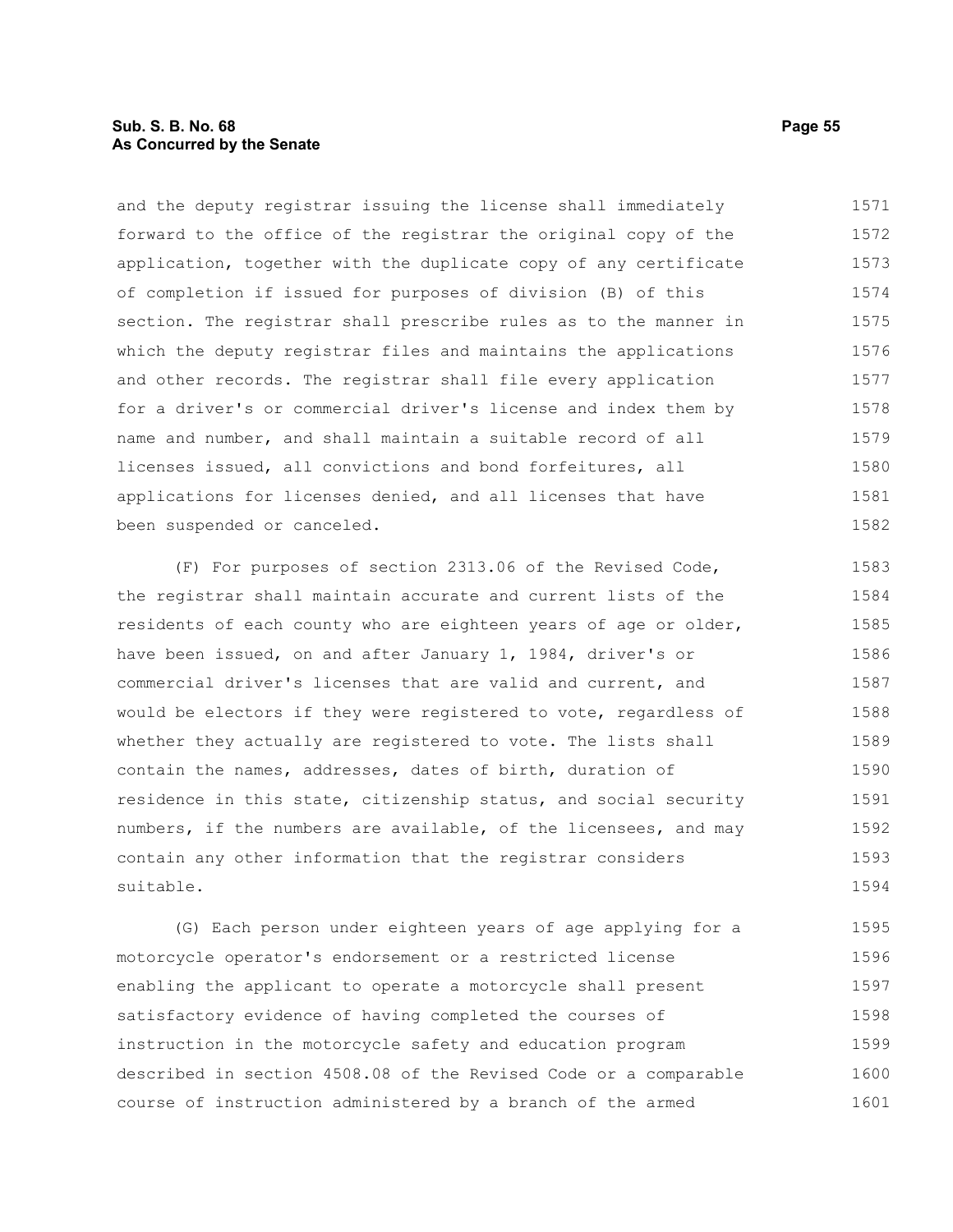forces of the United States and completed by the applicant while residing outside this state for the purpose of being with or near any person serving in the armed forces of the United States. If the registrar or deputy registrar then determines that the applicant is entitled to the endorsement or restricted license, it shall be issued. 1602 1603 1604 1605 1606 1607

(H) No person shall knowingly make a false statement in an affidavit presented in accordance with division (B)(2) of this section. 1608 1609 1610

(I) As used in this section, "eligible adult" means any of the following persons: 1611 1612

(1) A parent, guardian, or custodian of the applicant;

(2) A person over the age of twenty-one who acts in loco parentis of the applicant and who maintains proof of financial responsibility with respect to the operation of a motor vehicle owned by the applicant or with respect to the applicant's operation of any motor vehicle. 1614 1615 1616 1617 1618

(J) Whoever violates division (H) of this section is guilty of a minor misdemeanor and shall be fined one hundred dollars. 1619 1620 1621

**Sec. 4507.23.** (A) Except as provided in division (I) of this section, each application for a temporary instruction permit and examination or a reprint shall be accompanied by a fee of five dollars. 1622 1623 1624 1625

(B) Except as provided in division (I) of this section, each application for a driver's license made by a person who previously held such a license and whose license has expired not more than two years prior to the date of application, and who is required under this chapter to give an actual demonstration of 1626 1627 1628 1629 1630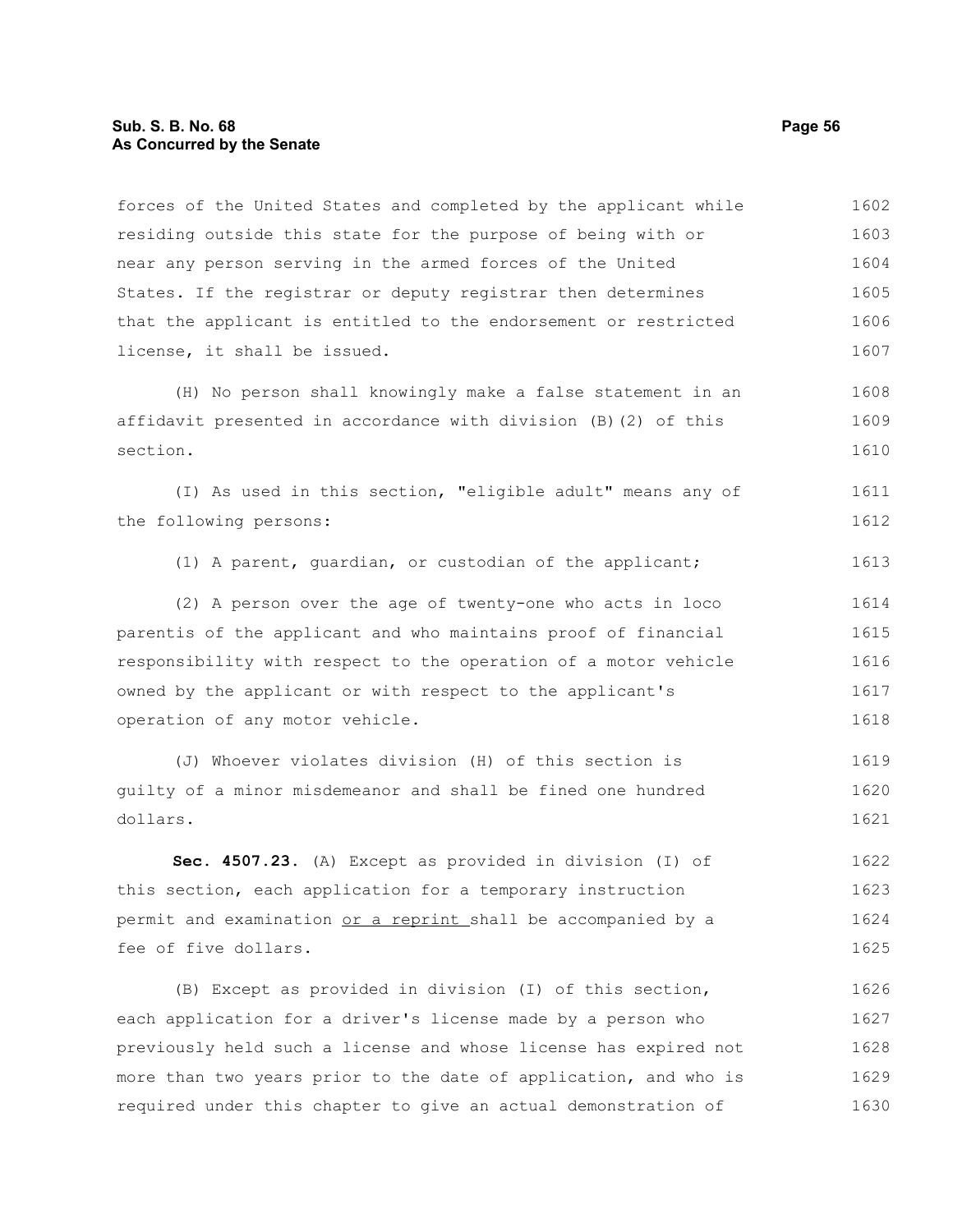the person's ability to drive, shall be accompanied by a fee of three dollars in addition to any other fees. (C)(1) Except as provided in divisions (E) and (I) of this section, each application for a driver's license, or motorcycle operator's endorsement, or renewal of a driver's license shall be accompanied by a fee of six dollars if the license or endorsement will expire on the applicant's birthday four years after the date of issuance or a fee of eleven dollars and fifty cents if the license or endorsement will expire on the applicant's birthday eight years after the date of issuance. (2) Except as provided in division-divisions (I) and (J) of this section, each application for a duplicate driver's license shall be accompanied by a fee of seven dollars and fifty cents. The duplicate driver's licenses issued under this section shall be distributed by the deputy registrar in accordance with rules adopted by the registrar of motor vehicles. (3) Except as provided in division (I) of this section, each application for a reprint of a driver's license shall be accompanied by a fee equivalent to the fee required for a duplicate driver's license. (D) Except as provided in division (I) of this section, each application for a motorized bicycle license or a reprint or duplicate thereof shall be accompanied by a fee of two dollars and fifty cents if the license will expire on the applicant's birthday four years after the date of issuance or a fee of four dollars and fifty cents if the license will expire on the applicant's birthday eight years after the date of issuance. 1631 1632 1633 1634 1635 1636 1637 1638 1639 1640 1641 1642 1643 1644 1645 1646 1647 1648 1649 1650 1651 1652 1653 1654 1655 1656 1657

(E) Except as provided in division (I) of this section, each application for a driver's license or renewal of a driver's 1658 1659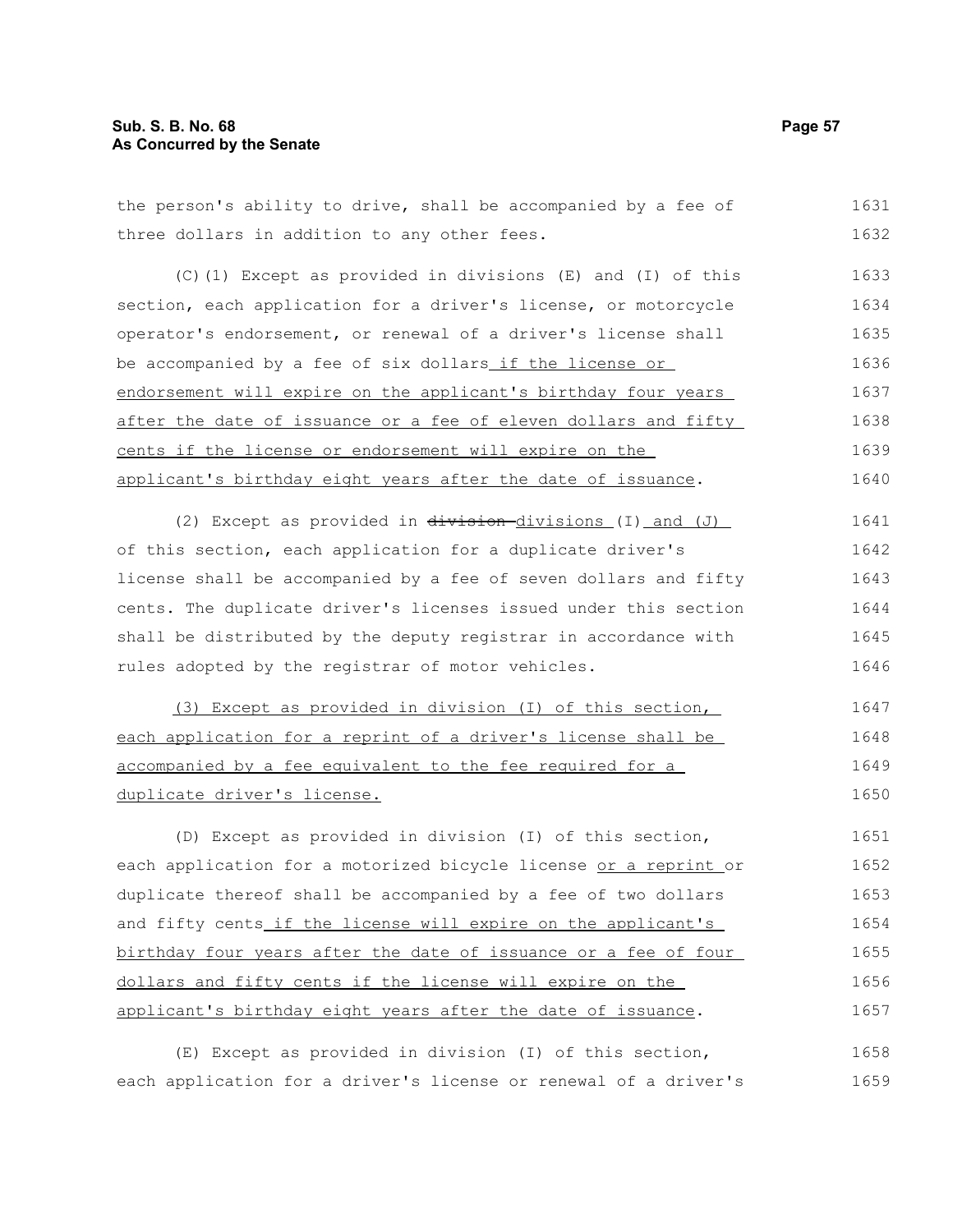license that will be issued to a person who is less than twentyone years of age shall be accompanied by whichever of the following fees is applicable: (1) If the person is sixteen years of age or older, but less than seventeen years of age, a fee of seven dollars and twenty-five cents; (2) If the person is seventeen years of age or older, but less than eighteen years of age, a fee of six dollars; (3) If the person is eighteen years of age or older, but less than nineteen years of age, a fee of four dollars and seventy-five cents; (4) If the person is nineteen years of age or older, but less than twenty years of age, a fee of three dollars and fifty cents; (5) If the person is twenty years of age or older, but less than twenty-one years of age, a fee of two dollars and twenty-five cents. (F) Neither the The registrar nor and any deputy registrar shall may charge a fee in excess of one dollar and fifty cents for the authentication of the documents required for processing a driver's license, motorized bicycle license, or temporary instruction permit identification cards as required by sections 4507.13 and 4511.521 of the Revised Code as follows: (1) One dollar and fifty cents for a temporary instruction permit; 1660 1661 1662 1663 1664 1665 1666 1667 1668 1669 1670 1671 1672 1673 1674 1675 1676 1677 1678 1679 1680 1681 1682 1683 1684

(2) One dollar and fifty cents for a license issued to a person who is less than twenty-one years of age; 1685 1686

(3) One dollar and fifty cents for a license that will 1687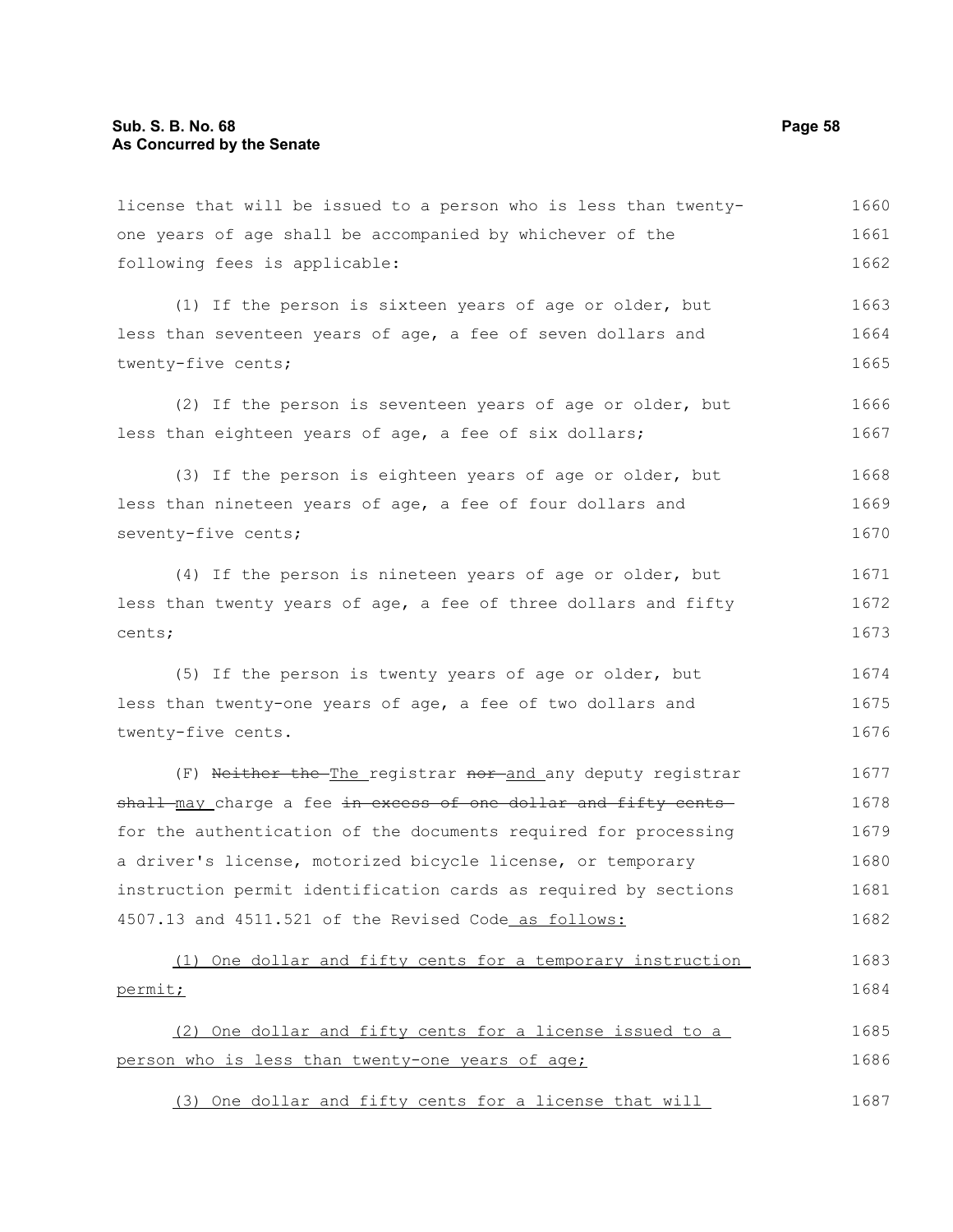| expire on the applicant's birthday four years after the date of                | 1688 |
|--------------------------------------------------------------------------------|------|
| issuance;                                                                      | 1689 |
| (4) Three dollars for a license that will expire on the                        | 1690 |
| applicant's birthday eight years after the date of issuance.                   | 1691 |
| A deputy registrar that authenticates the required                             | 1692 |
| documents for a driver's license, motorized bicycle license, or                | 1693 |
| temporary instruction permit identification cards shall retain                 | 1694 |
| the entire amount of the fee.                                                  | 1695 |
| (G) Except as provided in division (I) of this section,                        | 1696 |
| each transaction described in divisions $(A)$ , $(B)$ , $(C)$ , $(D)$ , and    | 1697 |
| (E) of this section shall be accompanied by an additional fee-of-              | 1698 |
| twelve-as follows:                                                             | 1699 |
| (1) Twelve dollars for a temporary instruction permit;                         | 1700 |
| (2) Twelve dollars for a license issued to a person who is                     | 1701 |
| less than twenty-one years of age;                                             | 1702 |
| (3) Twelve dollars for a license or endorsement that will                      | 1703 |
| expire on the applicant's birthday four years after the date of                | 1704 |
| issuance;                                                                      | 1705 |
| (4) Twenty-three dollars and fifty cents for a license or                      | 1706 |
| endorsement that will expire on the applicant's birthday eight                 | 1707 |
| years after the date of issuance.                                              | 1708 |
| The additional fee is for the purpose of defraying the                         | 1709 |
| department of public safety's costs associated with the                        | 1710 |
| administration and enforcement of the motor vehicle and traffic                | 1711 |
| laws of Ohio.                                                                  | 1712 |
| (H) At the time and in the manner provided by section                          | 1713 |
| 4503.10 of the Revised Code, the deputy registrar shall transmit               | 1714 |
| the fees collected under divisions $(A)$ , $(B)$ , $(C)$ , $(D)$ , and $(E)$ , | 1715 |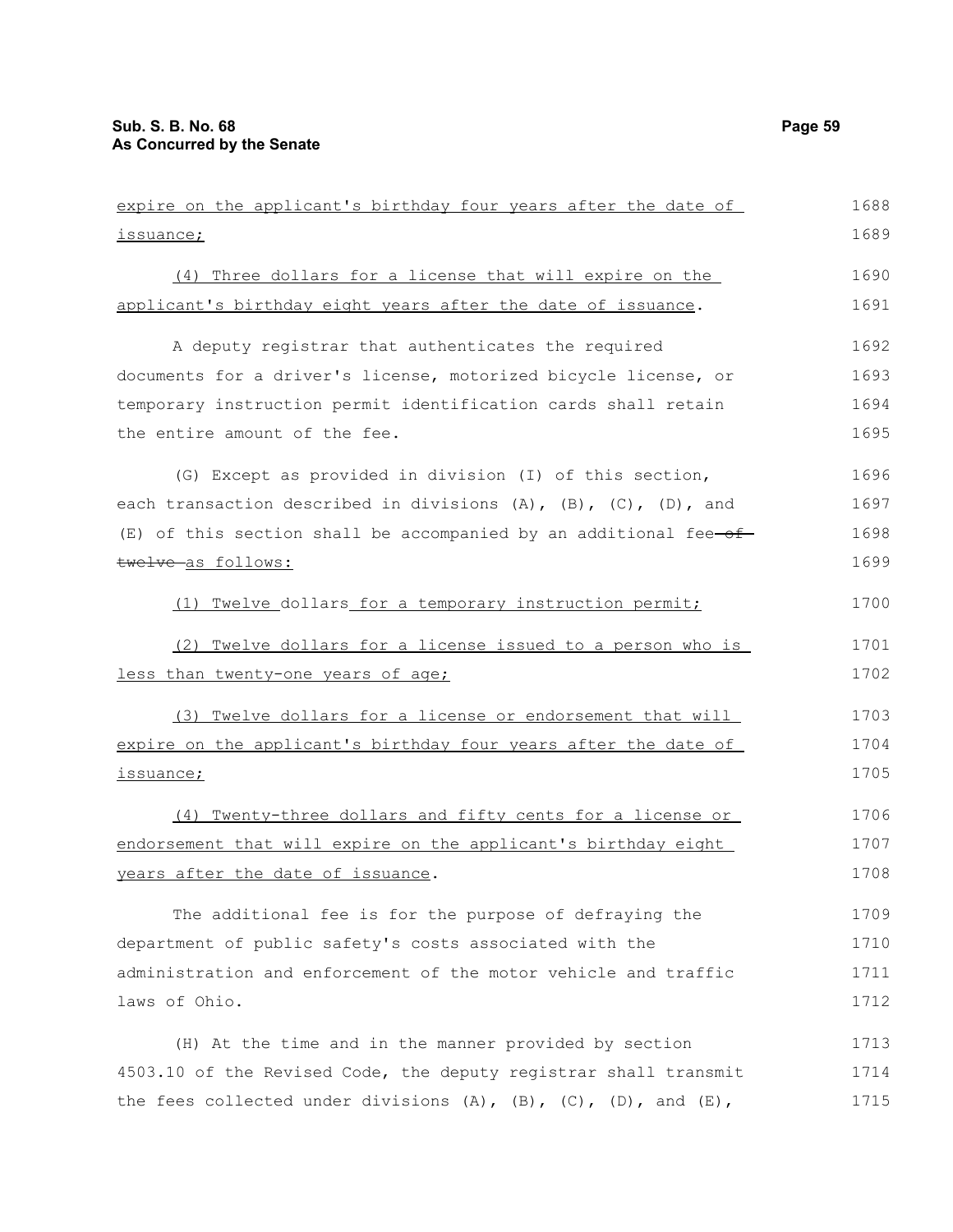#### **Sub. S. B. No. 68 Page 60 As Concurred by the Senate**

those portions of the fees specified in and collected under division (F), and the additional fee under division (G) of this section to the registrar. The registrar shall deposit the fees into the public safety - highway purposes fund established in section 4501.06 of the Revised Code. 1716 1717 1718 1719 1720

(I) A disabled veteran who has a service-connected disability rated at one hundred per cent by the veterans' administration may apply to the registrar or a deputy registrar for the issuance to that veteran, without the payment of any fee prescribed in this section, of any of the following items: 1721 1722 1723 1724 1725

(1) A temporary instruction permit and examination; 1726

(2) A new, renewal, reprint, or duplicate driver's or commercial driver's license; 1727 1728

(3) A motorcycle operator's endorsement;

(4) A motorized bicycle license or reprint or duplicate thereof; 1730 1731

(5) A document authentication fee as provided in division (F) of this section. 1732 1733

An application made under division (I) of this section shall be accompanied by such documentary evidence of disability as the registrar may require by rule. 1734 1735 1736

(J)(1) The registrar of motor vehicles shall adopt rules that establish a prorated fee schedule that specifies the fee to be charged by the registrar or a deputy registrar for the issuance of a duplicate driver's license. The rules shall require the base fee to be equal to the fee for a duplicate driver's license that existed immediately prior to July 1, 2015. In order to determine the prorated amount for a duplicate 1737 1738 1739 1740 1741 1742 1743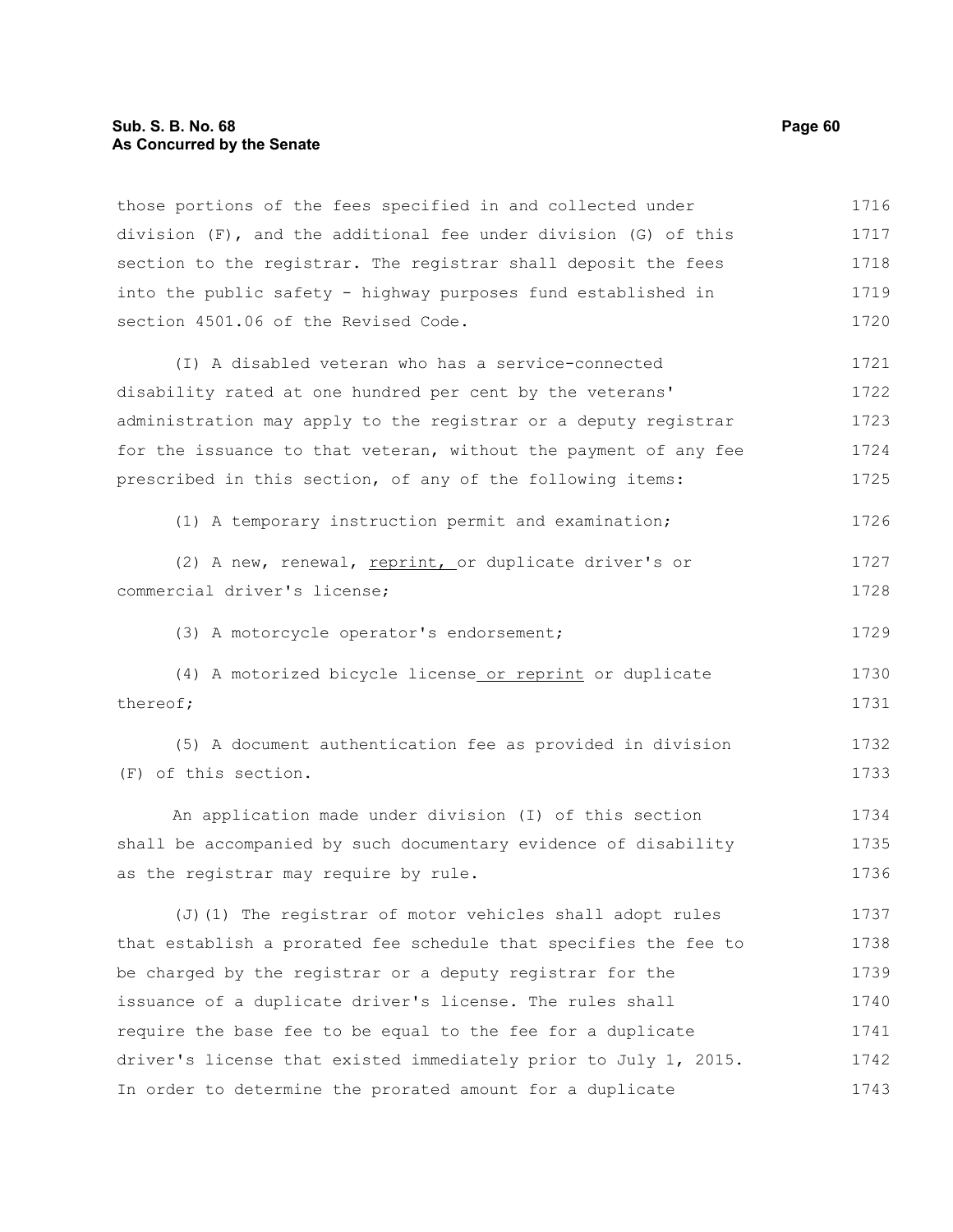# **Sub. S. B. No. 68 Page 61 As Concurred by the Senate**

license under the rules, the registrar shall reduce the base fee by an amount determined by the registrar that is correlated with the number of months between the date a person applies for the duplicate and the date of expiration of the license. The registrar shall allocate the money received from a prorated duplicate driver's license fee to the same funds and in the same proportion as the allocation of the base fee. 1744 1745 1746 1747 1748 1749 1750

(2) Notwithstanding any other provision of law, after the registrar has adopted rules under division (J)(1) of this section, an applicant for a duplicate driver's license shall be required to pay only the appropriate prorated fee established under those rules. 1751 1752 1753 1754 1755

**Sec. 4507.24.** (A) Except as provided in division (C) of this section, the registrar of motor vehicles or a deputy registrar may collect a fee not to exceed the following: 1756 1757 1758

(1) Six dollars and twenty-five cents for each application for renewal of a driver's license received by the deputy registrar, when the if the license will expire on the applicant's birthday four years after the date of issuance and the applicant is required to submit to a screening of the applicant's vision under section 4507.12 of the Revised Code; 1759 1760 1761 1762 1763 1764

(2) Twelve dollars and fifty cents for each application for renewal of a driver's license received by the deputy registrar if the license will expire on the applicant's birthday eight years after the date of issuance and the applicant is required to submit to a screening of the applicant's vision under section 4507.12 of the Revised Code; 1765 1766 1767 1768 1769 1770

(3) The amount established under section 4503.038 of the Revised Code for each application for a driver's license $_{\tau}$  or a 1771 1772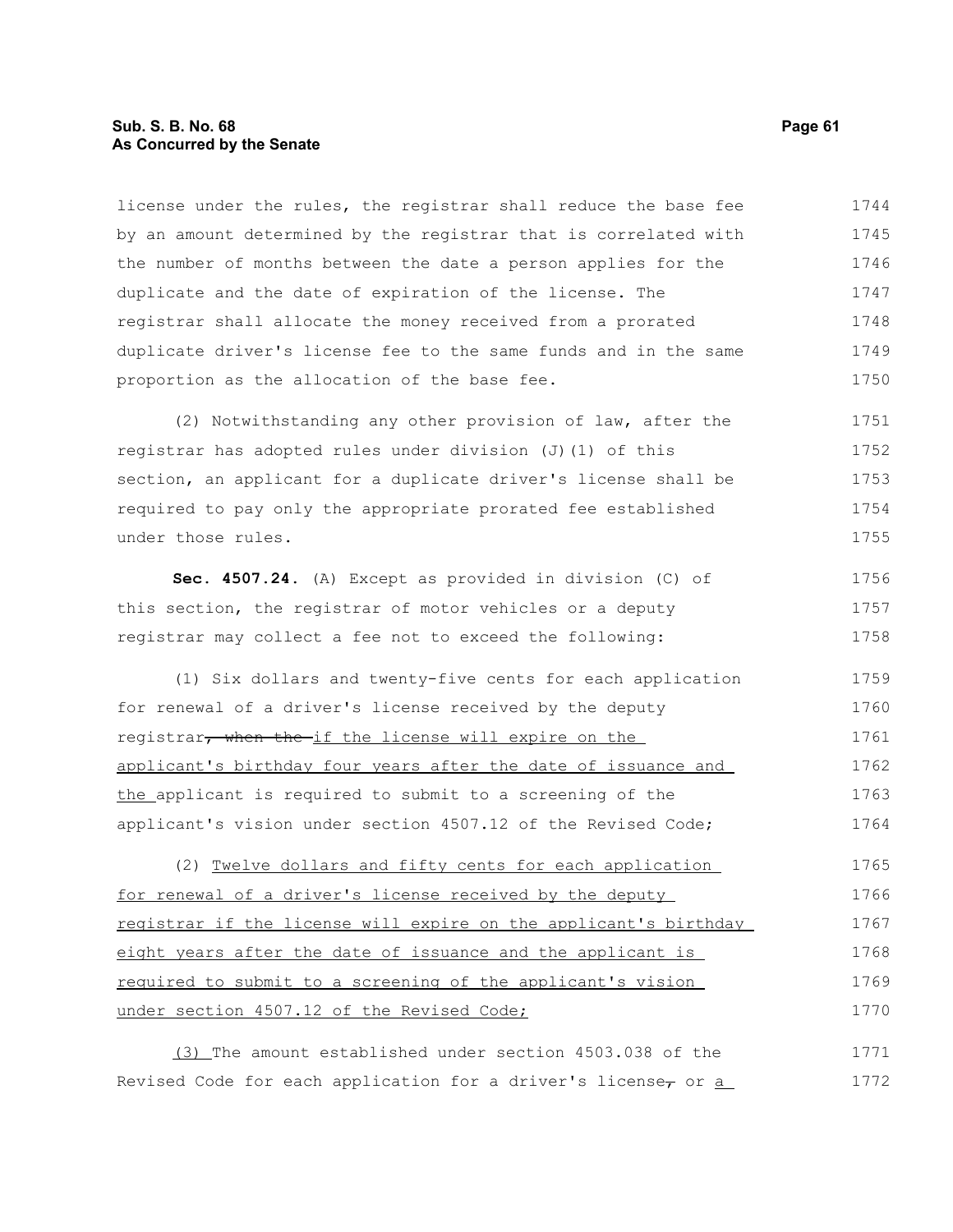| motorized bicycle license, or for renewal of such a license,     | 1773 |
|------------------------------------------------------------------|------|
| received by the deputy registrar, when the license will expire   | 1774 |
| on the applicant's birthday four years after the date of         | 1775 |
| issuance and the applicant is not required to submit to a        | 1776 |
| screening of the applicant's vision under section 4507.12 of the | 1777 |
| Revised Code;                                                    | 1778 |
| (4) Twice the amount established under section 4503.038 of       | 1779 |
| the Revised Code for each application for a driver's license or  | 1780 |
| motorized bicycle license, or for renewal of such a license,     | 1781 |
| received by the deputy registrar, when the license will expire   | 1782 |
| on the applicant's birthday eight years after the date of        | 1783 |
| issuance and the applicant is not required to submit to a        | 1784 |
| screening of the applicant's vision under section 4507.12 of the | 1785 |
| Revised Code;                                                    | 1786 |
| (5) The amount established under section 4503.038 of the         | 1787 |
| Revised Code for each application for a duplicate or replacement | 1788 |
| driver's license received by the deputy registrar.               | 1789 |
| (B) The fees prescribed by division (A) of this section          | 1790 |
| shall be in addition to the fee for a temporary instruction      | 1791 |
| permit and examination, a driver's license, a motorized bicycle  | 1792 |
| license, or duplicates thereof. The fees retained by a deputy    | 1793 |
| registrar shall compensate the deputy registrar for the deputy   | 1794 |
| registrar's services, for office and rental expense, and for     | 1795 |
| costs as provided in division (D) of this section, as are        | 1796 |
| necessary for the proper discharge of the deputy registrar's     | 1797 |
| duties under sections 4507.01 to 4507.39 of the Revised Code.    | 1798 |
| (C) A disabled veteran who has a service-connected-              | 1799 |
| disability rated at one hundred per cent by the veterans'-       | 1800 |

administration is required to pay the applicable fee prescribed in division (A) of this section if the disabled veteran submits-1801 1802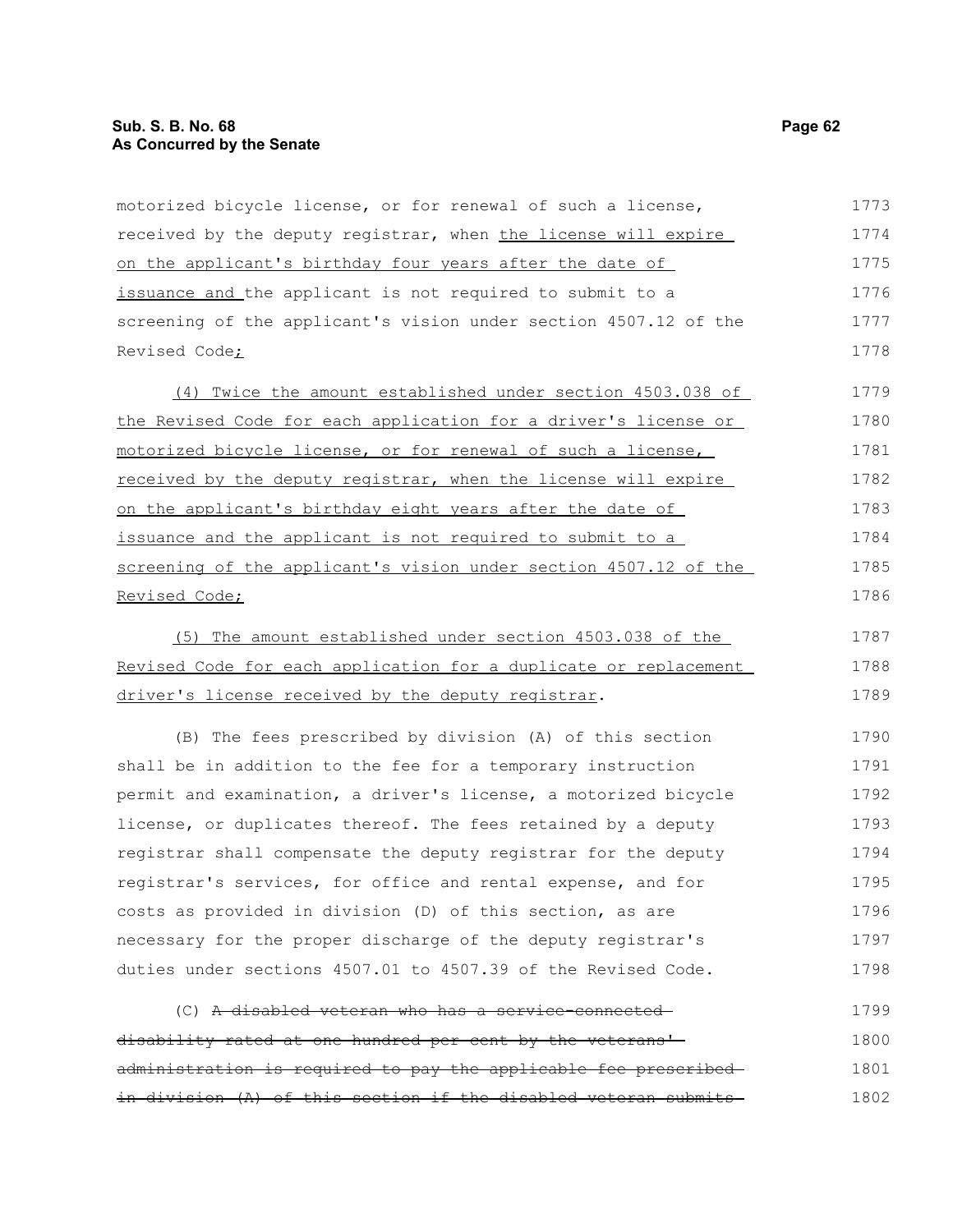#### **Sub. S. B. No. 68 Page 63 As Concurred by the Senate**

an application for a driver's license or motorized bicycle license or a renewal of either of these licenses to a deputy registrar who is acting as a deputy registrar pursuant to a contract with the registrar that is in effect on the effective date of this amendment. The disabled veteran also is required to submit with the disabled veteran's application such documentary evidence of disability as the registrar may require by rule. 1803 1804 1805 1806 1807 1808 1809

A disabled veteran who submits an application described in this division is not required to pay either any of the fees prescribed in division (A) of this section-if the disabledveteran submits the application to a deputy registrar who is acting as a deputy registrar pursuant to a contract with the registrar that is executed after the effective date of this amendment. The disabled veteran still is required to submit with the disabled veteran's application such documentary evidence of disability as the registrar may require by rule. 1810 1811 1812 1813 1814 1815 1816 1817 1818

A disabled veteran who submits an application described in this division directly to the registrar is not required to pay either of the fees prescribed in division (A) of this section if the disabled veteran submits with the disabled veteran's application such documentary evidence of disability as the registrar may require by rule. 1819 1820 1821 1822 1823 1824

(D)(1) Out of each fee collected under division (A)(1) of this section, each deputy registrar shall transmit to the registrar -of motor vehicles, at such time and in such manner as the registrar shall require by rule, one dollar and seventy-five cents plus an amount determined by the registrar. 1825 1826 1827 1828 1829

|  |  |  |  |  | $(2)$ Out of each fee collected under division $(A)$ $(2)$ of |  | 1830 |  |
|--|--|--|--|--|---------------------------------------------------------------|--|------|--|
|  |  |  |  |  | this section, each deputy registrar shall transmit to the     |  | 1831 |  |
|  |  |  |  |  | registrar, at such time and in such manner as the registrar   |  | 1832 |  |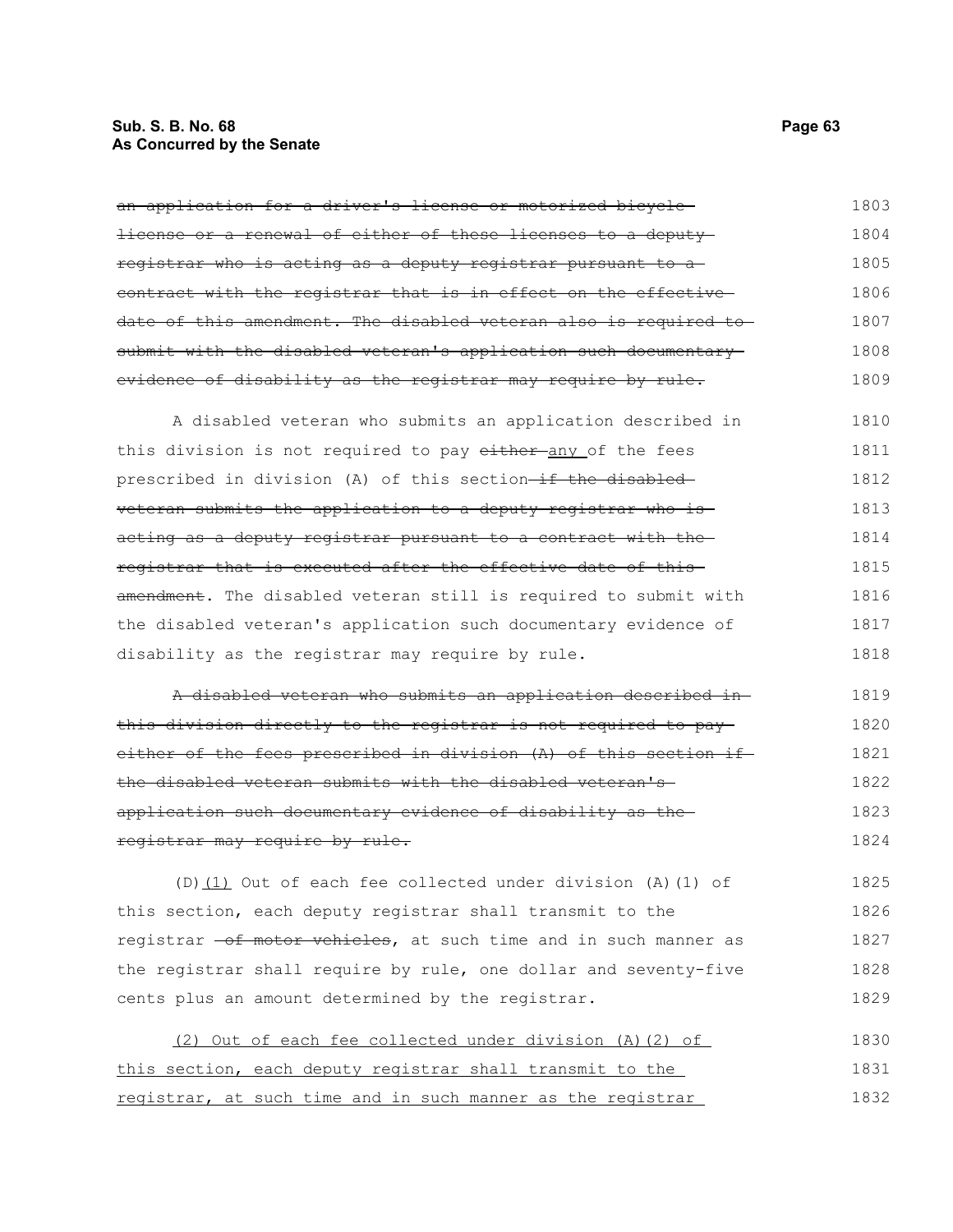| amount determined by the registrar.                              | 1834 |
|------------------------------------------------------------------|------|
| (3) The registrar shall pay all moneys received into the         | 1835 |
| public safety - highway purposes fund created in section 4501.06 | 1836 |
| of the Revised Code.                                             | 1837 |
| Sec. 4507.30. No person shall do any of the following:           | 1838 |
| (A) Display, or cause or permit to be displayed, or              | 1839 |
| possess any identification card, driver's or commercial driver's | 1840 |
| license, temporary instruction permit, or commercial driver's    | 1841 |
| license temporary instruction permit knowing the same to be      | 1842 |
| fictitious, or to have been canceled, suspended, or altered;     | 1843 |
| (B) Lend to a person not entitled thereto, or knowingly          | 1844 |
| permit a person not entitled thereto to use any identification   | 1845 |
| card, driver's or commercial driver's license, temporary         | 1846 |
| instruction permit, or commercial driver's license temporary     | 1847 |
| instruction permit issued to the person so lending or permitting | 1848 |
| the use thereof;                                                 | 1849 |
| (C) Display, or represent as one's own, any identification       | 1850 |
| card, driver's or commercial driver's license, temporary         | 1851 |
| instruction permit, or commercial driver's license temporary     | 1852 |
| instruction permit not issued to the person so displaying the    | 1853 |
| same;                                                            | 1854 |

shall require by rule, three dollars and fifty-cents plus an

(D) Fail to surrender to the registrar of motor vehicles, upon the registrar's demand, any identification card, driver's or commercial driver's license, temporary instruction permit, or commercial driver's license temporary instruction permit that has been suspended or canceled; 1855 1856 1857 1858 1859

(E) In any application for an identification card, driver's or commercial driver's license, temporary instruction 1860 1861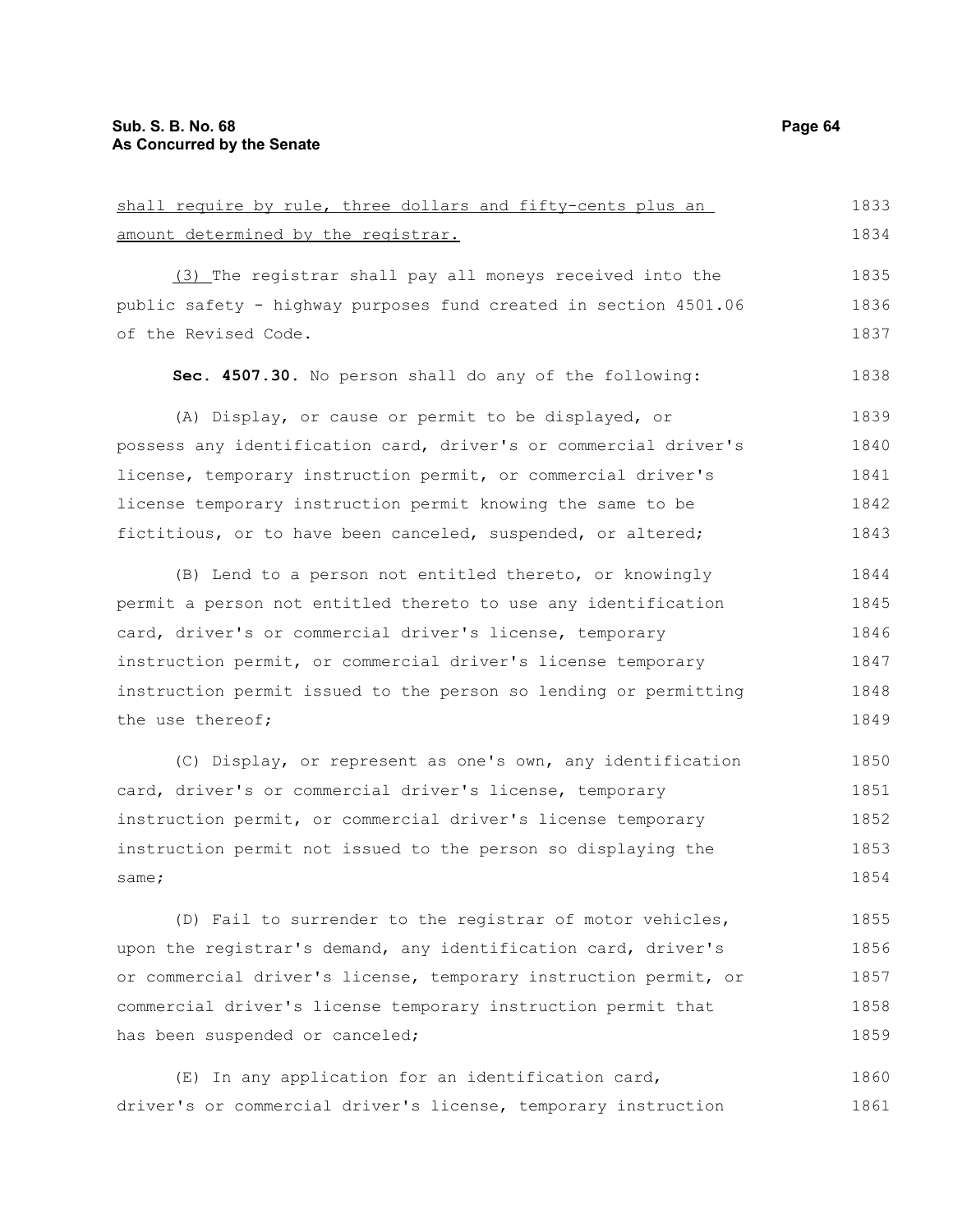application:

permit, or commercial driver's license temporary instruction permit, or any renewal, reprint, or duplicate thereof, knowingly conceal a material fact, or present any physician's statement required under section 4507.08 or 4507.081 of the Revised Code when knowing the same to be false or fictitious. (F) Whoever violates any division of this section is guilty of a misdemeanor of the first degree. **Sec. 4507.40.** (A) As used in this section, "Ohio credential" means a temporary instruction permit identification card, driver's license, commercial driver's license, motorcycle operator's license, motorized bicycle license, or identification card issued by the Ohio bureau of motor vehicles. (B) Any valid holder of an Ohio credential issued after July 2, 2018, may apply online to obtain an exact reprint of that Ohio credential. Not more than one hundred eighty days after the effective date of this section, the registrar of motor vehicles shall make the reprint application process available through electronic means on the bureau of motor vehicle's web site. A reprint of an Ohio credential shall be available only through the online process. (C) An applicant may obtain not more than one reprint between the initial issuance and renewal of an Ohio credential or between renewals of an Ohio credential. A reprint shall be an exact copy of the last-issued Ohio credential that it replaces. A reprint expires on the same date as the Ohio credential it replaces. (D) The applicant shall do all of the following in the 1862 1863 1864 1865 1866 1867 1868 1869 1870 1871 1872 1873 1874 1875 1876 1877 1878 1879 1880 1881 1882 1883 1884 1885 1886 1887 1888

(1) Certify that the current Ohio credential is lost, 1890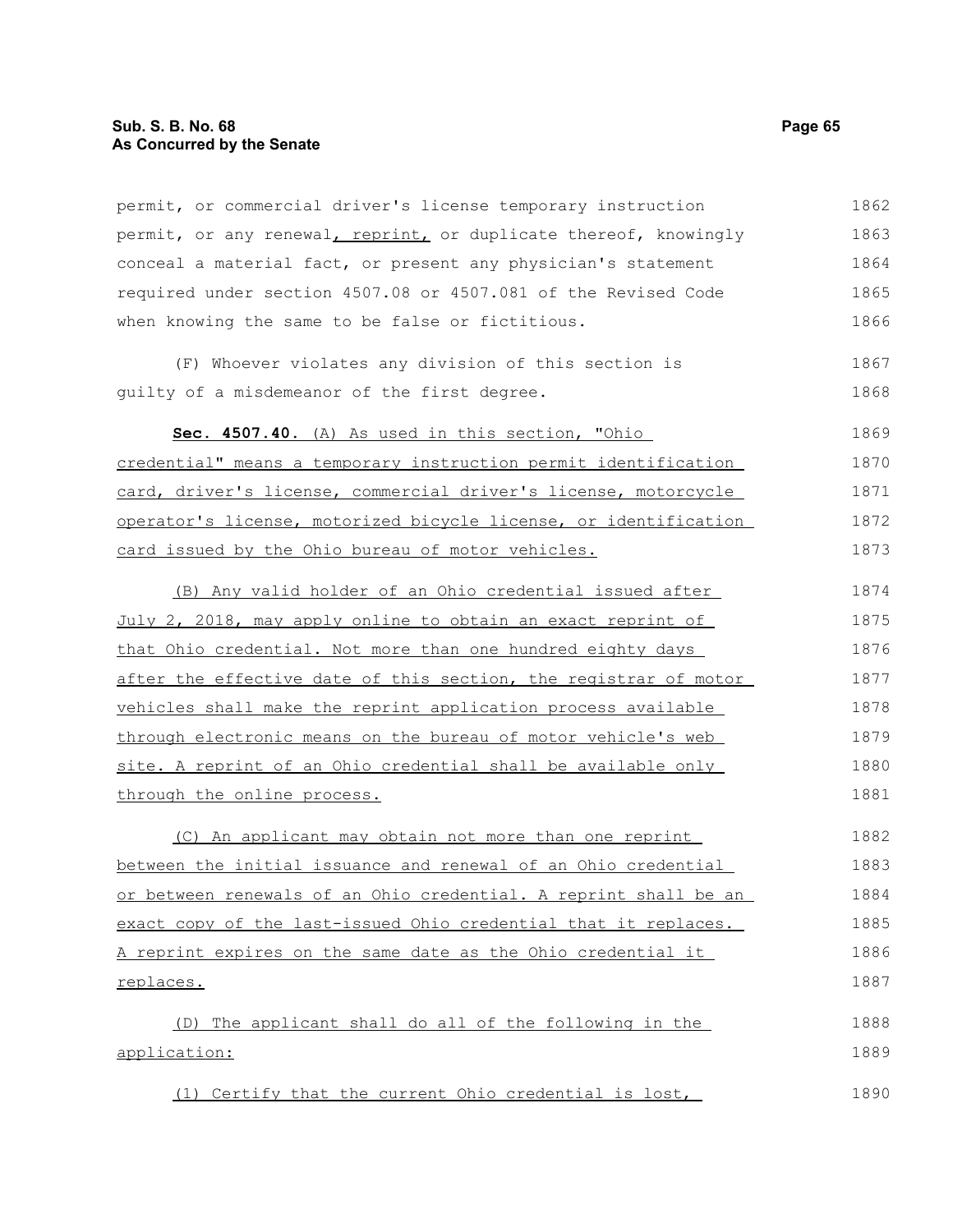| destroyed, or mutilated;                                         | 1891 |
|------------------------------------------------------------------|------|
| (2) Provide identifying information, as required by the          | 1892 |
| registrar, in order to confirm the applicant's identity;         | 1893 |
| (3) Include with the application a financial transaction         | 1894 |
| device number to pay the applicable fees for the reprint of the  | 1895 |
| Ohio credential, and a service fee equal to the amount           | 1896 |
| established under section 4503.038 of the Revised Code.          | 1897 |
| (E) Upon receipt of a completed application, the registrar       | 1898 |
| shall issue a reprint Ohio credential to the applicant, if the   | 1899 |
| applicant is eligible for the reprint. If the applicant does not | 1900 |
| qualify for a reprint, the registrar shall notify the applicant  | 1901 |
| why the application was denied.                                  | 1902 |
| The fees that are collected from a person who applies<br>(F)     | 1903 |
| for a reprint of an Ohio credential shall be paid to the credit  | 1904 |
| of the public safety - highway purposes fund established by      | 1905 |
| section 4501.06 of the Revised Code.                             | 1906 |
| Sec. 4507.50. (A) $(1)$ The registrar of motor vehicles or a     | 1907 |
| deputy registrar, shall issue an identification card, upon       | 1908 |
| receipt of an application filed-completed in compliance          | 1909 |
| accordance_with section 4507.51 of the Revised Code by any-and   | 1910 |
| payment of the applicable fees, to a person who is a resident or | 1911 |
| a temporary resident of this state and, except as otherwise-     | 1912 |
| provided in this section, who is not licensed as an operator of  | 1913 |
| a motor vehicle in this state or another licensing jurisdiction- | 1914 |
| and, except as provided in division (B) or (C) of this section,  | 1915 |
| upon receipt of a fee of three dollars and fifty cents, shall-   | 1916 |
| issue an identification card to that person.                     | 1917 |
| Any (2) (a) The registrar of motor vehicles or a deputy          | 1918 |

registrar may issue a temporary identification card, upon 1919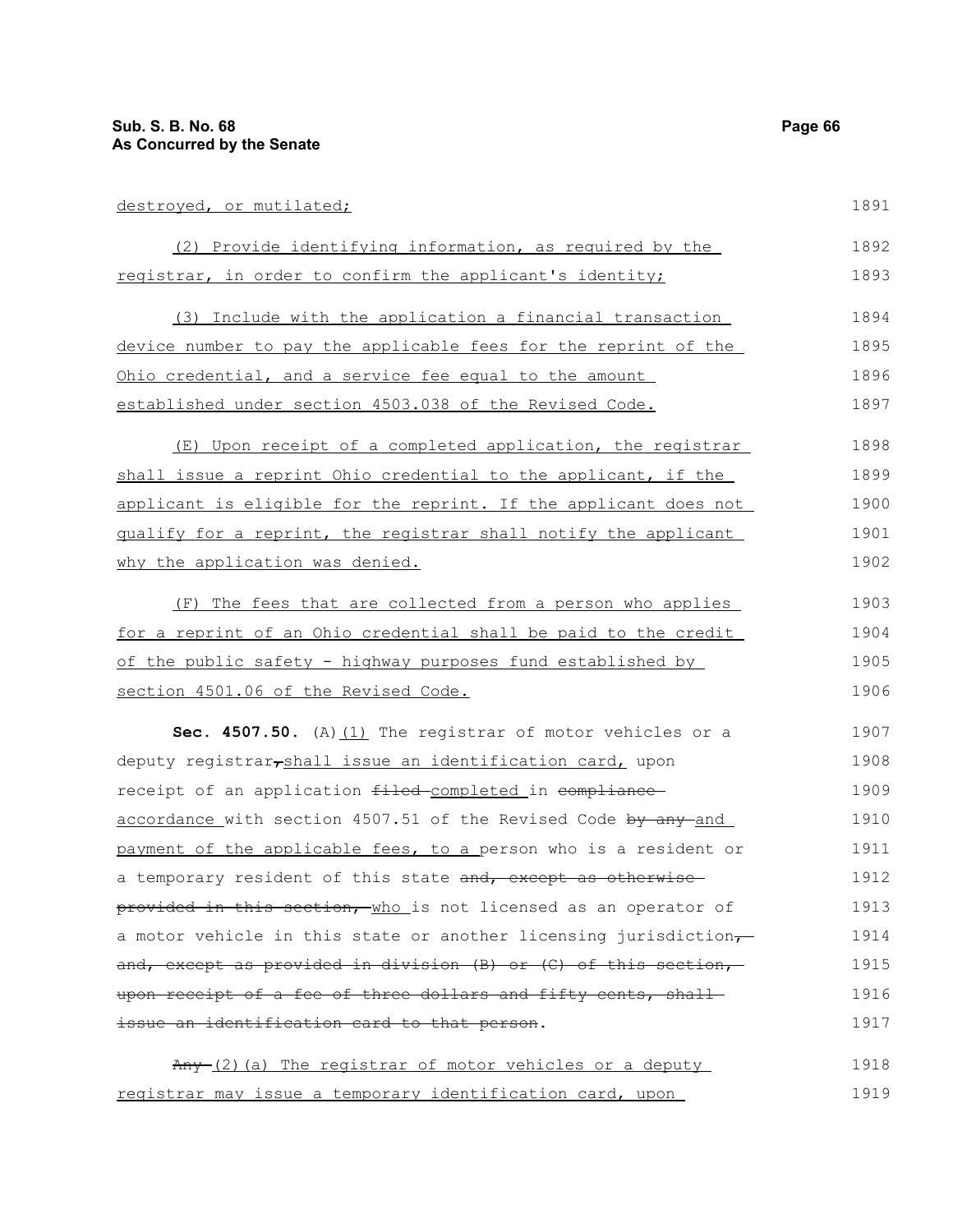| receipt of an application completed in accordance with section   | 1920 |
|------------------------------------------------------------------|------|
| 4507.51 of the Revised Code and payment of the applicable fees,  | 1921 |
| to a person who is a resident or temporary resident of this      | 1922 |
| state whose Ohio driver's or commercial driver's license has     | 1923 |
| been suspended or canceled, upon application in compliance with  | 1924 |
| section 4507.51 of the Revised Code and, except as provided in-  | 1925 |
| division (B) or (C) of this section, payment of a fee of three   | 1926 |
| dollars and fifty cents, may be issued a temporary               | 1927 |
| identification card.                                             | 1928 |
| (b) The temporary identification card shall be identical         | 1929 |
| to an identification card, except that it shall be printed on    | 1930 |
| its face with a statement that the card is valid during the      | 1931 |
| effective dates of the suspension or cancellation of the         | 1932 |
| cardholder's license, or until the birthday of the cardholder in | 1933 |
| the fourth year after the date on which it is issued, whichever  | 1934 |
| is shorter.                                                      | 1935 |
| (c) The cardholder shall surrender the temporary                 | 1936 |
| identification card to the registrar or any deputy registrar     | 1937 |
| before the cardholder's driver's or commercial driver's license  | 1938 |
| is restored or reissued.                                         | 1939 |
| $(B)$ (1) Except as provided in division $(B)$ or (C) or (D) of  | 1940 |
| this section, the deputy registrar shall be allowed a an         | 1941 |
| applicant shall pay the following fees prior to issuance of an   | 1942 |
| identification card or a temporary identification card:          | 1943 |
| (a) A fee of three dollars and fifty cents if the card           | 1944 |
| will expire on the applicant's birthday four years after the     | 1945 |
| date of issuance or a fee of six dollars if the card will expire | 1946 |
| on the applicant's birthday eight years after the date of        | 1947 |
| issuance;                                                        | 1948 |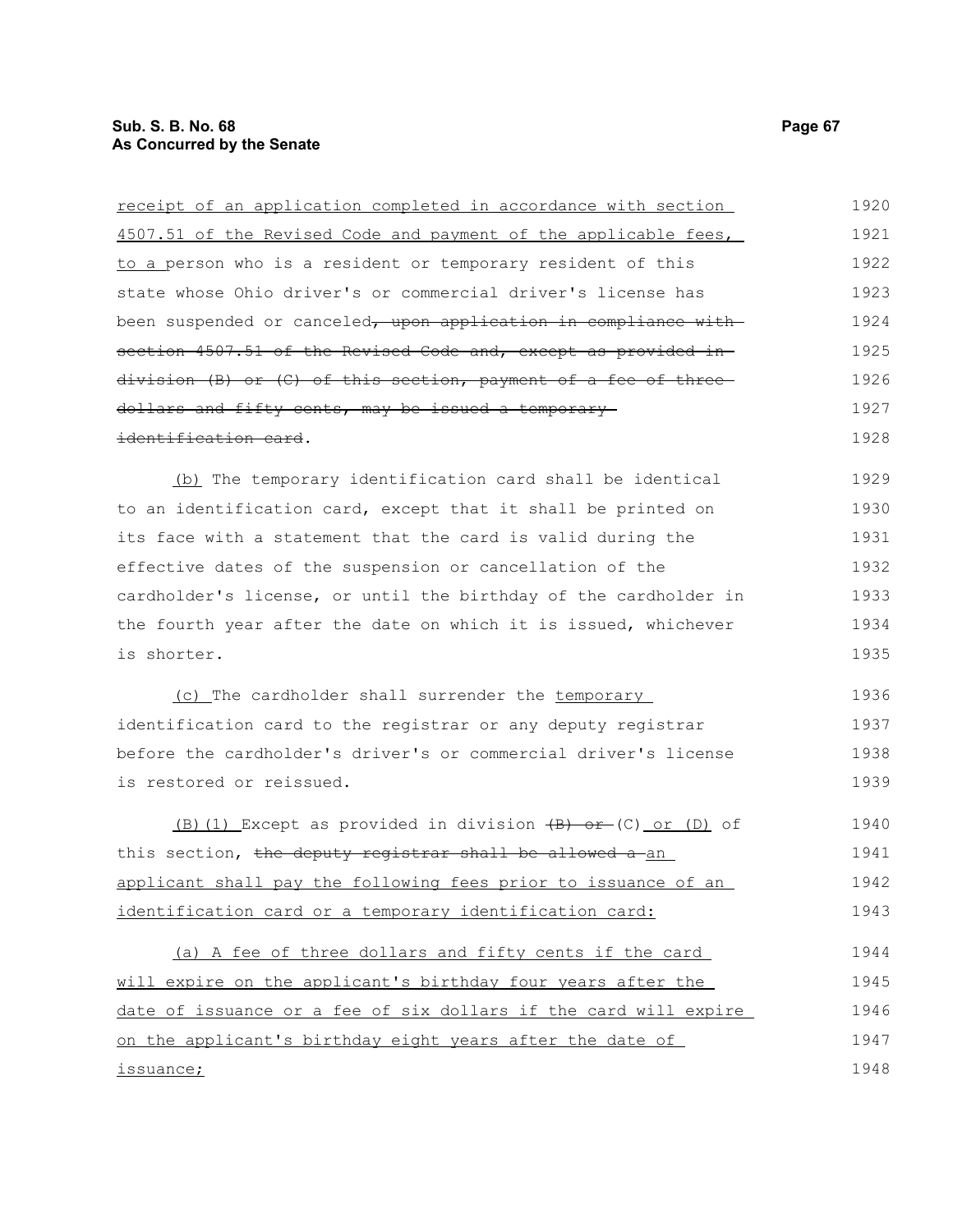# **Sub. S. B. No. 68 Page 68 As Concurred by the Senate**

(b) A fee equal to the amount established under section 4503.038 of the Revised Code for each identification-if the card issued under this section. The fee allowed to the deputy registrar shall be in addition to the fee for issuing an identification will expire on the applicant's birthday four years after the date of issuance or twice that amount if the card-1949 1950 1951 1952 1953 1954 1955

Neither the registrar nor any deputy registrar shall charge a will expire on the applicant's birthday eight years after the date of issuance; 1956 1957 1958

(c) A fee in excess-of one dollar and fifty cents if the card will expire on the applicant's birthday four years after the date of issuance or three dollars if the card will expire on the applicant's birthday eight years after the date of issuance, for the authentication of the documents required for processing an identification card or temporary identification card. A deputy registrar that authenticates the required documents shall retain the entire amount of the fee. 1959 1960 1961 1962 1963 1964 1965 1966

(2) The fee-fees collected for issuing an identification card under this section, except the fee for any fees allowed to the deputy registrar, shall be paid into the state treasury to the credit of the public safety - highway purposes fund created in section 4501.06 of the Revised Code. 1967 1968 1969 1970 1971

 $(B)$  (C) A disabled veteran who has a service-connected disability rated at one hundred per cent by the veterans' administration may apply to the registrar or a deputy registrar for the issuance to that veteran of an identification card or a temporary identification card under this section without payment of any fee prescribed in division  $(A)$  (B) of this section. 1972 1973 1974 1975 1976 1977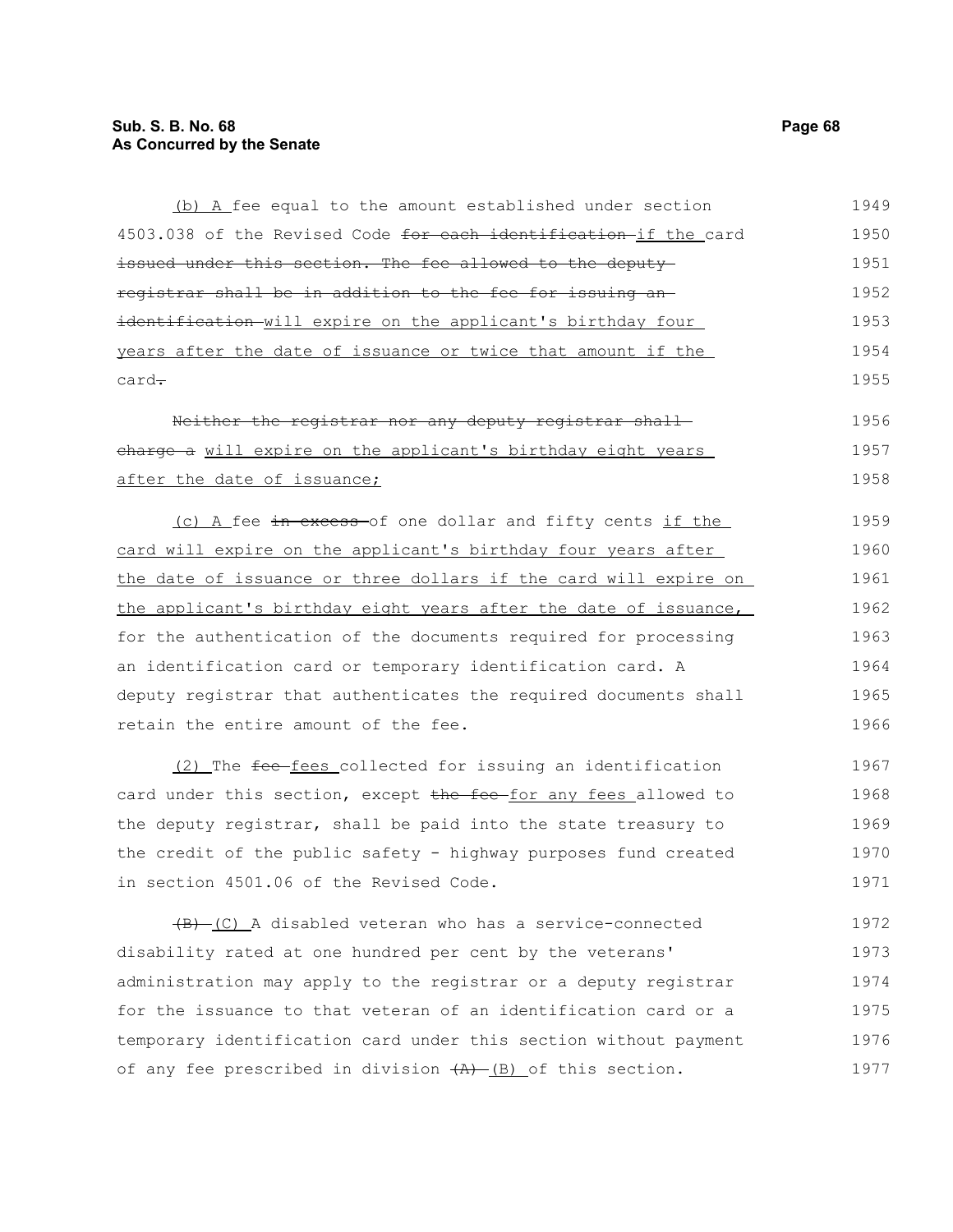# **Sub. S. B. No. 68 Page 69 As Concurred by the Senate**

An application made under this division (B) of this section shall be accompanied by such documentary evidence of disability as the registrar may require by rule. 1978 1979 1980

(C) (D) A resident who is eligible for an identification card with an expiration date that is in accordance with division (A)(8)(b) of section 4507.52 of the Revised Code and who is currently unemployed may apply to the registrar or a deputy registrar for the issuance of an identification card under this section without payment of any fee as prescribed in division  $\{A\}$ (B) of this section. 1981 1982 1983 1984 1985 1986 1987

An application made under division  $\left(\frac{C}{C}\right)$  of this section shall be accompanied by such documentary evidence of disability and unemployment as the registrar may require by rule. 1988 1989 1990

**Sec. 4507.52.** (A)(1) Each identification card issued by the registrar of motor vehicles or a deputy registrar shall display a distinguishing number assigned to the cardholder, and shall display the following inscription: 1991 1992 1993 1994

#### "STATE OF OHIO IDENTIFICATION CARD

This card is not valid for the purpose of operating a motor vehicle. It is provided solely for the purpose of establishing the identity of the bearer described on the card, who currently is not licensed to operate a motor vehicle in the state of Ohio." 1996 1997 1998 1999 2000

(2) The identification card shall display substantially the same information as contained in the application and as described in division (A)(1) of section 4507.51 of the Revised Code, but shall not display the cardholder's social security number unless the cardholder specifically requests that the cardholder's social security number be displayed on the card. If 2001 2002 2003 2004 2005 2006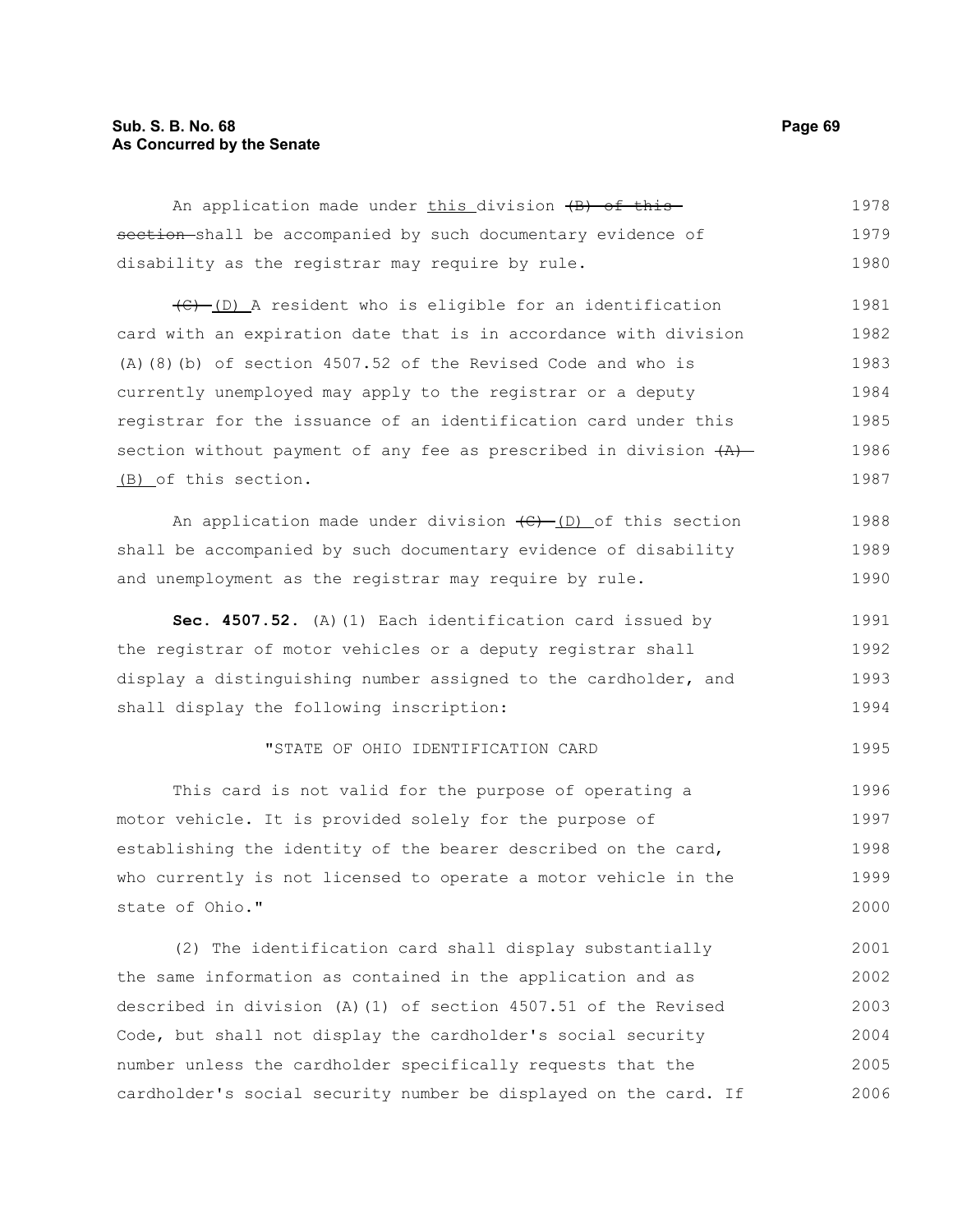federal law requires the cardholder's social security number to be displayed on the identification card, the social security number shall be displayed on the card notwithstanding this section. 2007 2008 2009 2010

(3) The identification card also shall display the color photograph of the cardholder.

(4) If the cardholder has executed a durable power of attorney for health care or a declaration governing the use or continuation, or the withholding or withdrawal, of lifesustaining treatment and has specified that the cardholder wishes the identification card to indicate that the cardholder has executed either type of instrument, the card also shall display any symbol chosen by the registrar to indicate that the cardholder has executed either type of instrument. 2013 2014 2015 2016 2017 2018 2019 2020

(5) If the cardholder has specified that the cardholder wishes the identification card to indicate that the cardholder is a veteran, active duty, or reservist of the armed forces of the United States and has presented a copy of the cardholder's DD-214 form or an equivalent document, the card also shall display any symbol chosen by the registrar to indicate that the cardholder is a veteran, active duty, or reservist of the armed forces of the United States. 2021 2022 2023 2024 2025 2026 2027 2028

(6) The card shall be designed as to prevent its reproduction or alteration without ready detection. 2029 2030

(7) The identification card for persons under twenty-one years of age shall have characteristics prescribed by the registrar distinguishing it from that issued to a person who is twenty-one years of age or older, except that an identification card issued to a person who applies no more than thirty days 2031 2032 2033 2034 2035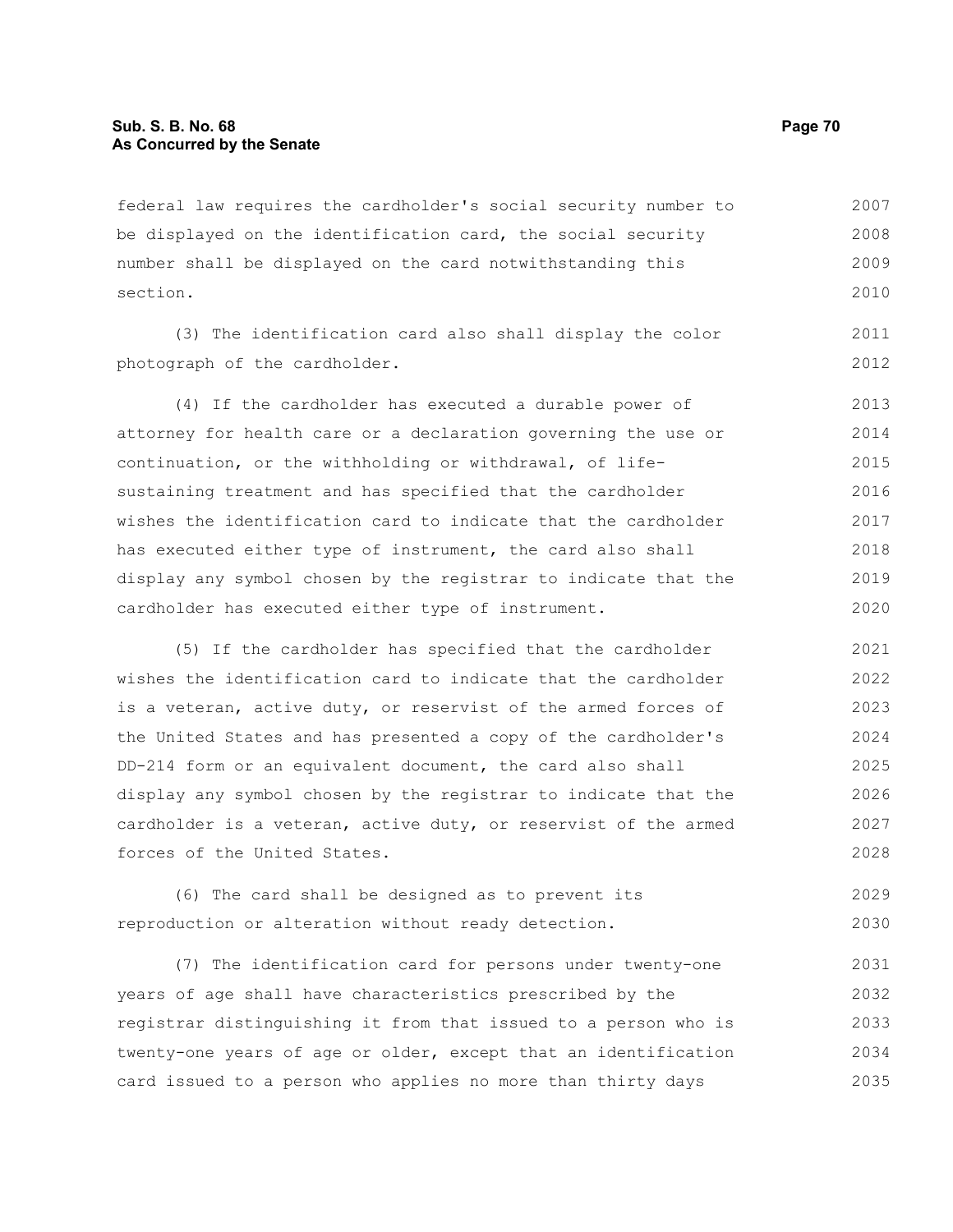before the applicant's twenty-first birthday shall have the characteristics of an identification card issued to a person who is twenty-one years of age or older. 2036 2037 2038

(8)(a) Except as provided in division (A)(8)(b) of this section, every identification card issued to a resident of this state shall expire, unless canceled or surrendered earlier, on the birthday of the cardholder in the fourth or the eighth year after the date on which it is issued, based on the period of renewal requested by the applicant. 2039 2040 2041 2042 2043 2044

(b) The Upon request, the registrar or a deputy registrar shall issue an identification card to a resident of this state who is permanently or irreversibly disabled that shall expire, unless canceled or surrendered earlier, on the birthday of the cardholder in the eighth year after the date on which it is issued. The registrar shall issue a reminder notice to a cardholder, at the last known address of the cardholder, six months before the identification card is scheduled to expire. The registrar shall adopt rules governing the documentation a cardholder shall submit to certify that the cardholder is permanently or irreversibly disabled. 2045 2046 2047 2048 2049 2050 2051 2052 2053 2054 2055

As used in this section, "permanently or irreversibly disabled" means a condition of disability from which there is no present indication of recovery.

(c) Every identification card issued to a temporary resident shall expire in accordance with rules adopted by the registrar and is nonrenewable, but may be replaced with a new identification card upon the applicant's compliance with all applicable requirements. 2059 2060 2061 2062 2063

(9) A cardholder may renew the cardholder's identification 2064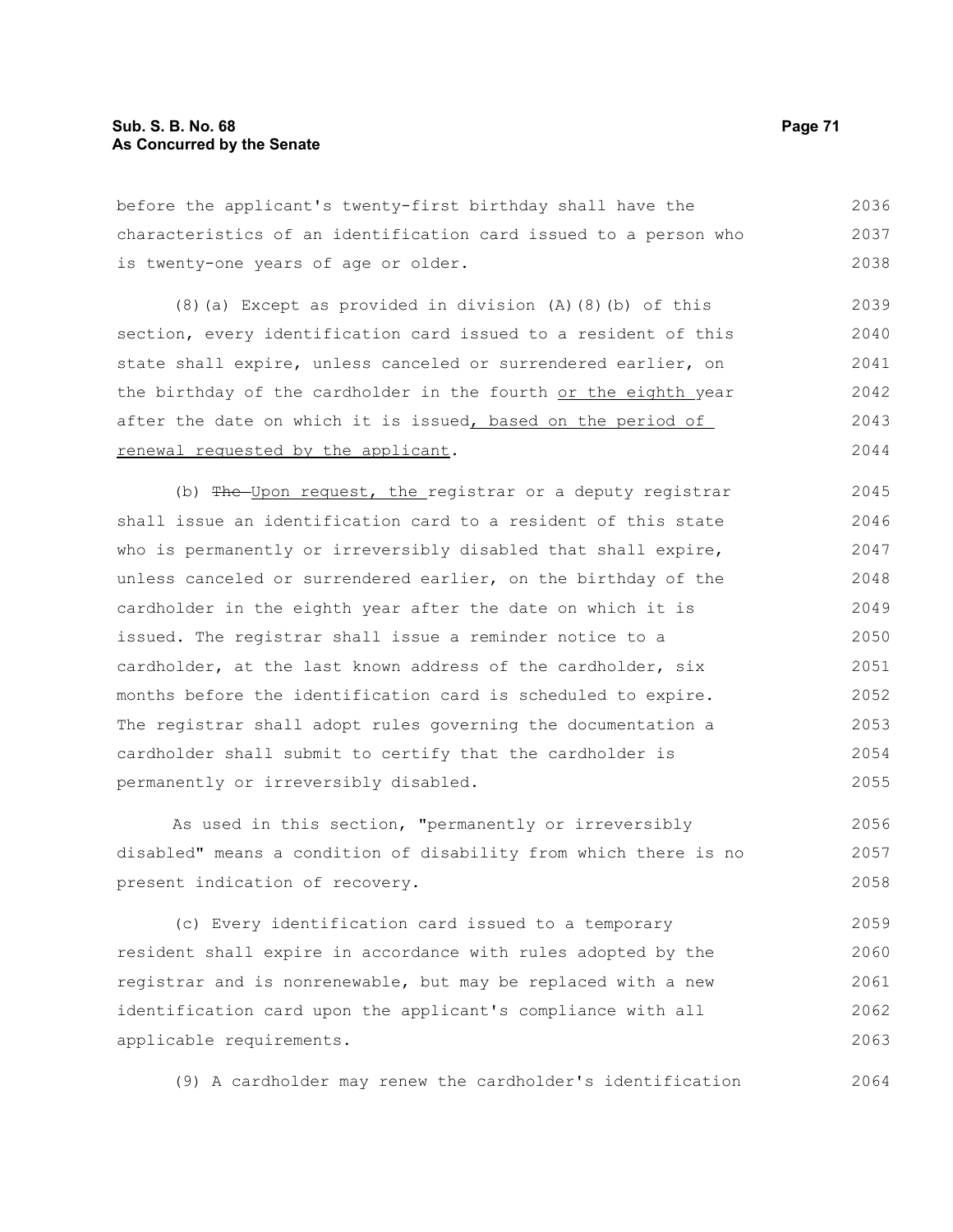card.

card within ninety days prior to the day on which it expires by filing an application and paying the prescribed fee in accordance with section 4507.50 of the Revised Code. (10) If a cardholder applies for a driver's or commercial driver's license in this state or another licensing jurisdiction, the cardholder shall surrender the cardholder's identification card to the registrar or any deputy registrar before the license is issued. (B)(1) If a card is lost, destroyed, or mutilated, the person to whom the card was issued may obtain a duplicate by doing both of the following: (a) Furnishing suitable proof of the loss, destruction, or mutilation to the registrar or a deputy registrar; (b) Filing an application and presenting documentary evidence under section 4507.51 of the Revised Code. (2) A cardholder may apply to obtain a reprint of the cardholder's identification card through electronic means in accordance with section 4507.40 of the Revised Code. (3) Any person who loses a card and, after obtaining a duplicate or reprint, finds the original, immediately shall surrender the original to the registrar or a deputy registrar.  $(3)$  (4) A cardholder may obtain a replacement identification card that reflects any change of the cardholder's name by furnishing suitable proof of the change to the registrar or a deputy registrar and surrendering the cardholder's existing 2065 2066 2067 2068 2069 2070 2071 2072 2073 2074 2075 2076 2077 2078 2079 2080 2081 2082 2083 2084 2085 2086 2087 2088 2089

 $(4)$  (a)  $(5)$  (a) When a cardholder applies for a duplicate or reprint or obtains a replacement identification card, the 2091 2092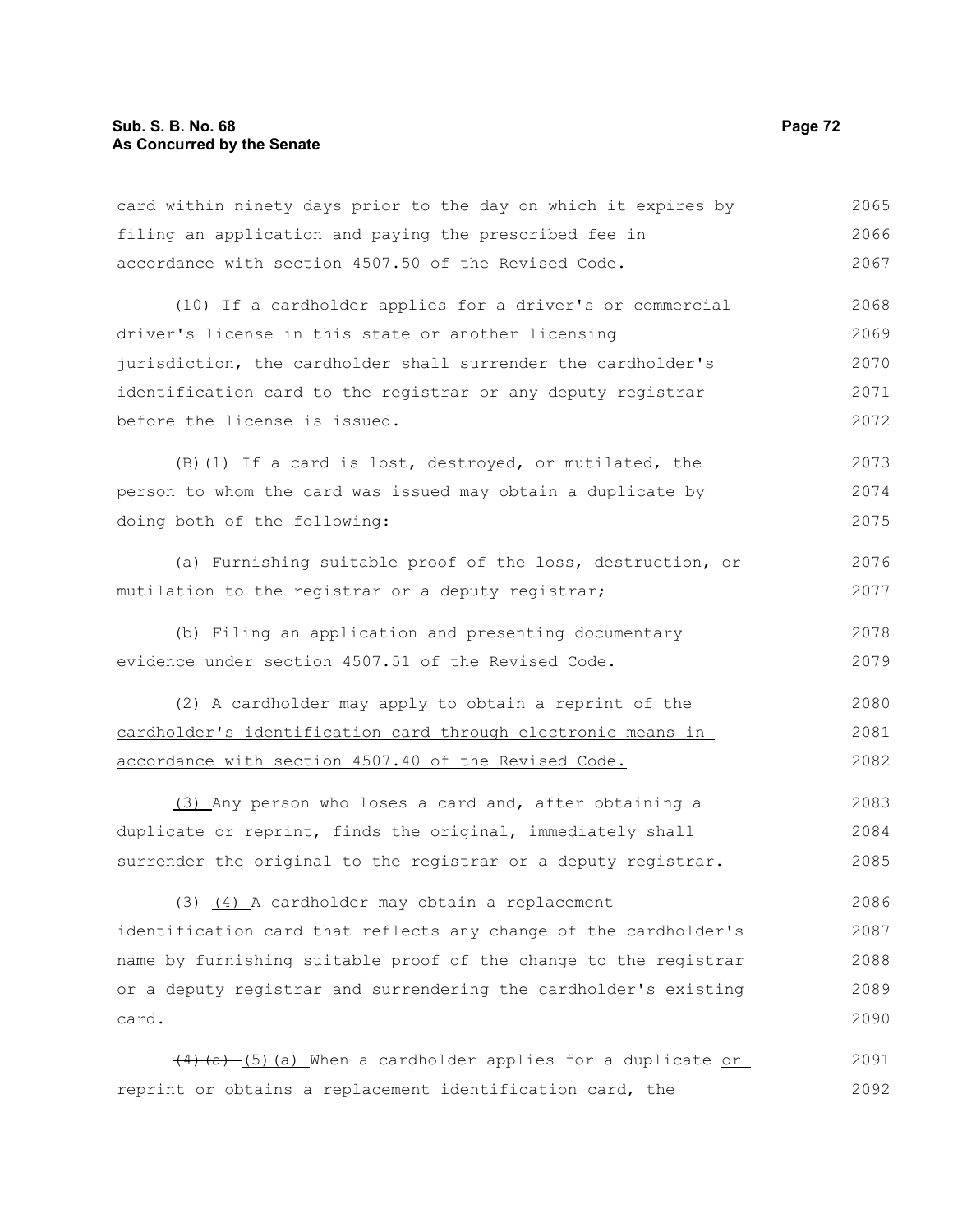cardholder shall pay a fee of two dollars and fifty cents. A deputy registrar shall be allowed an additional fee equal to the amount established under section 4503.038 of the Revised Code for issuing a duplicate or replacement identification card. 2093 2094 2095 2096

(b) A disabled veteran who is a cardholder and has a service-connected disability rated at one hundred per cent by the veterans' administration may apply to the registrar or a deputy registrar for the issuance of a duplicate or replacement identification card without payment of any fee prescribed in this section or may apply to the registrar for a reprint identification card without payment of any fee prescribed in this section. 2097 2098 2099 2100 2101 2102 2103 2104

(c) A resident who is permanently or irreversibly disabled and who is unemployed may apply to the registrar or a deputy registrar for the issuance of a duplicate or replacement identification card without payment of any fee prescribed in this section or may apply to the registrar for a reprint identification card without payment of any fee prescribed in this section. 2105 2106 2107 2108 2109 2110 2111

(5) (6) A duplicate, reprint, or replacement identification card expires on the same date as the card it replaces. 2112 2113 2114

(C) The registrar shall cancel any card upon determining that the card was obtained unlawfully, issued in error, or was altered. The registrar also shall cancel any card that is surrendered to the registrar or to a deputy registrar after the holder has obtained a duplicate, reprint, replacement, or driver's or commercial driver's license. 2115 2116 2117 2118 2119 2120

(D)(1) No agent of the state or its political subdivisions 2121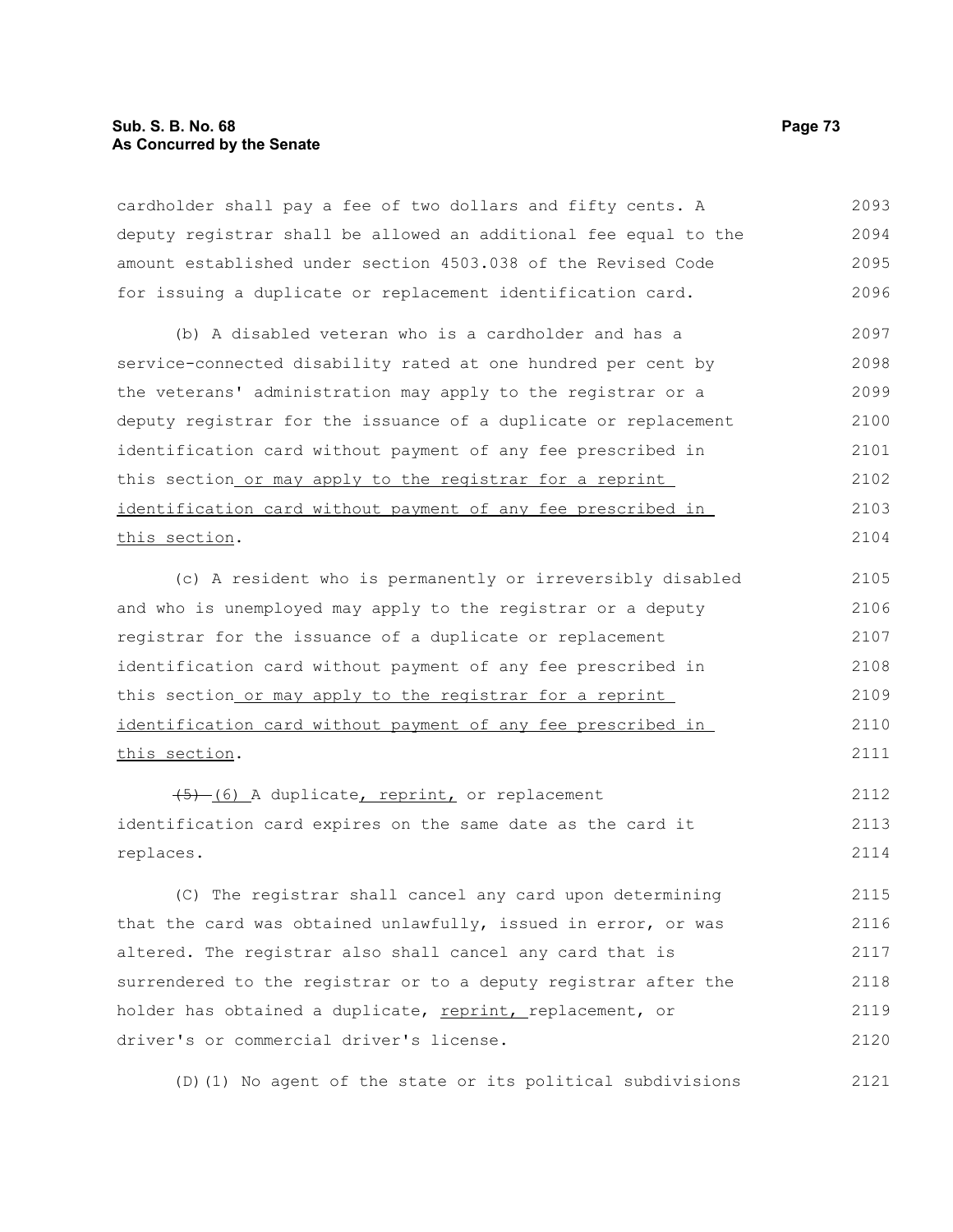### **Sub. S. B. No. 68 Page 74 As Concurred by the Senate**

shall condition the granting of any benefit, service, right, or privilege upon the possession by any person of an identification card. Nothing in this section shall preclude any publicly operated or franchised transit system from using an identification card for the purpose of granting benefits or services of the system. 2122 2123 2124 2125 2126 2127

(2) No person shall be required to apply for, carry, or possess an identification card.

(E) Except in regard to an identification card issued to a person who applies no more than thirty days before the applicant's twenty-first birthday, neither the registrar nor any deputy registrar shall issue an identification card to a person under twenty-one years of age that does not have the characteristics prescribed by the registrar distinguishing it from the identification card issued to persons who are twentyone years of age or older. 2130 2131 2132 2133 2134 2135 2136 2137

(F) Whoever violates division (E) of this section is guilty of a minor misdemeanor. 2138 2139

**Sec. 4508.02.** (A)(1) The director of public safety, subject to Chapter 119. of the Revised Code, shall adopt and prescribe such rules concerning the administration and enforcement of this chapter as are necessary to protect the public. The rules shall require an assessment of the holder of a probationary instructor license. The director shall inspect the school facilities and equipment of applicants and licensees and examine applicants for instructor's licenses. 2140 2141 2142 2143 2144 2145 2146 2147

(2) The director shall adopt rules governing online driver education courses that may be completed via the internet to satisfy the classroom instruction under division (C) of this 2148 2149 2150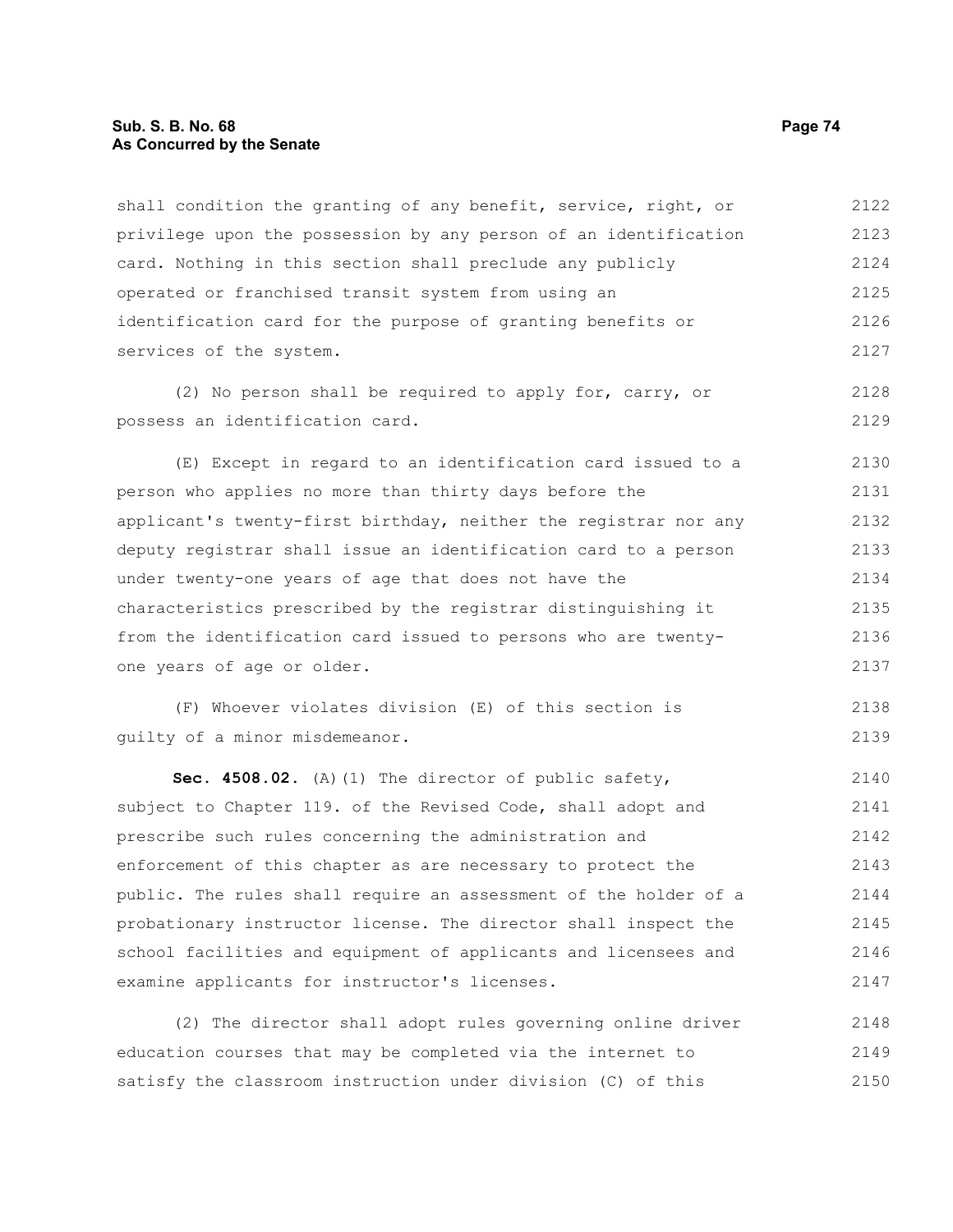section. The rules shall do all of the following:

(a) Establish standards that an online driver training enterprise must satisfy to be licensed to offer an online driver education course via the internet, including, at a minimum, proven expertise in providing driver education and an acceptable infrastructure capable of providing secure online driver education in accord with advances in internet technology. The rules shall allow an online driver training enterprise to be affiliated with a licensed driver training school offering inperson classroom instruction, but shall not require such an affiliation. 2152 2153 2154 2155 2156 2157 2158 2159 2160 2161

(b) Establish content requirements that an online driver education course must satisfy to be approved as equivalent to twenty-four hours of in-person classroom instruction; 2162 2163 2164

(c) Establish attendance standards, including a maximum number of course hours that may be completed in a twenty-fourhour period; 2165 2166 2167

(d) Allow an enrolled applicant to begin the required eight hours of actual behind-the-wheel instruction upon completing at least two hours of course instruction and being issued a certificate of enrollment by a licensed online driver training enterprise; 2168 2169 2170 2171 2172

(e) Establish any other requirements necessary to regulate online driver education. 2173 2174

(B) The director shall administer and enforce this chapter. 2175 2176

(C) The rules shall require twenty-four hours of in-person classroom instruction or completion of an approved, equivalent online driver education course offered via the internet by a 2177 2178 2179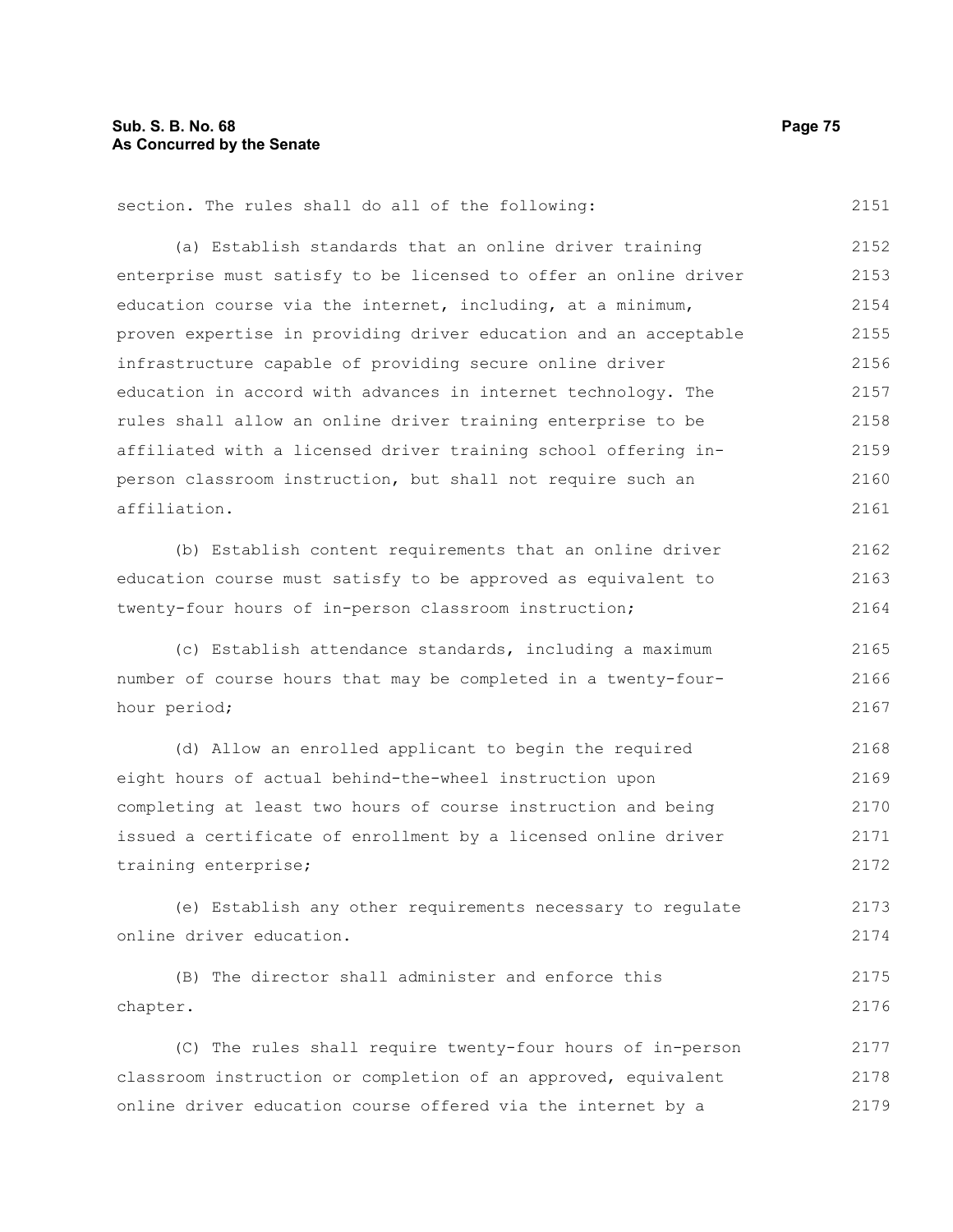# **Sub. S. B. No. 68 Page 76 As Concurred by the Senate**

licensed online driver training enterprise, and eight hours of actual behind-the-wheel instruction conducted on public streets and highways of this state for all beginning drivers of noncommercial motor vehicles who are under age eighteen. The rules also shall require the classroom instruction or online driver education course for such drivers to include instruction on both of the following: 2180 2181 2182 2183 2184 2185 2186

(1) The dangers of driving a motor vehicle while using an electronic wireless communications device to write, send, or read a text-based communication; 2187 2188 2189

(2) The dangers of driving a motor vehicle while under the influence of a controlled substance, prescription medication, or alcohol. 2190 2191 2192

(D) The rules shall state the minimum hours for classroom and behind-the-wheel instruction required for beginning drivers of commercial trucks, commercial cars, buses, and commercial tractors, trailers, and semitrailers. 2193 2194 2195 2196

(E)(1) The department of public safety may charge a fee to each online driver training enterprise in an amount sufficient to pay the actual expenses the department incurs in the regulation of online driver education courses. 2197 2198 2199 2200

(2) The department shall supply to each licensed online driver training enterprise certificates to be used for certifying an applicant's enrollment in an approved online driver education course and a separate certificate to be issued upon successful completion of an approved online driver education course. The certificates shall be numbered serially. The department may charge a fee to each online driver training enterprise per certificate supplied to pay the actual expenses 2201 2202 2203 2204 2205 2206 2207 2208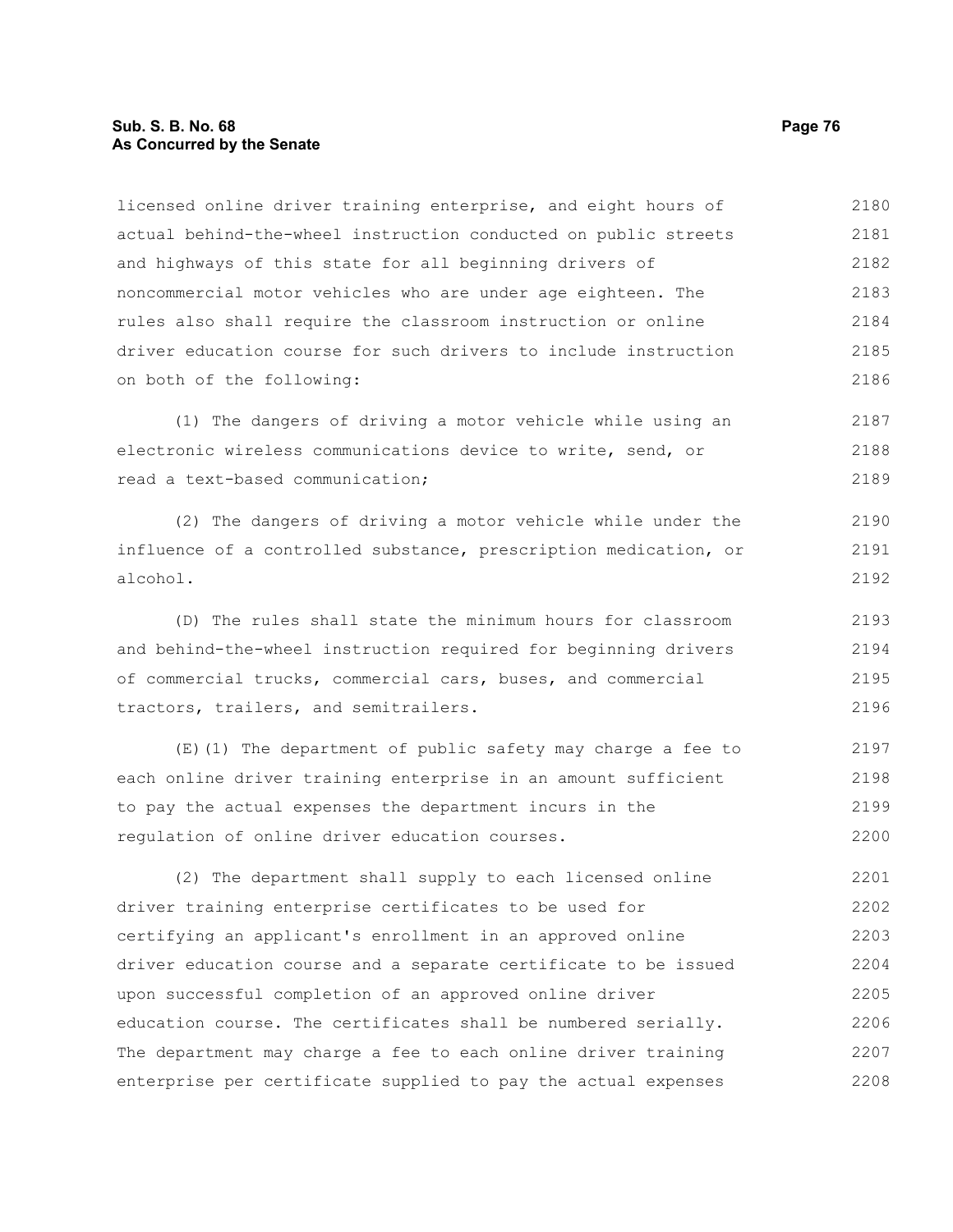the department incurs in supplying the certificates. 2209

(F) The director shall adopt rules in accordance with Chapter 119. of the Revised Code governing an abbreviated driver training course for adults-that must be completed by any applicant for an initial driver's license who is eighteen years of age or older and who failed the road or maneuverability test required under division (A)(2) of section 4507.11 of the Revised Code prior to attempting the test a second or subsequent time. Sec. 4508.022. (A) The director of public safety shall adapt the model curriculum on proper interactions with peace officers developed under division (B) of section 3301.0721 of the Revised Code so that it is appropriate for the instructional methods of driver training schools. (B) The classroom instruction required by division (C) of 2210 2211 2212 2213 2214 2215 2216 2217 2218 2219 2220 2221 2222

section 4508.02 of the Revised Code shall include the instruction adapted under division (A) of this section. 2223 2224

(C) The director shall amend the digest of motor vehicle laws, or any other reference document for the material covered in the written portions of the temporary instruction permit and drivers' license examinations required under section 4507.11 of the Revised Code, to include a separate section with instruction on proper interactions when a driver is stopped by a peace officer. The instruction shall be adapted from the model curriculum described in division (A) of this section so that it is appropriate for new drivers. 2225 2226 2227 2228 2229 2230 2231 2232 2233

(D) As used in this section, "peace officer" has the same meaning as in section 109.71 of the Revised Code. 2234 2235

**Sec. 4510.10.** (A) As used in this section<del>, "reinstatement</del>: (1) "Reinstatement fees" means the fees that are required 2236 2237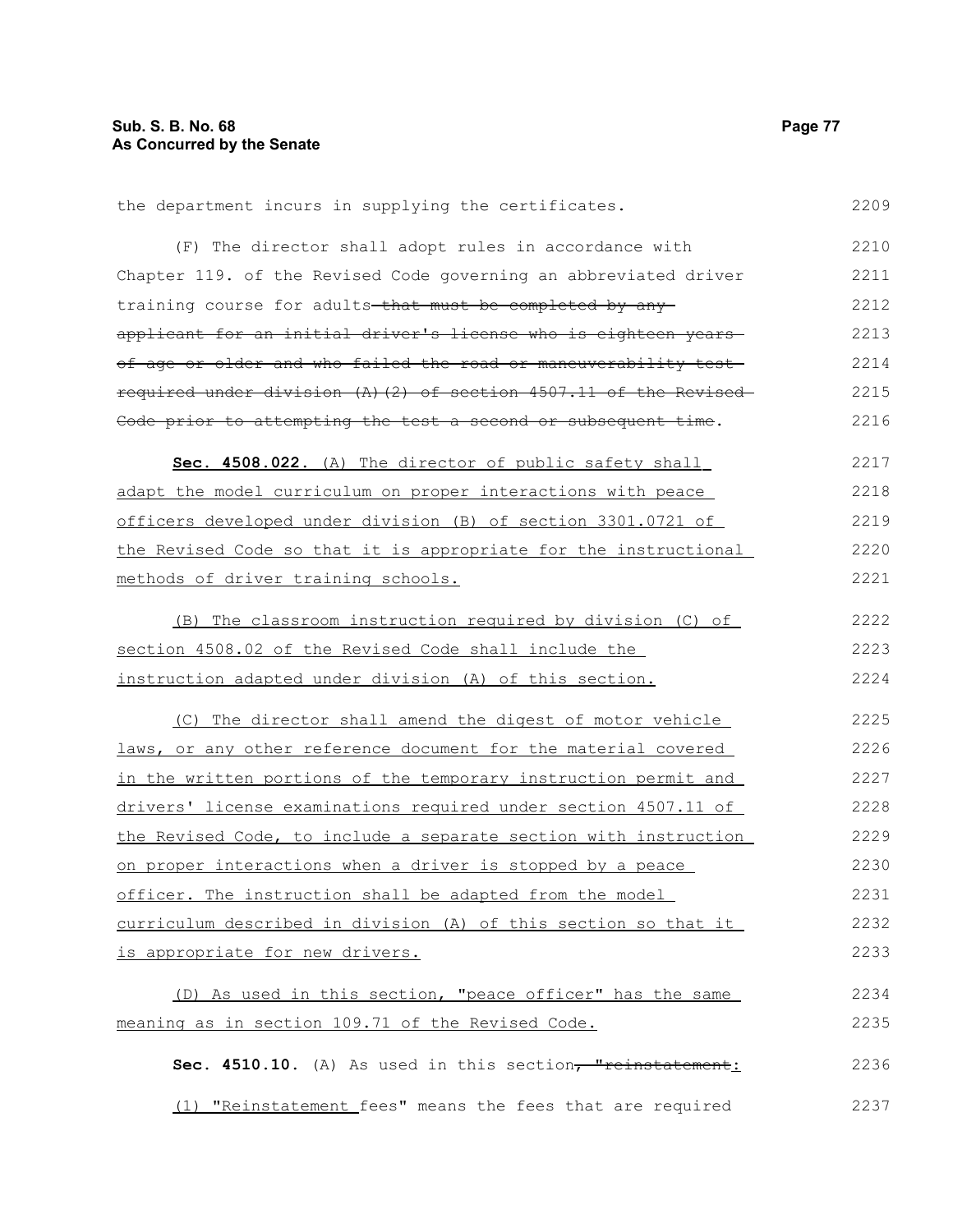| under section 4507.1612, 4507.45, 4509.101, 4509.81, 4511.191,   | 2238 |
|------------------------------------------------------------------|------|
| 4511.951, or any other provision of the Revised Code, or under a | 2239 |
| schedule established by the bureau of motor vehicles, in order   | 2240 |
| to reinstate a driver's or commercial driver's license or permit | 2241 |
| or nonresident operating privilege of an offender under a        | 2242 |
| suspension.                                                      | 2243 |
| (2) "Indigent" means a person who is a participant in any        | 2244 |
| of the following programs:                                       | 2245 |
| (a) The supplemental nutrition assistance program                | 2246 |
| administered by the department of job and family services        | 2247 |
| pursuant to section 5101.54 of the Revised Code;                 | 2248 |
| (b) The medicaid program pursuant to Chapter 5163. of the        | 2249 |
| Revised Code;                                                    | 2250 |
| (c) The Ohio works first program administered by the             | 2251 |
| department of job and family services pursuant to section        | 2252 |
| 5107.10 of the Revised Code;                                     | 2253 |
| (d) The supplemental security income program pursuant to         | 2254 |
| <u>20 C.F.R. 416.1100;</u>                                       | 2255 |
| (e) The United States department of veterans affairs             | 2256 |
| pension benefit program pursuant to 38 U.S.C. 1521.              | 2257 |
| (B) Reinstatement fees are those fees that compensate the        | 2258 |
| bureau of motor vehicles for suspensions, cancellations, or      | 2259 |
| disqualifications of a person's driving privileges and to        | 2260 |
| compensate the bureau and other agencies in their administration | 2261 |
| of programs intended to reduce and eliminate threats to public   | 2262 |
| safety through education, treatment, and other activities. The   | 2263 |
| registrar of motor vehicles shall not reinstate a driver's or    | 2264 |
| commercial driver's license or permit or nonresident operating   | 2265 |
| privilege of a person until the person has paid all              | 2266 |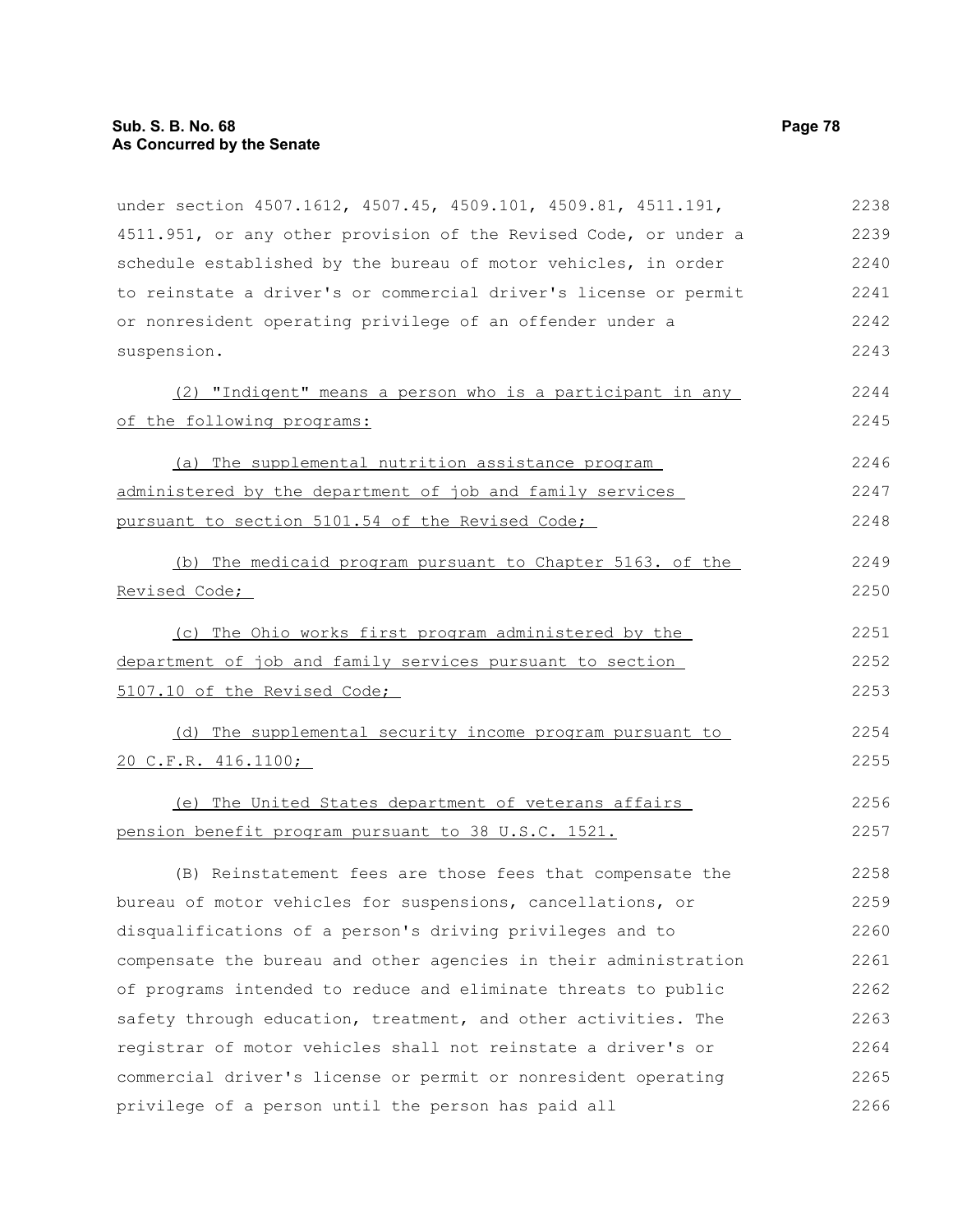reinstatement fees and has complied with all conditions for each suspension, cancellation, or disqualification incurred by that person. 2267 2268 2269

(C) When a municipal court or county court determines in a pending case involving an offender that the offender cannot reasonably pay reinstatement fees due and owing by the offender relative to one or more suspensions that have been or will be imposed by the bureau of motor vehicles or by a court of this state, the court, by order, may undertake do either of the following: 2270 2271 2272 2273 2274 2275 2276

(1) Undertake an installment payment plan or a payment extension plan for the payment of reinstatement fees due and owing to the bureau in that pending case. The court shall establish an installment payment plan or a payment extension plan under this division in accordance with the requirements of divisions (D)(1) and (2) of this section. 2277 2278 2279 2280 2281 2282

(2) Authorize the offender to perform community service in lieu of payment of the reinstatement fees. 2283 2284

A court that authorizes an offender to perform community service in lieu of paying reinstatement fees under this division shall provide the offender with documentation indicating completion of the court-ordered community service when the offender has completed that community service. In addition to complying with all other applicable requirements for reinstatement, other than payment of reinstatement fees, the offender shall provide the documentation of completion to the registrar when seeking reinstatement. 2285 2286 2287 2288 2289 2290 2291 2292 2293

(D) Independent of the provisions of division (C) of this section, an offender who cannot reasonably pay reinstatement 2294 2295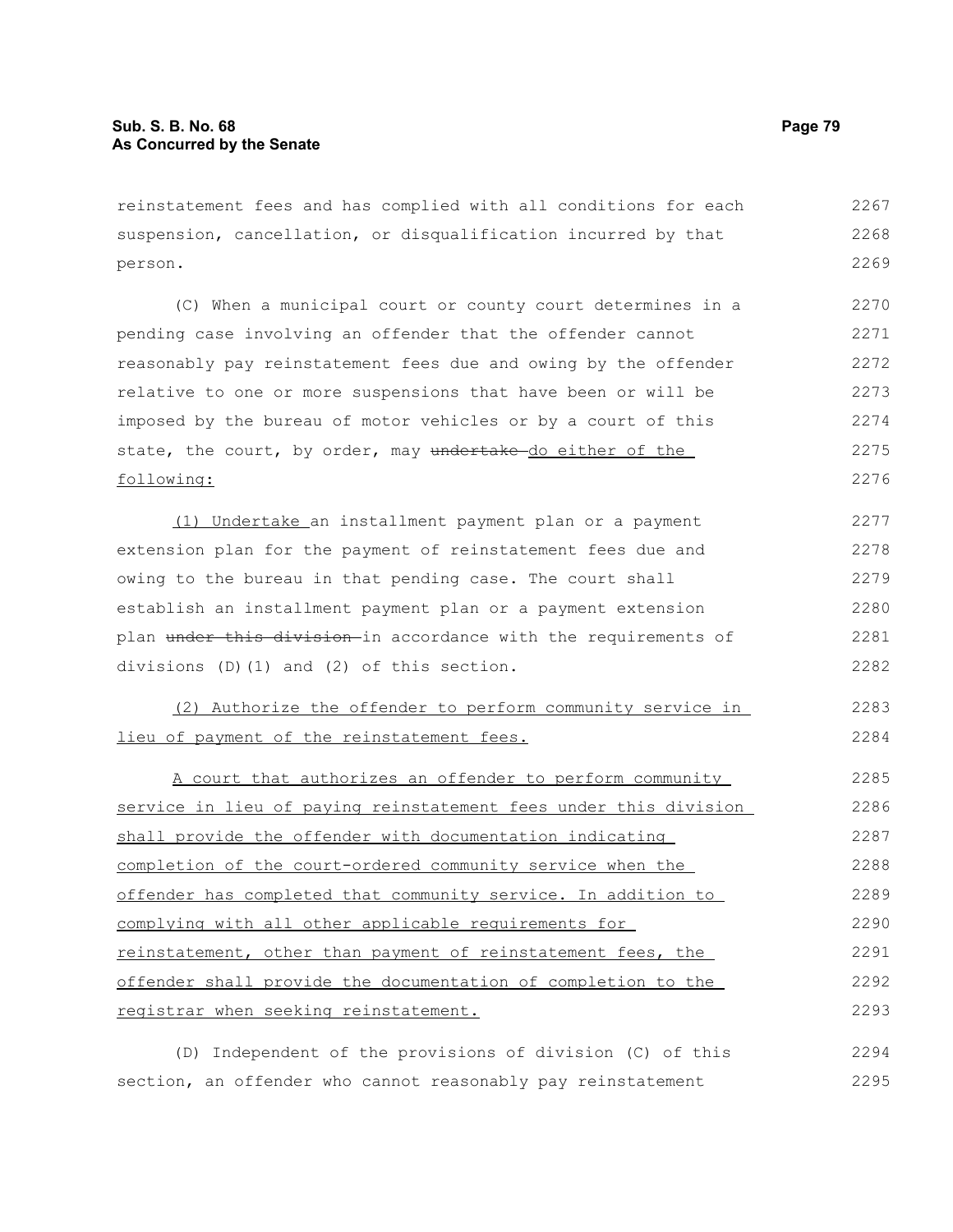# **Sub. S. B. No. 68 Page 80 As Concurred by the Senate**

fees due and owing by the offender relative to a suspension that has been imposed on the offender may file a petition in the municipal court, county court, or, if the person is under the age of eighteen, the juvenile division of the court of common pleas in whose jurisdiction the person resides or, if the person is not a resident of this state, in the Franklin county municipal court or juvenile division of the Franklin county court of common pleas for an order that does either of the following, in order of preference: 2296 2297 2298 2299 2300 2301 2302 2303 2304

(1) Establishes a reasonable payment plan of not less than fifty dollars per month, to be paid by the offender to the registrar of motor vehicles or an eligible deputy registrar, in all succeeding months until all reinstatement fees required of the offender are paid in full. If the person is making payments to a deputy registrar, the deputy registrar shall collect a service fee of ten dollars each time the deputy registrar collects a payment to compensate the deputy registrar for services performed under this section. The deputy registrar shall retain eight dollars of the service fee and shall transmit the reinstatement payments, plus two dollars of each service fee, to the registrar in the manner the registrar shall determine. 2305 2306 2307 2308 2309 2310 2311 2312 2313 2314 2315 2316 2317

(2) If the offender, but for the payment of the reinstatement fees, otherwise would be entitled to operate a vehicle in this state or to obtain reinstatement of the offender's operating privileges, permits the offender to operate a motor vehicle, as authorized by the court, until a future date upon which date all reinstatement fees must be paid in full. A payment extension granted under this division shall not exceed one hundred eighty days, and any operating privileges granted under this division shall be solely for the purpose of 2318 2319 2320 2321 2322 2323 2324 2325 2326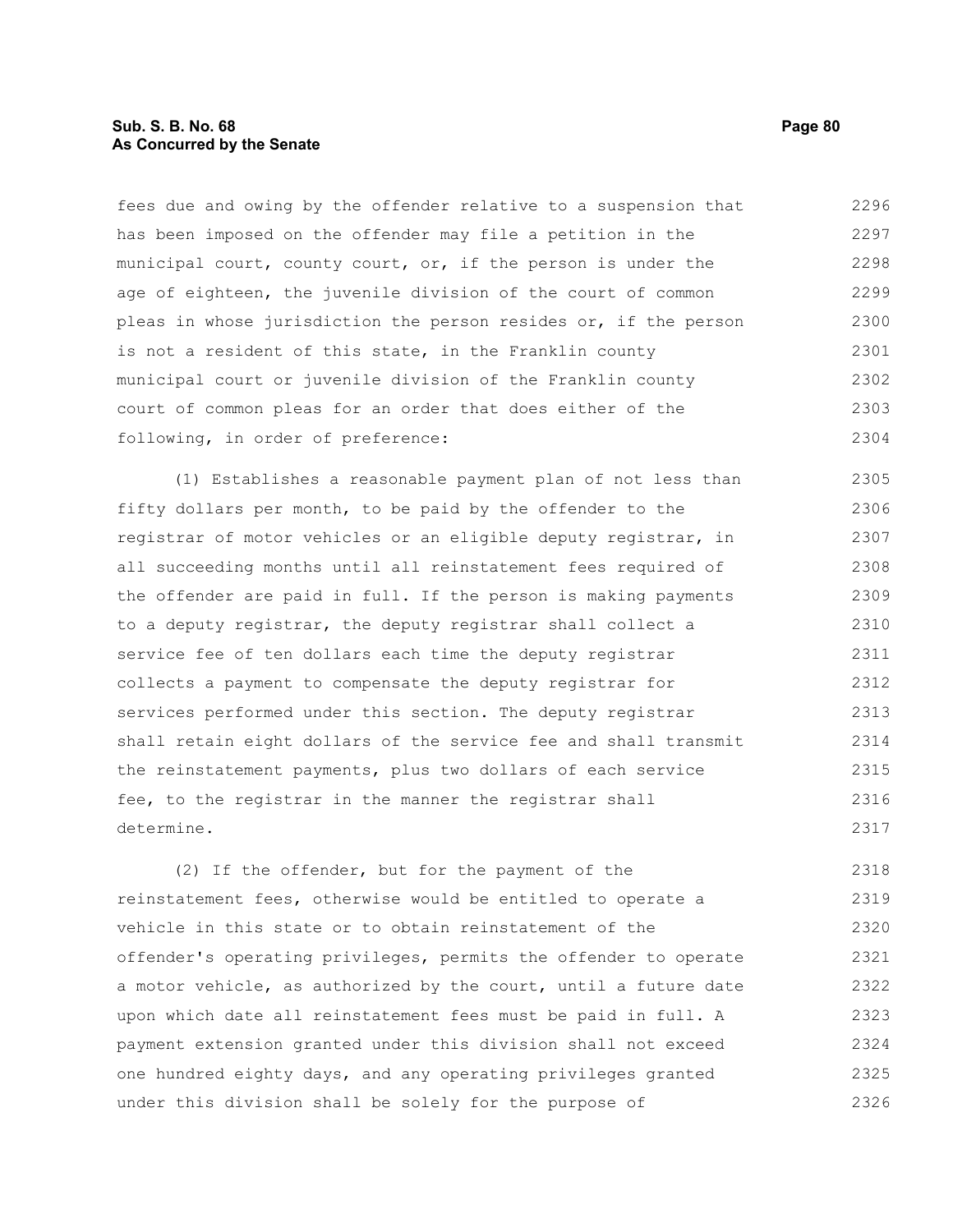permitting the offender occupational or "family necessity" privileges in order to enable the offender to reasonably acquire the delinquent reinstatement fees due and owing. 2327 2328 2329

(E) If a municipal court, county court, or juvenile division enters an order of the type described in division (C) or division  $(D)$  (1) or (2) of this section, the court, at any time after the issuance of the order, may determine that a change of circumstances has occurred and may amend the order as justice requires, provided that the amended order also shall be an order that is permitted under division (C) or division (D)(1) or (2) of this section. 2330 2331 2332 2333 2334 2335 2336 2337

(F) If a court enters an order of the type described in division  $(C)$ ,  $(D)$  $(1)$ ,  $(D)$  $(2)$ , or  $(E)$  of this section, during the pendency of the order, the offender in relation to whom it applies is not subject to prosecution for failing to pay the reinstatement fees covered by the order. 2338 2339 2340 2341 2342

(G)(1) In addition to divisions (A) to (F) of this section, the registrar, with the approval of the director of public safety and in accordance with Chapter 119. of the Revised Code, may adopt rules that permit do both of the following: 2343 2344 2345 2346

(a) Permit a person to pay reinstatement fees in installments in accordance with  $\frac{1}{2}$  division (G)(2) of this section; 2347 2348 2349

(b) Permit a person who is indigent to apply for and receive a waiver of all reinstatement fees in accordance with division (G)(3) of this section. The 2350 2351 2352

(2) The rules governing the bureau of motor vehicles installment plan may contain any of the following provisions: 2353 2354

 $(1)$  (a) A schedule establishing a minimum monthly payment 2355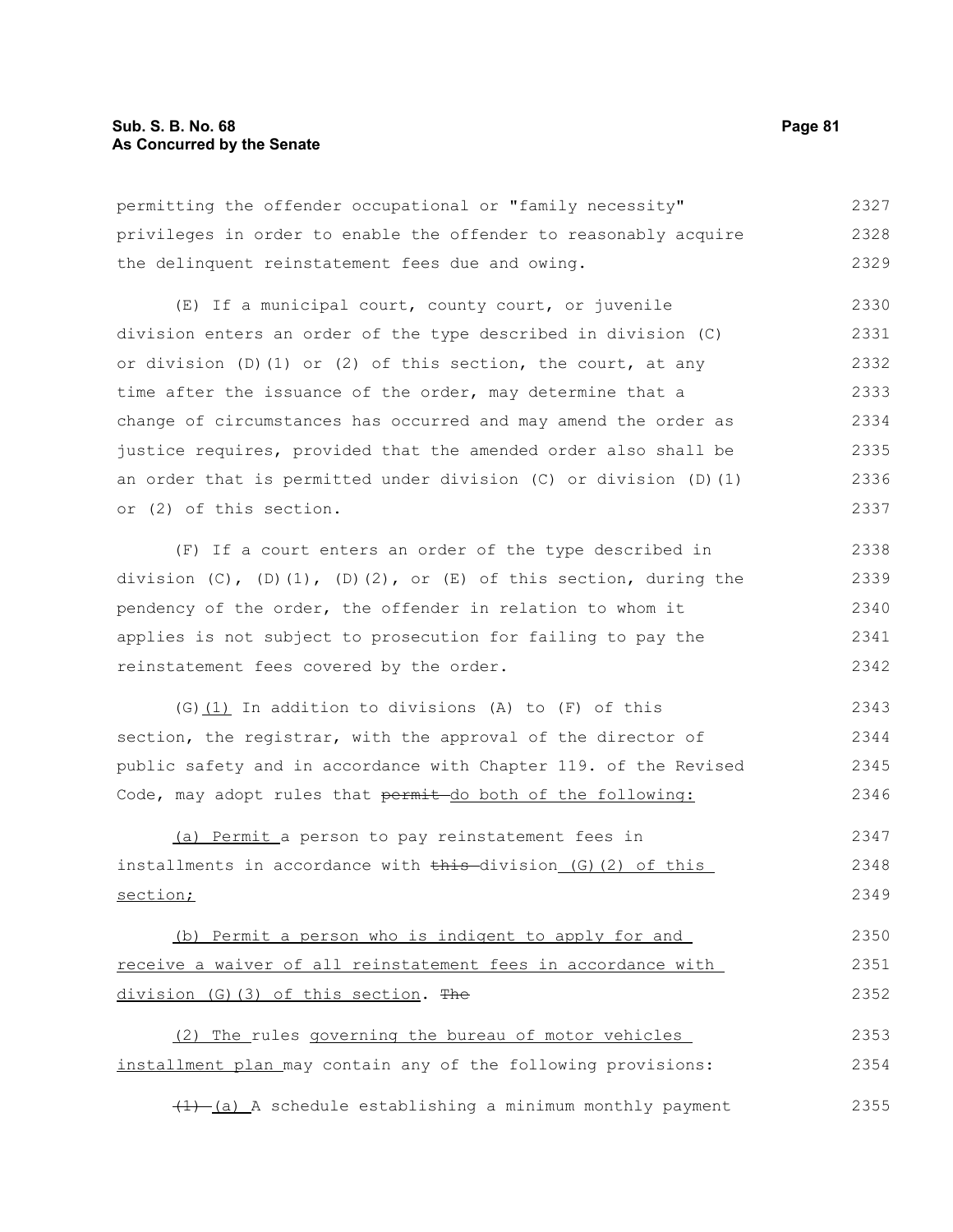amount;

prescribe.

 $(2)$  (b) If the person otherwise would have valid driving privileges but for the payment of the reinstatement fees, the registrar may record the person's driving privileges as "valid" so long as the person's installments are current.  $(3)$  (c) If the person's installments are not current, the registrar may record the person's driving privileges as "suspended" or "failure to reinstate," as appropriate.  $(4)$  (d) Any other provision the registrar reasonably may (3) The rules governing the bureau of motor vehicles waiver plan may establish any of the following: (a) The form of the application; (b) The documentation required of a person to prove that the person is indigent; (c) A process for recording the person's driving 2356 2357 2358 2359 2360 2361 2362 2363 2364 2365 2366 2367 2368 2369 2370 2371

privileges as "valid" after the waiver of the reinstatement fees; 2372 2373

|                                                                 |  |  |  |  | (d) Any other requirements or procedures the registrar |  | 2374 |
|-----------------------------------------------------------------|--|--|--|--|--------------------------------------------------------|--|------|
| determines are necessary for implementation of the waiver plan. |  |  |  |  |                                                        |  | 2375 |

(H) Reinstatement fees are debts that may be discharged in bankruptcy. 2376 2377

**Sec. 4511.521.** (A) No person shall operate a motorized bicycle upon a highway or any public or private property used by the public for purposes of vehicular travel or parking, unless all of the following conditions are met: 2378 2379 2380 2381

(1) The person is fourteen or fifteen years of age and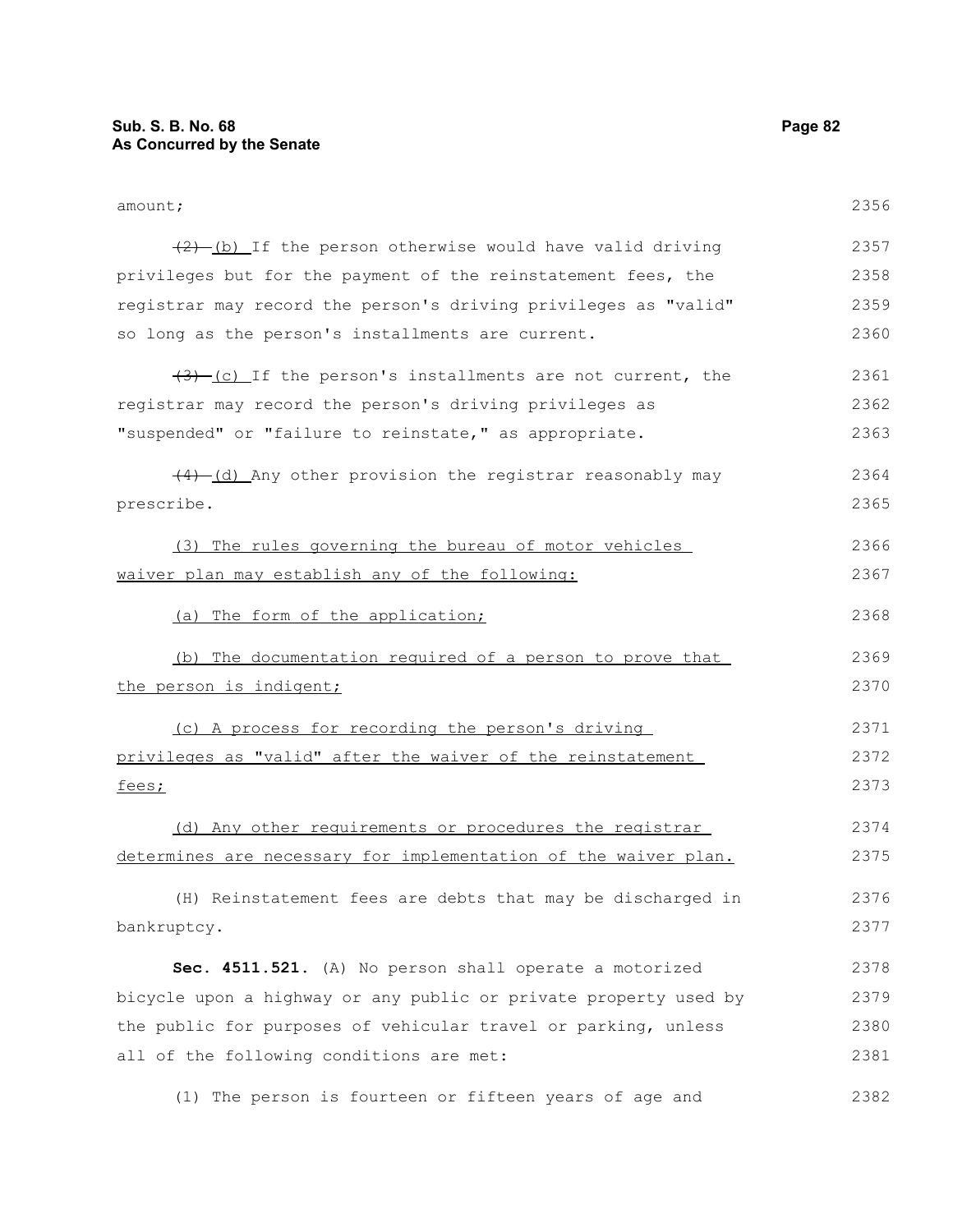# **Sub. S. B. No. 68 Page 83 As Concurred by the Senate**

holds a valid probationary motorized bicycle license issued after the person has passed the test provided for in this section, or the person is sixteen years of age or older and holds either a valid commercial driver's license issued under Chapter 4506. or a driver's license issued under Chapter 4507. of the Revised Code or a valid motorized bicycle license issued after the person has passed the test provided for in this section, except that if a person is sixteen years of age, has a valid probationary motorized bicycle license and desires a motorized bicycle license, the person is not required to comply with the testing requirements provided for in this section; 2383 2384 2385 2386 2387 2388 2389 2390 2391 2392 2393

(2) The motorized bicycle is equipped in accordance with the rules adopted under division (B) of this section and is in proper working order;

(3) The person, if under eighteen years of age, is wearing a protective helmet on the person's head with the chin strap properly fastened and the motorized bicycle is equipped with a rear-view mirror.

(4) The person operates the motorized bicycle when practicable within three feet of the right edge of the roadway obeying all traffic rules applicable to vehicles. 2401 2402 2403

(B) The director of public safety, subject to sections 119.01 to 119.13 of the Revised Code, shall adopt and promulgate rules concerning protective helmets, the equipment of motorized bicycles, and the testing and qualifications of persons who do not hold a valid driver's or commercial driver's license. The test shall be as near as practicable to the examination required for a motorcycle operator's endorsement under section 4507.11 of the Revised Code. The test shall also require the operator to give an actual demonstration of the operator's ability to 2404 2405 2406 2407 2408 2409 2410 2411 2412

2394 2395 2396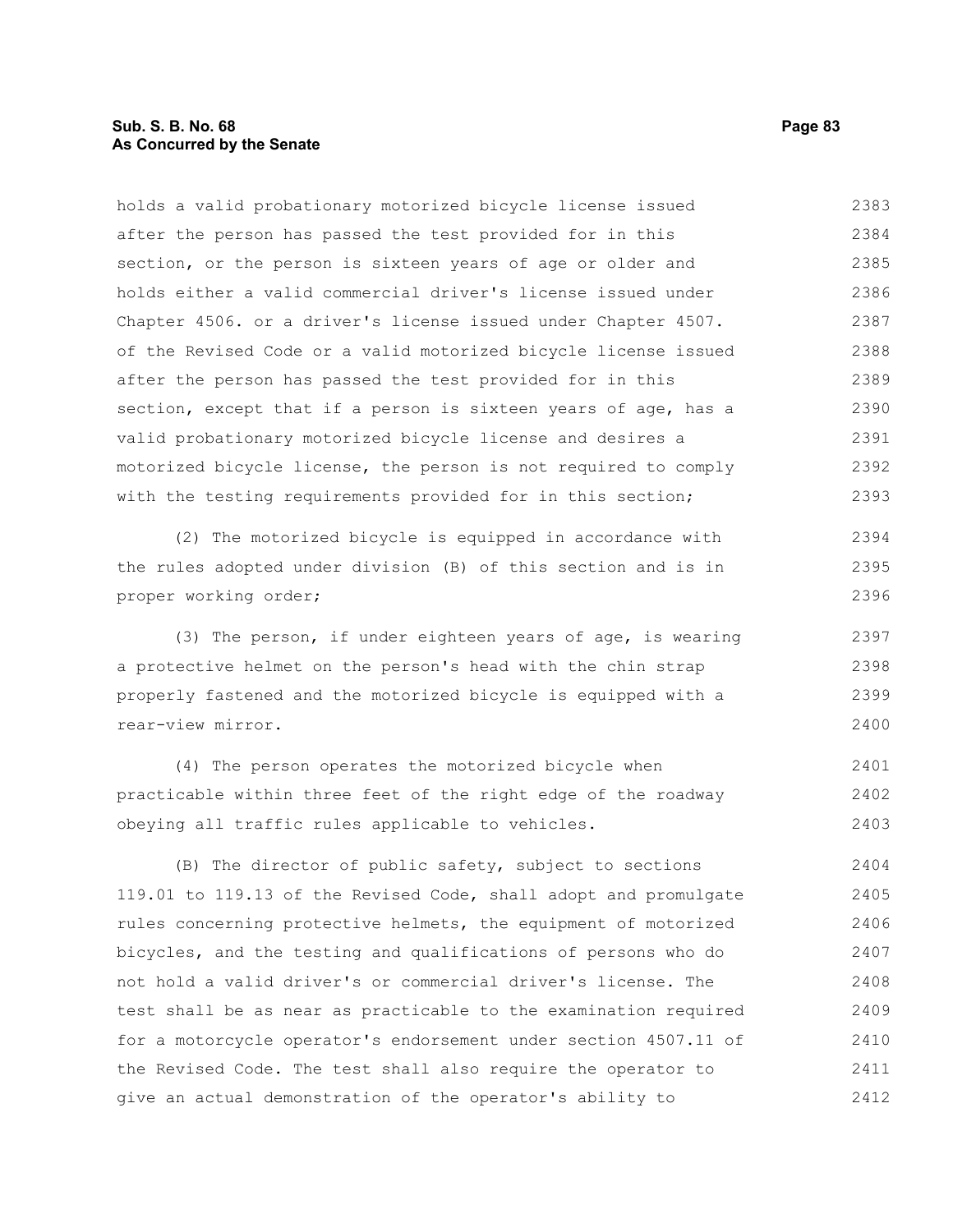operate and control a motorized bicycle by driving one under the supervision of an examining officer. (C) Every motorized bicycle license expires on the birthday of the applicant in the fourth or eighth year after the date it is issued, but in no event shall any based on the period of renewal requested by the applicant. No motorized bicycle license shall be issued for a period longer than four-eight years. A person who is sixty-five years of age or older may only apply for a motorized bicycle license that expires on the birthday of the applicant in the fourth year after the date it is issued. (D) No person operating a motorized bicycle shall carry another person upon the motorized bicycle. (E) The protective helmet and rear-view mirror required by division (A)(3) of this section shall, on and after January 1, 1985, conform with rules adopted by the director under division (B) of this section. (F) Whoever violates division (A), (D), or (E) of this section is guilty of a minor misdemeanor. **Sec. 4779.08.** (A) The Ohio occupational therapy, physical therapy, and athletic trainers board shall adopt rules in accordance with Chapter 119. of the Revised Code to carry out the purposes of this chapter, including rules prescribing all of the following: (1) The form and manner of filing of applications to be admitted to examinations and for licensure and license renewal; (2) Standards and procedures for formulating, evaluating, approving, and administering licensing examinations or recognizing other entities that conduct examinations; 2413 2414 2415 2416 2417 2418 2419 2420 2421 2422 2423 2424 2425 2426 2427 2428 2429 2430 2431 2432 2433 2434 2435 2436 2437 2438 2439 2440 2441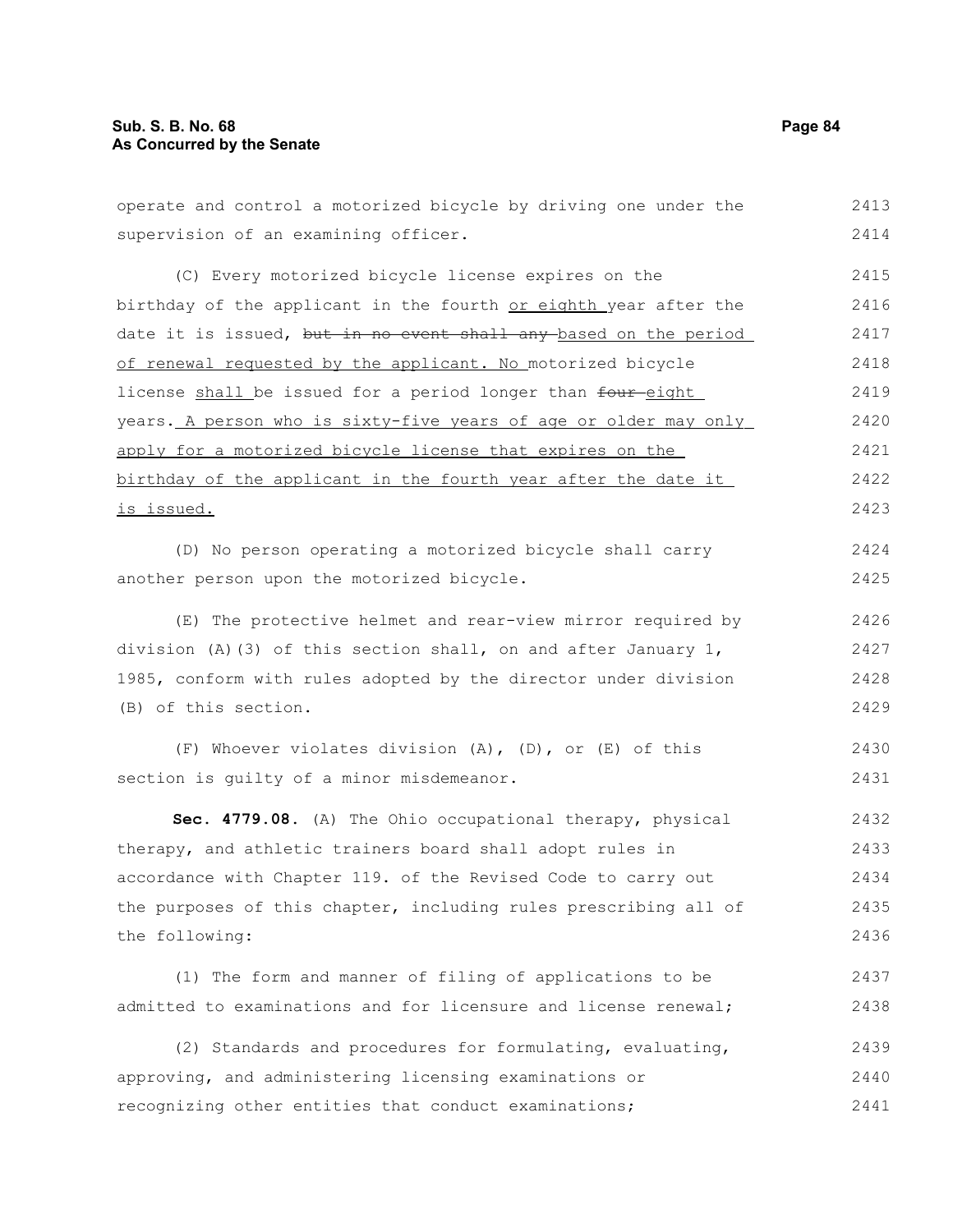| (3) The form, scoring, and scheduling of licensing               | 2442 |
|------------------------------------------------------------------|------|
| examinations;                                                    | 2443 |
| (4) Fees for examinations and applications for licensure         | 2444 |
| and license renewal;                                             | 2445 |
| (5) Fees for approval of continuing education courses;           | 2446 |
| (6) Procedures for issuance, renewal, suspension, and            | 2447 |
| revocation of licenses and the conduct of disciplinary hearings; | 2448 |
| (7) The schedule to be used for biennial renewal of              | 2449 |
| licenses;                                                        | 2450 |
| (8) Standards of ethical and professional conduct in the         | 2451 |
| practice of orthotics, prosthetics, and pedorthics;              | 2452 |
| (9) Standards for approving national certification               | 2453 |
| organizations in orthotics, prosthetics, and pedorthics;         | 2454 |
| (10) Fines for violations of this chapter;                       | 2455 |
| (11) Standards for the recognition and approval of               | 2456 |
| educational programs required for licensure, including standards | 2457 |
| for approving foreign educational credentials;                   | 2458 |
| (12) Standards for continuing education programs required        | 2459 |
| for license renewal;                                             | 2460 |
| (13) The amount, scope, and nature of continuing education       | 2461 |
| activities required for license renewal, including waivers of    | 2462 |
| the continuing education requirements;                           | 2463 |
| (14) Provisions for making available the information             | 2464 |
| described in section 4779.22 of the Revised Code;                | 2465 |
| (15) Requirements for criminal records checks of                 | 2466 |
| applicants under section 4776.03 of the Revised Code;            | 2467 |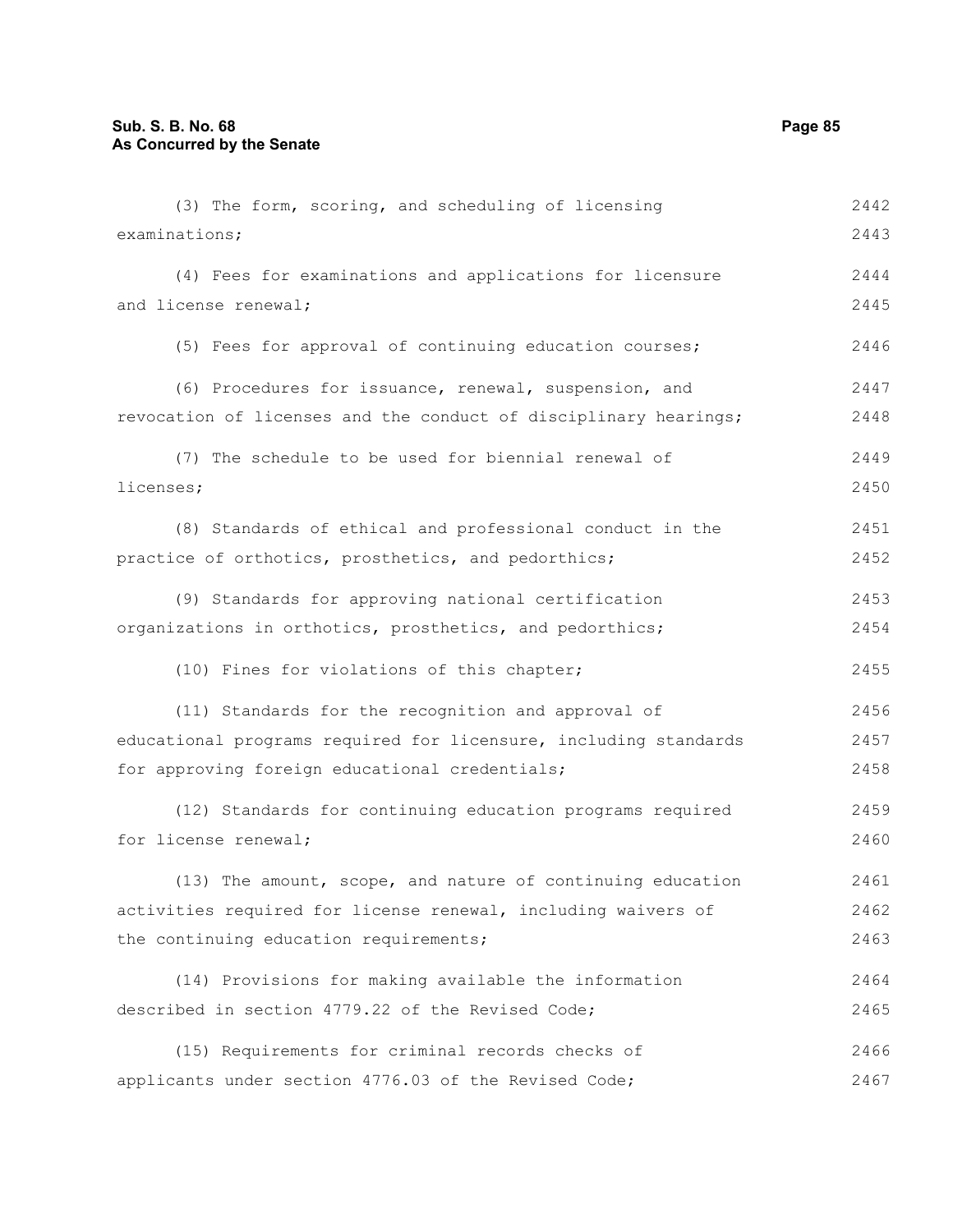(16) Requirements for an individual who is not licensed under this chapter to practice prosthetics or orthotics and prosthetics to engage in the 3-D printing of open-source prosthetic kits; (17) Requirements for an applicant to be eligible for an orthotics, prosthetics, or orthotics and prosthetics license because of the applicant's unique and exceptional qualifications based on the recommendations submitted to the board by the orthotics, prosthetics, and pedorthics advisory council under section 4779.35 of the Revised Code, including standards for satisfactory evidence that demonstrate the applicant's qualifications through the applicant's education, experience, or training. 2468 2469 2470 2471 2472 2473 2474 2475 2476 2477 2478 2479 2480

(B) The board may adopt any other rules necessary for the administration of this chapter.

(C) All fees received by the board under this section shall be deposited in the state treasury to the credit of the occupational licensing and regulatory fund established in section 4743.05 of the Revised Code. 2483 2484 2485 2486

**Sec. 4779.10.**  $F\rightarrow$  (A) Except as provided in division (B) of this section, to be eligible for a license to practice orthotics, an applicant must meet the following requirements: 2487 2488 2489

 $(A)$  (1) On the date of application, the applicant has practiced orthotics for not less than eight months under the supervision of an individual licensed under this chapter to practice orthotics. 2490 2491 2492 2493

 $\overline{(B) - (2)}$  The applicant has completed an orthotics residency program approved by the Ohio occupational therapy, physical therapy, and athletic trainers board under section 4779.27 of 2494 2495 2496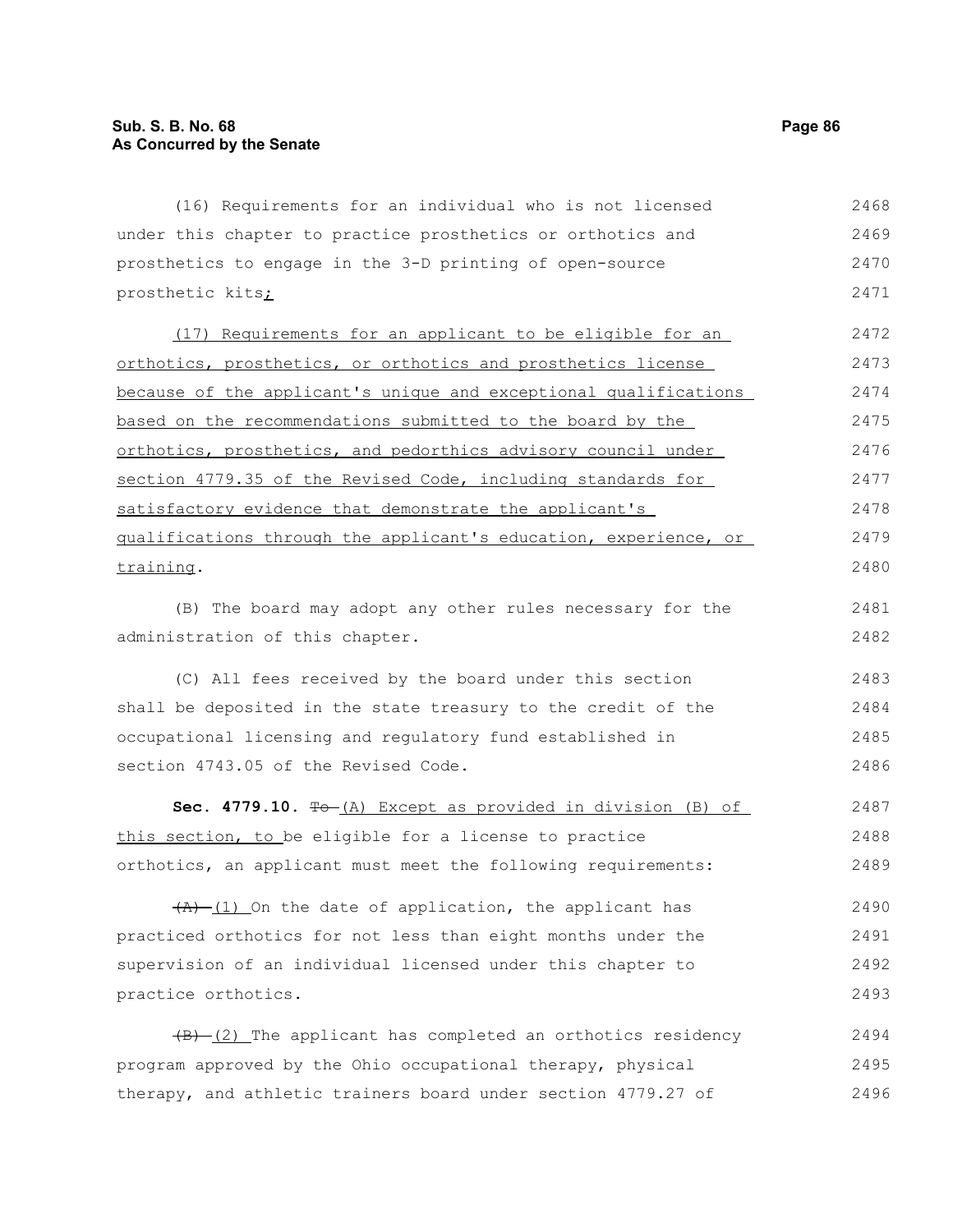4779.27 of the Revised Code.

| the Revised Code.                                                      | 2497 |
|------------------------------------------------------------------------|------|
| $\left(\frac{C}{C}-13\right)$ One of the following is the case:        | 2498 |
| $(1)$ (a) The applicant holds a bachelor's degree in                   | 2499 |
| orthotics and prosthetics from an accredited college or                | 2500 |
| university whose orthotics and prosthetics program is recognized       | 2501 |
| by the board under section 4779.25 of the Revised Code or an           | 2502 |
| equivalent educational credential from a foreign educational           | 2503 |
| institution recognized by the board.                                   | 2504 |
| $(2)$ (b) The applicant holds a bachelor's degree in a                 | 2505 |
| subject other than orthotics and prosthetics or an equivalent          | 2506 |
| educational credential from a foreign educational institution          | 2507 |
| recognized by the board and has completed a certificate program        | 2508 |
| in orthotics recognized by the board under section 4779.26 of          | 2509 |
| the Revised Code.                                                      | 2510 |
| (B) The board may issue a license to practice orthotics to             | 2511 |
| <u>an applicant with unique and exceptional qualifications who</u>     | 2512 |
| meets the requirements to be issued the license established by         | 2513 |
| rules adopted under section 4779.08 of the Revised Code.               | 2514 |
| Sec. 4779.11. $F\rightarrow$ (A) Except as provided in division (B) of | 2515 |
| this section, to be eligible for a license to practice                 | 2516 |
| prosthetics, an applicant must meet the following requirements:        | 2517 |
| $(A)$ $(1)$ On the date of application, the applicant has              | 2518 |
| practiced prosthetics for not less than eight months under the         | 2519 |
| supervision of an individual licensed under this chapter to            | 2520 |
| practice prosthetics.                                                  | 2521 |
| $(B)$ (2) The applicant has completed a prosthetics                    | 2522 |
| residency program approved by the Ohio occupational therapy,           | 2523 |
| physical therapy, and athletic trainers board under section            | 2524 |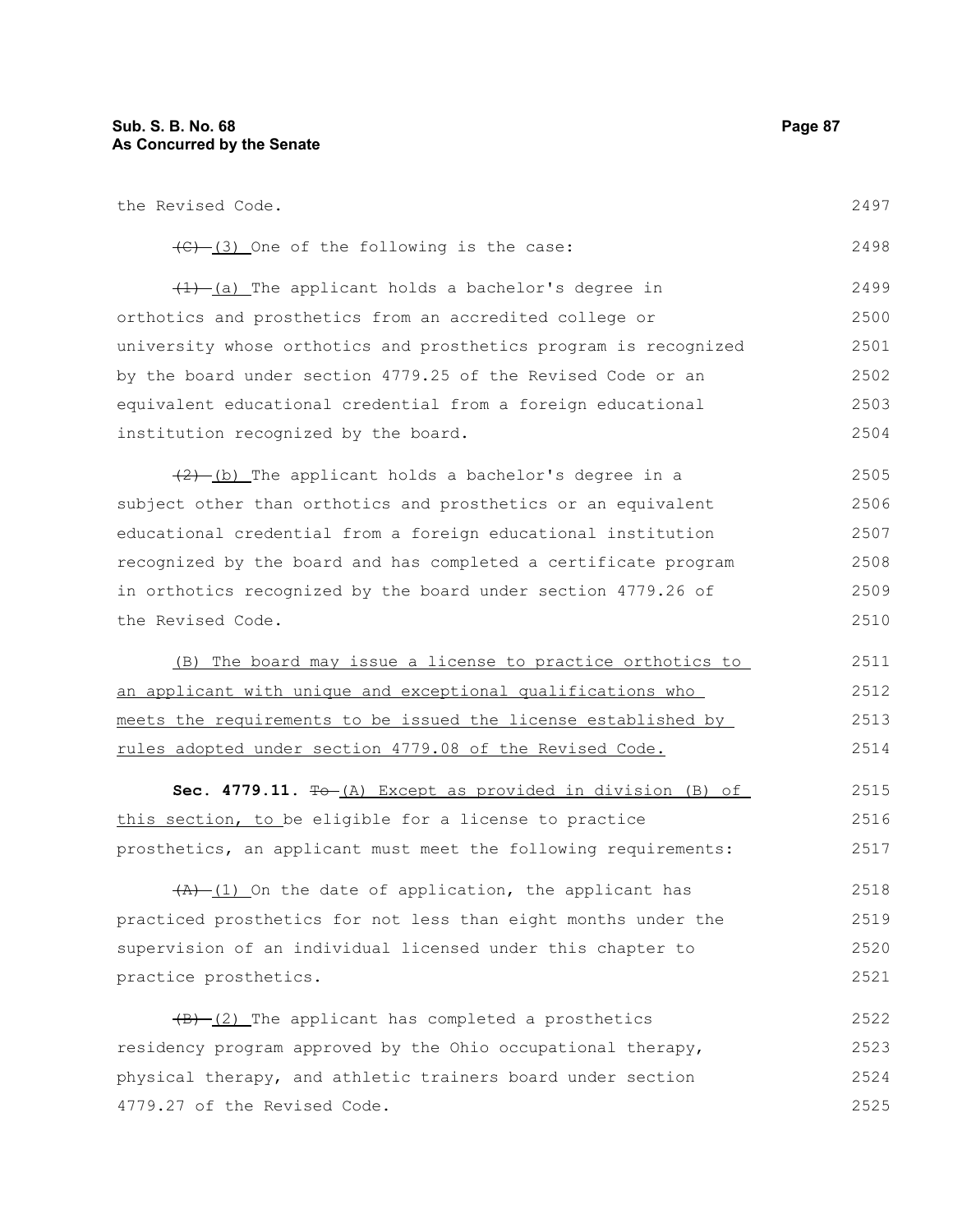$\left(\frac{C}{C}\right)$  (3) One of the following is the case: (1) (a) The applicant holds a bachelor's degree in orthotics and prosthetics from an accredited college or university whose orthotics and prosthetics program is recognized by the board under section 4779.25 of the Revised Code or an equivalent educational credential from a foreign educational institution recognized by the board.  $(2)$  (b) The applicant holds a bachelor's degree in a subject other than orthotics and prosthetics or an equivalent educational credential from a foreign educational institution recognized by the board and has completed a certificate program in prosthetics recognized by the board under section 4779.26 of the Revised Code. (B) The board may issue a license to practice prosthetics to an applicant with unique and exceptional qualifications who meets the requirements to be issued the license established by rules adopted under section 4779.08 of the Revised Code. **Sec. 4779.12.**  $\overline{P}\rightarrow (A)$  Except as provided in division (B) of this section, to be eligible for a license to practice orthotics and prosthetics, an applicant must meet the following requirements:  $(A)$  (1) On the date of application, the applicant has practiced orthotics and prosthetics for not less than eight months under the supervision of an individual licensed under this chapter to practice orthotics and prosthetics. 2526 2527 2528 2529 2530 2531 2532 2533 2534 2535 2536 2537 2538 2539 2540 2541 2542 2543 2544 2545 2546 2547 2548 2549 2550

 $(B)$   $(2)$  The applicant has completed an orthotics and prosthetics residency program approved by the Ohio occupational therapy, physical therapy, and athletic trainers board under section 4779.27 of the Revised Code. 2551 2552 2553 2554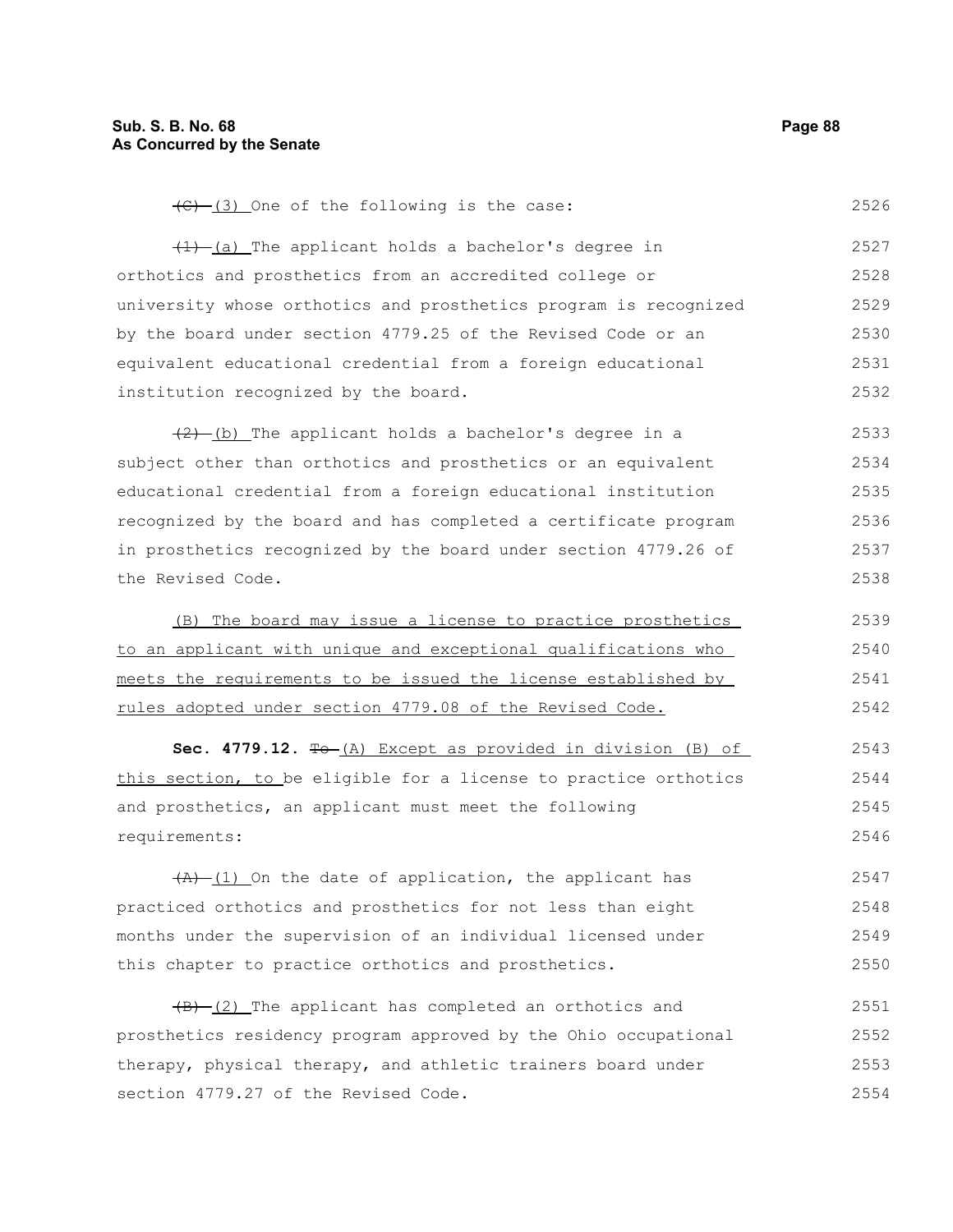$\left(\frac{C}{C}\right)$  (3) One of the following is the case: (1) (a) The applicant holds a bachelor's degree in orthotics and prosthetics from an accredited college or university whose orthotics and prosthetics program is recognized by the board under section 4779.25 of the Revised Code or an equivalent educational credential from a foreign educational institution recognized by the board.  $(2)$  (b) The applicant holds a bachelor's degree in a subject other than orthotics and prosthetics or an equivalent educational credential from a foreign educational institution recognized by the board and has completed a certificate program in orthotics and prosthetics recognized by the board under section 4779.26 of the Revised Code. (B) The board may issue a license to practice orthotics and prosthetics to an applicant with unique and exceptional qualifications who meets the requirements to be issued the license established by rules adopted under section 4779.08 of the Revised Code. **Sec. 4779.17.** The Ohio occupational therapy, physical therapy, and athletic trainers board shall issue a license under section 4779.09 of the Revised Code to practice orthotics, prosthetics, orthotics and prosthetics, or pedorthics without examination to an applicant who meets all of the following requirements: (A) Applies to the board in accordance with section 4779.09 of the Revised Code; (B) Holds a license to practice orthotics, prosthetics, 2555 2556 2557 2558 2559 2560 2561 2562 2563 2564 2565 2566 2567 2568 2569 2570 2571 2572 2573 2574 2575 2576 2577 2578 2579 2580 2581

orthotics and prosthetics, or pedorthics issued by the appropriate authority of another state; 2582 2583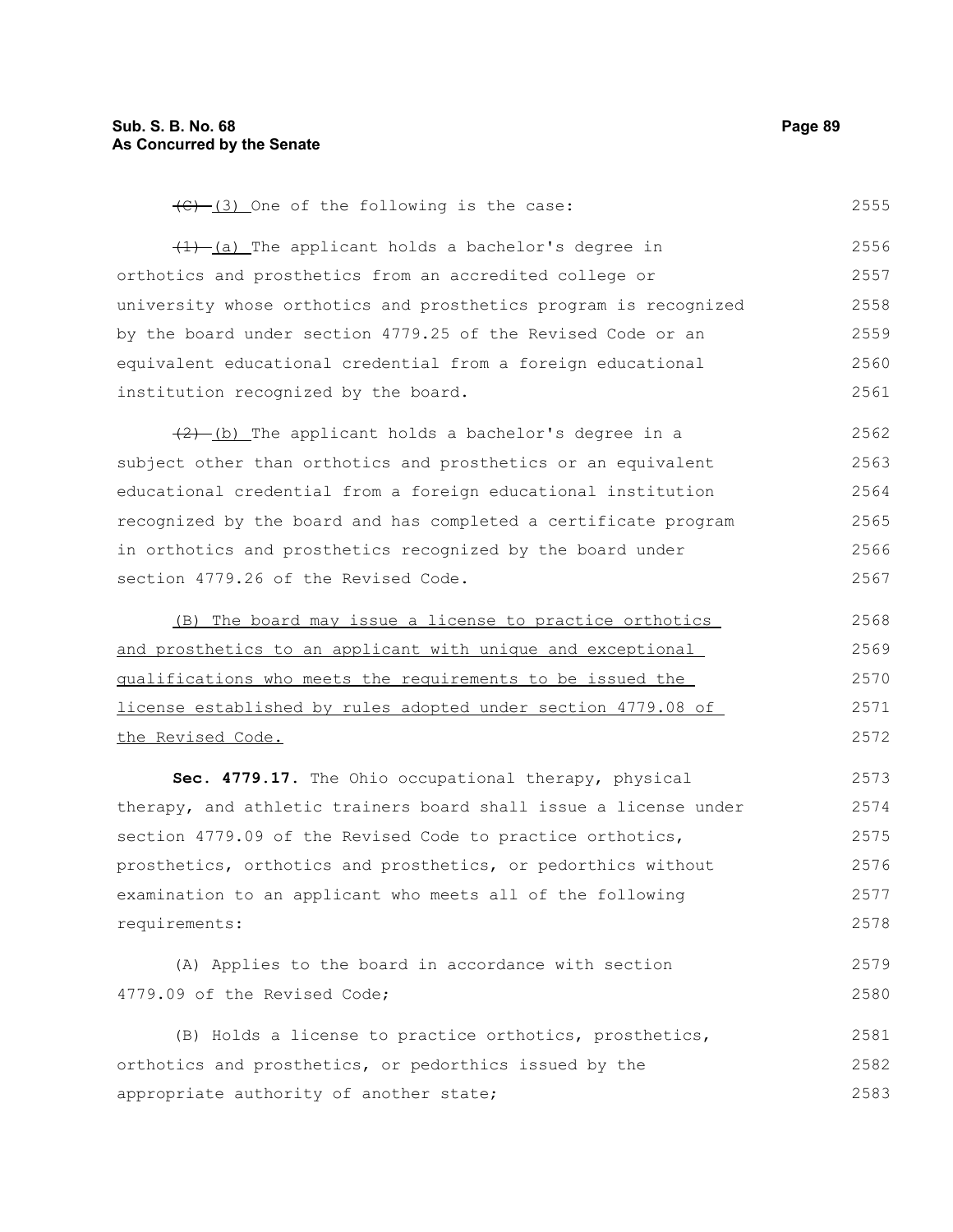2584

(C) One of the following applies:

(1) In the case of an applicant for a license to practice orthotics, the applicant meets the requirements in divisions  $\overline{B}$ ) and  $(C)$  (A)(2) and (3) of section 4779.10 of the Revised Code. 2585 2586 2587

(2) In the case of an applicant for a license to practice prosthetics, the applicant meets the requirements in divisions  $(B)$  and  $(C)$  (A)(2) and (3) of section 4779.11 of the Revised Code. 2588 2589 2590 2591

(3) In the case of an applicant for a license to practice orthotics and prosthetics, the applicant meets the requirements in divisions  $\overline{(B)}$  and  $\overline{(C)}$  (A)(2) and (3) of section 4779.12 of the Revised Code. 2592 2593 2594 2595

(4) In the case of an applicant for a license to practice pedorthics, the applicant meets the requirements in divisions (B) and (C) of section 4779.13 of the Revised Code. 2596 2597 2598

(D) All fees received by the board under this section shall be deposited in the state treasury to the credit of the occupational licensing and regulatory fund established in section 4743.05 of the Revised Code. 2599 2600 2601 2602

**Sec. 4779.18.** (A) The Ohio occupational therapy, physical therapy, and athletic trainers board shall issue a temporary license to an individual who meets all of the following requirements: 2603 2604 2605 2606

(1) Applies to the board in accordance with rules adopted under section 4779.08 of the Revised Code and pays the application fee specified in the rules; 2607 2608 2609

(2) Is eighteen years of age or older; 2610

(3) Is of good moral character; 2611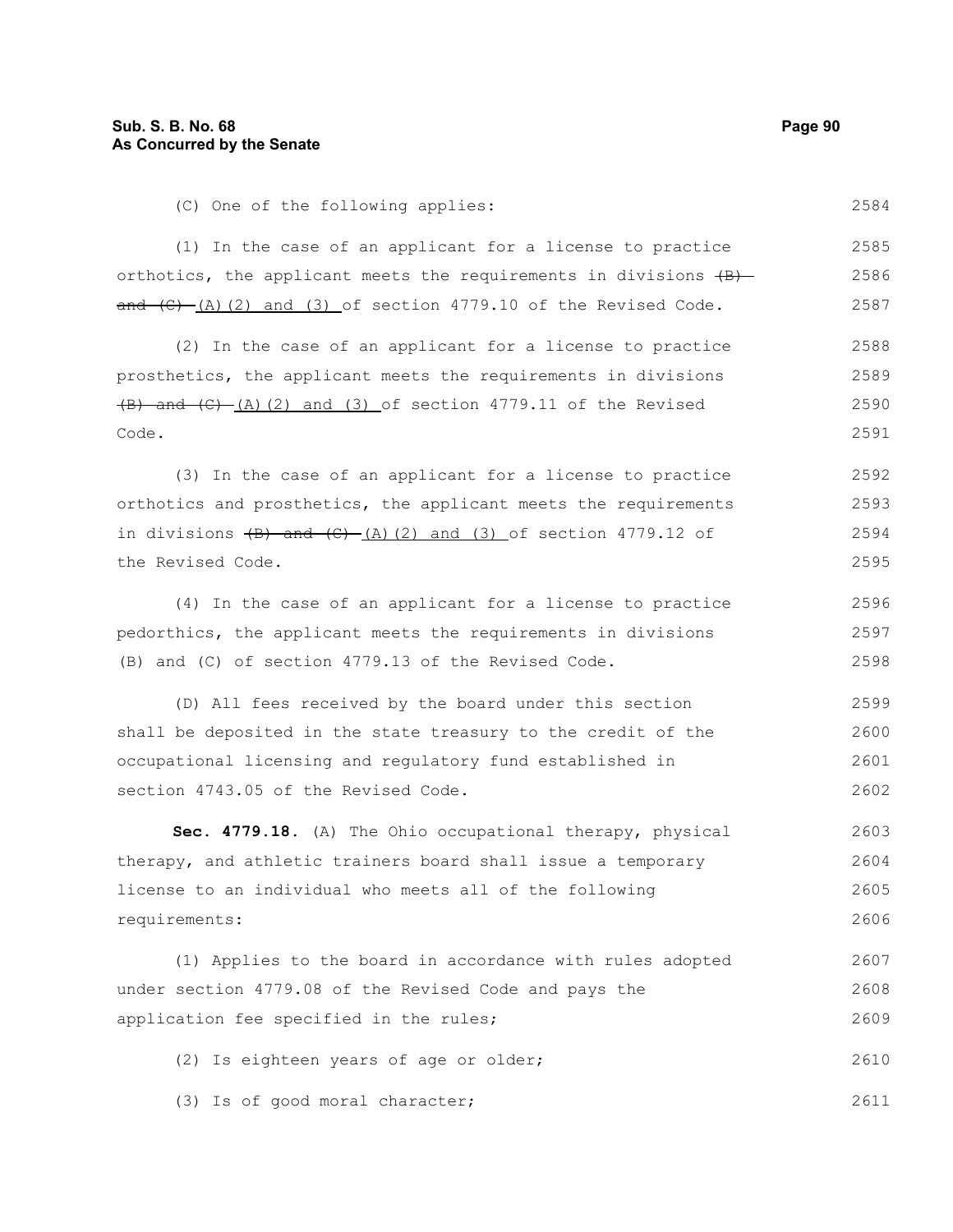(4) One of the following applies:

(a) In the case of an applicant for a license to practice orthotics, the applicant meets the requirements in divisions  $\overline{B}$ ) and  $(C)$  (A)(2) and (3) of section 4779.10 of the Revised Code. 2613 2614 2615

(b) In the case of an applicant for a license to practice prosthetics, the applicant meets the requirements in divisions  $(B)$  and  $(C)$  (A)(2) and (3) of section 4779.11 of the Revised Code. 2616 2617 2618 2619

(c) In the case of an applicant for a license to practice orthotics and prosthetics, the applicant meets the requirements in divisions  $\overline{(B)}$  and  $\overline{(C)}$  (A)(2) and (3) of section 4779.12 of the Revised Code. 2620 2621 2622 2623

(d) In the case of an applicant for a license to practice pedorthics, the applicant meets the requirements in divisions (B) and (C) of section 4779.13 of the Revised Code. 2624 2625 2626

(B) A temporary license issued under this section is valid for one year and may be renewed once in accordance with rules adopted by the board under section 4779.08 of the Revised Code. 2627 2628 2629

An individual who holds a temporary license may practice orthotics, prosthetics, orthotics and prosthetics, or pedorthics only under the supervision of an individual who holds a license issued under section 4779.09 of the Revised Code in the same area of practice. 2630 2631 2632 2633 2634

(C) All fees received by the board under this section shall be deposited in the state treasury to the credit of the occupational licensing and regulatory fund established in section 4743.05 of the Revised Code. 2635 2636 2637 2638

**Sec. 4779.35.** (A) The Ohio occupational therapy, physical 2639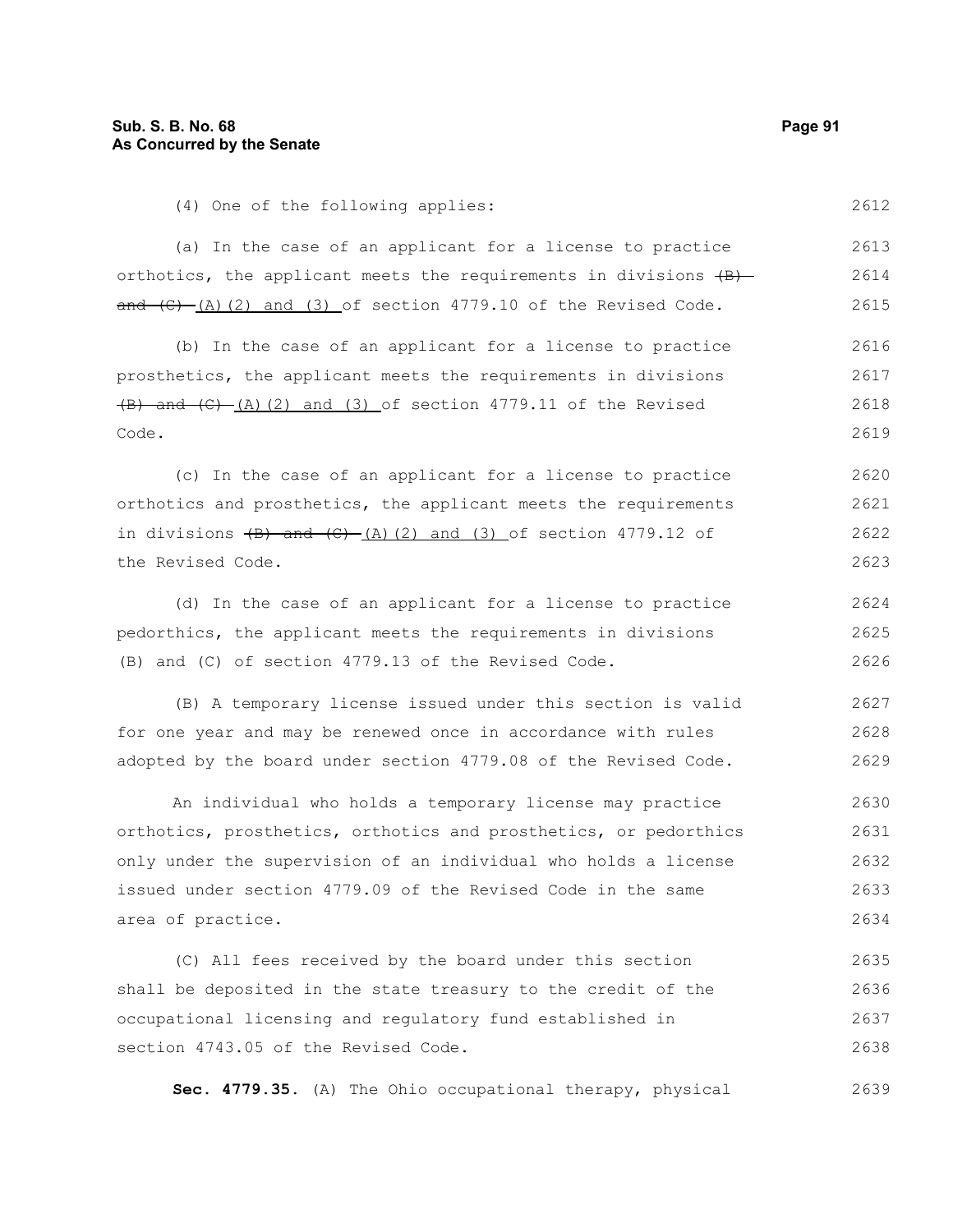# **Sub. S. B. No. 68 Page 92 As Concurred by the Senate**

therapy, and athletic trainers board shall appoint an orthotics, prosthetics, and pedorthics advisory council for the purpose of advising the board on issues relating to the practice of orthotics, prosthetics, and pedorthics and the investigation of complaints regarding the practice of orthotics, prosthetics, and pedorthics. 2640 2641 2642 2643 2644 2645

The advisory council shall consist of not more than five individuals knowledgeable in the area of orthotics, prosthetics, and pedorthics. A majority of the council members shall be individuals actively engaged in the practice of orthotics, prosthetics, and pedorthics who meet the requirements for licensure under Chapter 4779. of the Revised Code. 2646 2647 2648 2649 2650 2651

The Ohio orthotics and prosthetics association, or its successor organization, may nominate the names of up to three qualified individuals for consideration by the board in making appointments for each vacancy on the council. 2652 2653 2654 2655

(B) Not later than ninety days after-the effective date ofthis section January 1, 2018, the board shall make initial appointments to the council. Members shall serve three-year staggered terms of office in accordance with rules adopted by the board. Thereafter, terms of office shall be for three years, with each term ending on the same day of the same month as did the term that it succeeds. A council member shall continue in office subsequent to the expiration date of the member's term until a successor is appointed and takes office, or until a period of sixty days has elapsed, whichever occurs first. Each council member shall hold office from the date of appointment until the end of the term for which the member was appointed. 2656 2657 2658 2659 2660 2661 2662 2663 2664 2665 2666 2667

(C) With approval from the director of administrative services, members may receive an amount fixed under division (J) 2668 2669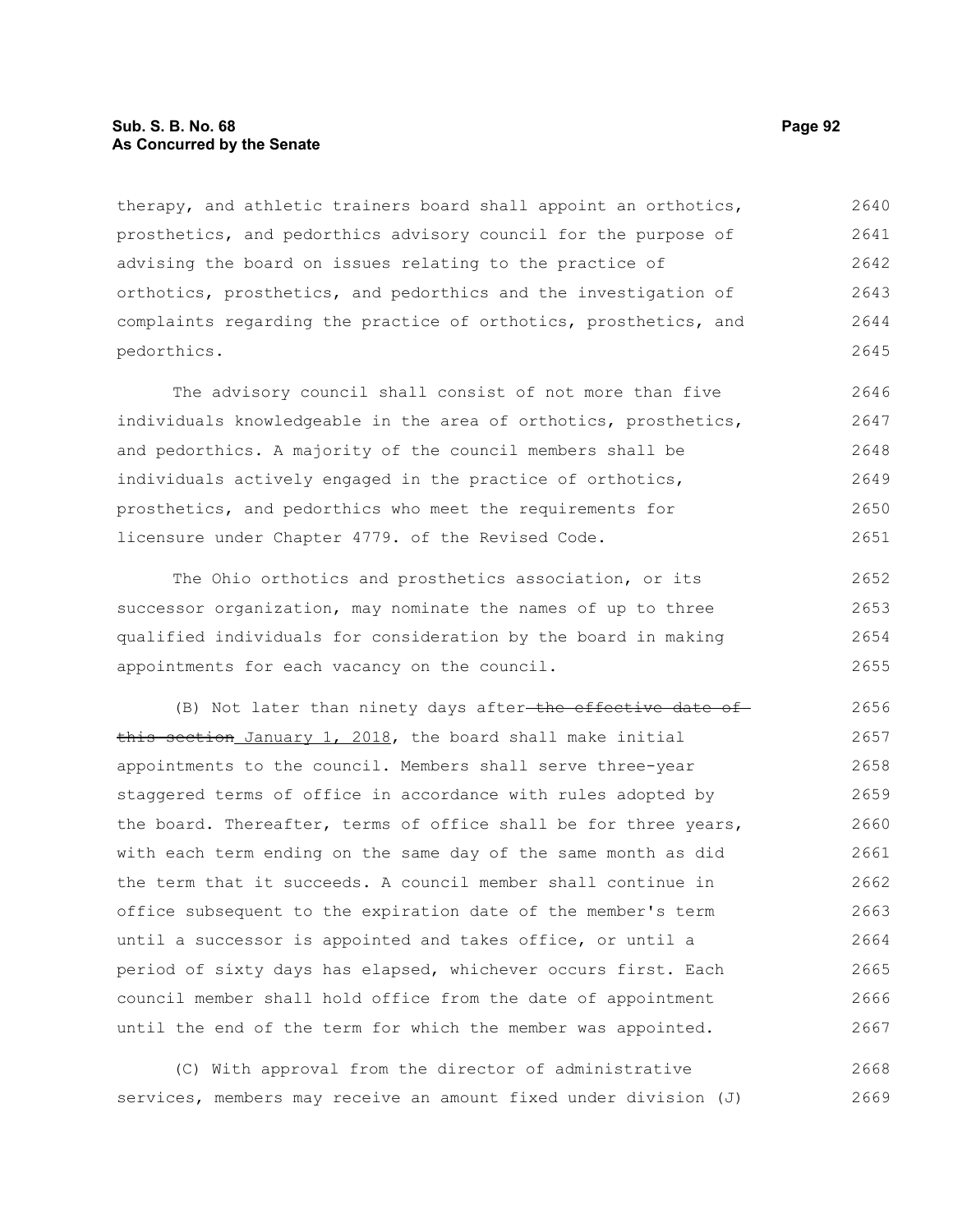of section 124.15 of the Revised Code for each day the member is performing the member's official duties and be reimbursed for actual and necessary expenses incurred in performing those duties. (D) The council shall meet at least four times per year and at such other times as may be necessary to carry out its responsibilities. (E) The council shall submit to the board recommendations concerning all of the following: (1) Requirements for issuing a license to practice orthotics, prosthetics, and pedorthics, including the educational and experience requirements that must be met to receive a license; (2) Existing and proposed rules pertaining to the practice of orthotics, prosthetics, and pedorthics and the administration and enforcement of this chapter; (3) Standards for the approval of educational programs required to qualify for licensure and continuing education programs for licensure renewal; (4) Procedures for the issuance and renewal of licenses; (5) Fees for the issuance and renewal of a license to practice orthotics, prosthetics, and pedorthics; (6) Standards of practice and ethical conduct in the practice of orthotics, prosthetics, and pedorthics; (7) Complaints concerning alleged violation of Chapter 4779. of the Revised Code or grounds for the suspension, revocation, refusal to issue, or issuance of probationary 2670 2671 2672 2673 2674 2675 2676 2677 2678 2679 2680 2681 2682 2683 2684 2685 2686 2687 2688 2689 2690 2691 2692 2693 2694 2695 2696

```
licenses;
```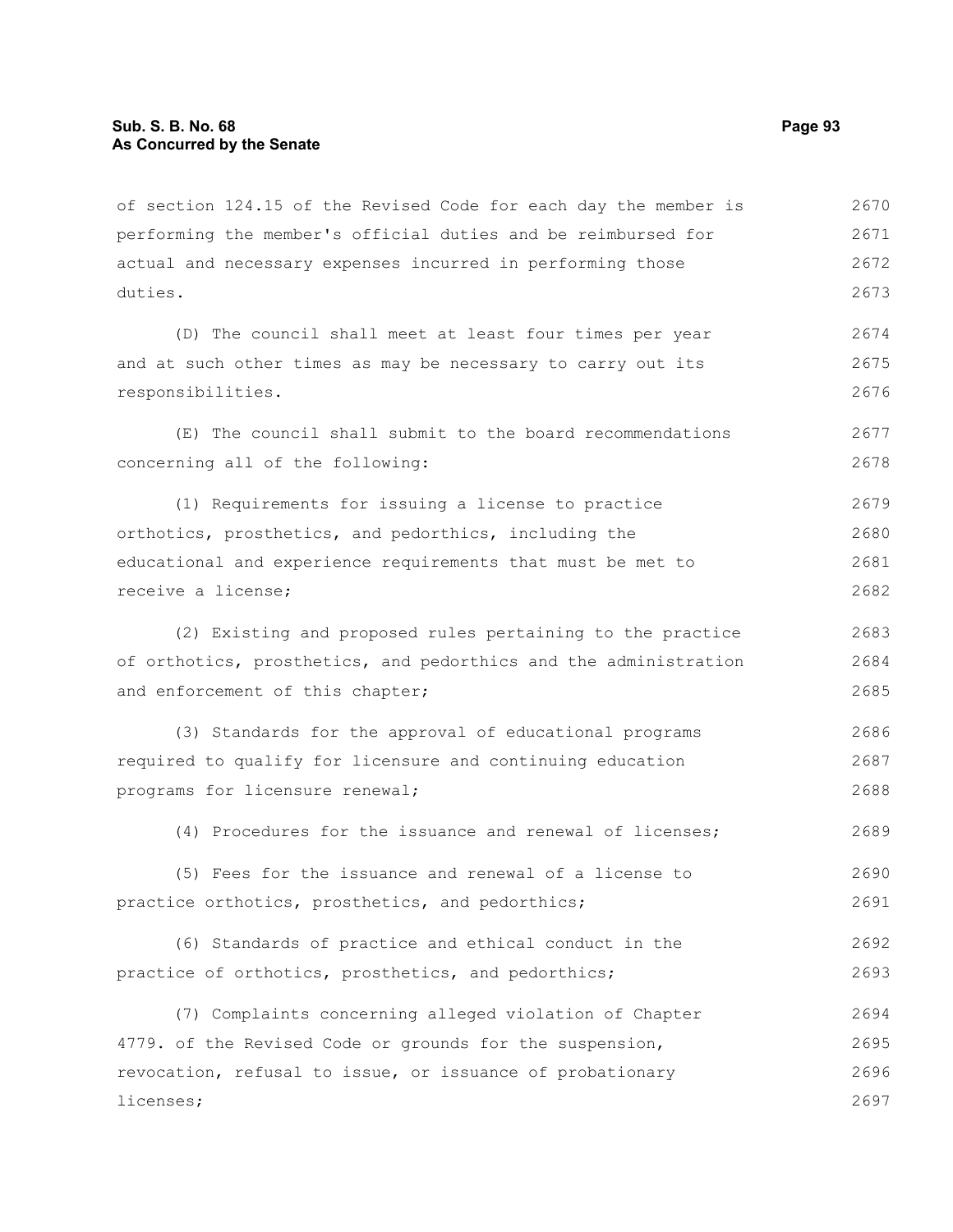| (8) The safe and effective practice of orthotics,               | 2698 |
|-----------------------------------------------------------------|------|
| prosthetics, and pedorthics <u>;</u>                            | 2699 |
| (9) Requirements for issuing a license to practice              | 2700 |
| orthotics, prosthetics, or orthotics and prosthetics to an      | 2701 |
| applicant with unique and exceptional qualifications, including | 2702 |
| standards for satisfactory evidence for the applicant to be     | 2703 |
| <u>eligible for the license</u> .                               | 2704 |
| Section 2. That existing sections 109.73, 109.803,              | 2705 |
| 3301.0721, 3314.03, 3326.11, 3328.24, 4503.102, 4505.071,       | 2706 |
| 4506.08, 4506.13, 4506.14, 4507.09, 4507.11, 4507.21, 4507.23,  | 2707 |
| 4507.24, 4507.30, 4507.50, 4507.52, 4508.02, 4510.10, 4511.521, | 2708 |
| 4779.08, 4779.10, 4779.11, 4779.12, 4779.17, 4779.18, and       | 2709 |
| 4779.35 of the Revised Code are hereby repealed.                | 2710 |
| Section 3. The amendment by this act of sections 4506.08,       | 2711 |
| 4506.14, 4507.09, 4507.23, 4507.24, 4507.50, 4507.52, and       | 2712 |
| 4511.521 of the Revised Code establishing the eight-year option | 2713 |
| for the renewal of driver's licenses and state identification   | 2714 |
| cards applies on and after July 1, 2021.                        | 2715 |
| Section 4. The General Assembly, applying the principle         | 2716 |
| stated in division (B) of section 1.52 of the Revised Code that | 2717 |
| amendments are to be harmonized if reasonably capable of        | 2718 |
| simultaneous operation, finds that the following sections,      | 2719 |
| presented in this act as composites of the sections as amended  | 2720 |
| by the acts indicated, are the resulting versions of the        | 2721 |
| sections in effect prior to the effective date of the sections  | 2722 |
| as presented in this act:                                       | 2723 |
| Section 3314.03 of the Revised Code as amended by both          | 2724 |
| H.B. 164 and H.B. 166 of the 133rd General Assembly.            | 2725 |
|                                                                 |      |

Section 3326.11 of the Revised Code as amended by both 2726